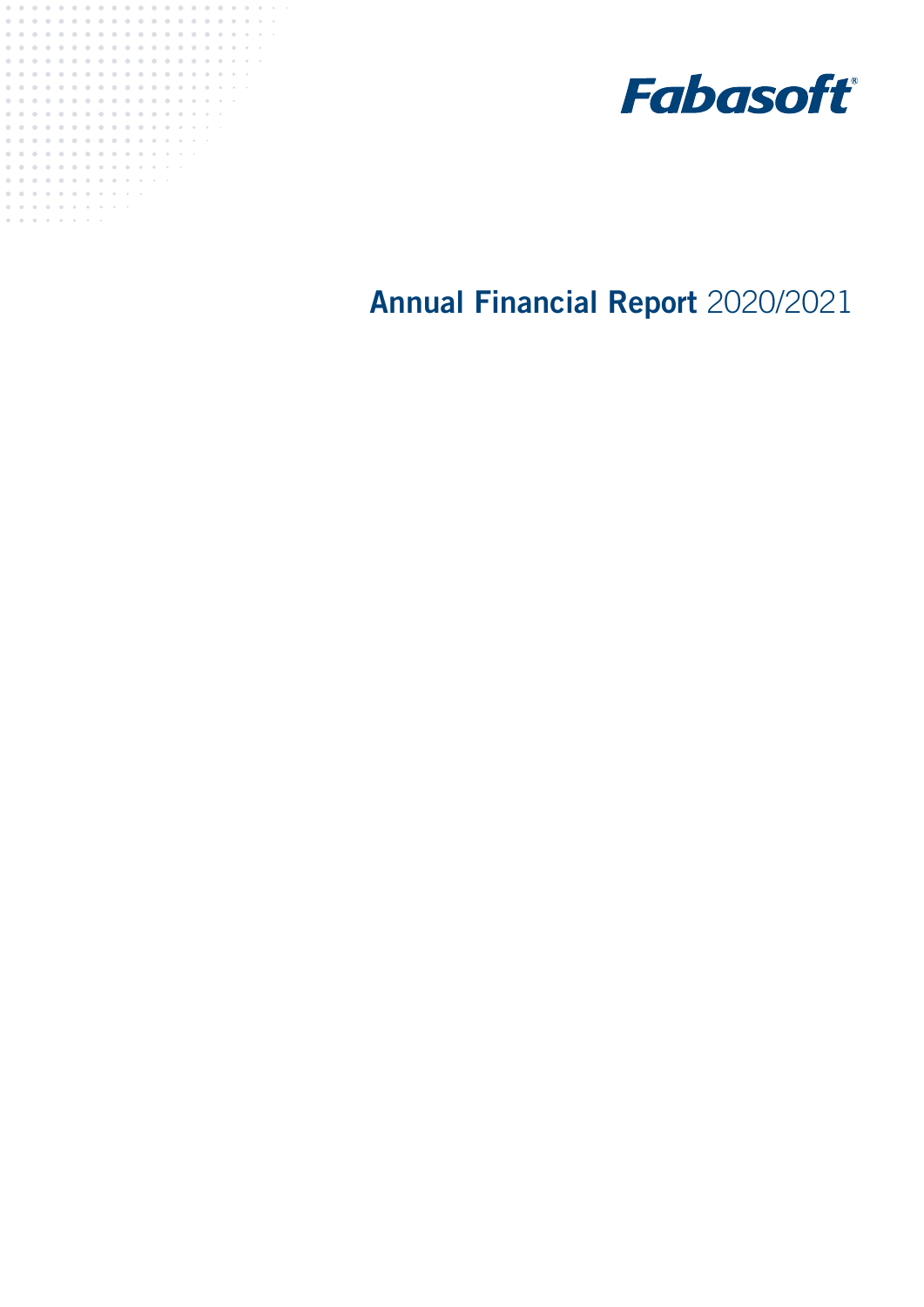# CONSOLIDATED BALANCE SHEET AS AT 31 MARCH 2021

| <b>Assets in kEUR</b>         | <b>Note</b> | 31/03/2021 | 31/03/2020 |
|-------------------------------|-------------|------------|------------|
| Non-current assets            |             |            |            |
| Property, plant and equipment | 5.1.1.      | 12,323     | 11,994     |
| Intangible assets             | 5.1.2.      | 3,715      | 3,777      |
| Other financial assets        | 5.1.3.      | 169        | 169        |
| Other non-financial assets    | 5.1.4.      | 401        | 515        |
| Deferred income tax assets    | 5.1.5.      | 597        | 588        |
|                               |             | 17,205     | 17,043     |
| <b>Current assets</b>         |             |            |            |
| Trade and other receivables   | 5.2.1.      | 10,904     | 13,134     |
| Income tax receivables        | 5.2.1.      | 66         | 18         |
| Cash and cash equivalents     | 5.2.2.      | 48,424     | 35,101     |
|                               |             | 59,394     | 48,253     |
| <b>Total assets</b>           |             | 76,599     | 65,296     |

| <b>Equity and liabilities in kEUR</b>                                       | <b>Note</b> | 31/03/2021 | 31/03/2020  |
|-----------------------------------------------------------------------------|-------------|------------|-------------|
| Equity                                                                      |             |            |             |
| Capital and reserves attributable to the Parent Company's<br>equity holders |             |            |             |
| Share capital                                                               | 5.3.        | 11,000     | 11,000      |
| Capital reserves                                                            | 5.3.1.      | 19,513     | 15,190      |
| Treasury shares                                                             | 5.3.2.      | $\Omega$   | $-2,013$    |
| Other reserves                                                              |             | $-1,055$   | $-884$      |
| Adjustment item for currency conversion                                     |             | 359        | 409         |
| Retained earnings                                                           |             | 7,181      | 5,513       |
|                                                                             |             | 36,998     | 29,215      |
| Non-controlling interest                                                    |             | 2,254      | 2,254       |
|                                                                             |             | 39,252     | 31,469      |
| <b>Non-current liabilities</b>                                              |             |            |             |
| Provisions for severance payments                                           | 5.4.1.      | 3,911      | 3,464       |
| Deferred income tax liabilities                                             | 5.1.5.      | 416        | 444         |
| Other payables                                                              | 5.4.3.      | 5,443      | 5,636       |
| Investment grants                                                           | 5.6.        | 104        | $\mathbf 0$ |
|                                                                             |             | 9,874      | 9,544       |
| <b>Current liabilities</b>                                                  |             |            |             |
| Trade and other payables*                                                   | 5.5.1.      | 8,074      | 8,306       |
| Liabilities for income taxes                                                | 5.5.2.      | 5,571      | 2,989       |
| Contract liabilities*                                                       | 5.5.3.      | 13,828     | 12,988      |
|                                                                             |             | 27,473     | 24,283      |
| <b>Total equity and liabilities</b>                                         |             | 76,599     | 65,296      |

\*Due to a reclassification of the contract liabilities resulting from service contracts amounting to kEUR 280 from trade and other payables into the contract liabilities, the previous year's values were adjusted.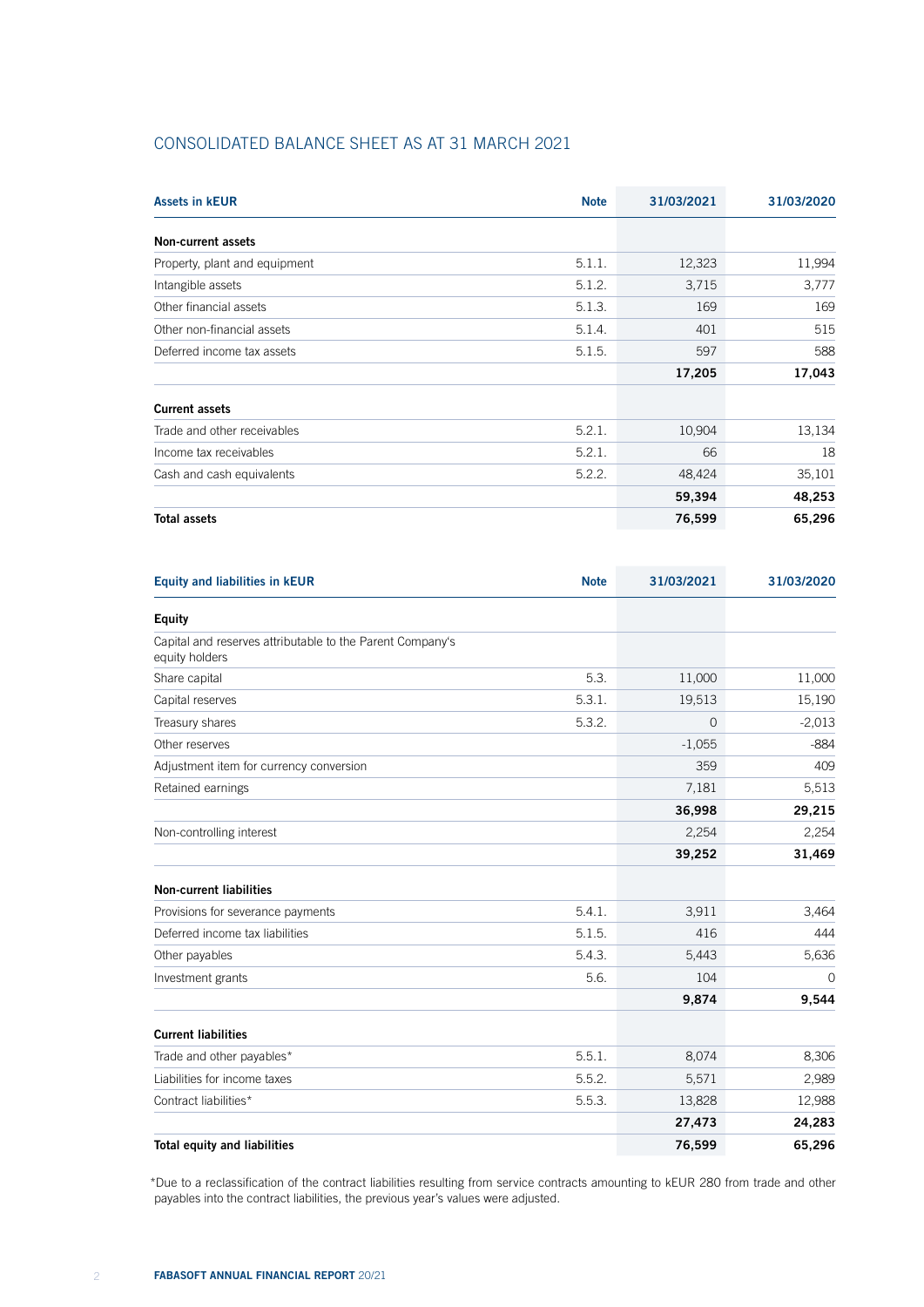|  | CONSOLIDATED STATEMENT OF COMPREHENSIVE INCOME FOR THE 2020/2021 FISCAL YEAR |  |
|--|------------------------------------------------------------------------------|--|
|--|------------------------------------------------------------------------------|--|

| in kEUR                                                                                                                                                                           | <b>Note</b> | 2020/2021 | 2019/2020 |
|-----------------------------------------------------------------------------------------------------------------------------------------------------------------------------------|-------------|-----------|-----------|
| Sales revenue                                                                                                                                                                     | 6.1.        | 55,090    | 51,056    |
| Other operating income                                                                                                                                                            | 6.2.        | 394       | 249       |
| Expenses for purchased services                                                                                                                                                   |             | $-2,477$  | $-2,237$  |
| Employee benefits expenses                                                                                                                                                        | 6.3.        | $-27,510$ | $-24,261$ |
| Depreciation and amortisation expenses                                                                                                                                            | 6.4.        | $-5,668$  | $-5,071$  |
| Other operating expenses                                                                                                                                                          | 6.5.        | $-5,943$  | $-8,027$  |
| Operating result                                                                                                                                                                  |             | 13,886    | 11,709    |
| Finance income                                                                                                                                                                    | 6.6.        | 3         | 4         |
| Finance expenses                                                                                                                                                                  | 6.6.        | $-109$    | $-53$     |
| Result before income taxes                                                                                                                                                        |             | 13,780    | 11,660    |
| Income taxes                                                                                                                                                                      | 6.7.        | $-4,050$  | $-3,107$  |
| Result for the year                                                                                                                                                               |             | 9,730     | 8,553     |
| Other result (possible reclassification in result for the year):                                                                                                                  |             |           |           |
| Change in adjustment item for currency conversion                                                                                                                                 |             | $-50$     | 63        |
| Other result (no reclassification in result for the year):                                                                                                                        |             |           |           |
| Revaluation effects – severance payments net deferred income taxes                                                                                                                |             | $-171$    | -66       |
| Other result                                                                                                                                                                      |             | $-221$    | $-3$      |
| <b>Total result</b>                                                                                                                                                               |             | 9,509     | 8,550     |
| Result for the year<br>attributable to:                                                                                                                                           |             |           |           |
| Equity holders of the Parent Company                                                                                                                                              |             | 8,818     | 7,708     |
| Non-controlling interest                                                                                                                                                          |             | 912       | 845       |
| <b>Total result</b><br>attributable to:                                                                                                                                           |             |           |           |
| Equity holders of the Parent Company                                                                                                                                              |             | 8,597     | 7,705     |
| Non-controlling interest                                                                                                                                                          |             | 912       | 845       |
| Earnings per share in terms of the results for the year for result<br>attributable to the equity holders of the Parent Company in the<br>fiscal year (expressed in EUR per share) |             |           |           |
| basic                                                                                                                                                                             | 9.1.1.      | 0.80      | 0.72      |
| diluted                                                                                                                                                                           | 9.1.2.      | 0.80      | 0.72      |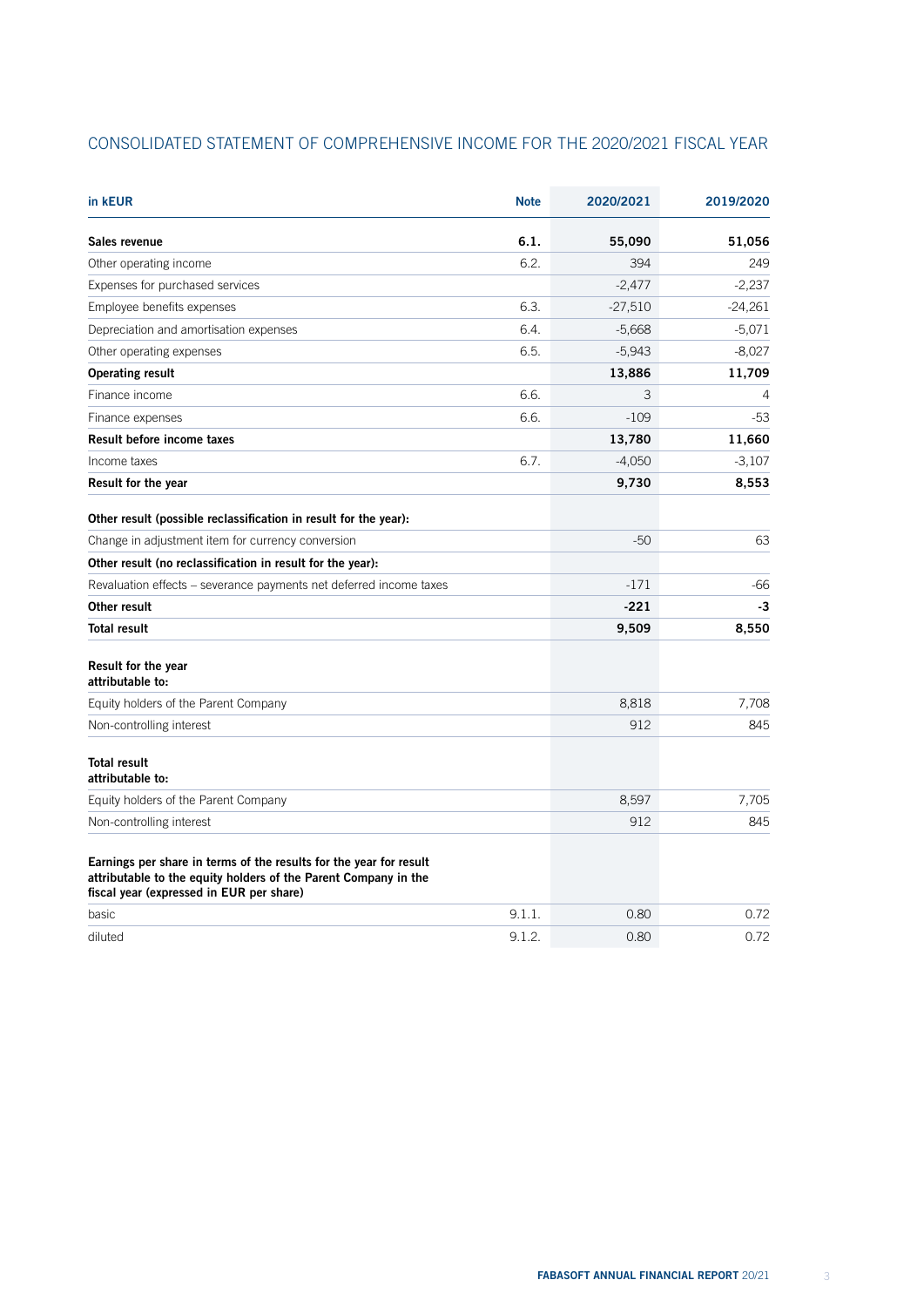| CONSOLIDATED CASH FLOW STATEMENT FOR THE 2020/2021 FISCAL YEAR |  |
|----------------------------------------------------------------|--|
|----------------------------------------------------------------|--|

| in kEUR                                                                            | <b>Note</b>      | 2020/2021     | 2019/2020 |
|------------------------------------------------------------------------------------|------------------|---------------|-----------|
| Cash flows from operating activities                                               |                  |               |           |
| <b>Operating result</b>                                                            |                  | 13,886        | 11,709    |
| Adjustments in non-cash items                                                      |                  |               |           |
| Depreciation and amortisation expenses                                             | 6.4.             | 5,668         | 5,071     |
| Effects from currency conversion                                                   |                  | 7             | $-76$     |
| Changes in non-current provisions                                                  |                  | 447           | 239       |
| Revaluation effects - severance payments                                           | 5.4.1.           | $-228$        | -88       |
| Changes in other non-financial assets recognised in profit and loss                | 5.1.4.           | 114           | $-39$     |
| Profit/loss from disposal of property, plant and equipment                         |                  | $-107$        | 16        |
|                                                                                    |                  | 19,788        | 16,832    |
| Adjustments in net current assets                                                  |                  |               |           |
| Changes in trade and other receivables<br>(without income tax receivables)         |                  | 1,949         | $-1,246$  |
| Changes in trade and other payables (without income tax<br>and lease liabilities)* |                  | $-296$        | 1,147     |
| Changes in contract liabilities*                                                   |                  | 1,034         | $-286$    |
| Changes in investment grants                                                       | 5.6.             | 104           | $\Omega$  |
|                                                                                    |                  | 2,791         | $-385$    |
| Cash generated from operations                                                     |                  | 22,579        | 16,447    |
| Interest received                                                                  |                  | 3             | 0         |
| Interest paid                                                                      |                  | $-68$         | $-12$     |
| Income taxes paid                                                                  |                  | $-1,502$      | $-2,328$  |
| Net cash generated from operating activities                                       |                  | 21,012        | 14,107    |
| Cash flows from investing activities                                               |                  |               |           |
| Purchases of property, plant and equipment and intangible assets                   | 5.1.1.<br>5.1.2. | $-4,527$      | $-4,376$  |
| Proceeds from sale of property, plant and equipment and intangible assets          |                  | 229           | 15        |
| Acquisition of subsidiaries less cash acquired                                     |                  | $\Omega$      | -480      |
| Net cash used in investing activities                                              |                  | $-4,298$      | $-4,841$  |
| Cash flows from financing activities                                               |                  |               |           |
| Redemption of lease liability                                                      |                  | $-1,594$      | $-1,436$  |
| Sale of treasury shares                                                            |                  | 6,336         | 0         |
| Dividend distribution                                                              |                  | $-7,150$      | $-5,361$  |
| Payments to non-controlling interest                                               |                  | $-912$        | -480      |
| Payments for the repayment of loans                                                |                  | $\mathcal{O}$ | $-126$    |
| Net cash used in financing activities                                              |                  | $-3,320$      | $-7,403$  |
| Changes in cash and cash equivalents                                               |                  | 13,394        | 1,863     |
| Changes in cash and cash equivalents                                               |                  |               |           |
| Cash and cash equivalents at beginning of period                                   |                  | 35,101        | 33,170    |
| Effect of exchange rates changes                                                   |                  | -71           | 68        |
| Increase                                                                           |                  | 13,394        | 1,863     |
| Cash and cash equivalents at end of period                                         | 5.2.2.           | 48,424        | 35,101    |

\*Due to a reclassification of the contract liabilities resulting from service contracts from trade and other payables into the contract liabilities, the previous year's values were adjusted.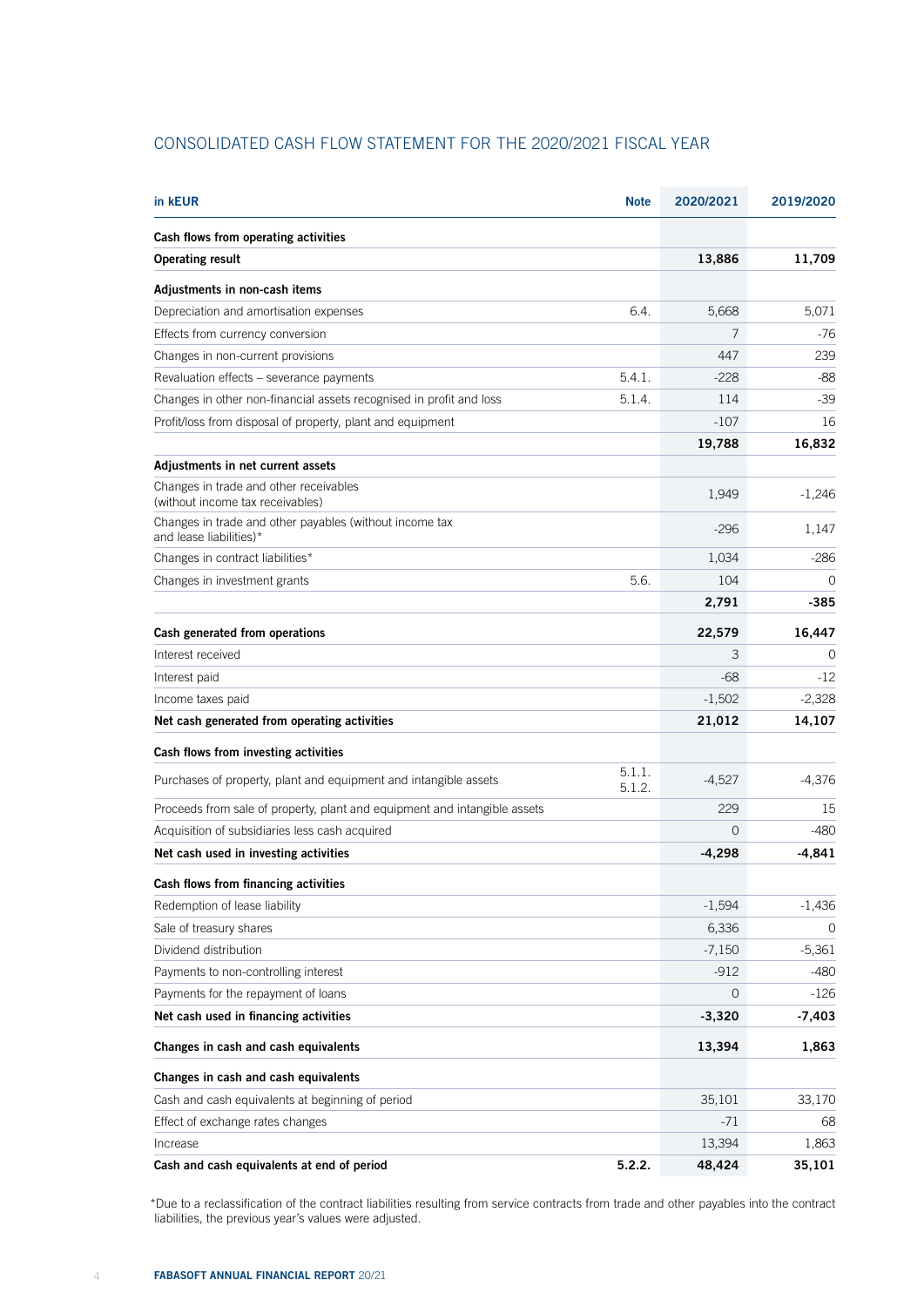|                                             |             |                | Attributable to equity holders of the Parent Company |                            |                          |                                                  |                             |              |                                         |                        |
|---------------------------------------------|-------------|----------------|------------------------------------------------------|----------------------------|--------------------------|--------------------------------------------------|-----------------------------|--------------|-----------------------------------------|------------------------|
| in kEUR                                     | <b>Note</b> | <b>Share</b>   | capital reserves                                     | Capital Treasury<br>shares | <b>Other</b><br>reserves | Adjustment<br>item for<br>currency<br>conversion | <b>Retained</b><br>earnings | <b>Total</b> | Non-con-<br>trolling<br><i>interest</i> | <b>Total</b><br>equity |
| <b>Balance at</b><br>31 March 2019          |             | 11,000         | 15,190                                               | $-2,013$                   | $-818$                   | 346                                              |                             | 3,165 26,870 | 936                                     | 27,806                 |
| Other result                                |             | 0              | $\Omega$                                             | $\mathbf{0}$               | -66                      | 63                                               | $\Omega$                    | $-3$         | $\circ$                                 | $-3$                   |
| Result for the year                         |             | $\Omega$       | $\Omega$                                             | $\mathbf{0}$               | $\Omega$                 | $\mathcal{O}$                                    | 7,708                       | 7,708        | 845                                     | 8,553                  |
| <b>Total result</b>                         |             | 0              | 0                                                    | 0                          | $-66$                    | 63                                               | 7,708                       | 7,705        | 845                                     | 8,550                  |
| Dividend                                    |             | $\overline{O}$ | $\Omega$                                             | $\circ$                    | $\mathbf 0$              | $\circ$                                          | $-5,361$                    | $-5,361$     | $-480$                                  | $-5,841$               |
| First time consolidation<br>of subsidiaries |             | $\Omega$       | $\Omega$                                             | $\Omega$                   | $\Omega$                 | $\Omega$                                         | $\Omega$                    | $\Omega$     | 953                                     | 953                    |
| <b>Balance at</b><br>31 March 2020          |             | 5.3. 11,000    | 15,190                                               | $-2,013$                   | -884                     | 409                                              |                             | 5,513 29,215 | 2,254                                   | 31,469                 |

# CONSOLIDATED STATEMENT OF CHANGES IN EQUITY FOR THE 2020/2021 FISCAL YEAR

|                                    |             |               | Attributable to equity holders of the Parent Company |                            |                          |                                                         |                             |              |                                  |                        |
|------------------------------------|-------------|---------------|------------------------------------------------------|----------------------------|--------------------------|---------------------------------------------------------|-----------------------------|--------------|----------------------------------|------------------------|
| in kEUR                            | <b>Note</b> | <b>Share</b>  | capital reserves                                     | Capital Treasury<br>shares | <b>Other</b><br>reserves | <b>Adjustment</b><br>item for<br>currency<br>conversion | <b>Retained</b><br>earnings | <b>Total</b> | Non-con-<br>trolling<br>interest | <b>Total</b><br>equity |
| <b>Balance</b> at<br>31 March 2020 |             | 11,000        | 15,190                                               | $-2,013$                   | -884                     | 409                                                     |                             | 5,513 29,215 | 2,254                            | 31,469                 |
| Other result                       |             | $\mathcal{O}$ | $\mathbf 0$                                          | $\circ$                    | $-171$                   | $-50$                                                   | $\Omega$                    | $-221$       | $\mathbf{0}$                     | $-221$                 |
| Result for the year                |             | $\circ$       | $\mathbf 0$                                          | $\circ$                    | $\mathbf 0$              | 0                                                       | 8,818                       | 8,818        | 912                              | 9,730                  |
| <b>Total result</b>                |             | 0             | 0                                                    | 0                          | $-171$                   | -50                                                     | 8,818                       | 8,597        | 912                              | 9,509                  |
| Dividend                           |             | $\Omega$      | $\circ$                                              | $\overline{0}$             | $\Omega$                 | $\overline{O}$                                          | $-7,150$                    | $-7,150$     | $-912$                           | $-8,062$               |
| Sale of<br>treasury shares         |             | $\Omega$      | 4,323                                                | 2,013                      | $\circ$                  | 0                                                       | $\circ$                     | 6,336        | $\circ$                          | 6,336                  |
| <b>Balance</b> at<br>31 March 2021 |             | $5.3.$ 11,000 | 19,513                                               | 0                          | $-1,055$                 | 359                                                     |                             | 7,181 36,998 |                                  | 2,254 39,252           |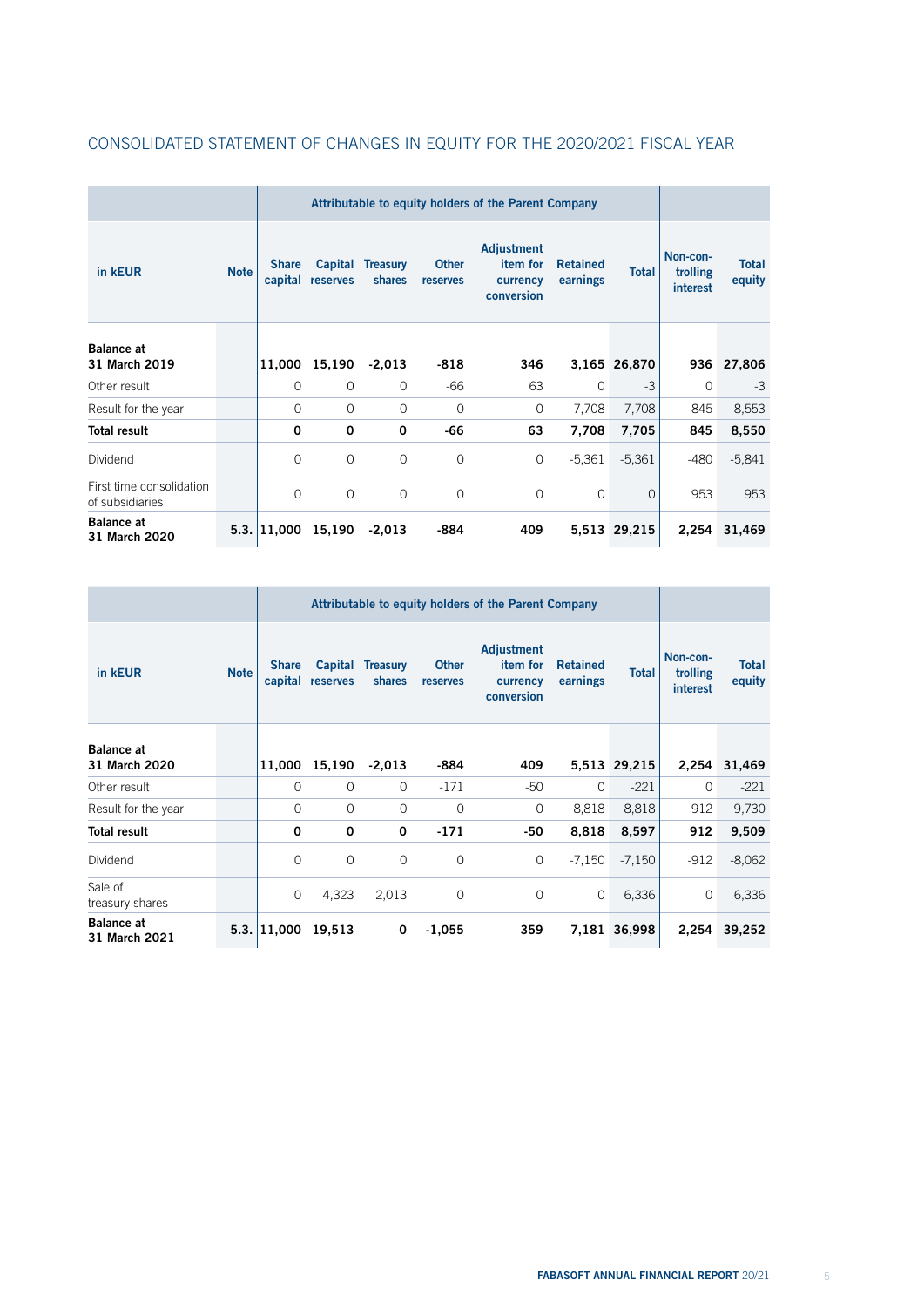# NOTES TO THE CONSOLIDATED FINANCIAL STATEMENTS AS AT 31 MARCH 2021

# 1) Company details

Fabasoft is a European software manufacturer and provider of cloud services. Fabasoft's software and cloud services ensure the consistent capture, organisation, secure storage and context-sensitive finding of all digital business documents as well as the media-neutral multi-channel publishing of digital contents.

Fabasoft AG with its headquarters at Honauerstrasse 4, 4020 Linz, Austria is the Group Parent Company. Company shares have been quoted in the Prime Standard of the Frankfurt Stock Exchange (WKN (D) 922985). The reporting period for the consolidated financial statements is from 1 April 2020 to 31 March 2021.

# 2) Accounting policies

# 2.1. Basis of preparation

The consolidated financial statements were drawn up according to the International Financial Reporting Standards (IFRS) as adopted by the European Union (EU), and the company law regulations of Section 245a of the Austrian Commercial Code.

The consolidated financial statements are prepared in thousands of Euros (kEUR), as are entries in the notes.

# 2.1.1. New and amended standards used for the first time in the fiscal year

When drawing up the consolidated financial statements the following changes to the IAS, IFRS or interpretations and the newly published standards and interpretations were observed, in as far as these had been published in the Official Journal of the European Union and had become effective by 31 March 2021:

| <b>Standard</b>           | <b>Contents</b>                                          | To be applied<br>to new fiscal<br>years as of<br>January 2020<br>January 2020<br>January 2020 |
|---------------------------|----------------------------------------------------------|-----------------------------------------------------------------------------------------------|
|                           |                                                          |                                                                                               |
| Framework                 | Amendment to the references to the framework in the IFRS |                                                                                               |
| IAS 1, IAS 8              | Amendments to IAS 1 and IAS 8: Definition of materiality |                                                                                               |
| IFRS 3                    | Amendments to IFRS 3: Definition of a business           |                                                                                               |
| IAS 39, IFRS 7 and IFRS 9 | Interest Rate Benchmark Reform                           | January 2020                                                                                  |
| IFRS 16                   | COVID-19-related rent concessions                        | January 2020                                                                                  |

The IASB (International Accounting Standards Board) published its revised conceptual framework for financial reporting in March 2018. The revised framework is structured into a new introductory explanation on the status and purpose of the conception framework and another eight chapters. Together with the revised conceptual framework, the IASB has also issued amendments to references to the conceptual framework in the IFRS.

The amendments to IAS 1 and IAS 8 create a uniform and exact definition of the materiality of financial statement information, which is intended to bring about a harmonisation of the conceptual framework for financial reporting, IAS 1 and IAS 8 as well as the IFRS practice statement "Making Materiality Judgements". The amendment to IFRS 3 concerns an adjustment of the definition of a business.

The amendments to IFRS 9, IAS 39 and IFRS 7 modify specific requirements of hedge accounting, so that the hedging relationships concerned are permitted to continue during the period of uncertainty until such time as the underlying transactions effected by the existing benchmark interest rate or hedging instruments are adjusted as a result of the current reforms of the benchmark interest rates.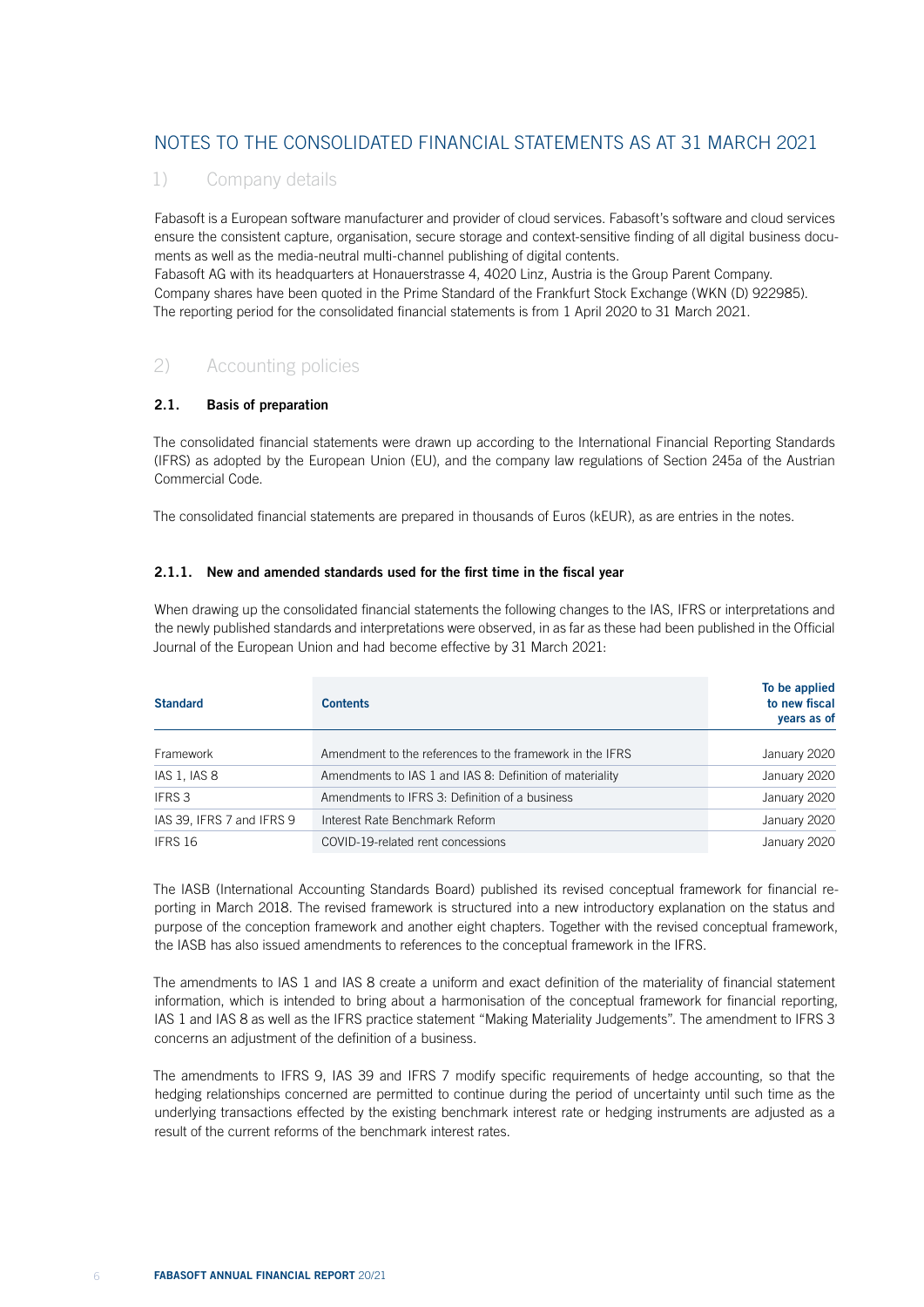In May 2020 the IASB published the amendment to IFRS 16 with regard to rent concessions granted as a direct consequence of the COVID-19 pandemic. This provides lessees with an exemption from assessing whether a COVID-19 pandemic-related rent concession is a lease modification. Lessees who avail themselves of the relief are required to account for every change in the leasing payments arising from the COVID-19-related rent concessions in the same way they would account for the change under application of IFRS 16, as if they were not lease modifications.

In as far as these are individually applicable, the regulations indicated have been implemented in these consolidated financial statements. This had no significant impact on the representation of the assets, liabilities, financial position and profit or loss.

## 2.1.2. Standards, interpretations and amendments to standards published which are not yet mandatory and have not been used earlier by the Group

The following standards and interpretations were introduced or amended by 31 March 2021, the application of which was, however, not yet mandatory for the 2020/2021 fiscal year:

| <b>Standard</b>                         | <b>Content</b>                                                         | <b>Adopted and</b><br>to be applied to new<br>fiscal years as of |
|-----------------------------------------|------------------------------------------------------------------------|------------------------------------------------------------------|
|                                         |                                                                        |                                                                  |
| IFRS 9, IAS 39, IFRS 7, IFRS 4, IFRS 16 | Interest Rate Benchmark Reform (Phase 2)                               | January 2021                                                     |
| <b>Standard</b>                         | <b>Content</b>                                                         | Not adopted and<br>to be applied to new<br>fiscal years as of    |
|                                         |                                                                        |                                                                  |
| AIP 2018 - 2020                         | Amendments and clarifications of various IFRS                          | January 2022                                                     |
| IFRS 17                                 | Insurance contracts                                                    | January 2023                                                     |
| <b>IFRS 10, IAS 28</b>                  | Sales or contributions of assets                                       | Postponed<br>indefinitely                                        |
| IAS 1                                   | Classification of liabilities with regard to current or<br>non-current | January 2023                                                     |
| IFRS 3                                  | Reference to framework                                                 | January 2022                                                     |
| <b>IAS 16</b>                           | Proceeds before intended use                                           | January 2022                                                     |
| <b>IAS 37</b>                           | Cost of fulfilling a contract with regard to onerous contracts         | January 2022                                                     |

The amendments to IFRS 9, IAS 39, IFRS 7, IFRS 4 and IFRS 16 are intended to mitigate the effects on financial reporting that arise when an existing benchmark interest rate is replaced by an alternative interest rate. The amendments provide practical relief in particular with regard to modifications necessitated by the IBOR reform. In addition, hedge account relationships are to be permitted to continue with adjusted documentation even if the interest rate benchmark is replaced.

Annual improvements to the IFRS relate to amendments to IFRS 1, IFRS 9, IFRS 16 und IAS 41.

IFRS 17 regulates the principles with regard to the identification, method, valuation, reporting and the notes for insurance contracts and it replaces IFRS 4 Insurance Contracts as of 1 January 2023.

The amendments to IFRS 10 and IAS 28 clarify that in a transaction involving an associate or joint venture the extent of gain or loss recognition depends on whether the assets sold or contributed constitute a business pursuant to IFRS 3.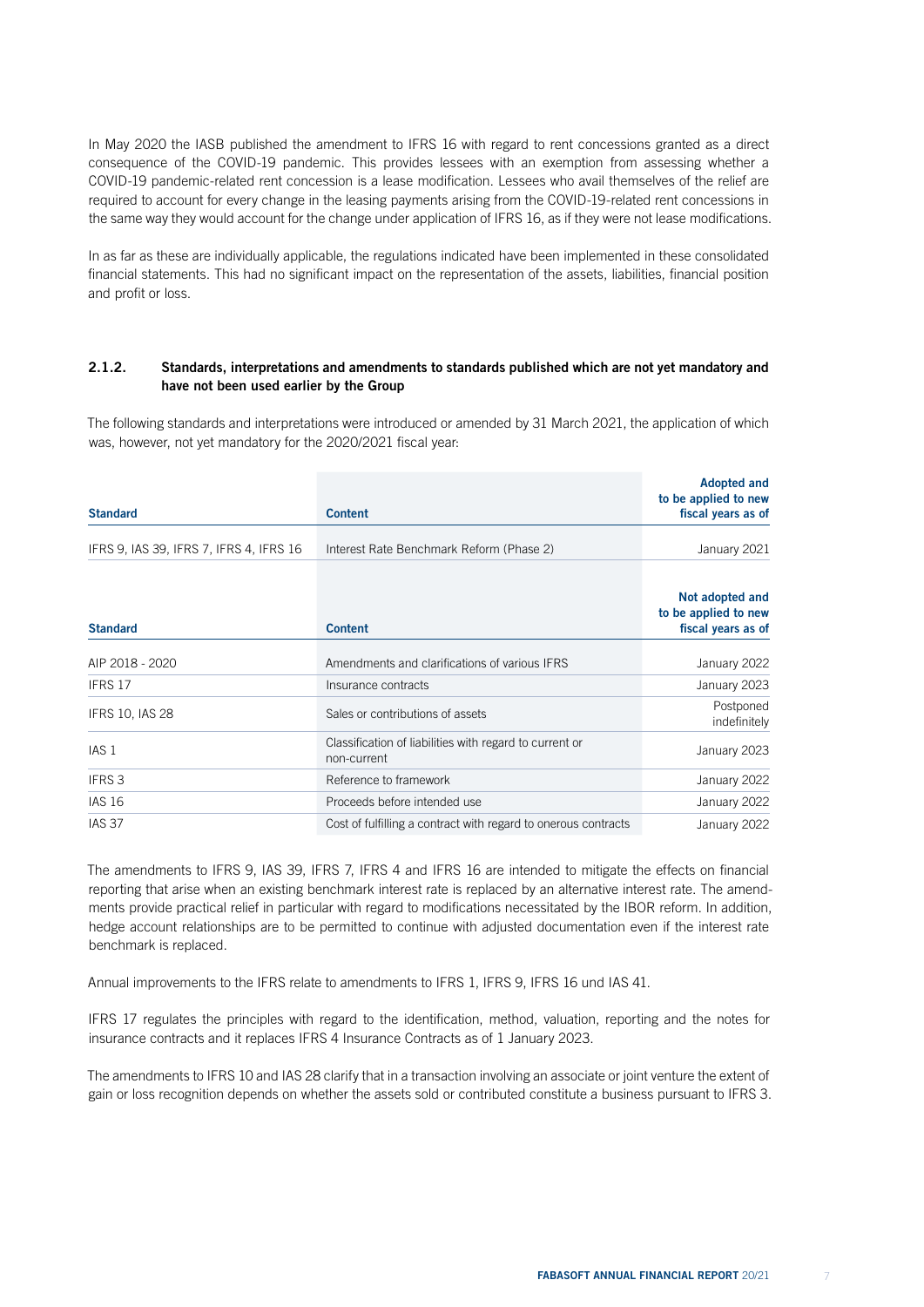The amendments to IAS 1 only relate to the presentation of liabilities as current and non-current in the balance sheet and not to the level at which or date on which assets, liabilities, income or expenses are recognized or the information to be disclosed on such items.

IFRS 3 has been updated to reflect the fact that references now relate to the current 2018 conceptual framework for financial reporting and no longer to the 1989 conceptual framework.

The amendments to IAS 16 now explicitly forbid the deduction of any net income from the procurement cost of an item of property, plant and equipment.

IAS 37 has been adapted to specify the scope of fulfilment costs in the case of onerous contracts. All directly attributable costs, i.e. the incremental cost of fulfilling the contract (e.g. directly attributable work and material costs) and any allocation of other costs relating directly to fulfilling the contract (e.g. proportional depreciation of property, plant and equipment used for fulfilment of several contracts), are to be treated as fulfilment costs.

From today's perspective there are no significant impacts to be expected on the assets, liabilities, financial position and profit or loss of the Group arising from the above listed new versions or amendments.

## 2.2. Consolidation

The annual financial statements of subsidiaries included in the consolidated financial statements were drawn up Group-wide on 31 March 2021 and in accordance with IFRS, as adopted by the EU.

Subsidiaries are all companies controlled by the Group. The Group controls an associated company when it possesses power of disposition over the company and there exists a risk burden as a result of or entitlement to variable returns from its involvement in the associated company and the Group has the capability to use its power of disposition over the associated company in such a way that it influences the amount of variable returns of the associated company.

The consolidation of an associated company starts on the day on which the Group obtains control of the company. It ends when the Group loses control of the associated company.

The final consolidation of subsidiaries occurs on the day the control over the company comes to an end. The revenue and expenses are included in the consolidated statement of comprehensive income until the date the consolidation ends.

All subsidiaries of the Group appear fully consolidated in the consolidated financial statements.

#### 2.2.1. Consolidation scope

The scope of consolidation is determined according to the principles of IFRS 10.

Non-Group shares owned by non-controlling shareholders are listed separately as part of equity.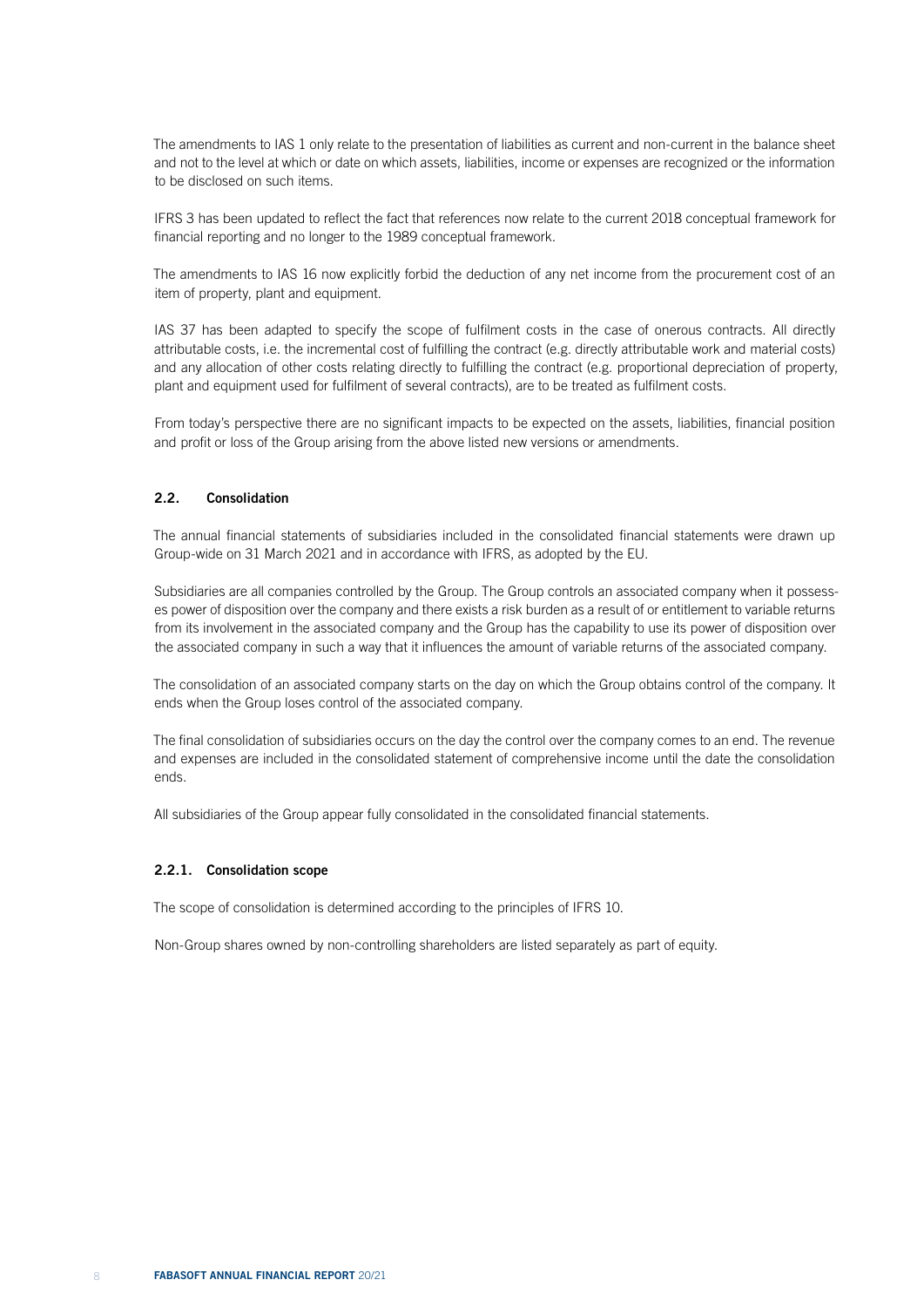As at the balance sheet date, 31 March 2021, the following companies in addition to Fabasoft AG, as the Parent Company, have been fully consolidated and are included in the consolidated financial statements:

| <b>Entity</b>                        | <b>Location of</b><br><b>Headquarters</b> | <b>Type of</b><br>business activity        | Direct share<br>of Fabasoft AG<br>as $a\%$ | Non-controlling<br>shareholder share<br>as $a\%$ |
|--------------------------------------|-------------------------------------------|--------------------------------------------|--------------------------------------------|--------------------------------------------------|
| Fabasoft International Services GmbH | Linz/Austria                              | Group professional services                | 100                                        |                                                  |
| Fabasoft R&D GmbH                    | Linz/Austria                              | Research & Development                     | 100                                        |                                                  |
| Fabasoft Austria GmbH                | Linz/Austria                              | Operative business<br>Austria              | 100                                        |                                                  |
| Mindbreeze GmbH                      | Linz/Austria                              | Information Insight<br>products            | 76                                         | 24                                               |
| Fabasoft Deutschland GmbH            | Frankfurt am Main/<br>Germany             | Operative business<br>Germany              | 100                                        |                                                  |
| Xpublisher GmbH                      | Munich/Germany                            | Content Editing and<br>Publishing products | 60                                         | 40                                               |
| Fabasoft Schweiz AG                  | Bern/Switzerland                          | Operative business<br>Switzerland          | 100                                        |                                                  |

| <b>Entity</b>          | <b>Location of</b><br><b>Headquarters</b> | <b>Type of</b><br>business activity  | Indirect share<br>of Fabasoft AG<br>as $a\%$ | Non-controlling<br>shareholder share<br>as $a\%$ |  |
|------------------------|-------------------------------------------|--------------------------------------|----------------------------------------------|--------------------------------------------------|--|
| Mindbreeze Corporation | Chicago/USA                               | Operative Mindbreeze<br>business USA | 76                                           | 24                                               |  |
| Xpublisher Inc.        | Chicago/USA                               | Operative Xpublisher<br>business USA | 60                                           | 40                                               |  |

The proportion of voting rights in the subsidiaries held directly by the Parent Company is not different from the proportion of shares held. There are neither joint ventures nor associates.

### 2.2.2. Changes to the scope of consolidation

The scope of consolidation has not been changed during the reported period. Please refer to section 9.7 with regard to the acquisition of shares in Mindbreeze GmbH after the balance sheet date.

# 2.2.3. Consolidation methods

The purchase method of accounting is used to account for the acquisition of subsidiaries by the Group. The cost of an acquisition corresponds with the fair value of the assets obtained, the issued equity instruments and the resultant or assumed debts at the transaction date (date of purchase). Costs attributed directly to the acquisition are not capitalised. Assets, liabilities and contingent liabilities identified in the course of a business consolidation are valued at their fair value at the time of acquisition in the first time consolidation, independently of the shares held by noncontrolling shareholders.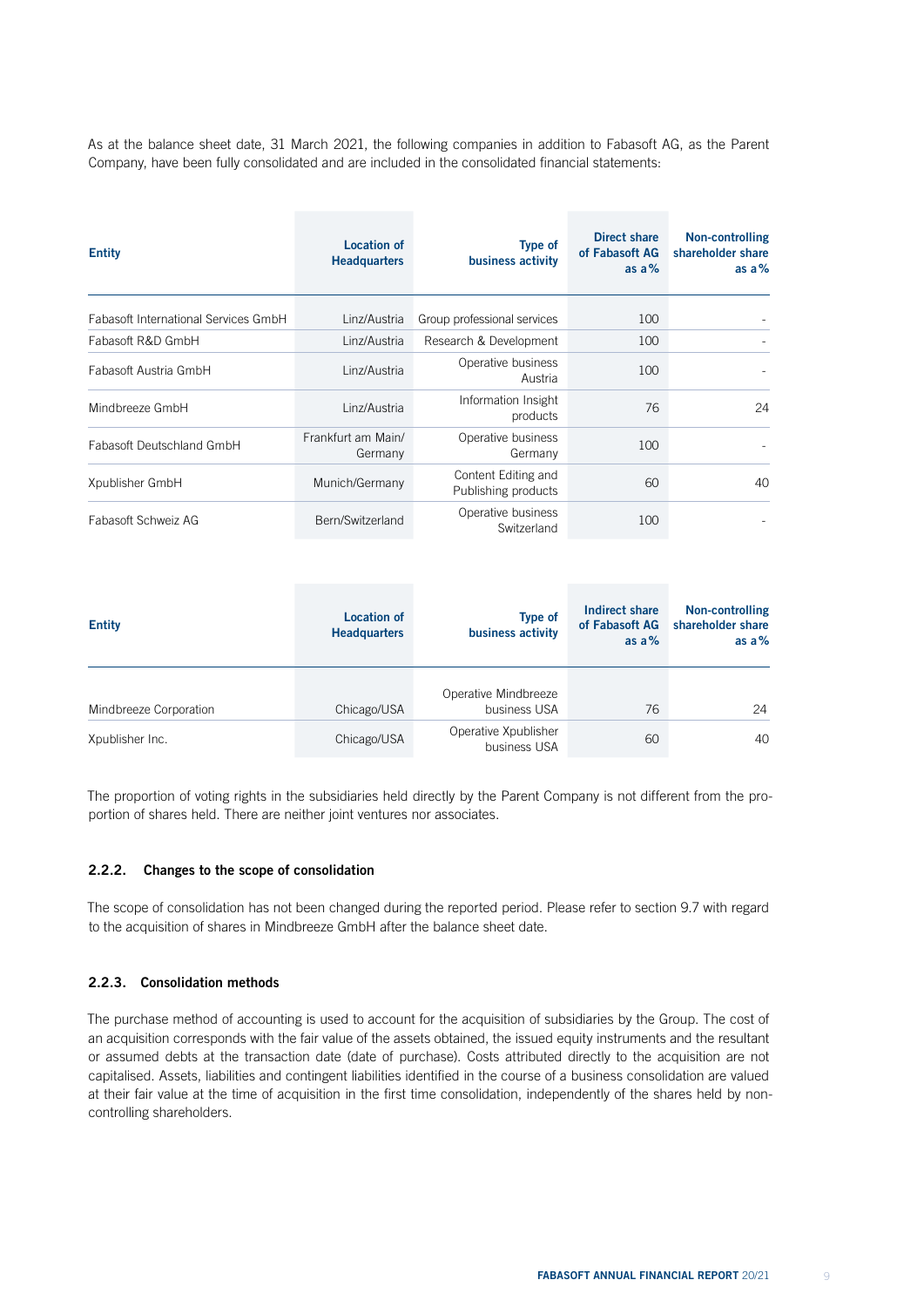The excess of the cost of acquisition over the fair value of the Group's share of the identifiable net assets acquired is recorded as goodwill. If the cost of acquisition is less than the fair value of the net assets of the subsidiary acquired, the difference is recognised directly in the consolidated statement of comprehensive income.

All accounts receivable and payable, expenditure and earnings resulting from offsetting between the entities in the consolidation scope are eliminated. Interim results from intercompany trade are also eliminated where they are not of minor importance.

The accounting and valuation principles of subsidiaries were amended where necessary to ensure standard, Groupwide accounting.

Transactions with non-controlling interests without loss of control are treated as transactions with Group equity holders. Any difference arising from the acquisition of a non-controlling interest between the paid service and the respective share of the book value of the net assets of the subsidiary is included in equity. Profits and losses arising from the sale of non-controlling shares are likewise recorded in equity.

The Group decides on an individual basis in the case of any company acquisition whether the non-controlling interests in the company acquired are recognised at the fair value or using the proportional share of net assets of the company acquired.

# 2.2.4. Currency translation

The functional and reporting currency of Fabasoft AG is the Euro. The annual financial statements of subsidiaries in foreign currency were converted using the respective mean rate. Whereby the exchange rates at the balance sheet date were applied for assets and liabilities, historical exchange rates for equity and for the items of the consolidated statement of comprehensive income the average exchange rates for the fiscal year. Differences between these foreign currency translations are recorded in equity as part of the other result. Conversion differences in receivable and payable monetary amounts from/to a foreign business that are neither planned nor likely to be fulfilled and are therefore part of the net investments in the foreign business are initially recorded under other result and then transferred from equity to profit and loss in the event of a sale.

Exchange rate differences when converting transactions and monetary assets and liabilities into foreign currencies are taken into account using the exchange rates valid at the time of the transaction or valuation.

Non-monetary items, which are valued at historical acquisition or production costs in a foreign currency, are converted using the exchange rate on the day of the transaction.

|                     | Exchange rate as at 31 March | Average rate throughout the fiscal year |
|---------------------|------------------------------|-----------------------------------------|
| <b>Swiss Francs</b> |                              |                                         |
| 2021                | 1.1080 CHF                   | 1.07692 CHF                             |
| 2020                | 1.0550 CHF                   | 1.09562 CHF                             |
| <b>US Dollars</b>   |                              |                                         |
| 2021                | 1.1736 USD                   | 1.16548 USD                             |
| 2020                | 1.0928 USD                   | 1.11004 USD                             |

The following exchange rates were applied for the foreign currency translation: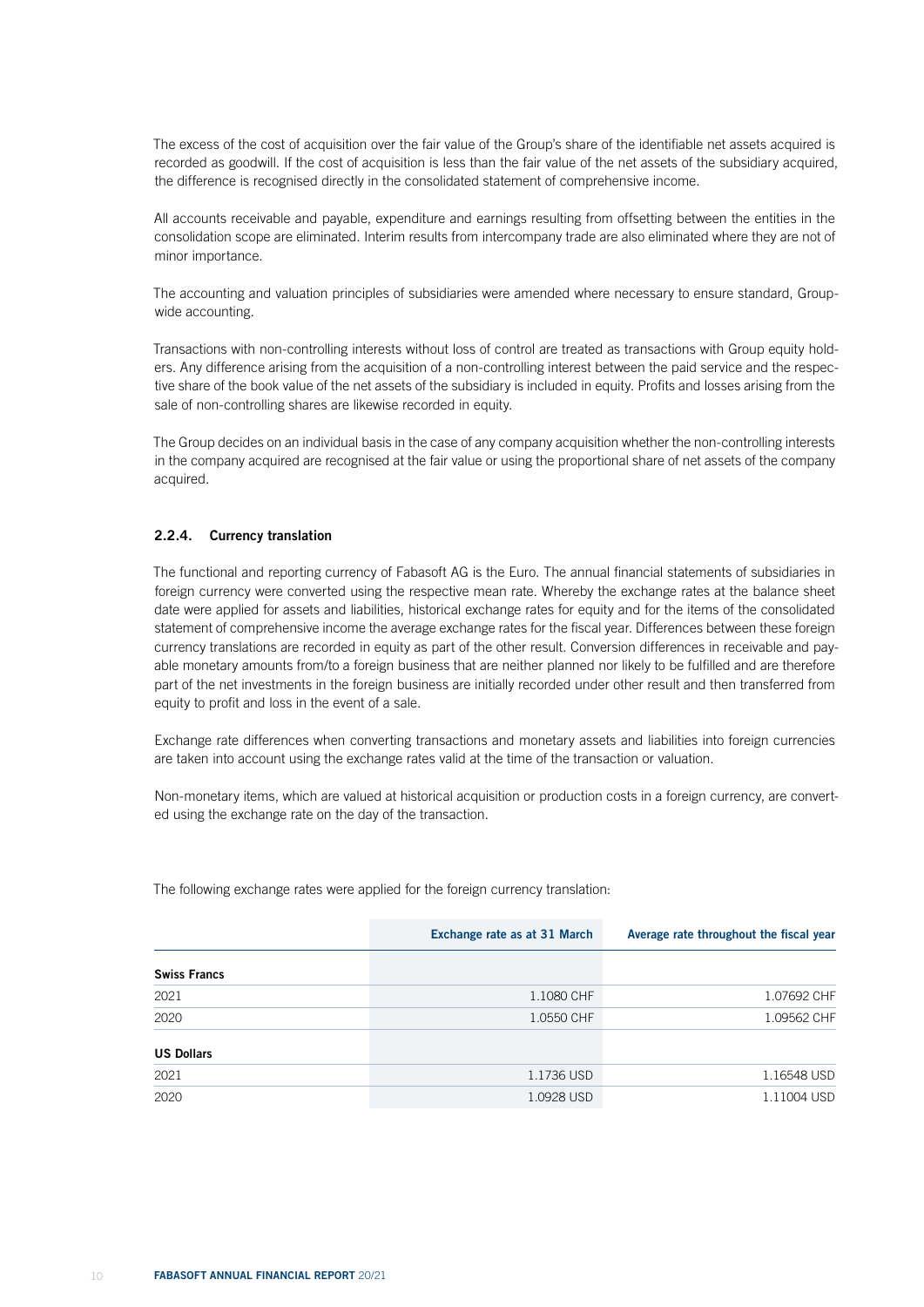### 2.3. Property, plant and equipment and intangible assets

Property, plant and equipment and purchased intangible assets are valued at cost, less scheduled depreciation and amortisation and impairment where applicable. Depreciation is linear based on the expected useful life.

Scheduled depreciation and amortisation (without IFRS 16 leasing assets) are assessed based on the following Group-wide useful economic lifetimes:

| Intangible assets                               | 2 to 10 years |
|-------------------------------------------------|---------------|
| Structural investments in third party buildings | 5 to 10 years |
| Office furniture and equipment                  | 2 to 15 years |

The Fabasoft Group holds no assets with indefinite useful lives with the exception of goodwill.

In the case of a disposal or another type of deconsolidation, the purchase/production costs and the corresponding accumulated depreciation relating to the assets are derecognised from the balance sheet. Any profits or losses created as a result are included in the result of the year.

#### 2.4. Impairment of specific non-current assets

Property, plant and equipment and intangible assets are monitored to ascertain whether changing circumstances and events indicate that the current net book value is not recoverable. In the case of goodwill a relevant test is conducted annually or if there are indications of a need for impairment. Impairments will be devalued by the amount to which the net book value exceeds the recoverable amount of the asset. The recoverable amount corresponds to the fair value less the cost of disposal and the value in use of an asset. For the purpose of calculating impairments, assets are grouped to the lowest level where separate cash inflows are feasible (cash-generating units). Non-monetary assets for which impairment was reported in the past are examined on each balance sheet date, in order to establish if a reversal is to be recognised. Reversals for goodwill are prohibited.

## 2.5. Research and Development

An intangible asset arising from development shall be recognised only if all of the following can be demonstrated:

- a) The technical feasibility of completing the intangible asset so that it will be available for use or sale.
- b) The intention to complete the intangible asset and use or sell it.
- c) The ability to use or sell the intangible asset.
- d) How the intangible asset will generate probable future economic benefits. Among other things, the existence of a market for the output of the intangible asset or the intangible asset itself or, if it is to be used internally, the usefulness of the intangible asset can be demonstrated.
- e) The availability of adequate technical, financial and other resources to complete the development and to use or sell the intangible asset.
- f) The ability to measure reliably the expenditure attributable to the intangible asset during its development.

Research and development expenditure is recorded as an expense (see section 9.2).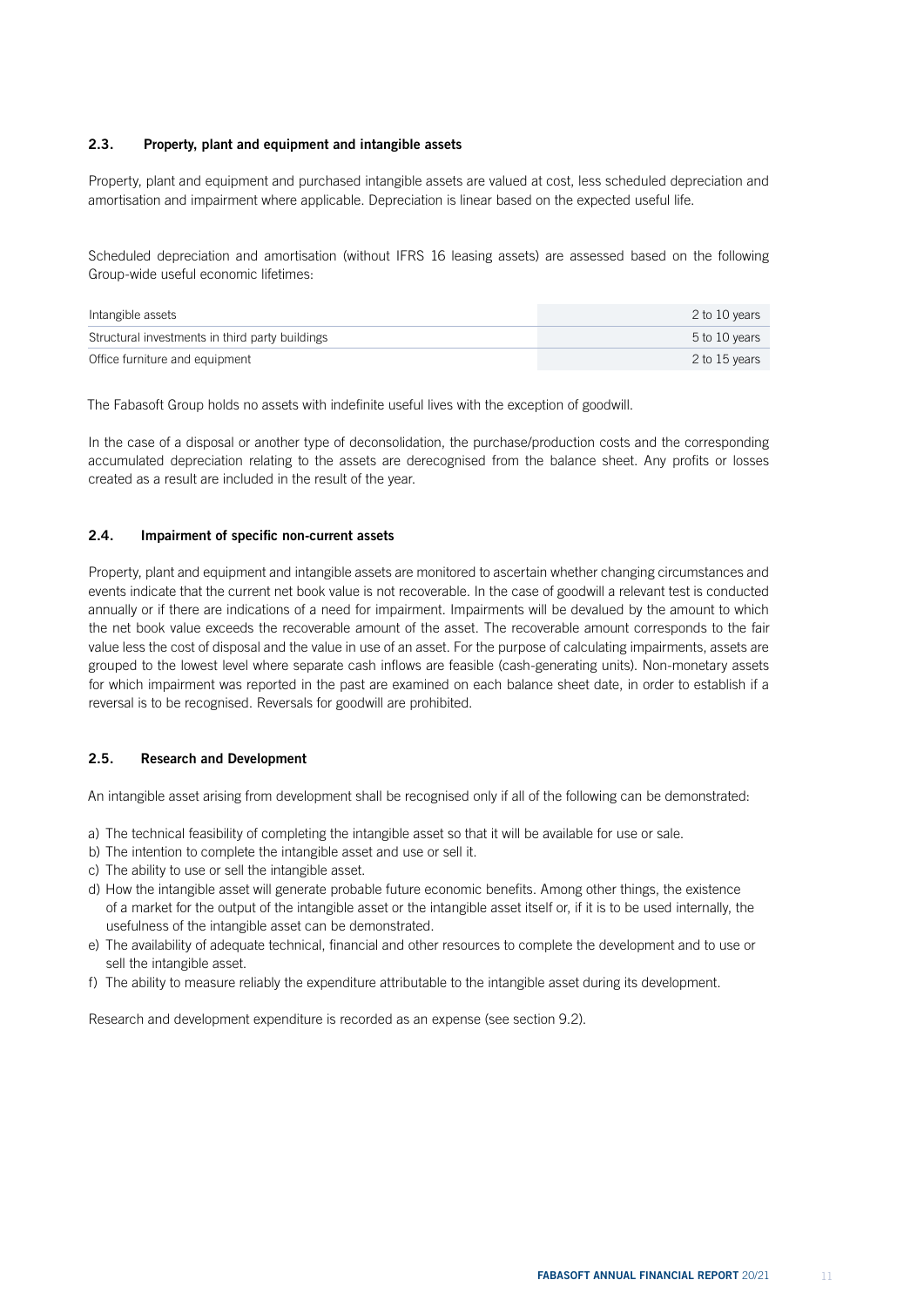### 2.6. Leases

Fabasoft entered into leasing relationships as the lessee. Where such a leasing contract exists pursuant to IFRS 16, a right-of-use asset is recognised on the asset side and a corresponding lease liability on the liability side. In the case of short-term leases and leases where the underlying asset has a low value, the Group exercised its right not to recognise an asset and a corresponding liability in compliance with IFRS 16.5. Leased assets for which the right in accordance with IFRS 16.5 was exercised are not material.

## 2.7. Non-financial assets

Pursuant to IFRS 15, non-financial assets refer as an asset to capitalised expenses connected with the initiation or acquisition of a contract with a customer (contract acquisition costs). The contract acquisition costs refer to employee benefits expenses and are recognised at the time of the conclusion of the contract. They must be subjected to regular amortisation via employee benefits expenses in dependence on how the services, to which the contract acquisition costs refer, are transferred to the customer.

### 2.8. Other financial assets

Other financial assets relate to investment certificates, which are classified pursuant to IFRS 9.

Other financial assets are valued subsequent to initial recognition at fair value. Fluctuations in the fair value are recognised in profit and loss at each reporting date.

#### 2.9. Trade and other receivables

Trade and other receivables are recognised at the transaction price pursuant to IFRS 15 and accounted for at amortised cost using the effective interest method less necessary allowances.

Where impairment is concerned IFRS 9 has a impairment model based on expected losses (expected credit loss model). A considerable part of the consolidated sales and receivables derives from business with customers from the public sector. For this reason the Group has had a very low level of defaults on receivables and impairment in the past. The same is also expected for the future in the case of existing receivables. There were no defaults on receivables in the public sector in the last five fiscal years. Likewise defaults on receivables in the private sector have always been low. On 31 March 2021 there was an impairment of only kEUR 7 (see section 5.2.1). Historical data on actually incurred defaults are first used to determine the default rate. However, the Group also takes future-related information and expectations into account for the determination of the default rates in addition to the historical perspective. Based on the analysis carried out with regard to the customer structure and the credit rating of the customers as well as defaults observed in the past, there are no significant impacts on the amount of risk provision calculated according to the expected credit loss model.

Receivables in foreign currencies are valued at the market price valid on the balance sheet date of 31 March 2021.

### 2.10. Service contracts

The recognition of revenue in the case of service contracts is effected, in compliance with IFRS 15 over time. According to IFRS 15.35c, sales revenue is to be recognised over time if no asset is created with an alternative use and Fabasoft has an enforceable right to payment for performance completed to date.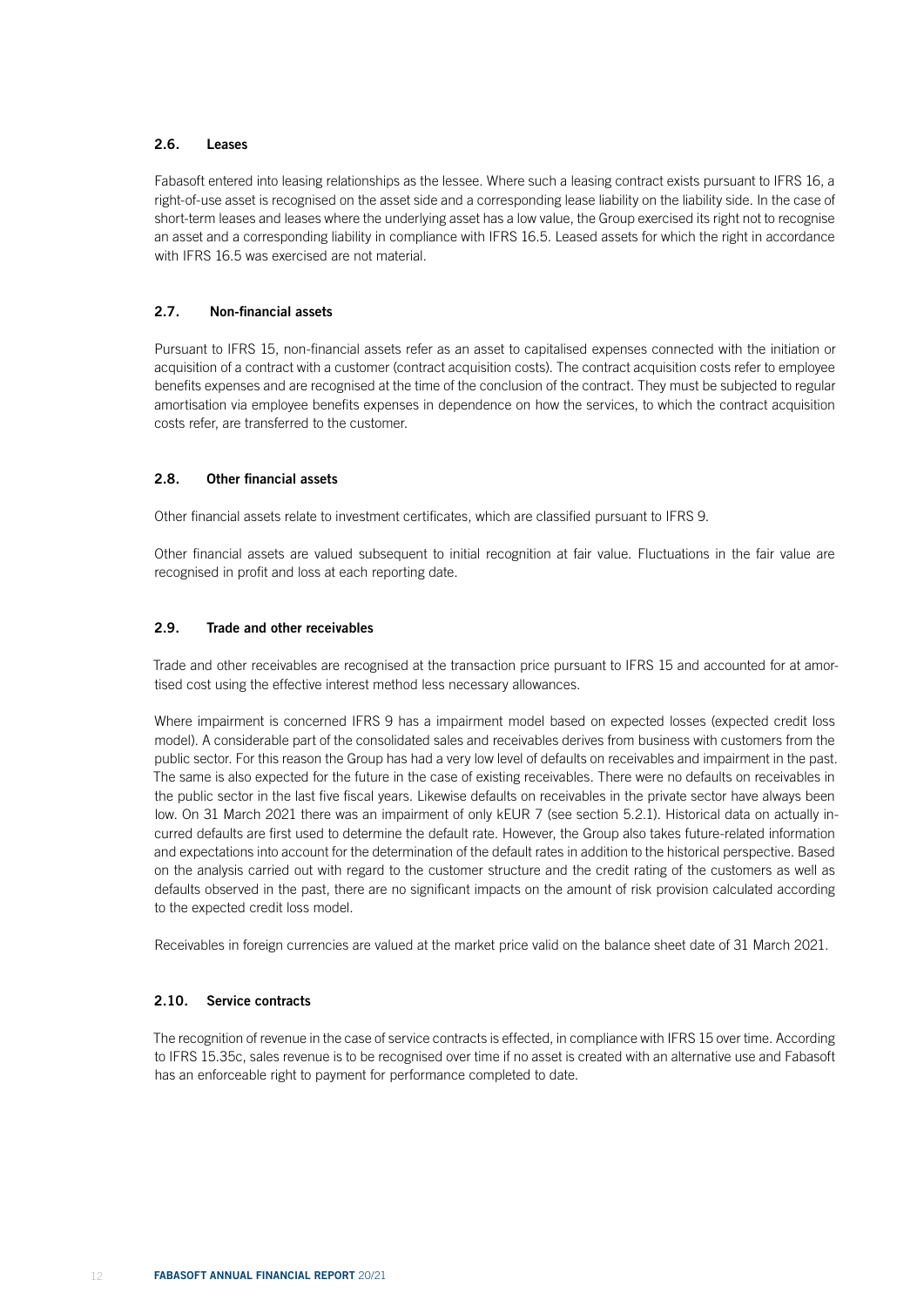Profits from a service contract will be entered in the balance sheet according to the degree of completion as soon as they can be valued reliably. The determination of the degree of completion is based on the ratio of contract costs incurred prior to the balance sheet date to the total contract costs estimated on the balance sheet date. Losses are entered in their entirety in the balance sheet at the earliest possible point after detection.

Insofar as an asset is created from a service contract, disclosure is made as trade receivables, insofar an unconditional right to payment arises. Disclosure is made under "receivables from service contracts" if the company performs its contractual obligations before the customer pays or payment is due. Pursuant to IFRS 15, receivables from service contracts constitute contract assets.

Insofar as a liability arises from a customer contract, disclosure is made under "liabilities from service contracts" in the balance sheet item contract liabilities as soon as payment is effected or due.

### 2.11. Cash and cash equivalents

Cash and cash equivalents are valued at the market value. Credit at financial institutions in foreign currencies is valued at the market price valid on the balance sheet date of 31 March 2021.

## 2.12. Employee benefits

#### 2.12.1. Provisions for severance payments

The provision for severance payments for employees corresponds to the present value of the performance-related commitment (defined benefit obligation, DBO) as at the balance sheet date. The DBO is calculated yearly by an independent expert actuary using the projected unit credit method. Actuarial profits or losses are recorded in accordance with IAS 19 under other result.

The present value of the defined benefit obligation is determined by discounting the estimated future cash outflows using interest rates of high-quality corporate bonds that are denominated in the currency in which the benefits will be paid, and that have terms to maturity approximating primarily to the terms of the related provisions for severance payments.

Statutory requirements call for each employee of an Austrian Group company, who joined the company before 1 January 2003, to receive a one-time severance payment upon dismissal by the employer or at the time of retirement. The amount depends on the number of years' service and the applicable rate of compensation at the time the action arises.

The company has potential direct obligations to employees who joined the company up to and including 2002, for which provisions were created and measured in accordance with IAS 19.

As a result of legal regulations, a monthly contribution of 1.53% of the employee's gross salary is paid into a provision fund for employees of Austrian Group companies who joined the company after 31 December 2002. Consequently, the employee acquires a title against the provision fund and not against the company.

The provision for severance payments for the Managing Board of Fabasoft AG was calculated according to the Managing Board contracts.

#### 2.12.2. Pension obligations

The pension provision for the Managing Board of Fabasoft AG was calculated based on the contractual pension approvals.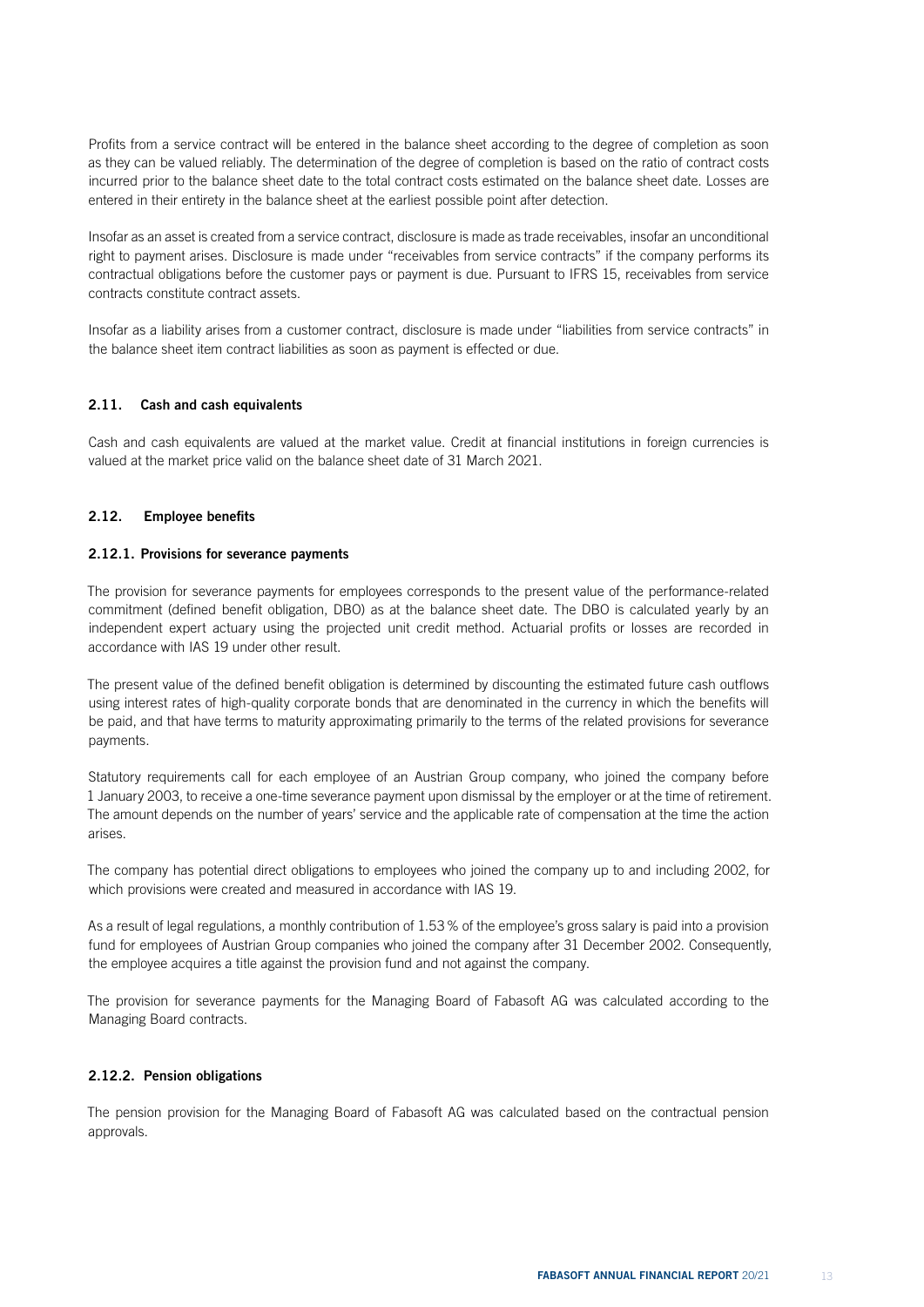The pension approvals for the Managing Board of Fabasoft AG are financed by fixed payments to pension reinsurance agreements. The amount of the cover assets is based on regularly obtained confirmations from insurance companies.

In the 2014/2015 fiscal year, pension approvals were amended to the effect that the respective claim of the person entitled to the benefit applies only to the extent of the cover asset on the respective balance sheet date of the existing pension reinsurance agreements. As a consequence, the commitment is set to the amount of the cover asset. The commitment and cover asset (plan assets) are offset on the balance sheet based on the congruency, pledging and the insolvency-proof nature of the asset. There are no portions of the provisions for pensions that are not covered by reinsurances.

### 2.13. Trade and other payables

Trade and other payables are specified at the beginning at fair value and are entered in the balance sheet at amortised cost using the effective interest method.

Payables in foreign currencies are valued at the market price valid on the balance sheet date of 31 March 2021.

### 2.14. Sales revenue

Pursuant to IFRS 15 revenue must be recognised when a customer obtains control of a promised good or service and thus has the ability to direct the use and obtain the benefits from the good or service.

The revenue from the sale of one-off licences constitute a right of use of the intellectual property and are recognised in compliance with IFRS 15 after control is transferred at a point in time. Sales revenue from licensing to project partners are deemed realised when the product is sold to the project partner who has no right of return.

Revenue from software update, cloud service and appliance agreements as well as support services are recognised over time, as, in compliance with IFRS 15, the customer obtains the benefit of the service of the company during the provision of the service. Revenue from consulting and training activities are also recognised during the provision of the service over time. Sales revenue from service contracts based in fixed-price projects are recognised according to performance progress in compliance with the degree of completion (see section 2.10).

## 2.15. Accounting of government grants and investment grants

Government grants are only recorded if there is reasonable assurance that the company will fulfil the associated conditions and the grants will in fact be awarded. A grant as compensation for already incurred expenses is recorded, subject to the requirement of appropriate security, as income in the period in which the respective entitlement arises. These grants are recognised as other operating income. Accounting of investment grants is effected according to the gross method, there is therefore no reduction in the acquisition costs, but reporting as a separate liability item. Accounting is not carried out before the corresponding assets are capitalised. The liability item is dissolved in accordance with the useful life of the underlying investment and reported as other operating income.

## 2.16. Income taxes

Taxes on income are recorded according to cause and are based on profits from the corresponding fiscal year.

As of the 2006 year of assessment Fabasoft AG operates as a top-tier leading group in accordance with Austrian tax law. The following subsidiaries are included as Group members in the 2021 year of assessment: (1) Fabasoft International Services GmbH, (2) Fabasoft R&D GmbH, (3) Fabasoft Austria GmbH and (4) Mindbreeze GmbH.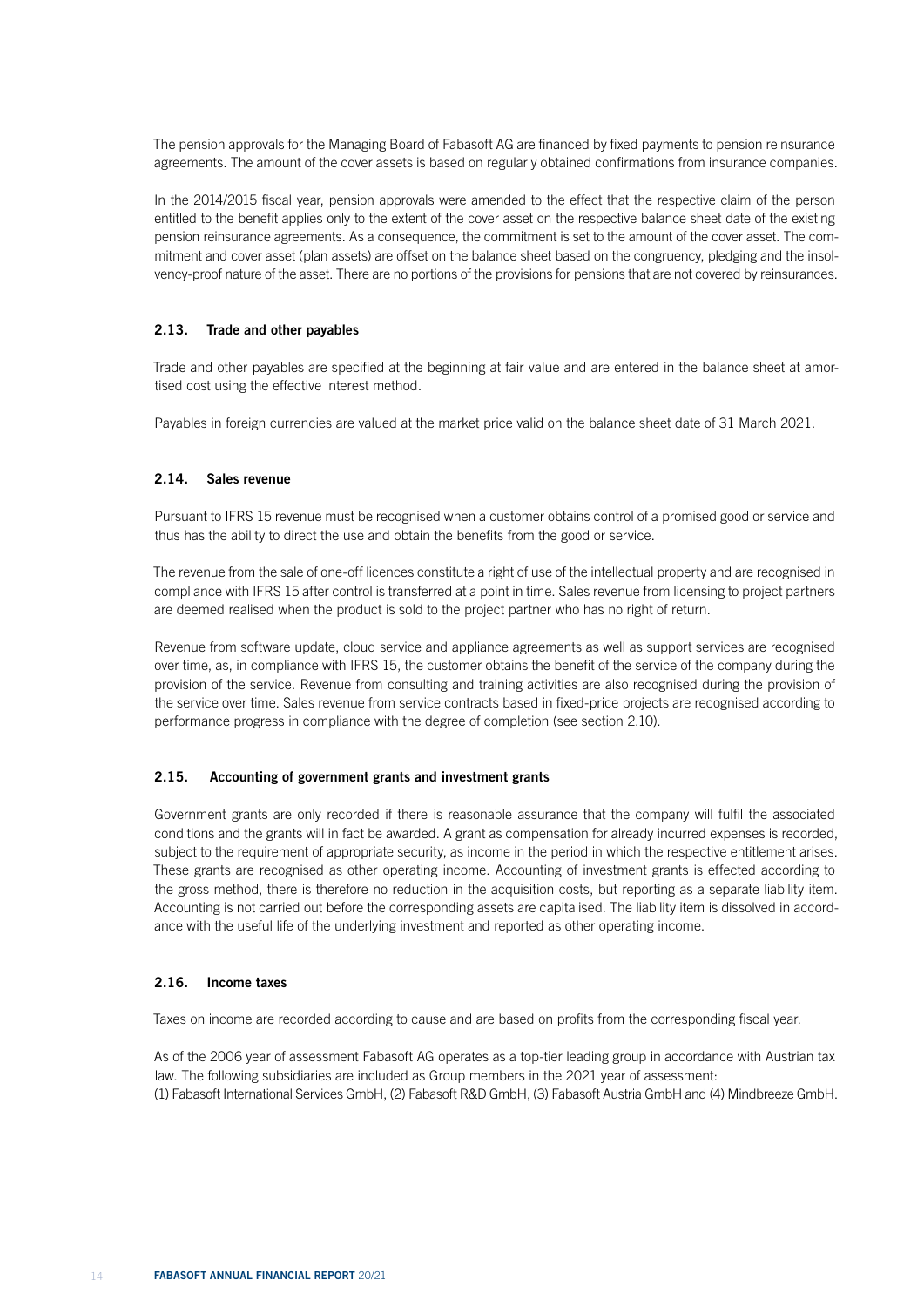Deferred income tax is calculated on the basis of temporary differences between the fiscal values and the IFRS values of assets and liabilities according to each country-specific tax rate. Deferred income tax liabilities are declared under non-current liabilities, deferred income tax assets are declared under non-current assets.

Deferred income tax assets concerning tax loss carryforwards and deductible temporary differences are included in the balance sheet if it is likely that the company will have sufficient results to be taxed.

Deferred income tax liabilities that occur through temporary differences in connection with interests in subsidiaries and associated companies are determined unless the Group can specify the time of the reversal of the temporary differences and it is likely that the temporary differences will not reverse due to this influence in the foreseeable future.

Deferred income tax assets and liabilities are offset if there is an appropriate, enforceable legal claim regarding offsetting and if the deferred income tax assets and liabilities concern income tax which is levied by the same revenue authority for either the same tax subject or different tax subjects that intend to bring about the adjustment on a net basis.

#### 2.17. Scope of discretion and estimates

The preparation of the consolidated financial statements in accordance with the generally accepted accounting and valuation methods requires the use of estimates and assumptions that affect the extent and the disclosure of the reported assets and liabilities on the balance sheet date and the income and expenses recorded in the reporting period. Although these estimates are calculated to the best knowledge based on current transactions, actual values may deviate from these estimates.

The following lists the critical discretionary parameters:

#### Service contracts

Profits from a service contract will be entered in the balance sheet using the percentage of completion method as soon as they can be valued reliably.

Estimated figures refer to the final profits and the determination of the degree of completion on the balance sheet date.

The Group calculates the degree of completion based on the ratio of the services already provided up to the balance sheet date against the total scope of the services to be provided. If the degree of completion was set 10 percentage points higher or lower, this would result in an increase in sales revenue/receivables of kEUR 405 or a reduction in sales revenue/receivables of kEUR 498.

#### Provisions for severance payments

Statutory requirements call for each employee of an Austrian Group company, who joined the company before 1 January 2003, to receive a one-time severance payment upon dismissal by the employer or at the time of retirement. The amount depends on the number of years' service and the applicable rate of compensation at the time the action arises.

The company has potential direct obligations to employees who joined the company up to and including 2002, for which provisions were created and measured in accordance with IAS 19.

Obligations for the provision for severance payments for the members of the Managing Board of Fabasoft AG are included in the Managing Board contracts.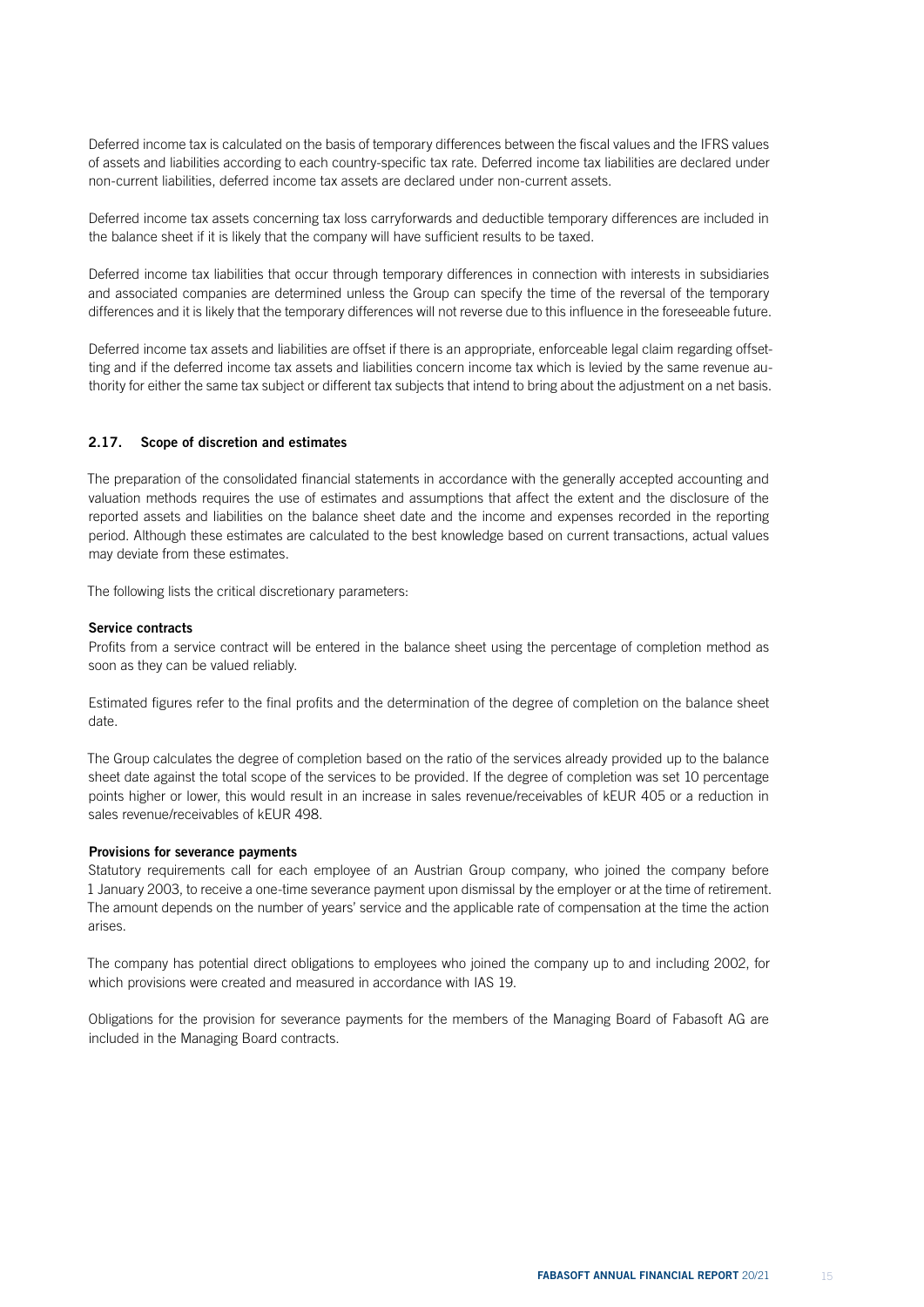If the calculations were based on an interest rate of -0.48% (instead of 0.37%) the expense for severance payments (incl. other result) in the 2020/2021 fiscal year would be kEUR 296 higher and the provision for severance payments would be kEUR 4,207 (instead of kEUR 3,911). With an interest rate of 1.22% the expense for severance payments (incl. other result) in the 2020/2021 fiscal year would be kEUR 266 lower and the provision for severance payments would thus be kEUR 3,645 (instead of kEUR 3,911).

If the calculations were based on an increase in remuneration of 3.07% (instead of 2.57%) the expense for severance payments (incl. other result) in the 2020/2021 fiscal year would be kEUR 164 higher and the provision for severance payments amount to kEUR 4,075 (instead of kEUR 3,911). In the case of an increase in remuneration of 2.07% the expense for severance payments (incl. other result) in the 2020/2021 fiscal year would be kEUR 157 lower and the provision for severance payments amount to kEUR 3,754 (instead of kEUR 3,911).

#### Goodwill

As presented in section 2.4, an annual impairment test is conducted for the recognised goodwill. These must be based on assumptions such as future cashflows or discount rates. The relevant sensitivities are listed in section 5.1.2.

### Deferred income tax assets

Deferred income tax assets are recognised for all unused tax loss carryforwards to the extent that it is probable that taxable income will be available against which the losses carried forward can actually be utilized. The estimation of the expected time and amount of the future taxable income and the future tax planning strategy play a decisive role in the calculation of the amount of the deferred income tax assets claims eligible for capitalisation. If, based on this forecast, an existing loss carryforward is not expected to be utilised within an appropriate period of five years, this loss carryforward is not capitalised.

#### Accounting of leases

IFRS 16 requires estimates that influence the valuation of leasing liabilities and usage rights. These include, among others, the determination of contracts that fall under IFRS 16, the lease terms of contracts and the incremental borrowing rate used for the discounting of future payment obligations. The incremental borrowing rate is derived from the risk-free rate of the underlying term, adjusted to the country, currency and corporate risk.

#### Allowances for receivables

As soon as a loss is deemed probable trade receivables are value adjusted. Indicators for a need of value adjustment include if a customer is in significant financial difficulties, a high probability of bankruptcy, financial reorganisation or a default in payments.

#### 2.18. Segment reporting

Reporting about the business segments is conducted in a way that corresponds to that of the reporting to the main decision maker. The main decision maker is responsible for decisions concerning the allocation of resources to the business segments and for the evaluation of its earning power. The Managing Board of Fabasoft AG was deemed to be the main decision maker.

Invoicing prices between segments are based on standard market conditions.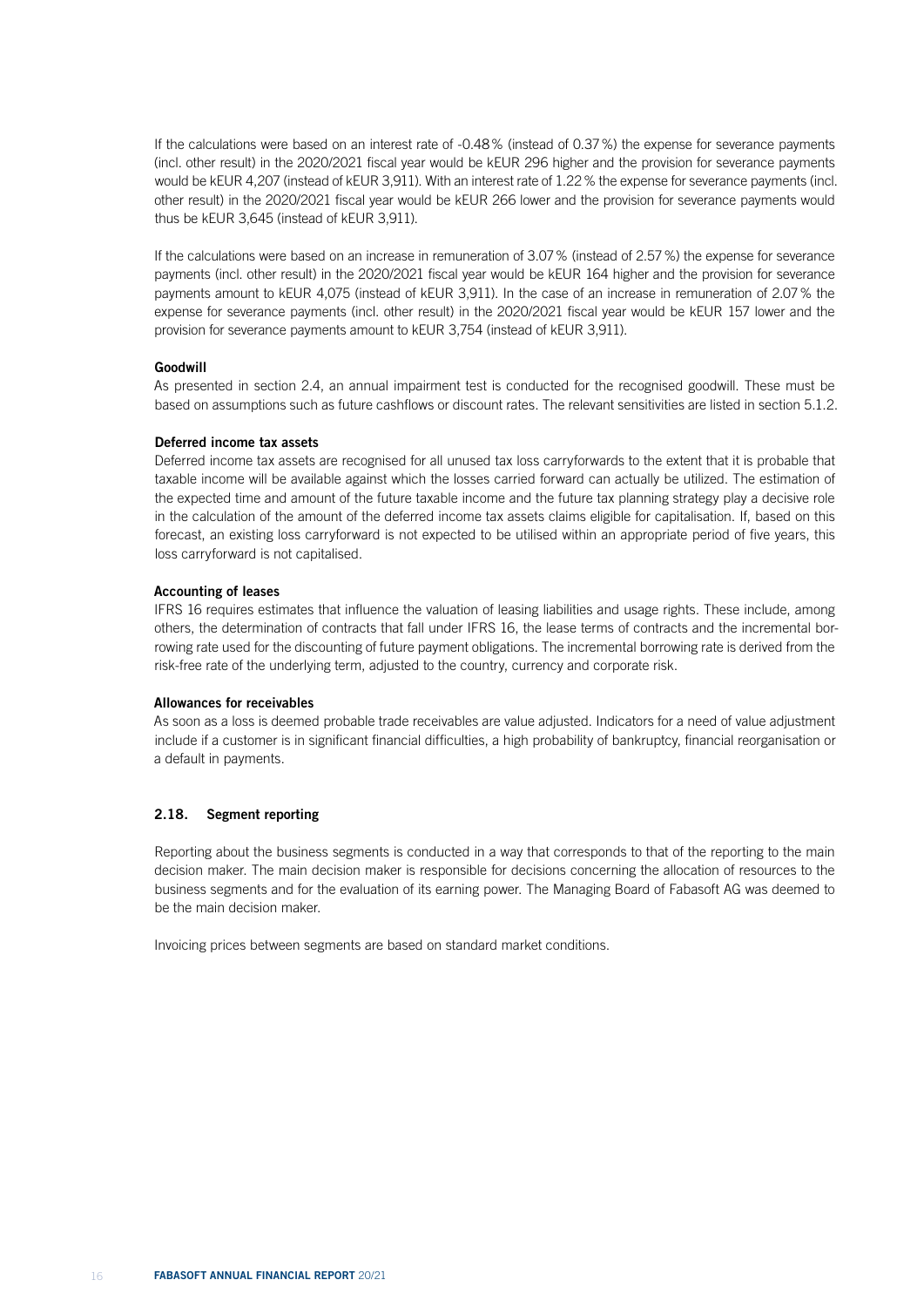# 3) Subsidiaries with material non-controlling interests

Mindbreeze GmbH has significant non-controlling interests. Below is a summary of financial information before intragroup eliminations for the Mindbreeze GmbH and its subsidiary Mindbreeze Corporation, drawn up in accordance with IFRS, as applicable in the EU.

| Summarised balance sheet in KEUR                             | <b>Mindbreeze</b> |            |
|--------------------------------------------------------------|-------------------|------------|
|                                                              | 31/03/2021        | 31/03/2020 |
| Current assets                                               | 12,968            | 11,644     |
| Current liabilities                                          | $-8,102$          | $-7,668$   |
| <b>Current net assets</b>                                    | 4,866             | 3,976      |
| Non-current assets                                           | 1,558             | 2,036      |
| Non-current liabilities                                      | $-214$            | $-225$     |
| Non-current net assets                                       | 1,344             | 1,811      |
| Total net assets                                             | 6,210             | 5,787      |
| Thereof net assets allocated to<br>non-controlling interests | 1,490             | 1,389      |

| Summarised income statement in <b>KEUR</b>                  |           | <b>Mindbreeze</b> |  |
|-------------------------------------------------------------|-----------|-------------------|--|
|                                                             | 2020/2021 | 2019/2020         |  |
| Sales revenue                                               | 13,180    | 12,402            |  |
| Result before income taxes                                  | 5,829     | 5,025             |  |
| Income taxes                                                | $-1,606$  | $-1,139$          |  |
| Result for the year                                         | 4,223     | 3,886             |  |
| Other result                                                | $\Omega$  | $\Omega$          |  |
| <b>Total result</b>                                         | 4,223     | 3,886             |  |
| Thereof total result allocated to non-controlling interests | 1,014     | 933               |  |

| Summarised cash flow statement in KEUR       | <b>Mindbreeze</b> |           |
|----------------------------------------------|-------------------|-----------|
|                                              | 2020/2021         | 2019/2020 |
| Cash generated from operations               | 8,104             | 6,999     |
| Interest paid                                | $\Omega$          | $\Omega$  |
| Income tax payments                          | $-1,213$          | $-757$    |
| Net cash generated from operating activities | 6,891             | 6,242     |
| Net cash used in investing activities        | $-811$            | $-757$    |
| Net cash used in financing activities        | $-3.841$          | $-2,031$  |
| Net increase in cash and cash equivalents    | 2,239             | 3,454     |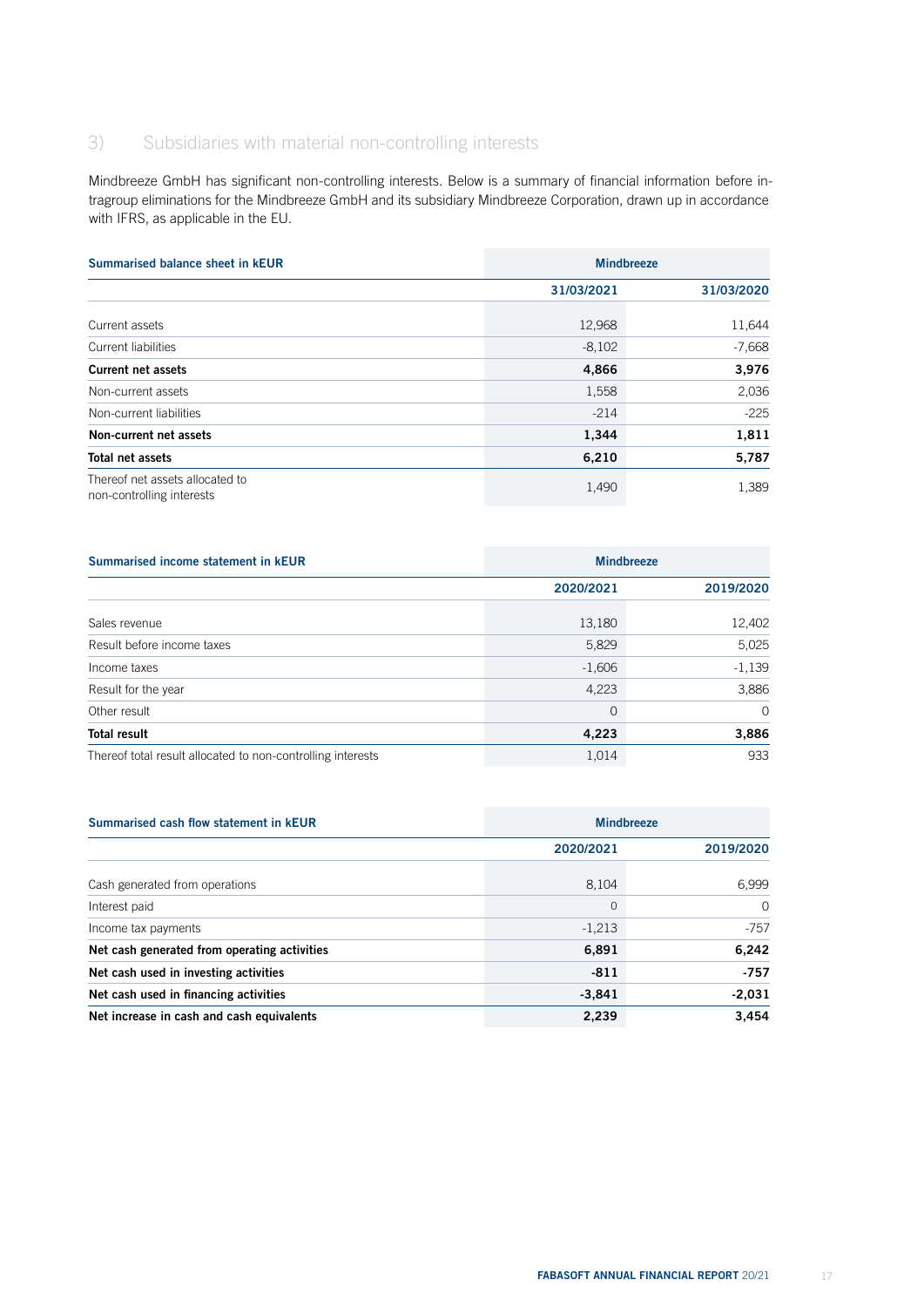# 4) Financial instruments

Financial instruments are agreements which lead the one company to financial assets and at the same time lead the other company to a financial liability or an equity instrument. According to IFRS 9, these include original financial instruments such as trade receivables and payables or financing receivables and liabilities. Derivative financial instruments, which are employed for example as hedging to secure against risks from changes in exchange rates and interest rates, are also included. No derivative financial instruments were used in the 2020/2021 fiscal year.

The following methods and assumptions were used to calculate the fair value for the respective financial instruments:

In view of daily and short-term maturities, the carrying value of cash and cash equivalents, short-term investments, current receivables and payables can be deemed as an appropriate approximation for fair value.

Other financial assets relate to securities (investment certificates). The fair values are derived from the current market value.

The amount reported under other payables measured at fair value constitutes the earn-out components from the acquisition of Xpublisher GmbH. The discounted cash flow method was used for the evaluation. The probabilities of attaining the performance indicators upon which the earn-out depends were weighted. On attainment of the specific performance indicators, the undiscounted, potentially payable amount in the fiscal years ending on 31 March 2022, 31 March 2023 or 31 March 2024 is kEUR 1,900. No earn-out payment is made should the specific performance indicators fall short of the targets.

Based on the relevant balance sheet items, the following table shows the classification according to IFRS 9 and the values of the financial instruments.

| <b>Balance sheet item in</b><br><b>kEUR</b> | <b>Category to IFRS 9</b>                | <b>Book</b><br>value | Fair Value -<br>Level II<br>(through profit)<br>and loss) | Fair Value -<br>Level III<br>(through profit)<br>and loss) | <b>Amortised</b><br>costs |
|---------------------------------------------|------------------------------------------|----------------------|-----------------------------------------------------------|------------------------------------------------------------|---------------------------|
| Cash and cash equivalents                   | At amortised<br>costs                    | 48,424               | $\mathbf 0$                                               | $\Omega$                                                   | 48,424                    |
| Trade and other<br>receivables*             | At amortised<br>costs                    | 9.945                | $\mathbf 0$                                               | $\circ$                                                    | 9,945                     |
| Other financial<br>assets                   | At fair value through<br>profit and loss | 169                  | 169                                                       | $\mathbf 0$                                                | $\Omega$                  |
| Other payables*                             | At fair value through<br>profit and loss | 1,669                | 0                                                         | 1,669                                                      | $\Omega$                  |
| Trade and other<br>payables*                | At amortised<br>costs                    | 1.765                | 0                                                         | $\mathbf 0$                                                | 1.765                     |

The financial instruments on 31 March 2021 break down as follows:

\*Book values cannot be adjusted with the respective balance sheet item as this itemisation applies only to financial instruments.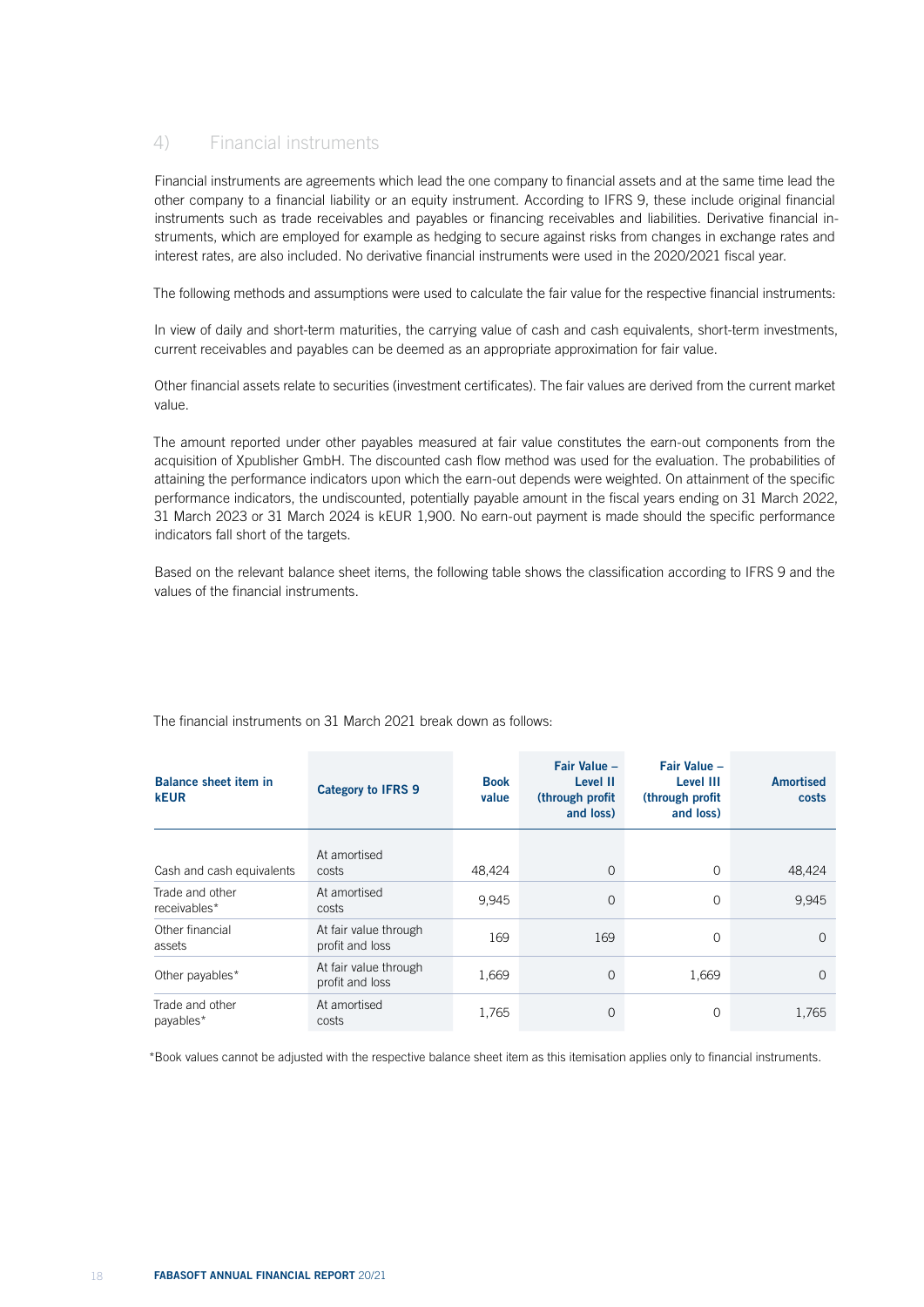The financial instruments on 31 March 2020 broke down as follows:

| <b>Balance sheet item in</b><br><b>kEUR</b> | <b>Category to IFRS 9</b>                | <b>Book</b><br>value | Fair Value -<br>Level II<br>(through profit)<br>and loss) | Fair Value -<br>Level III<br>(through profit)<br>and loss) | <b>Amortised</b><br>costs |
|---------------------------------------------|------------------------------------------|----------------------|-----------------------------------------------------------|------------------------------------------------------------|---------------------------|
| Cash and cash equivalents                   | At amortised<br>costs                    | 35,101               | $\overline{0}$                                            | $\Omega$                                                   | 35,101                    |
| Trade and other<br>receivables*             | At amortised<br>costs                    | 12,504               | $\overline{0}$                                            | $\circ$                                                    | 12,504                    |
| Other financial<br>assets                   | At fair value through<br>profit and loss | 169                  | 169                                                       | $\Omega$                                                   | $\Omega$                  |
| Other payables*                             | At fair value through<br>profit and loss | 1.661                | $\overline{0}$                                            | 1,661                                                      | $\Omega$                  |
| Trade and other<br>payables*                | At amortised<br>costs                    | 1,529                | 0                                                         | $\circ$                                                    | 1,529                     |

\*Book values cannot be adjusted with the respective balance sheet item as this itemisation applies only to financial instruments.

Allowances for trade and other receivables are declared set off with trade and other receivables. Cumulative allowances amount to kEUR 7 (previous year kEUR 5). In the 2020/2021 fiscal year an impairment loss for financial assets amounting to kEUR 2 (previous year kEUR 2) was recorded under other operating expenses.

The following shows the net results from financial instruments:

| in kEUR                                                                          | 2020/2021     | 2019/2020 |
|----------------------------------------------------------------------------------|---------------|-----------|
| Interest from loans and receivables (cash and cash equivalents)                  | $-72$         | $-12$     |
| Interest from other financial assets                                             |               |           |
| Foreign currency expenses from loans and receivables (cash and cash equivalents) | $-17$         | $-25$     |
| Interest from loans and receivables (trade and other receivables)                | $\mathcal{P}$ | 3         |
| Impairment loss from loans and receivables                                       | $-2$          | $-2$      |
| Interest from other liabilities                                                  | -8            | -6        |
| Total                                                                            | -96           | -41       |

# 4.1. Primary financial instruments

The financial instruments reported in the balance sheet consist of securities, cash and cash equivalents, receivables and supplier credits. Accounting policies apply to the primary financial instruments listed against the respective balance sheet items.

# 4.2. Credit risk

In respect of financial assets all the amounts specified likewise represent the maximum credit and non-payment risk as there are no general offsetting agreements. The receivables risk can be regarded as low due to the client structure and the desired financial scatter. The risk of non-payment for other primary financial instruments declared on the asset side is equally low, since the contractual parties here are made up of financial institutions with an excellent credit rating.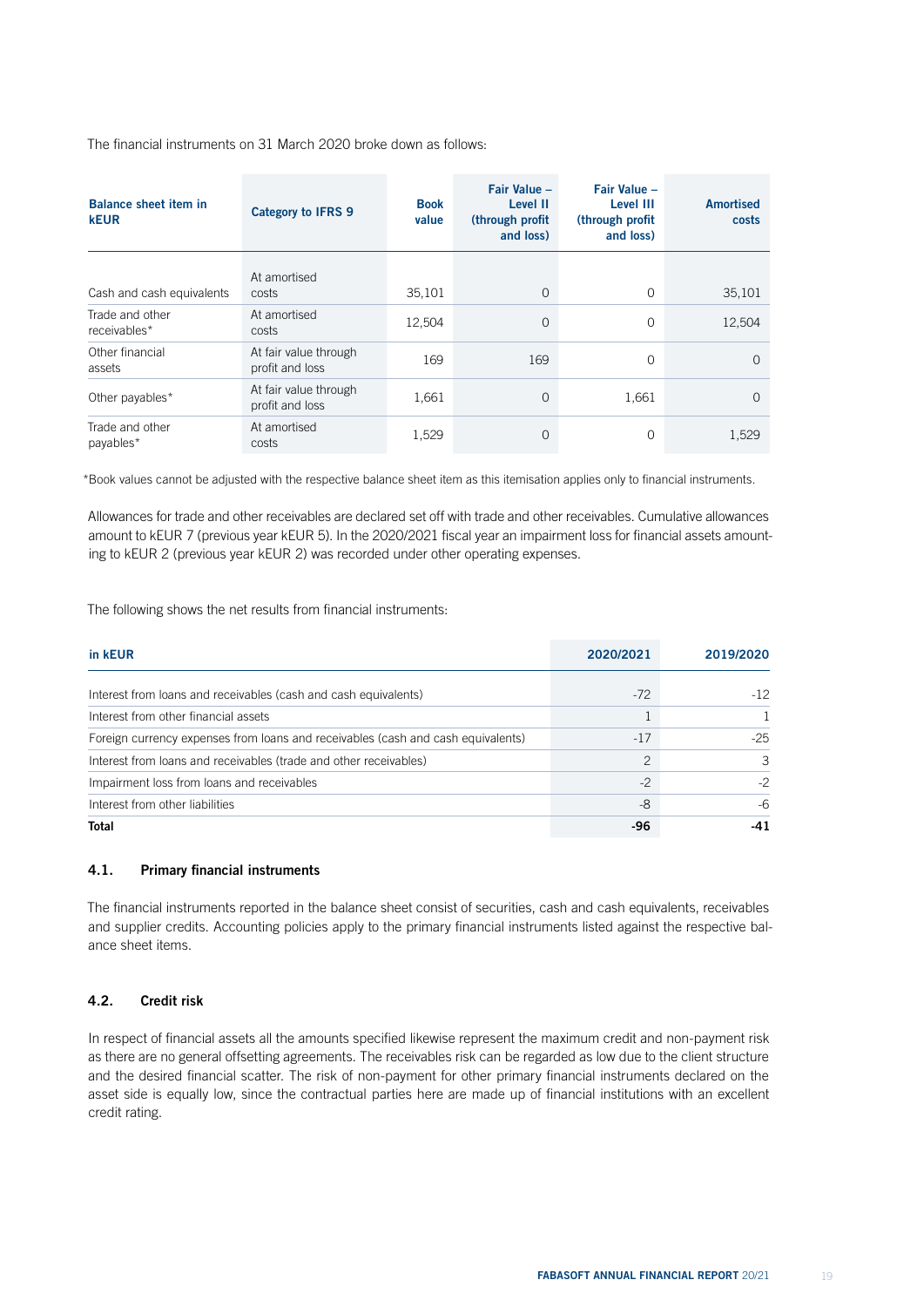The risk with regard to the safety and retention of value of assets at financial and insurance institutions and the claims against these institutions that in principle cannot be ruled out, is counteracted by the selection of institutions with a high credit rating and a broad scatter over various institutions.

# 4.3. Liquidity risk

Due to the extent of the existing cash and cash equivalents there is no significant liquidity risk. The Group has no bank liabilities. All the financial liabilities reported have short-term maturities, with the exception of leasing liabilities and the earn-out liabilities in connection with the acquisition of Xpublisher GmbH.

Maturity structure of financial liabilities and leases liabilities on 31 March 2021:

| in kEUR                     | <b>Book value</b> | Up to one year | 1 to 5 years | More than 5 years |
|-----------------------------|-------------------|----------------|--------------|-------------------|
| Earn-out liability*         | 1.669             | 0              | 1.695        | $\Omega$          |
| Trade and other payables    | 1.765             | 1.765          |              | $\Omega$          |
| Lease liabilities (IFRS 16) | 5.422             | 1.645          | 3,651        | 156               |

Maturity structure of financial liabilities and leases liabilities on 31 March 2020:

| in kEUR                     | <b>Book value</b> | Up to one year | 1 to 5 years | More than 5 years |
|-----------------------------|-------------------|----------------|--------------|-------------------|
| Earn-out liability*         | 1.661             |                | 1.695        | $\Omega$          |
| Trade and other payables    | 1.529             | 1.529          |              | $\Omega$          |
| Lease liabilities (IFRS 16) | 5,415             | 1.408          | 3.710        | 342               |

\*In the event of the occurrence of the earn-out conditions (see section 4) the amount due for payment is kEUR 1,900.

# 4.4. Interest rate risk

Interest rate risk in terms of the fair value occurs in the case of other financial assets. As these can be converted into cash at short notice, the interest rate risk can be classified as insignificant.

# 4.5. Exchange rate risk

In particular, currency risks arise where receivables, liabilities or credits at financial and insurance institutions exist in a currency other than the functional currency of the company. Cash and cash equivalents in foreign currencies are in Swiss Francs and US Dollars.

#### Cash and cash equivalents

| in kEUR           | 31/03/2021 | 31/03/2020 |
|-------------------|------------|------------|
| Euro              | 47,254     | 33,737     |
| <b>US Dollars</b> | 838        | 407        |
| Swiss Francs      | 332        | 957        |
| <b>Total</b>      | 48,424     | 35,101     |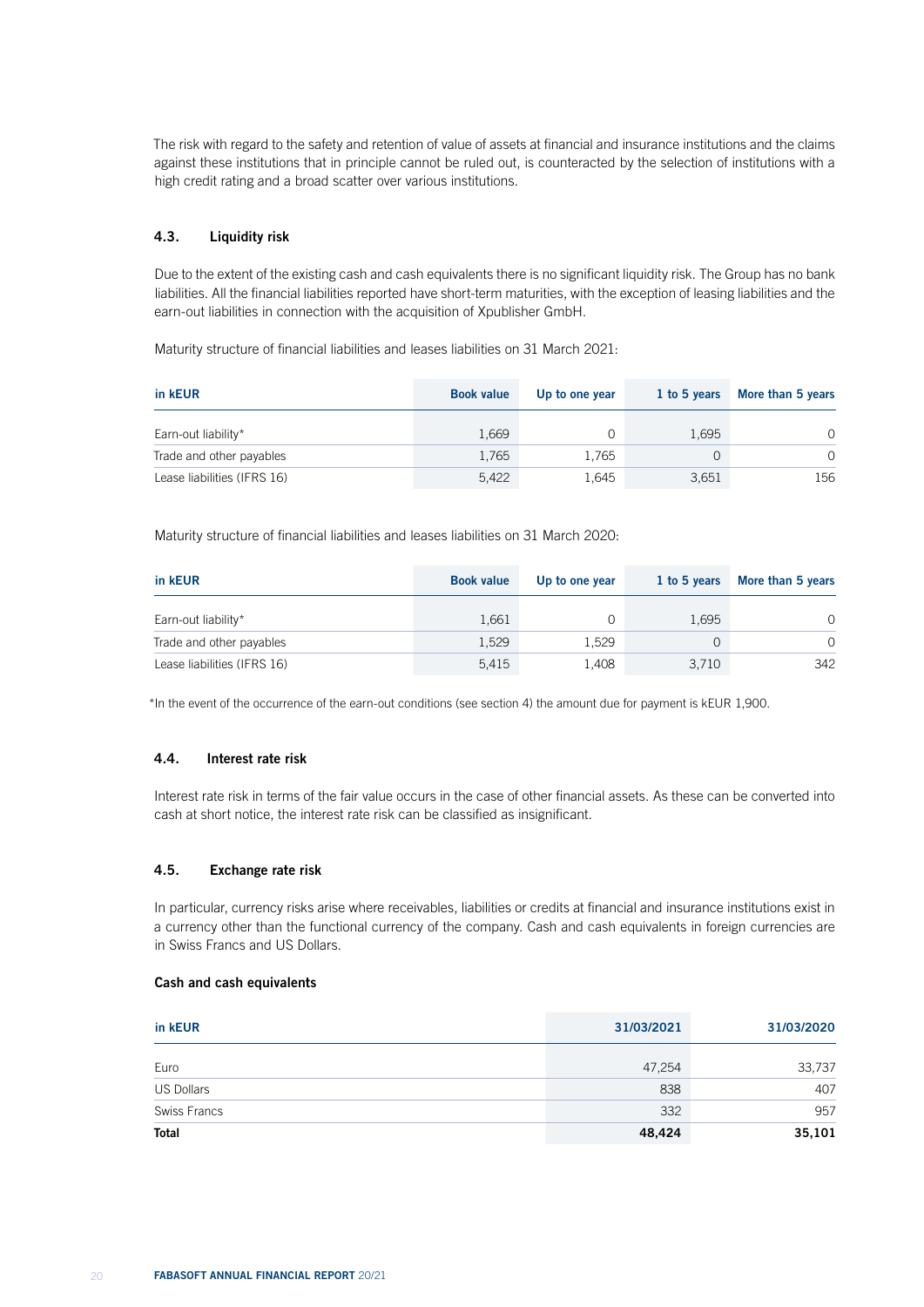The following table shows the sensitivity of the Group result before tax (due to the foreign currency valuation of the cash and cash equivalents) compared to a basically possible exchange rate change judged to be fair and to currencies that are of major relevance to the Group and its effect on the valuation of credit at financial institutions. The development of the rate of the reporting currency EUR against the foreign currencies is taken as a basis.

| in kEUR           | Rate development<br>2020/2021 | Effect on result before tax<br>2020/2021 | Effect on result before tax<br>2019/2020 |
|-------------------|-------------------------------|------------------------------------------|------------------------------------------|
| <b>US Dollars</b> | $+10\%$ (1.29096)             | $-76$                                    | $-37$                                    |
|                   | $-10\%$ (1.05624)             | 93                                       | 45                                       |
| Swiss Francs      | $+10\%$ (1.21880)             | $-30$                                    | -87                                      |
|                   | $-10\%$ (0.99720)             | 37                                       | 106                                      |

## Trade receivables in foreign currencies

| in kEUR                 | 31/03/2021 | 31/03/2020 |
|-------------------------|------------|------------|
| Euro                    | 7,087      | 9,476      |
| US Dollars*             | 314        | 909        |
| <b>Canadian Dollars</b> | 4          | $\Omega$   |
| Swiss Francs*           | 644        | 786        |
| <b>Total</b>            | 8,049      | 11,171     |

\*Trade receivables in foreign currency are retained primarily in foreign subsidiaries with the relevant foreign currency as functional currency.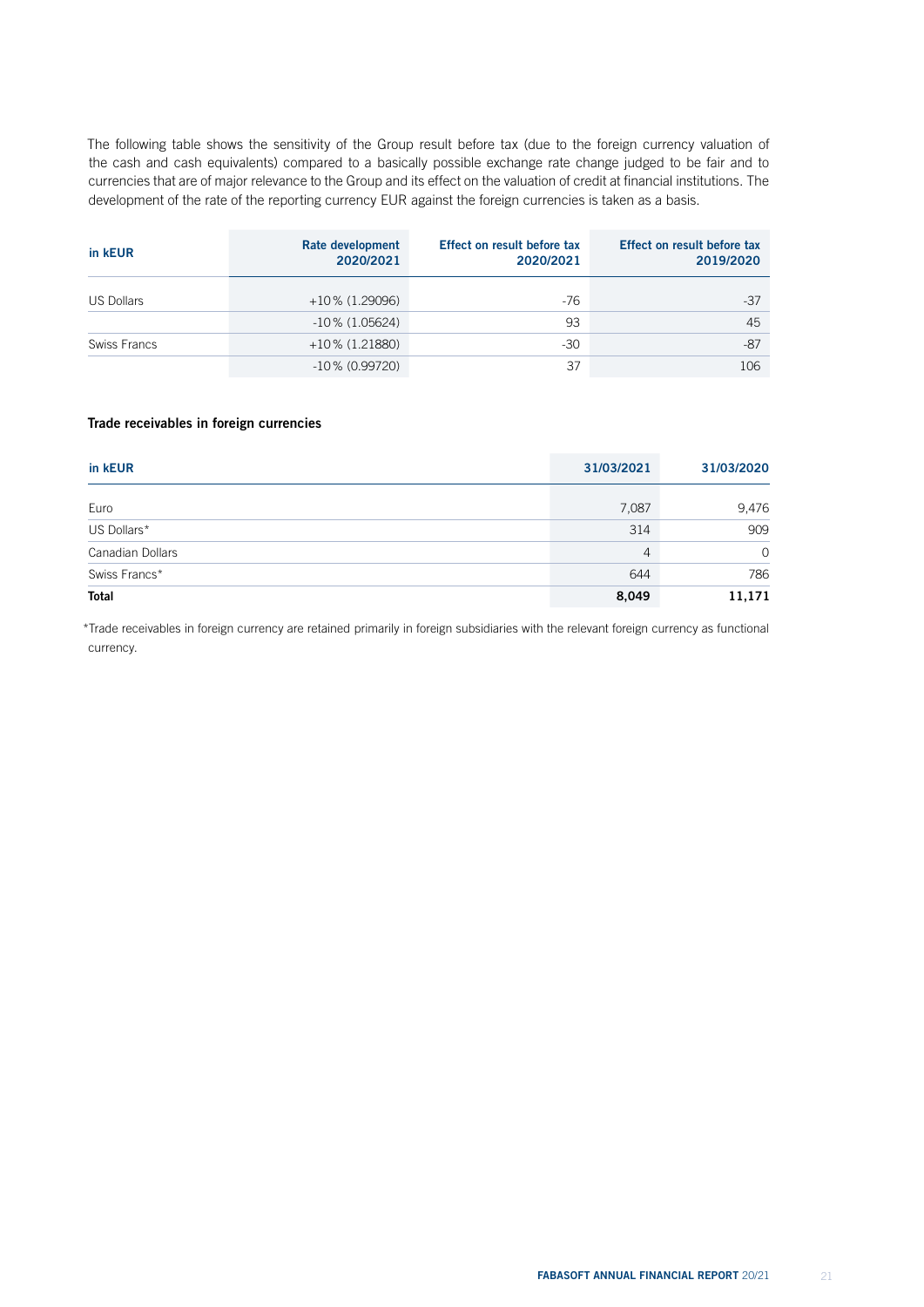# 5) Notes to the consolidated balance sheet

# 5.1. Non-current assets

# 5.1.1. Property, plant and equipment

| in kEUR                                      | Buildings (IFRS 16) and<br>structural investments | <b>Office furniture</b><br>and equipment | <b>Total</b> |
|----------------------------------------------|---------------------------------------------------|------------------------------------------|--------------|
| As at 31 March 2019                          |                                                   |                                          |              |
| Cost or valuation                            | 3,832                                             | 13,812                                   | 17,644       |
| Accumulated depreciation                     | $-3,215$                                          | $-8,665$                                 | $-11,880$    |
| Net book value 31 March 2019                 | 617                                               | 5,147                                    | 5,764        |
| Addition from first time adoption of IFRS 16 | 5,565                                             | 377                                      | 5,942        |
| Net book value 1 April 2019                  | 6,182                                             | 5,524                                    | 11,706       |
| 2019/2020 fiscal year                        |                                                   |                                          |              |
| Opening net book value 31 March 2019         | 617                                               | 5,147                                    | 5,764        |
| Addition from first time adoption of IFRS 16 | 5,565                                             | 377                                      | 5,942        |
| Net book value 1 April 2019                  | 6,182                                             | 5,524                                    | 11,706       |
| Additions                                    | 1,102                                             | 4,063                                    | 5,165        |
| thereof IFRS 16                              | 306                                               | 500                                      | 806          |
| Depreciation charges                         | $-1,613$                                          | $-3,264$                                 | $-4,877$     |
| thereof IFRS 16                              | $-1,184$                                          | $-285$                                   | $-1,469$     |
| Closing net book value                       | 5,671                                             | 6,323                                    | 11,994       |
| As at 31 March 2020                          |                                                   |                                          |              |
| Cost or valuation                            | 10,498                                            | 17,450                                   | 27,948       |
| Accumulated depreciation                     | $-4,827$                                          | -11,127                                  | $-15,954$    |
| Net book value                               | 5,671                                             | 6,323                                    | 11,994       |
| thereof IFRS 16                              | 4,780                                             | 593                                      | 5,373        |
| 2020/2021 fiscal year                        |                                                   |                                          |              |
| Opening net book value 31 March 2020         | 5,671                                             | 6,323                                    | 11,994       |
| Additions                                    | 2,378                                             | 3,781                                    | 6,159        |
| thereof IFRS 16                              | 1,415                                             | 407                                      | 1,822        |
| <b>Disposals</b>                             | $-109$                                            | $-227$                                   | $-336$       |
| thereof IFRS 16                              | $-109$                                            | $-107$                                   | $-216$       |
| Depreciation charges                         | $-1,712$                                          | $-3,710$                                 | $-5,422$     |
| thereof IFRS 16                              | $-1,340$                                          | $-316$                                   | $-1,656$     |
| Net exchange differences                     | $-10$                                             | $-62$                                    | $-72$        |
| Closing net book value                       | 6,218                                             | 6,105                                    | 12,323       |
| As at 31 March 2021                          |                                                   |                                          |              |
| Cost or valuation                            | 12,855                                            | 19,609                                   | 32,464       |
| Accumulated depreciation                     | $-6,637$                                          | $-13,504$                                | $-20,141$    |
| Net book value                               | 6,218                                             | 6,105                                    | 12,323       |
| thereof IFRS 16                              | 4,740                                             | 575                                      | 5,315        |

No foreign capital interest for property, plant and equipment has been capitalised.

The leasing activities accounted for pursuant to IFRS 16 include leased buildings and leased vehicles.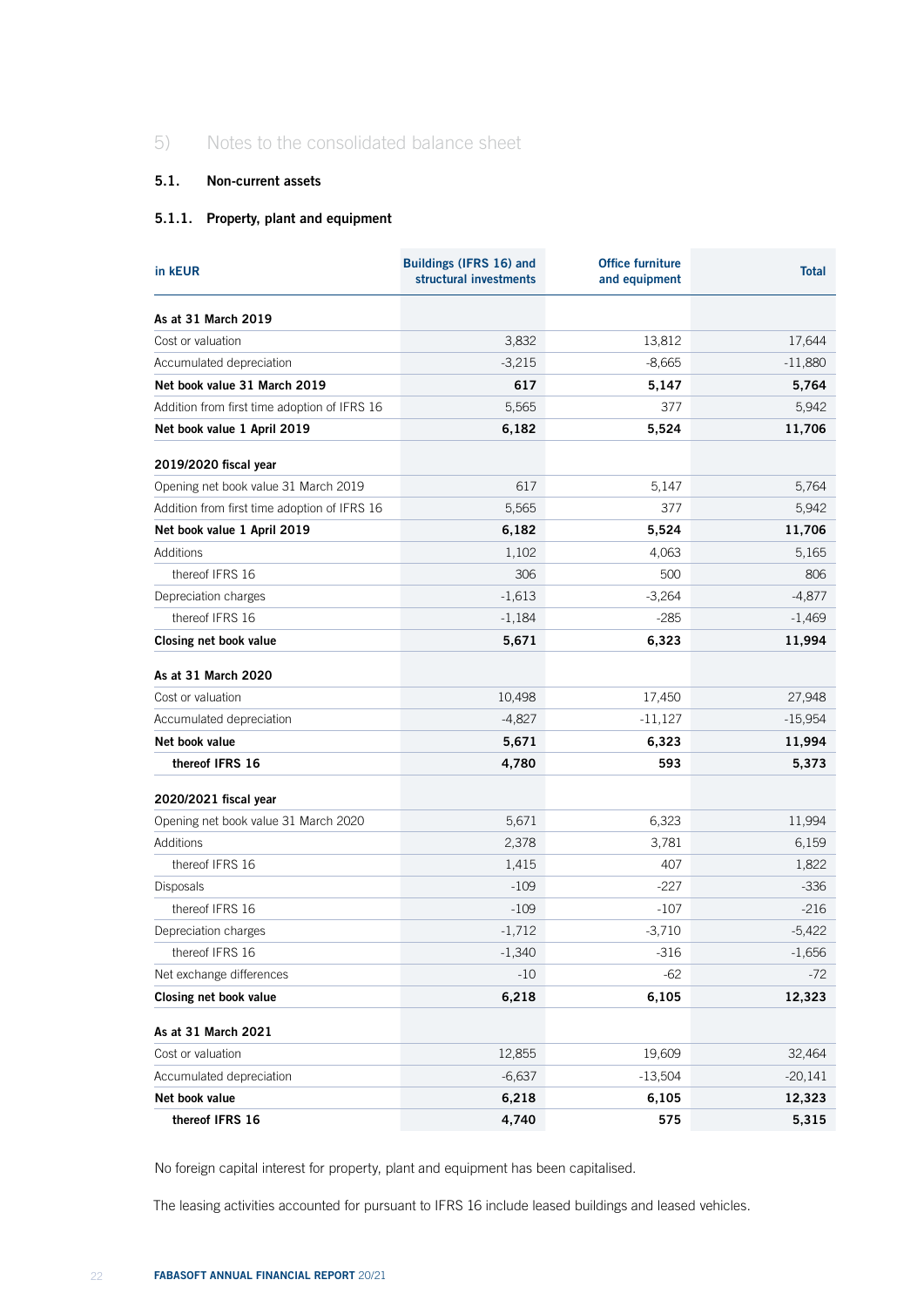# 5.1.2. Intangible assets

| in kEUR                               | <b>Goodwill</b> | <b>Internally</b><br>developed<br>software | <b>Customer</b><br>relationships<br>and<br>orderbacklog | <b>Software</b><br><b>licences</b><br>and other<br>rights | <b>Total</b> |
|---------------------------------------|-----------------|--------------------------------------------|---------------------------------------------------------|-----------------------------------------------------------|--------------|
| As at 31 March 2019                   |                 |                                            |                                                         |                                                           |              |
| Cost or valuation                     | $\overline{0}$  | $\mathbf{O}$                               | $\overline{0}$                                          | 495                                                       | 495          |
| Accumulated depreciation              | $\overline{0}$  | $\mathbf{O}$                               | 0                                                       | $-348$                                                    | $-348$       |
| Net book value                        | $\mathbf 0$     | 0                                          | 0                                                       | 147                                                       | 147          |
| 2019/2020 fiscal year                 |                 |                                            |                                                         |                                                           |              |
| Opening net book value                | $\overline{0}$  | $\overline{0}$                             | $\overline{O}$                                          | 147                                                       | 147          |
| Additions                             | 2,825           | 541                                        | 304                                                     | 154                                                       | 3,824        |
| thereof from first time consolidation | 2,825           | 541                                        | 304                                                     | 5                                                         | 3,675        |
| Depreciation charges                  | $\Omega$        | -81                                        | $-27$                                                   | -86                                                       | $-194$       |
| Closing net book value                | 2,825           | 460                                        | 277                                                     | 215                                                       | 3,777        |
| As at 31 March 2020                   |                 |                                            |                                                         |                                                           |              |
| Cost or valuation                     | 2,825           | 541                                        | 304                                                     | 650                                                       | 4,320        |
| Accumulated depreciation              | $\Omega$        | $-81$                                      | $-27$                                                   | $-435$                                                    | $-543$       |
| Net book value                        | 2,825           | 460                                        | 277                                                     | 215                                                       | 3,777        |
| 2020/2021 fiscal year                 |                 |                                            |                                                         |                                                           |              |
| Opening net book value                | 2,825           | 460                                        | 277                                                     | 215                                                       | 3,777        |
| Additions                             | $\Omega$        | $\Omega$                                   | $\overline{0}$                                          | 184                                                       | 184          |
| Depreciation charges                  | $\Omega$        | $-108$                                     | $-30$                                                   | $-108$                                                    | $-246$       |
| Closing net book value                | 2,825           | 352                                        | 247                                                     | 291                                                       | 3,715        |
| As at 31 March 2021                   |                 |                                            |                                                         |                                                           |              |
| Cost or valuation                     | 2,825           | 541                                        | 304                                                     | 834                                                       | 4,504        |
| Accumulated depreciation              | $\Omega$        | $-189$                                     | $-57$                                                   | $-543$                                                    | $-789$       |
| Net book value                        | 2,825           | 352                                        | 247                                                     | 291                                                       | 3,715        |

No internally generated intangible assets were capitalised in the 2020/2021 fiscal year (previous year kEUR 0).

Goodwill from the acquisition of Xpublisher GmbH is included in the intangible assets amounting to kEUR 2,825 (previous year kEUR 2,825).

This goodwill is allocated to the cash-generating unit (CGU) "Xpublisher GmbH" and is tested annually in the fourth quarter for impairment, whereby the recoverable amount of the CGU is determined by the calculation of the value in use. This is carried out using the discounted cashflow method with a five-year detailed planning phase and subsequent perpetuity. The discount rate used (WACC) is 7.16% after taxes (previous year 8.91%) or 9.15% before taxes (previous year 11.33%), the growth rate of the perpetuity was assumed to be 2% (previous year 2%). The growth in sales revenue is based on the experience values of the management. The discount rate used is based on a risk-free rate calculated on the basis of the Svensson method. This is adjusted by a risk premium that reflects the specific risk of the CGU and the heightened risk of an equity investment. It is based on external information that corresponds to the internal estimates of the management.

The impairment test conducted does not result in a need for value adjustment.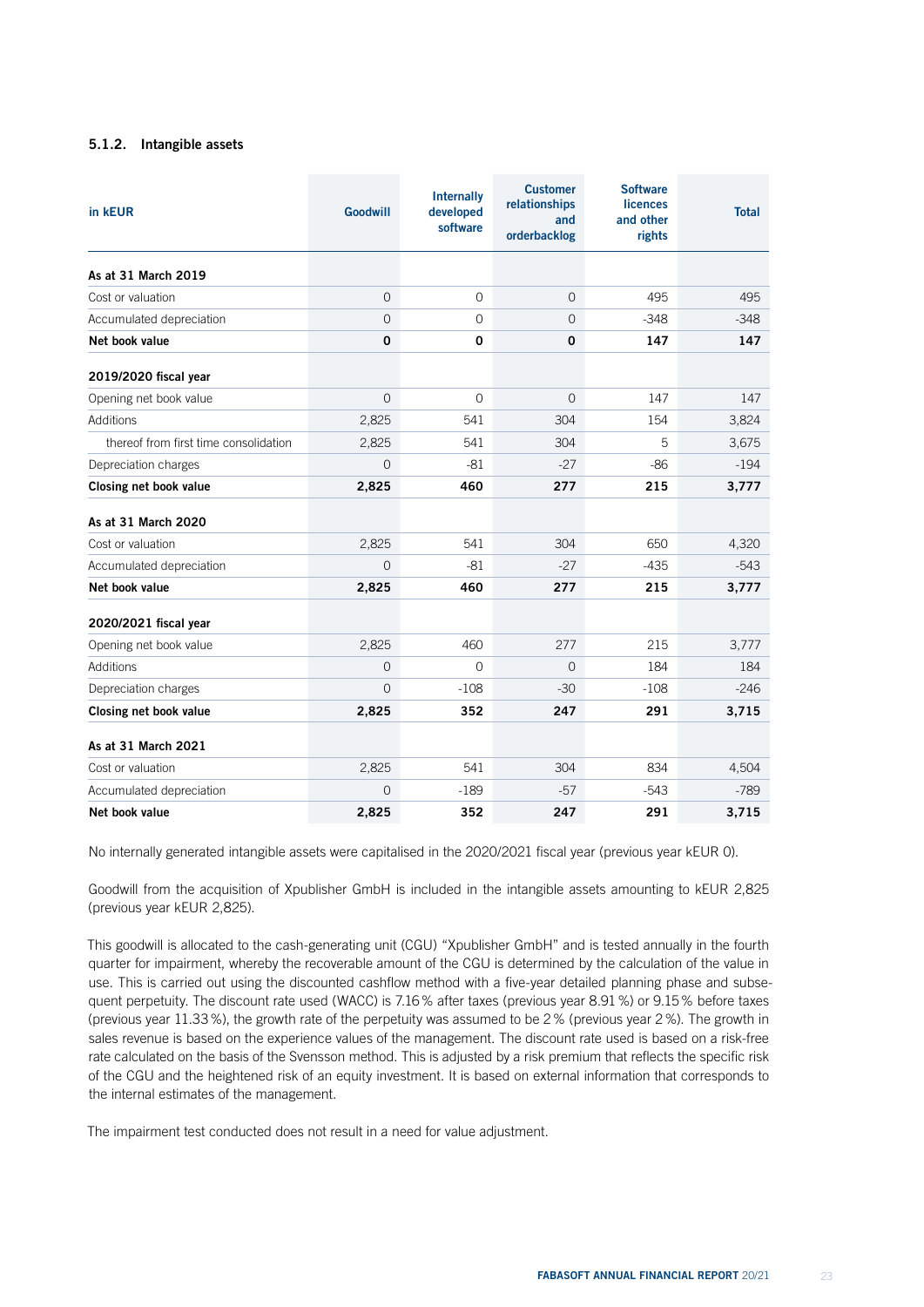The following sensitivity analyses indicate the impact of the value in use:

|                                    |        | Change in value in use |
|------------------------------------|--------|------------------------|
| Change in the discount rate by     | 1%     | $-2,685$               |
|                                    | $-1%$  | 3,990                  |
| Change in growth in perpetuity by  | 1%     | 3,142                  |
|                                    | $-1%$  | $-2,122$               |
| Change in annual free cashflows by | 10%    | 1,524                  |
|                                    | $-10%$ | $-1,524$               |

The sensitivities indicated would not result in the need for value adjustment.

# 5.1.3. Other financial assets

| in kEUR              | 2020/2021 | 2019/2020 |
|----------------------|-----------|-----------|
| Start of fiscal year | 169       | 169       |
| Fair value changes   |           | $\Omega$  |
| End of fiscal year   | 169       | 169       |

Other financial assets consist in their entirety of investment certificates. These are classified as long-term securities as there is no intention of selling them within the next twelve months.

### 5.1.4. Other non-financial assets

The contract acquisition costs recognised under other non-financial assets in compliance with IFRS 15 break down as follows:

| in kEUR              | 2020/2021 | 2019/2020 |
|----------------------|-----------|-----------|
| Start of fiscal year | 515       | 476       |
| <b>Dissolution</b>   | $-278$    | $-218$    |
| Impairment           | $\Omega$  | $\Omega$  |
| Allocation           | 164       | 257       |
| End of fiscal year   | 401       | 515       |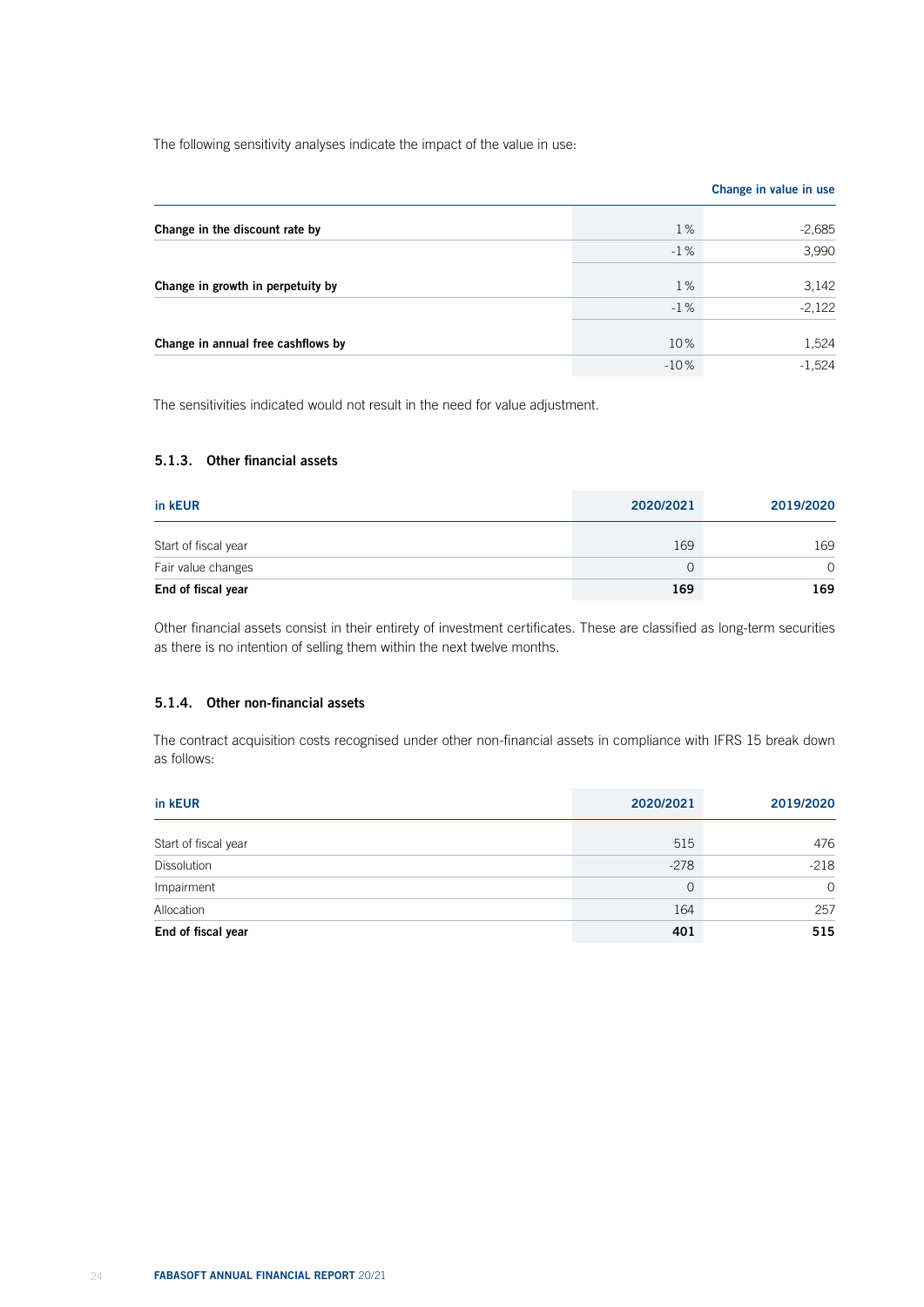# 5.1.5. Deferred income taxes

Deferred income taxes are calculated as follows:

| in kEUR                                                                       | 01/04/2020 | <b>Changes of statement</b><br>of comprehensive<br>income | 31/03/2021 |
|-------------------------------------------------------------------------------|------------|-----------------------------------------------------------|------------|
| Provisions for                                                                |            |                                                           |            |
| non-current employee obligations                                              | 733        | $126*$                                                    | 859        |
| Fixed assets                                                                  | $-322$     | 10                                                        | $-312$     |
| Service contracts                                                             | $-2$       | $-33$                                                     | $-35$      |
| Contract acquisition costs                                                    | $-129$     | 12                                                        | $-117$     |
| Current-value depreciation pursuant to Section 12 of<br>the Corporate Tax Law | 19         | $-6$                                                      | 13         |
| Loss carryforwards                                                            | 289        | $-100$                                                    | 189        |
| Other provisions                                                              | $\Omega$   | 1                                                         | 1          |
| Deferred income tax assets                                                    | 588        | 10                                                        | 597        |
| Service contracts                                                             | $-362$     | 50                                                        | $-312$     |
| Fixed assets                                                                  | $-221$     | 84                                                        | $-137$     |
| Loss carryforwards                                                            | 137        | $-125$                                                    | 12         |
| Deferred income                                                               | $\Omega$   | 23                                                        | 23         |
| Contract acquisition costs                                                    | $\Omega$   | $-5$                                                      | $-5$       |
| Other provisions                                                              | 2          | $\mathbf{1}$                                              | 3          |
| Deferred income tax liabilities                                               | $-444$     | 28                                                        | $-416$     |
| Deferred income taxes                                                         | 144        | 38                                                        | 182        |

\*thereof kEUR 57 were reported as part of the other result and offset with the revaluation effects from severance payments.

Write-downs on subsidiaries and receivables from the current-value depreciation pursuant to Section 12 of the Corporate Tax Law that amount to kEUR 50 and have not vet been deducted have resulted in kEUR 13 deferred taxes in the balance sheet.

Deferred income tax receivables for loss carryforwards on 31 March 2021 are as follows:

| in kEUR                | <b>Existing</b><br>loss carryforwards | Tax rate | <b>Assessed deferred</b><br>income taxes | Non-assessed<br>deferred income taxes |
|------------------------|---------------------------------------|----------|------------------------------------------|---------------------------------------|
| Mindbreeze Corporation | 162                                   | 7.5%     | 12                                       | $\Omega$                              |
| Xpublisher GmbH        | 628                                   | 30%      | 189                                      | $\Omega$                              |
| Fabasoft Schweiz AG    | 433                                   | 21.5%    |                                          | 93                                    |

The reported loss carryforwards of the Mindbreeze Corporation are based exclusively on the level of a US state with an effective tax rate of 7.5%.

Deferred income tax receivables for loss carryforwards on 31 March 2020 were as follows:

| in kEUR                | <b>Existing</b><br>loss carryforwards | Tax rate | <b>Assessed deferred</b><br>income taxes | Non-assessed<br>deferred income taxes |
|------------------------|---------------------------------------|----------|------------------------------------------|---------------------------------------|
| Mindbreeze Corporation | 1.072                                 | 27%      | 289                                      | $\Omega$                              |
| Xpublisher GmbH        | 458                                   | 30%      | 137                                      | $\Omega$                              |

The loss carryforwards in the Mindbreeze Corporation reported in the previous year arose in particular due to the tax-related immediate amortisation of additions of property, plant and equipment.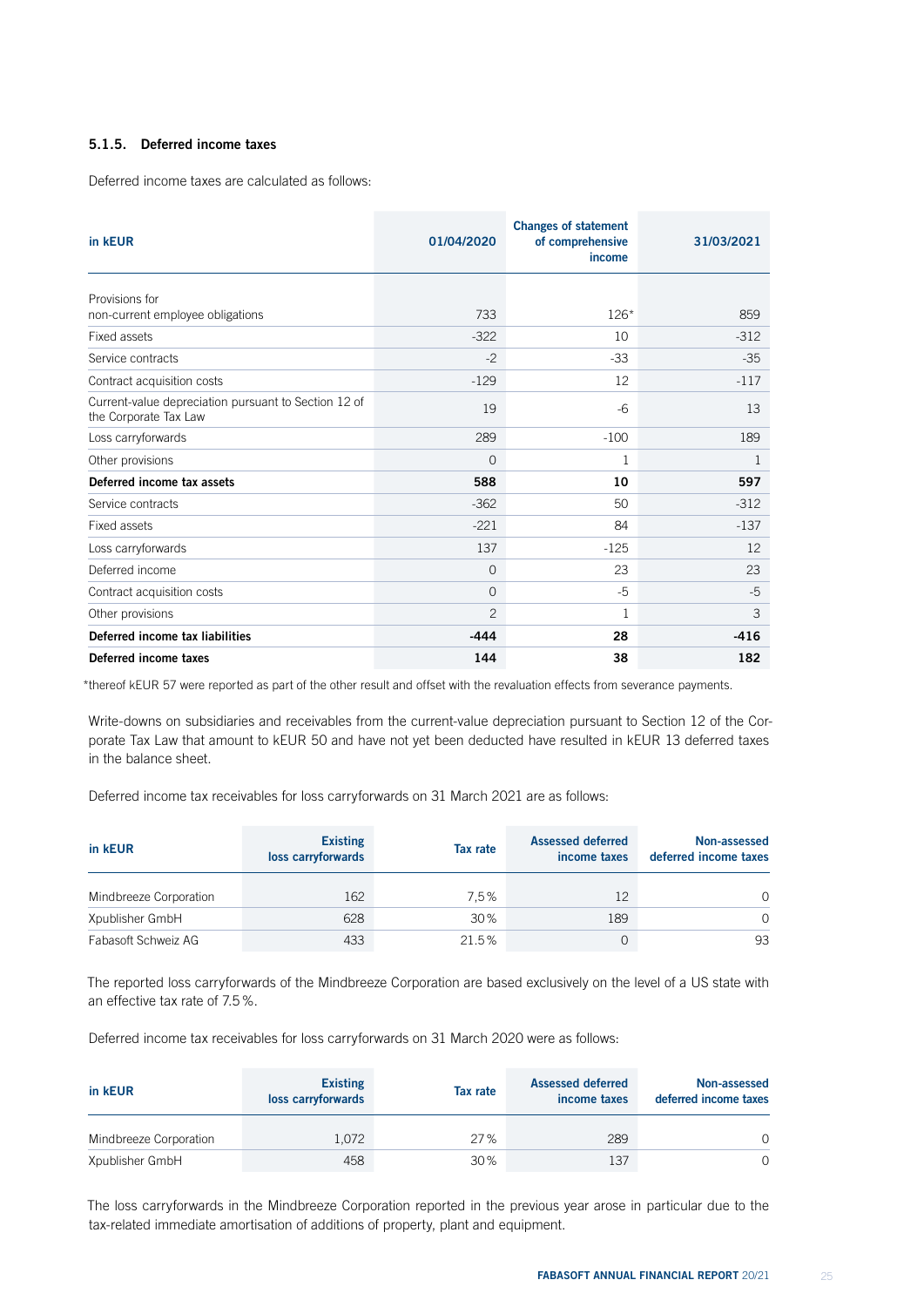Further to current planning calculations management assumes that the deferred income tax receivables can be realised.

Realisation of deferred income tax assets:

| in kEUR                                                                                  | 31/03/2021 | 31/03/2020 |
|------------------------------------------------------------------------------------------|------------|------------|
| Deferred income tax assets that are expected to be realised<br>after more than 12 months | 690        | 594        |
| Deferred income tax assets that are expected to be realised<br>within 12 months          | $-93$      | $-6$       |
|                                                                                          | 597        | 588        |

Realisation of deferred income tax liabilities:

| in kEUR                                                                                       | 31/03/2021 | 31/03/2020 |
|-----------------------------------------------------------------------------------------------|------------|------------|
| Deferred income tax liabilities that are expected to be realised<br>after more than 12 months | $-4$       | $-41$      |
| Deferred income tax liabilities that are expected to be realised<br>within 12 months          | $-412$     | -403       |
|                                                                                               | $-416$     | 444.       |

In compliance with IAS 12.39 no deferred income tax liabilities were recognised for temporary differences in connection with investment in affiliated companies, because the incurred profits in the subsidiaries are indefinitely invested or are not subject to taxation if sold.

# 5.2. Current assets

## 5.2.1. Trade and other receivables, income tax receivables

| in kEUR                                  | 31/03/2021 | 31/03/2020 |
|------------------------------------------|------------|------------|
| Trade receivables                        | 8,049      | 11,171     |
|                                          |            |            |
| Receivables from service contracts       | 1,732      | 1,285      |
| Other receivables                        | 274        | 106        |
| thereof input tax reimbursement          | 3          | 9          |
| thereof receivables from tax authorities | 66         | 18         |
| thereof deposits                         | 30         | 28         |
| thereof social security                  | 41         | 31         |
| thereof other receivables                | 134        | 20         |
| Accrued costs                            | 915        | 590        |
| <b>Total</b>                             | 10,970     | 13,152     |

Trade receivables are generally recognised with a term of payment of 30 days, there are special agreed due dates with individual customers, which also fall within the short-term segment. There is no variable offset.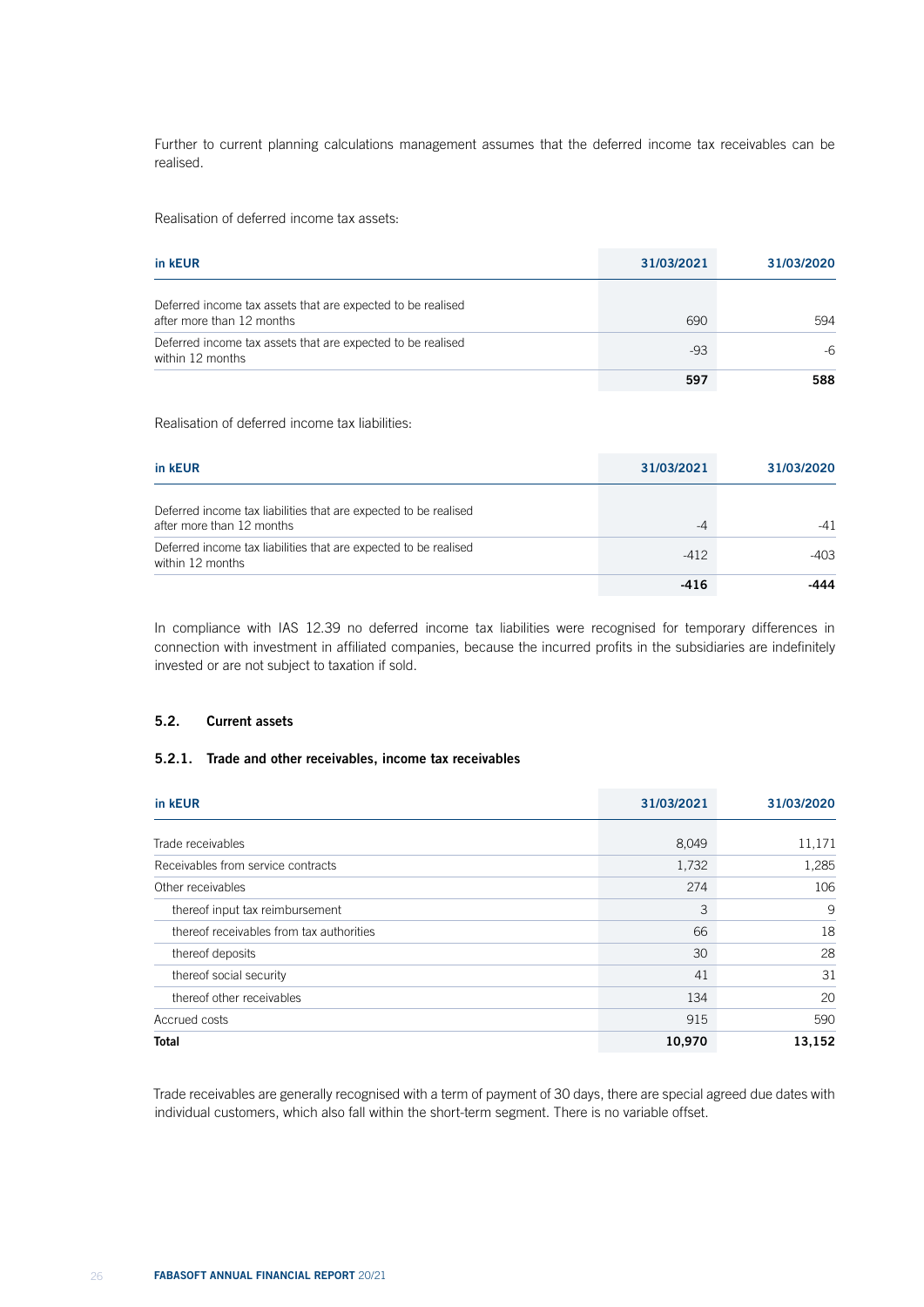Maturity structure of trade receivables:

| in kEUR                     | 31/03/2021 | 31/03/2020 |
|-----------------------------|------------|------------|
| Not yet mature              | 5,224      | 9,259      |
| Overdue and depreciated     | 7          | 5          |
| Overdue but not depreciated | 2,818      | 1,907      |
| Between 1 and 60 days       | 1,759      | 1,130      |
| Between 61 and 90 days      | 505        | 22         |
| Between 91 and 180 days     | 498        | 463        |
| More than 180 days          | 56         | 292        |

The book values of trade receivables correspond closely to the fair value. Allowances amounting to kEUR 7 (previous year kEUR 5) were formed. There is no further need for value adjustment, in particular due to the branch sector of overdue receivables and payments received after the balance sheet date.

### 5.2.2. Cash and cash equivalents

| in kEUR                          | 31/03/2021 | 31/03/2020 |
|----------------------------------|------------|------------|
| Cash in hand                     | 8          | 6          |
| Safe-keeping in bank safes       | 12,000     | $\Omega$   |
| Credit at financial institutions | 35.416     | 35,095     |
| <b>Total</b>                     | 48.424     | 35,101     |

# 5.3. Equity

As at 31 March 2021, the company's share capital was kEUR 11,000 (previous year kEUR 11,000). It is comprised of 11,000,000 individual shares (previous year 11,000,000) at a nominal value of EUR 1.00 per share.

The Group considers equity as those components to be declared as such in accordance with IFRS. Equity management focusses on being in a position to maintain the companies operated within the Group as going concerns in a secured and independent manner, on assuring the progress of the topic of growth that is critical for the corporate Group with the aid of the equity base and on investing or expanding investment of utilisable equity in future-proof company participations based on responsible entrepreneurial action and thinking.

Consistent with others in the industry, the Group monitors capital on the basis of the equity ratio. This ratio is calculated as equity divided by total capital. The equity ratio of the Fabasoft Group on the balance sheet date is 51% (48% on 31 March 2020).

Based on the authorisation by the Annual General Meeting on 1 July 2019, Fabasoft sold all 277,257 treasury shares on 20 April 2020, which corresponds to 2.52% of the share capital of the company, by way of a private placement to institutional investors under exclusion of the subscription rights to a placement price of EUR 23.50 per share. The proceeds from the sale strengthen the company's equity and serve the announced corporate interests.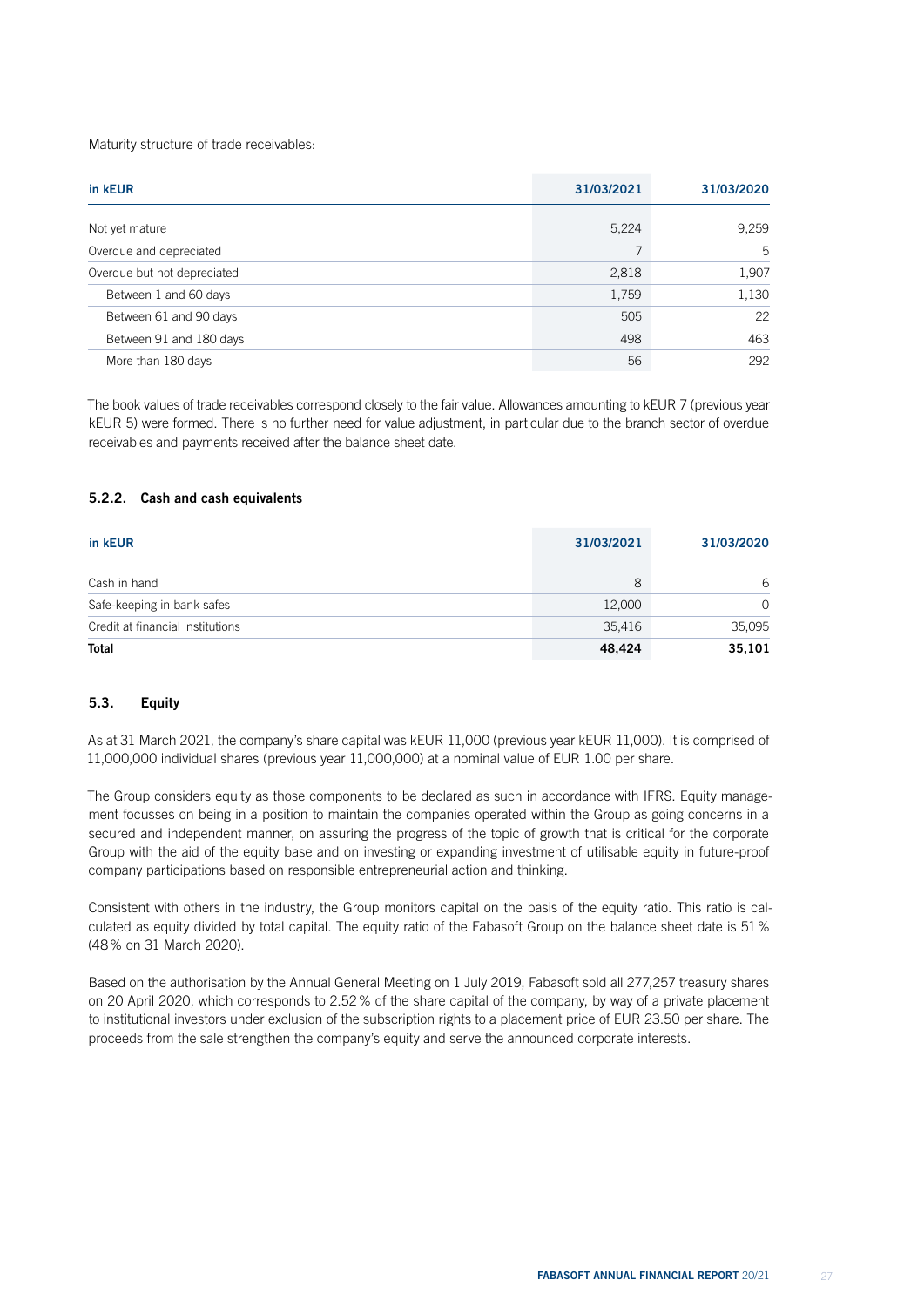The following resolutions, among others, were made at the Fabasoft AG Annual General Meeting on 29 June 2020:

A dividend of EUR 0.65 per dividend-bearing share shall be paid out for the 2019/2020 fiscal year.

The Managing Board is authorised for the period of 30 months to acquire its own shares pursuant to Section 65 (1) (4) of the Austrian Stock Corporation Act for the purpose of issuing them to employees, company executives and members of the Managing Board of the company or an affiliated company respectively to Section 65 (1) (8) of the Austria Stock Corporation Act and up to a maximum holding of 10% of the total share capital of the company. The equivalent value permissible at repurchase must not exceed 10% above and must not be 20% at the least below the average price at the close of Xetra trading on the Deutsche Börse AG of the last five stock exchange trading days prior to the fixing of the purchase price.

The Managing Board is authorised with the approval of the Supervisory Board to increase the share capital of the company within five years of this amendment to the articles being entered in the company register – possibly in several tranches – by up to nominally EUR 5,500,000.00 through the issue of up to 5,500,000 no-par-value shares both against cash deposit and also pursuant to Section 172 of the Austrian Stock Corporation Act against non-cash contribution to up to EUR 16,500,000.00 and stipulate the conditions of issuance in agreement with the Supervisory Board (authorised capital in the sense of Sections 169 ff Austrian Stock Corporation Act), whereby the Managing Board shall also be authorised to issue the new shares possibly with the exclusion of the subscription rights that the shareholders are otherwise entitled to (Section 170 (2) Austrian Stock Corporation Act).

### 5.3.1. Reserves

As a result of the sale of treasury shares, the capital reserve increased by kEUR 4,323 to kEUR 19,513 (31/03/2020: kEUR 15,190). The remainder results in an amount of kEUR 12,850 (31/03/2020: kEUR 12,850) from premiums, in an amount of kEUR 2,027 (31/03/2020: kEUR 2,027) from reorganisations and in an amount of kEUR 313 (31/03/2020: kEUR 313) from options programmes.

#### 5.3.2. Treasury shares

No treasury shares were held as at the reporting date 31 March 2021. Please refer to point 5.3 with regard to the sale in the 2020/2021 fiscal year.

#### 5.4. Non-current liabilities

#### 5.4.1. Provisions for severance payments

The following significant actuarial assumptions were made:

|                         | 2020/2021 | 2019/2020 |
|-------------------------|-----------|-----------|
| Discount rate           | 0.37%     | 0.85%     |
| Future salary increases | 2.57%     | 3.00%     |
| Fluctuation             | $1.77\%$  | 3.45%     |

The calculation of the provisions for severance payments for employees was effected according to actuarial principles based on the biometric guideline tables AVÖ 2018-P. The retirement age results from the minimum from the retirement age as stipulated in the ASVG (the Austrian General Social Security Act) and the early retirement age due to long insurance period. Fluctuation was calculated on the basis of individual company experience.

Plan duration (average weighted period) amounts to 8.49 years.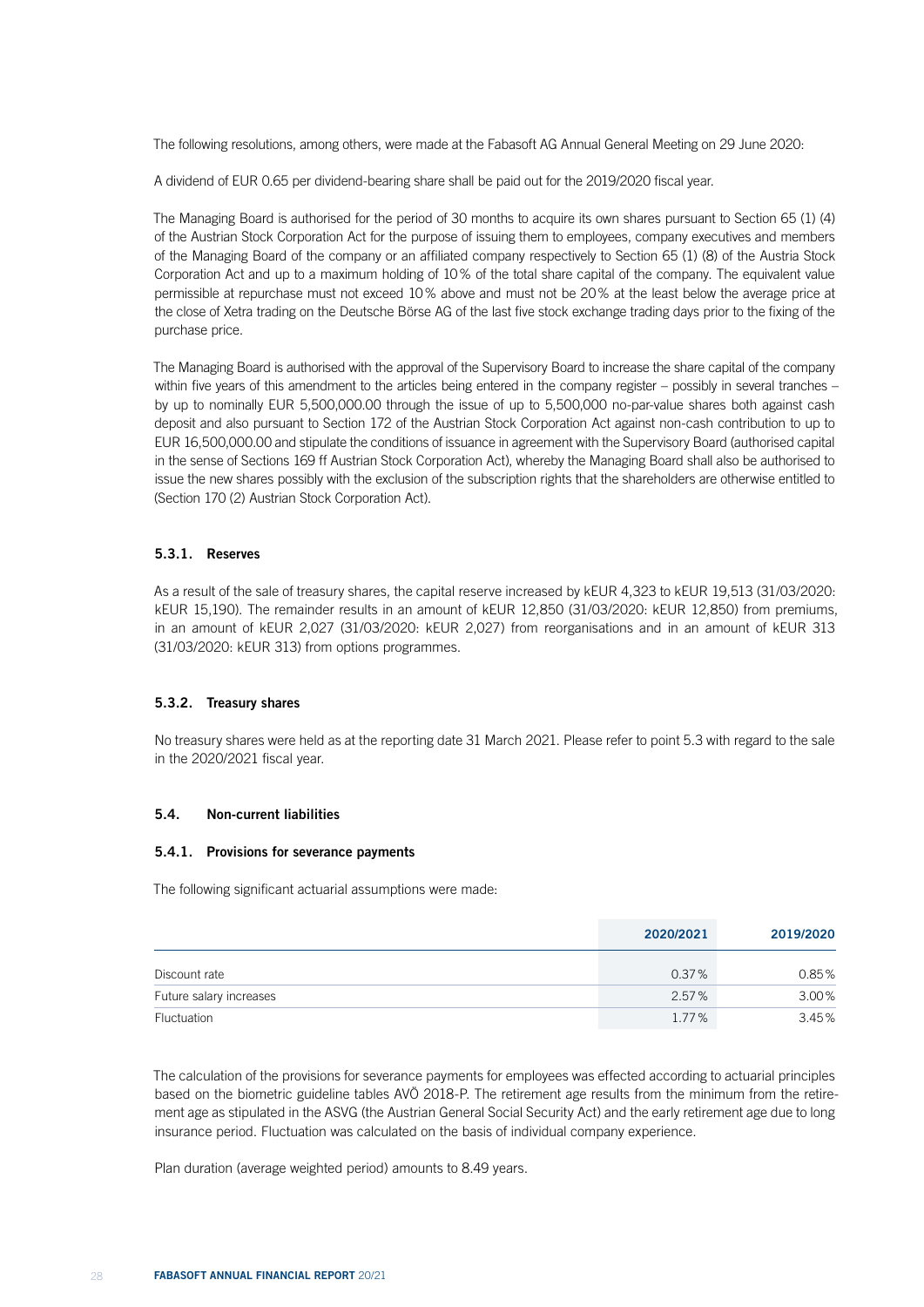Severance payment expenses are derived from the following components:

| in kEUR                                                    | 2020/2021 | 2019/2020 |
|------------------------------------------------------------|-----------|-----------|
|                                                            |           |           |
| Service cost                                               | 516       | 129       |
| Interest cost                                              | 17        | 22        |
| Payments into employee severance payment and pension funds | 183       | 158       |
| Total severance payment expenses                           | 716       | 309       |
| <b>Revaluation effects</b>                                 |           |           |
| -/+ Profit/loss from change to economic assumptions        | 48        | 74        |
| $-/-$ Experience gain/loss                                 | 180       | 14        |
| Total revaluation effects (loss)                           | 228       | 88        |

The components of severance payment expenses (current service cost, interest cost, severance payments to be made and payments into employee severance payment and pension funds) are disclosed under employee benefit expenses.

The revaluation effects are reported in other result (net deferred income taxes) and concluded through other reserves.

| Provisions for severance payments in KEUR           | 2020/2021 | 2019/2020 |
|-----------------------------------------------------|-----------|-----------|
| Value as at 31/3 previous year                      | 3,464     | 3,225     |
| Service cost                                        | 516       | 129       |
| Interest cost                                       | 17        | 22        |
| Severance payments made                             | $-314$    | $\Omega$  |
| <b>Revaluation effects</b>                          |           |           |
| -/+ Profit/loss from change to economic assumptions | 48        | 74        |
| -/+ Experience gain/loss                            | 180       | 14        |
| Value as at 31/3                                    | 3,911     | 3,464     |

The first-time inclusion of performance-related remunerations in the basis for assessment of the provisions for severance payments has resulted in an increase in the provisions for severance payments amounting to kEUR 281 as at 1 April 2020.

#### 5.4.2. Provisions for pensions

As shown under section 2.12, during the 2014/2015 fiscal year the pension approvals were amended to the effect that the respective claim of the person entitled to the extent of the cover asset on the respective reporting date of the existing pension reinsurance agreements. The gross pension obligation is thus specified in the amount of the asset values of the insurance agreements. The commitment and cover asset (plan assets) are offset on the balance sheet based on the congruency, pledging and the insolvency-proof nature of the asset. There are no portions of the provisions for pensions that are not covered by reinsurances.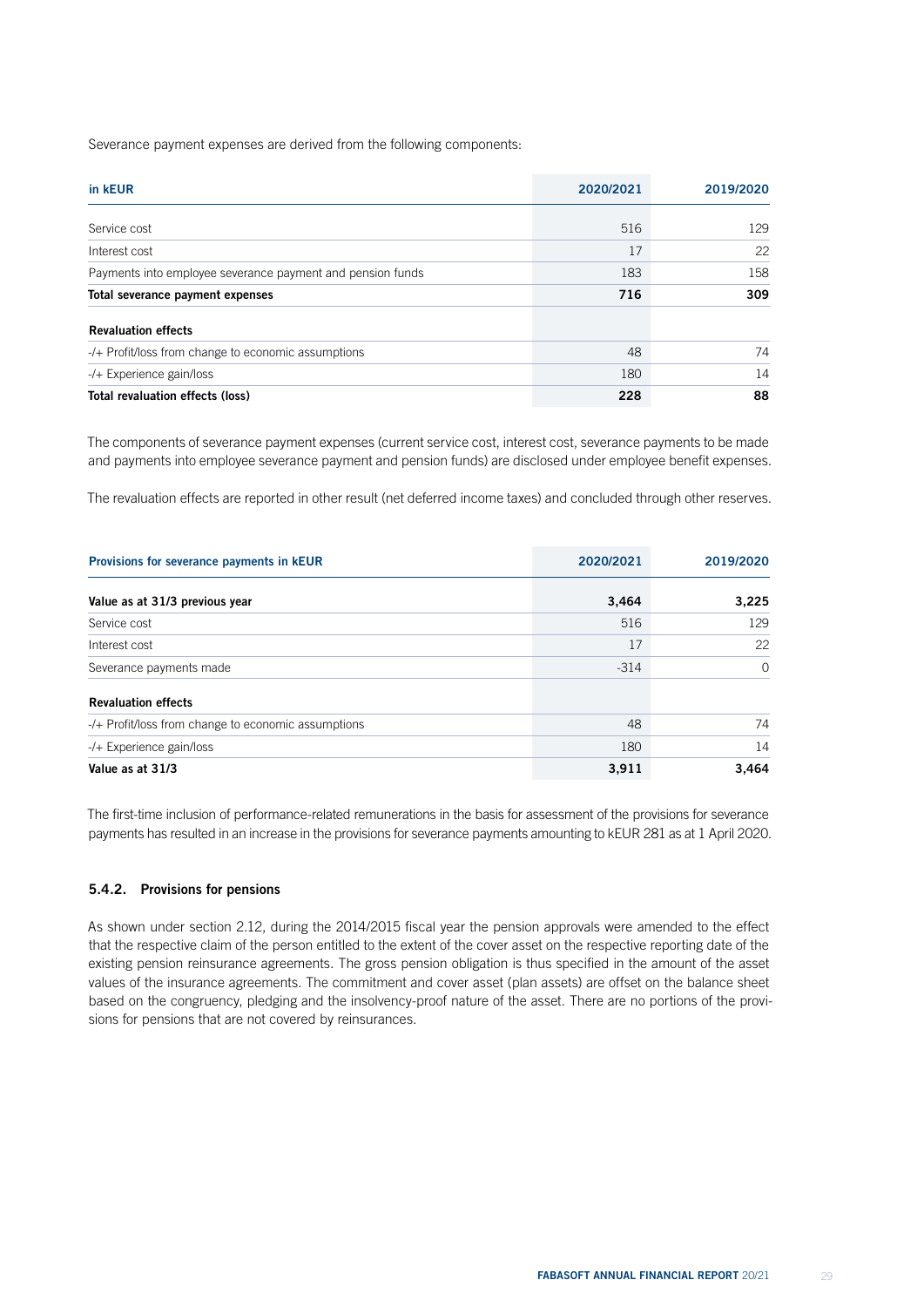The asset values amounted to kEUR 4,532 on the reporting date 31 March 2021 (previous year kEUR 4,015).

| in kEUR                            | 2020/2021 | 2019/2020 |
|------------------------------------|-----------|-----------|
| Service cost                       | 421       | 421       |
| Interest cost                      | 46        | $\cap$    |
| Total expenses for pension schemes | 467       | 421       |
| <b>Revaluation effects (loss)</b>  | 50        | 0         |

| Changes in net liability in <b>KEUR</b>                              | <b>Defined benefit</b><br>obligation | <b>Fair value</b><br>of plan assets | <b>Net liability</b> |
|----------------------------------------------------------------------|--------------------------------------|-------------------------------------|----------------------|
| Value as at 31/03/2020                                               | 4,015                                | $-4,015$                            | $\Omega$             |
| Service cost                                                         | 421                                  | $\Omega$                            | 421                  |
| Interest cost/interest income                                        | 46                                   | $-46$                               | $\Omega$             |
| Actuarial effects/income from plan assets without<br>interest income | 50                                   | -50                                 | $\Omega$             |
| Contributions paid by the employer                                   | $\Omega$                             | $-421$                              | $-421$               |
| Value as at 31/03/2021                                               | 4,532                                | $-4,532$                            | 0                    |

# 5.4.3. Other payables

| in kEUR                         | 31/03/2021 | 31/03/2020 |
|---------------------------------|------------|------------|
| Non-current leasing liabilities | 3.774      | 3,975      |
| Liability earn-out              | 1,669      | 1,661      |
| <b>Total</b>                    | 5,443      | 5,636      |

# 5.5. Current liabilities

# 5.5.1. Trade and other payables

| in kEUR                               | 2020/2021 | 2019/2020 |
|---------------------------------------|-----------|-----------|
| Trade payables                        | 1,483     | 1,249     |
| Prepayments received                  | 725       | 678       |
| Current leasing liabilities IFRS 16   | 1,648     | 1,440     |
| Payables from other taxes             | 682       | 990       |
| Payables for social security payments | 429       | 382       |
| Other current payables                | 3,107     | 3,567     |
| thereof short-term employee benefits  | 3,047     | 2,943     |
| thereof other payables                | 60        | 624       |
| <b>Total</b>                          | 8,074     | 8,306     |

Short-term benefits to employees consist mainly of accruals for as yet non-consumed leave, special payments and performance-related remuneration.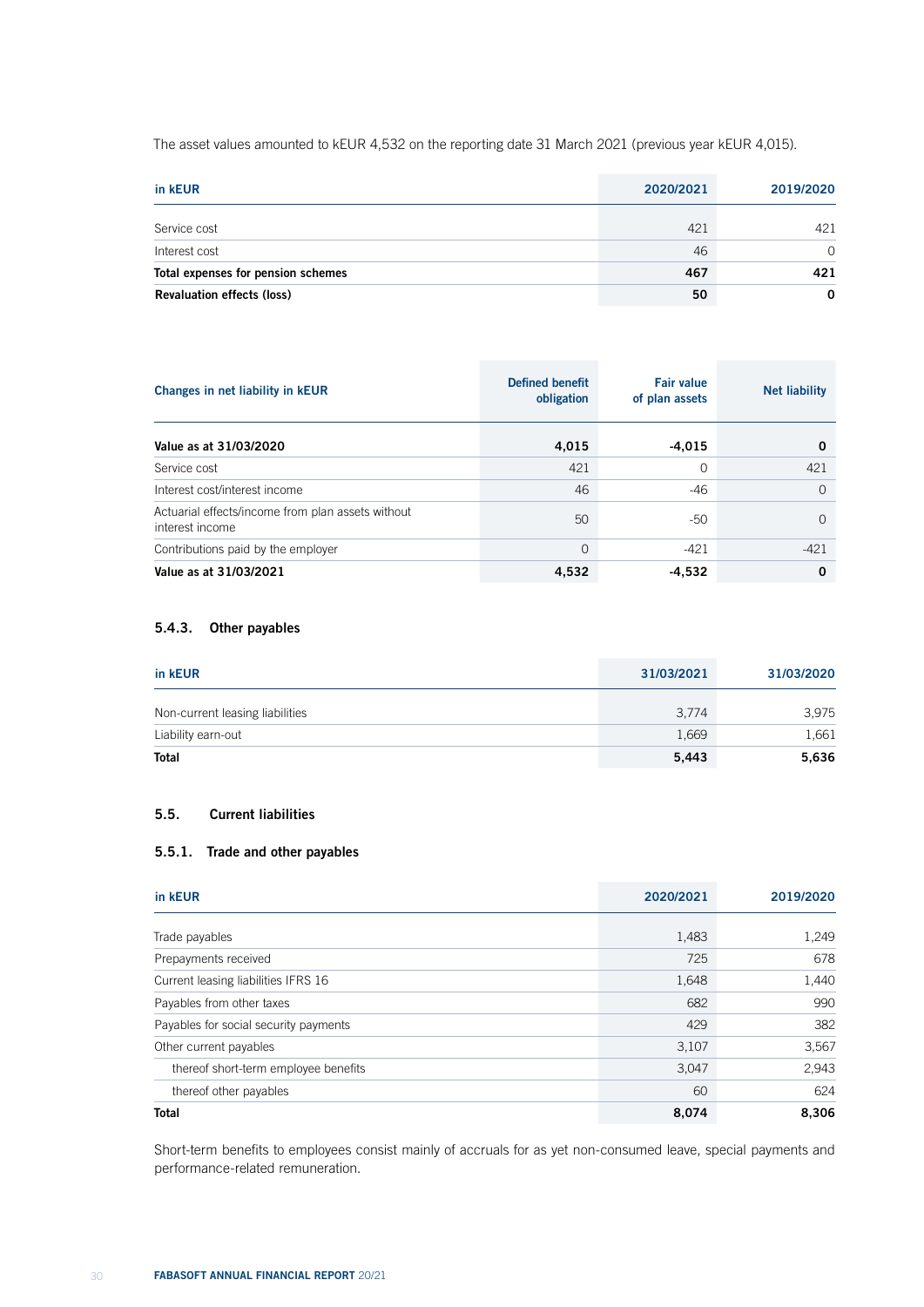For the purpose of enhanced clarity, a reclassification of the liabilities from service contracts (31/03/2020: kEUR 280) in the balance sheet item contract liabilities was undertaken. The previous year's values were adjusted accordingly.

Maturity structure of trade payables:

| in kEUR                 | 31/03/2021 | 31/03/2020 |
|-------------------------|------------|------------|
| Not yet mature          | 1,461      | 1,055      |
| Overdue                 | 22         | 194        |
| Between 1 and 60 days   | 22         | 194        |
| Between 61 and 90 days  | 0          | $\Omega$   |
| Between 91 and 180 days | 0          | $\Omega$   |
| More than 180 days      | 0          | 0          |

No other payables had matured on 31 March 2021.

The book values correspond closely to the fair value.

### 5.5.2. Income tax liabilities

| in kEUR         | 2020/2021 | 2019/2020 |
|-----------------|-----------|-----------|
| Austria         | 3,013     | 1,745     |
| Other countries | 2,558     | 1,244     |
| <b>Total</b>    | 5,571     | 2,989     |

# 5.5.3. Contract liabilities

Contract liabilities include revenue received from software update, cloud service and appliance agreements as well as support agreements, which will not have an effect on profit until the 2020/2021 fiscal year.

Transfer of contract liabilities:

| in kEUR                                         | 01/04/2020 | <b>Dissolution</b><br>2020/2021 | <b>Allocation</b><br>2020/2021 | 31/03/2021 |
|-------------------------------------------------|------------|---------------------------------|--------------------------------|------------|
| Contract liabilities in compliance with IFRS 15 | 12,988     | -12.512                         | 13,352                         | 13.828     |

This includes contract liabilities resulting from service contracts pursuant to IFRS 15 amounting to kEUR 288 (previous year kEUR 280). With regard to the reclassification of trade and other liabilities please refer to section 5.5.1 of the notes.

The terms of the contract liabilities break down as follows:

| in kEUR              | 31/03/2021 | 31/03/2020 |
|----------------------|------------|------------|
| Up to one year       | 13,561     | 12,512     |
| Longer than one year | 267        | 476        |
| <b>Total</b>         | 13,828     | 12,988     |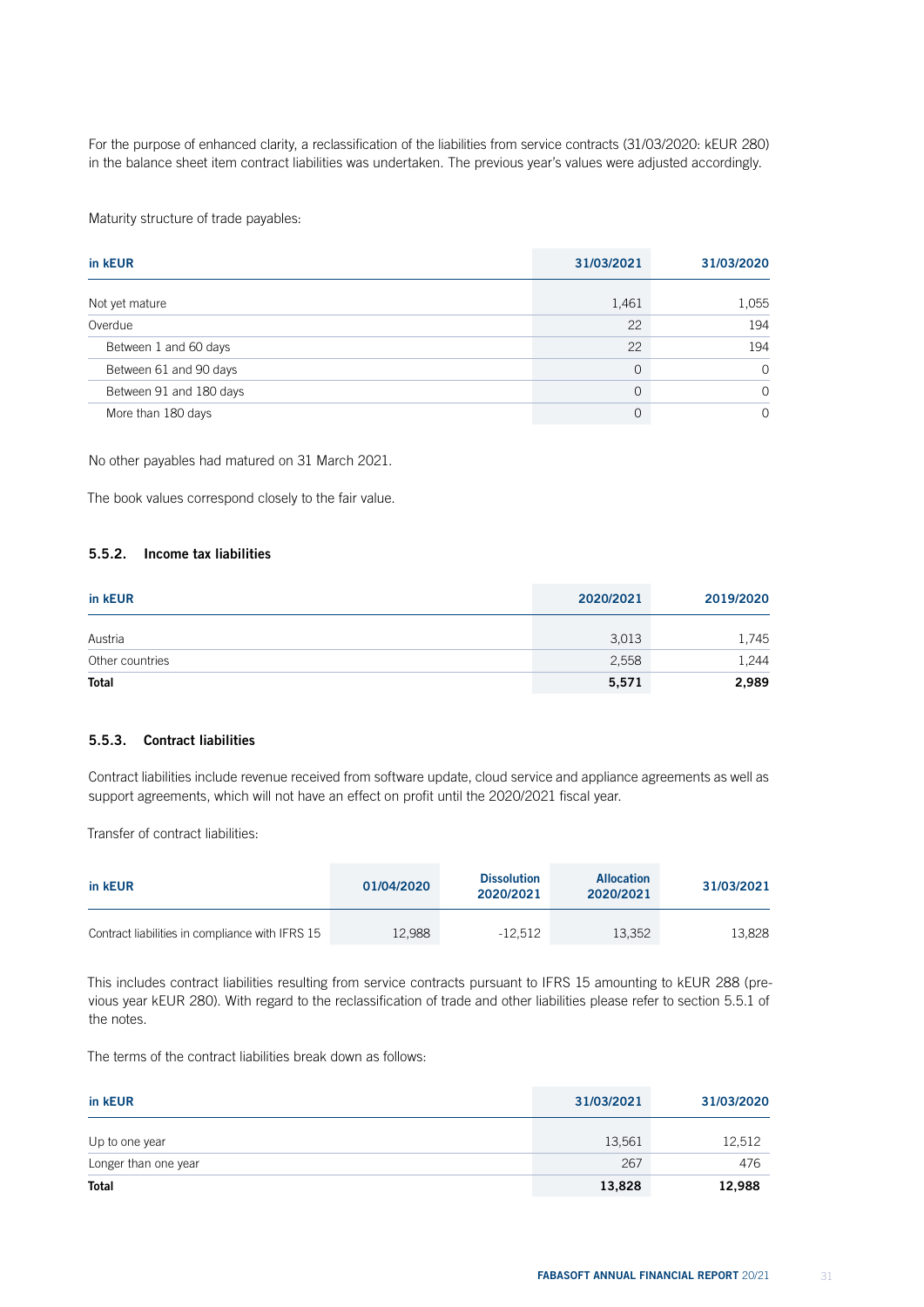# 5.6. Investment grants

| in kEUR             | 31/03/2021 | 31/03/2020 |
|---------------------|------------|------------|
| Investment premiums | 104        |            |
| <b>Total</b>        | 104        |            |

Investment premiums are recognised in the balance sheet item "Investment grants". These are grants from the Austrian Federal Government of up to 14% of the investments made.

Please refer to section 6.2 with regard to the effects of the dissolution of investment grants recognised in income.

# 6) Notes to the consolidated statement of comprehensive income

# 6.1. Sales revenue

For further information on sales revenue, please consult the details on segment reporting section 8.

# 6.2. Other operating income

| in kEUR                                               | 2020/2021 | 2019/2020 |
|-------------------------------------------------------|-----------|-----------|
| Income from disposal of property, plant and equipment | 126       | 15        |
| Other income                                          | 268       | 234       |
| thereof from the dissolution of investment grants     | 8         | $\cap$    |
| <b>Total</b>                                          | 394       | 249       |

# 6.3. Employee benefits expenses

| in kEUR                                     | 2020/2021 | 2019/2020 |
|---------------------------------------------|-----------|-----------|
| <b>Salaries</b>                             | 21,197    | 18,975    |
| Expenses for severance payments             | 716       | 309       |
| Expenses for pension schemes                | 467       | 421       |
| Expenses for statutory social contributions | 4,741     | 4,209     |
| Other social welfare expenditure            | 435       | 347       |
| <b>Total</b>                                | 27,556    | 24.261    |

# 6.4. Depreciation and amortisation expenses

| in kEUR                                                               | 2020/2021 | 2019/2020 |
|-----------------------------------------------------------------------|-----------|-----------|
| Depreciation charges on property, plant and equipment (incl. IFRS 16) | 5.422     | 4.877     |
| Depreciation charges on intangible assets                             | 246       | 194       |
| <b>Total</b>                                                          | 5,668     | 5.071     |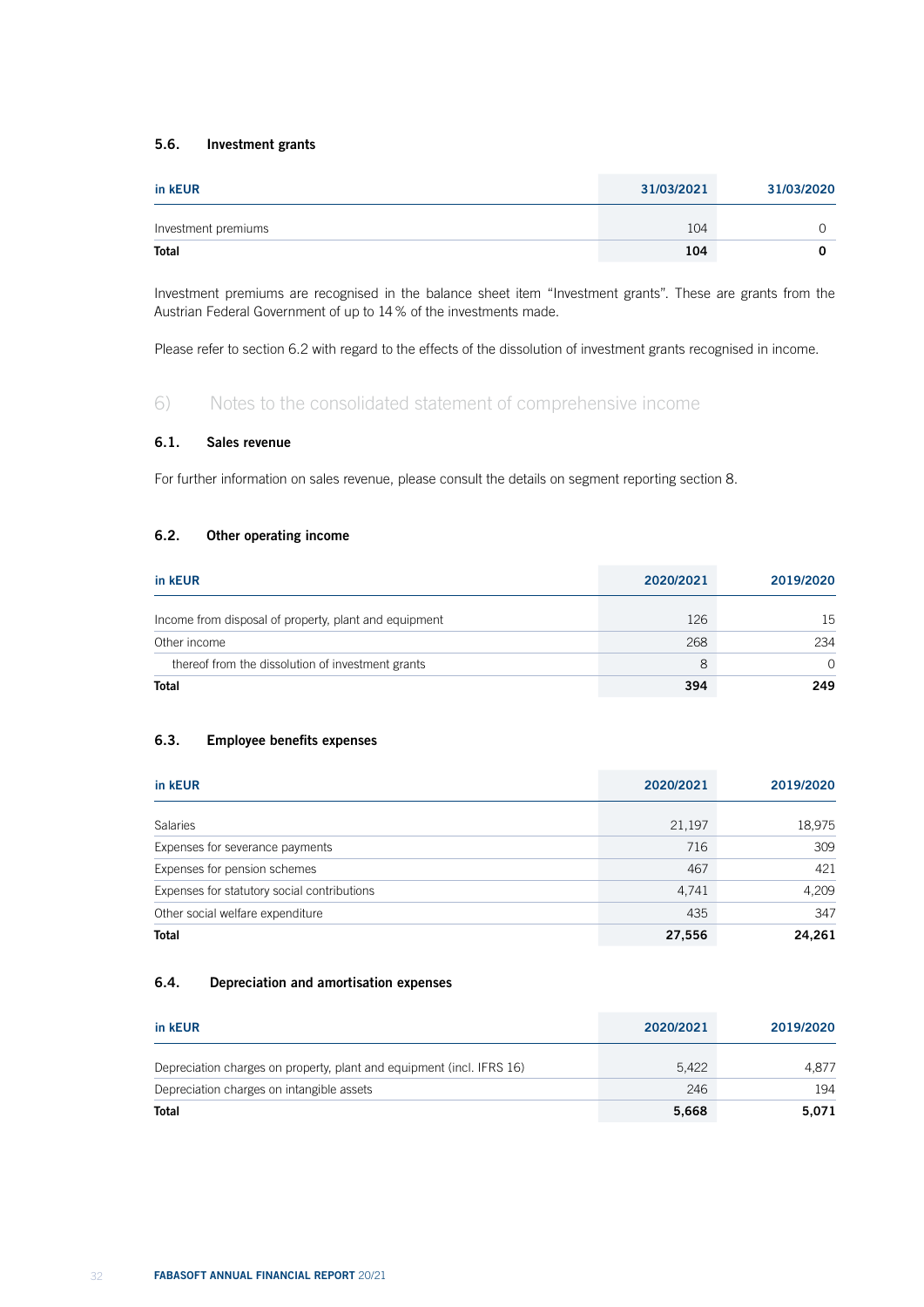# 6.5. Other operating expenses

| in kEUR                                   | 2020/2021 | 2019/2020 |
|-------------------------------------------|-----------|-----------|
| Taxes unless included under income taxes  | 77        | 107       |
| Maintenance                               | 364       | 312       |
| Rental incl. operating costs              | 1,042     | 990       |
| Vehicle and leasing expenses              | 306       | 345       |
| <b>Operating expenses</b>                 | 1,712     | 1,647     |
| Legal and consulting fees                 | 876       | 1,585     |
| Auditing, bookkeeping and tax advice fees | 253       | 340       |
| <b>Investor Relations</b>                 | 157       | 126       |
| Insurance premiums                        | 194       | 176       |
| Personnel recruitment                     | 360       | 477       |
| Information expenses                      | 271       | 263       |
| Further education                         | 117       | 235       |
| Other                                     | 424       | 360       |
| <b>Administrative expenses</b>            | 2,652     | 3,562     |
| Trademark registrations                   | 125       | 131       |
| Travel expenses                           | 144       | 783       |
| Advertising                               | 1,162     | 1,657     |
| Other                                     | 71        | 140       |
| Sales expenses                            | 1,502     | 2,711     |
| Other operating expenses                  | 5,943     | 8,027     |

The leasing expenses for short-term leases, which are accounted for pursuant to IFRS 16.6, amount to kEUR 256 in the 2020/2021 fiscal year (previous year kEUR 361). The leasing expenses for leases of low value, which are accounted for pursuant to IFRS 16.6, amount to kEUR 1 in the 2020/2021 fiscal year (previous year kEUR 1).

# 6.6. Financial result

| in kEUR                                           | 2020/2021 | 2019/2020 |
|---------------------------------------------------|-----------|-----------|
| Interest                                          | -89       | $-24$     |
| thereof interest expenses for leasing liabilities | $-10$     | $-10$     |
| Foreign currency expense                          | $-17$     | $-25$     |
| <b>Total</b>                                      | $-106$    | $-49$     |

In addition to the interest expenses indicated for leasing liabilities, the recognised interest expenses result in particular from credit at financial institutions and earn-out accounting.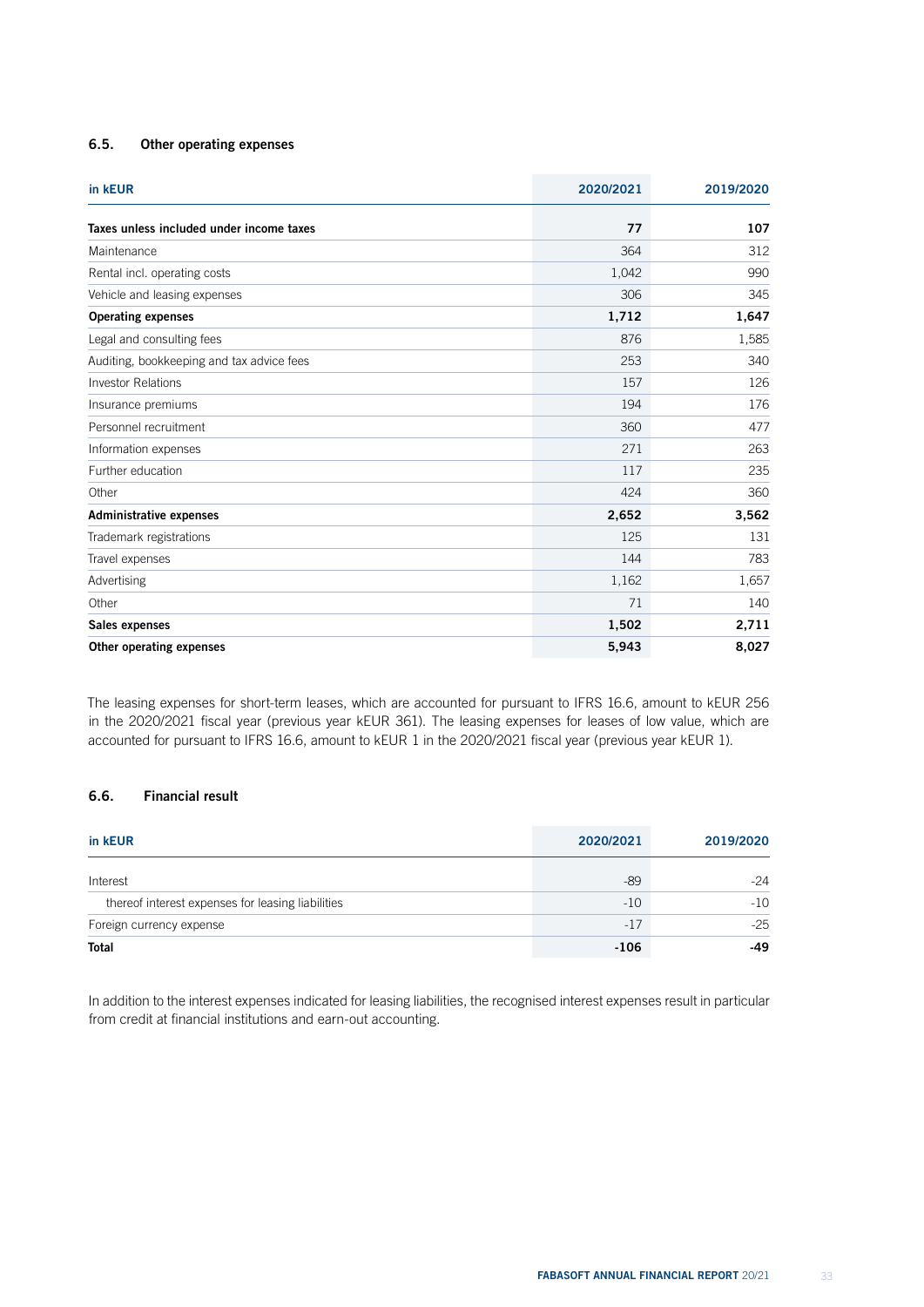# 6.7. Income taxes

| in kEUR                     | 2020/2021 | 2019/2020 |
|-----------------------------|-----------|-----------|
| Austria                     | $-2,287$  | $-2,100$  |
| Other countries             | $-1,749$  | $-1,338$  |
| <b>Current income taxes</b> | $-4,036$  | $-3,438$  |
| Austria                     | 46        | 10        |
| Other countries             | $-60$     | 321       |
| Deferred income taxes       | $-14$     | 331       |
| <b>Total</b>                | $-4,050$  | $-3,107$  |

The tax on the Group's pre-tax profit deviates from the theoretical value, which results from the use of the income tax rate of 25% applicable in Austria to the result before tax as follows:

| in kEUR                                                                                                     | 2020/2021 | 2019/2020 |  |
|-------------------------------------------------------------------------------------------------------------|-----------|-----------|--|
| <b>Result before income taxes</b>                                                                           | 13,780    | 11,660    |  |
| Tax expenses calculated according to Austrian tax rate<br>2020/2021: 25% (previous year: 25%)               | $-3,445$  | $-2,915$  |  |
| Tax effects from:                                                                                           |           |           |  |
| Foreign tax rates                                                                                           | $-356$    | $-212$    |  |
| Tax-free income and other tax-free items                                                                    | 8         | 14        |  |
| Currency differences                                                                                        | 7         | 14        |  |
| Expenses not deductible for tax purposes                                                                    | $-110$    | $-50$     |  |
| Adjustment to deferred income taxes                                                                         | $-131$    | $\Omega$  |  |
| Incidental acquisition costs company acquisition                                                            | $\Omega$  | $-29$     |  |
| Expenses incurred from the sale of treasury shares                                                          | 45        | $\Omega$  |  |
| Change in deferred income taxes from current-value depreciation pursuant to<br>Section 12 Corporate Tax Law | $-6$      | $-7$      |  |
| Changes in unapplied deferred income tax assets                                                             | $-93$     | 126       |  |
| Non-periodic income tax                                                                                     | 31        | $-48$     |  |
| Declared income tax expenses                                                                                | $-4,050$  | $-3,107$  |  |

# 7) Consolidated cash flow statement

The cash flow statement has been drawn up according to the indirect method. It shows the change in cash and cash equivalents for the Group during the reporting year through the inflow and outflow of funds.

On the cash flow statement, a differentiation is made between cash flows from operating activities, investment and financing activities.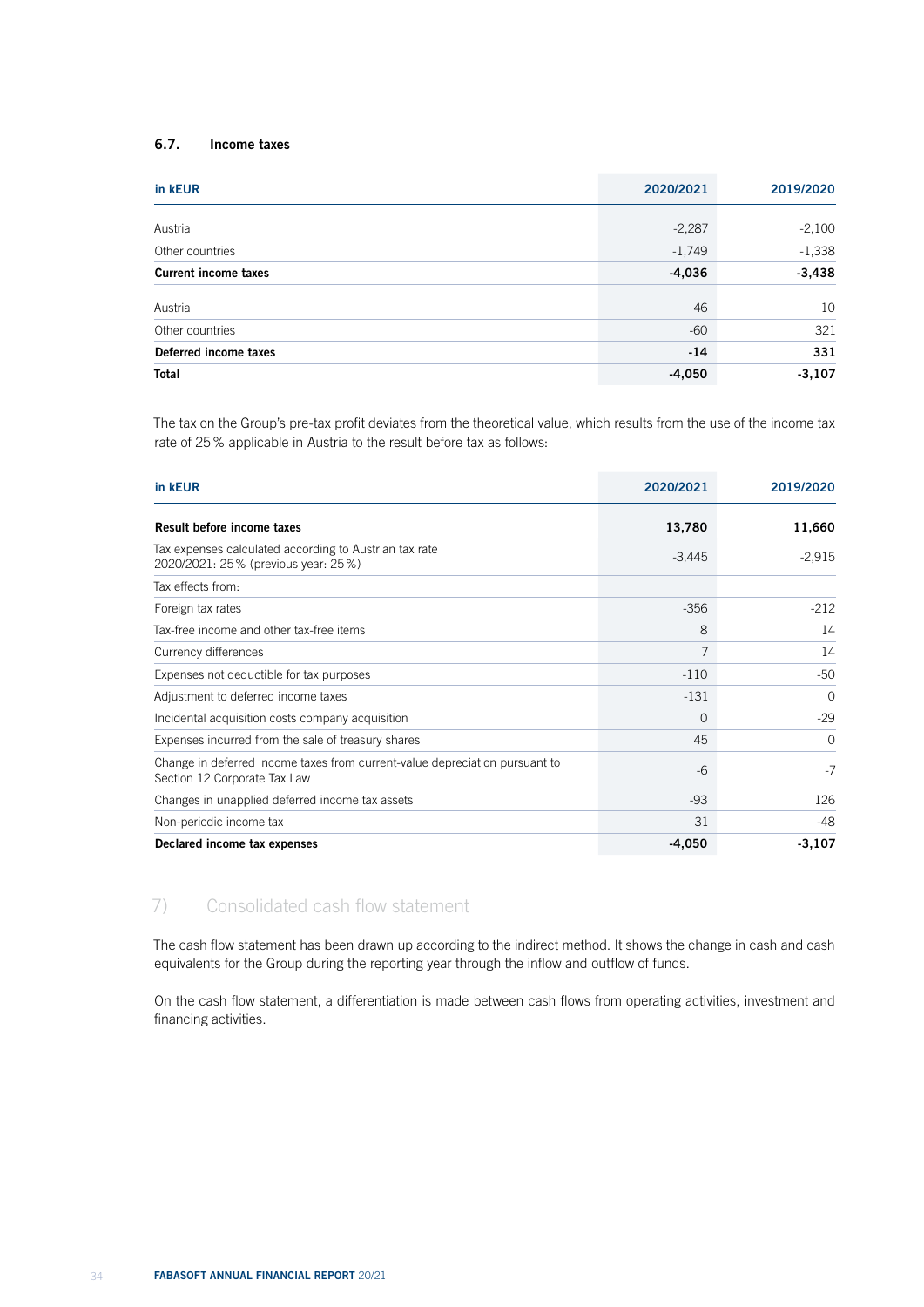# 8) Segment reporting

The Group's reporting format is structured according to geographical segments in terms of the location of the assets.

| 2020/2021 fiscal year<br>in kEUR          | Austria   | Germany | <b>Switzerland</b> | <b>Other countries</b> | Group     |
|-------------------------------------------|-----------|---------|--------------------|------------------------|-----------|
| Gross sales                               | 38,277    | 27,052  | 3,559              | 5,945                  | 74,833    |
| Less<br>intersegmental sales              | $-19,266$ | $-165$  | -83                | $-229$                 | $-19,743$ |
| Sales with<br>external customers          | 19,011    | 26,887  | 3,476              | 5,716                  | 55,090    |
| Operating result                          | 9,239     | 4,998   | $-506$             | 155                    | 13,886    |
| Depreciation and<br>amortisation expenses | 3,711     | 1,184   | 127                | 646                    | 5,668     |

#### Reconciliation in kEUR

| Operating result segments  | 13,886 |
|----------------------------|--------|
| Financial result Group     | $-106$ |
| Result before income taxes | 13.780 |

| 2019/2020 fiscal year<br>in kEUR          | Austria   | Germany | <b>Switzerland</b> | <b>Other countries</b> | Group     |
|-------------------------------------------|-----------|---------|--------------------|------------------------|-----------|
| Gross sales                               | 36,304    | 21,753  | 5,932              | 4,955                  | 68,944    |
| Less<br>intersegmental sales              | $-17,636$ | -133    | $-71$              | -48                    | $-17,888$ |
| Sales with<br>external customers          | 18,668    | 21,620  | 5,861              | 4,907                  | 51,056    |
| Operating result                          | 8,343     | 3,200   | 113                | 53                     | 11,709    |
| Depreciation and<br>amortisation expenses | 3,757     | 575     | 123                | 616                    | 5,071     |

#### Reconciliation in kEUR

| Operating result segments  | 11.709 |
|----------------------------|--------|
| Financial result Group     | -49    |
| Result before income taxes | 11,660 |

The main decision makers see the company from a geographical perspective.

The business segments that are subject to reporting generate their sales primarily through the manufacture and sales of software products and the provision of associated services. Sales with non-Group clients likewise result from this business.

Sales amounting to kEUR 10,501 derive from transactions with a single customer in the 2020/2021 fiscal year. These sales are attributable to the segment Germany. Sales amounting to kEUR 6,296 derived from transactions with a single customer in the previous year and these concerned the segment Germany.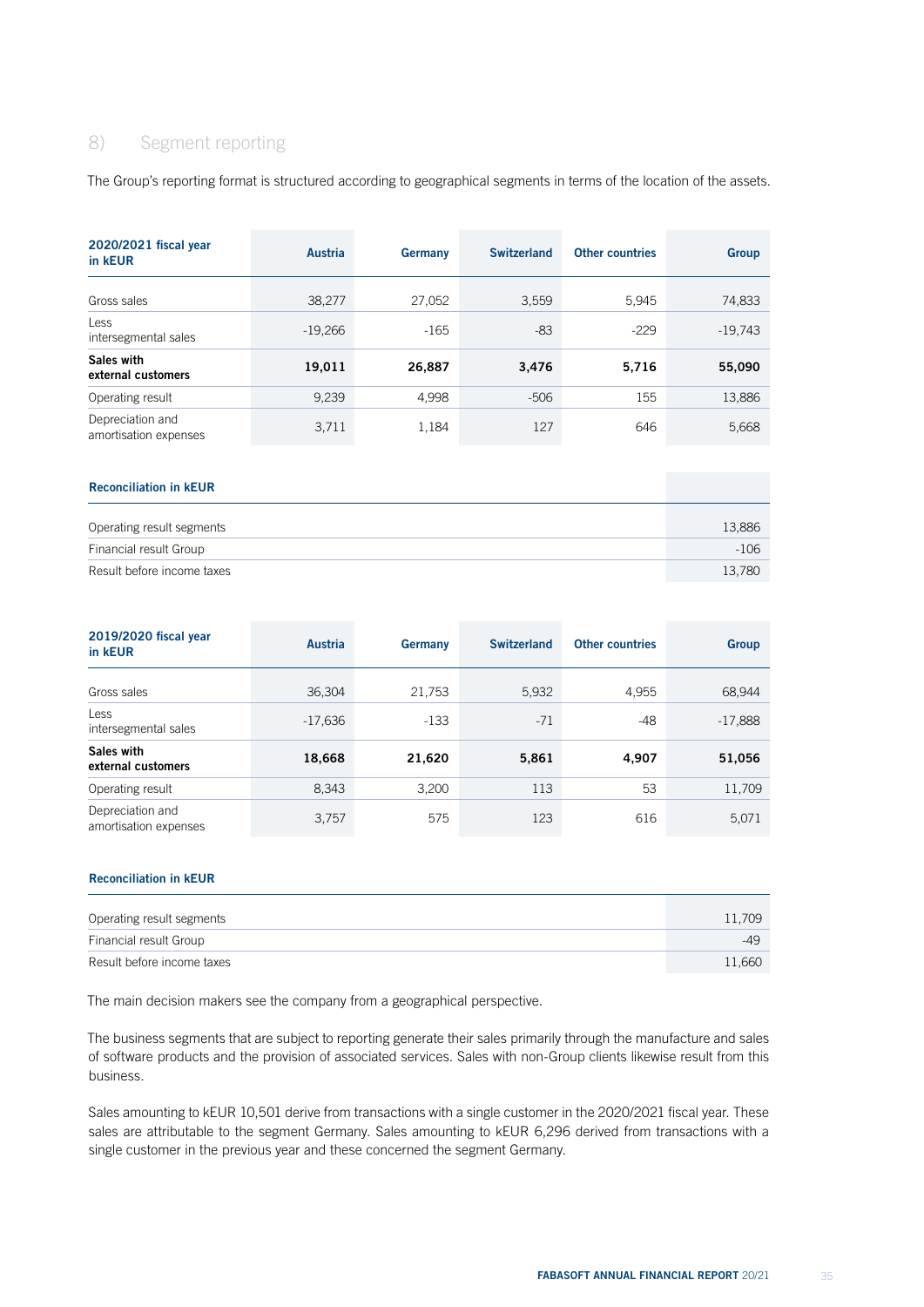The internal reporting is carried out in line with the external reporting according to the International Financial Reporting Standards (IFRS), as applicable in the European Union (EU).

The internal reporting is based primarily on information about profitability. This information is communicated to the main decision makers on a monthly basis in reports which they use as a basis for their decisions.

The "Other countries" segment summarises the activities of the sales companies of the geographical region USA.

Apart from scheduled depreciation and amortisation there were no other significant non-cash items in the individual segments.

Breakdown of sales by products:

| in kEUR      | 2020/2021 | 2019/2020 |
|--------------|-----------|-----------|
| Software     | 26,853    | 25,756    |
| Service      | 28,237    | 25,300    |
| <b>Total</b> | 55,090    | 51,056    |

In order to take account of the general trend in the software industry in the reporting – namely the transformation process away from the model of purchasing rights of usage against a one-off fee and in the direction of an ongoing monthly usage fee – a breakdown is now undertaken of sales by recurring revenue from ongoing obligations with varying terms or residual terms (recurring revenue) and sales not based on ongoing obligations (non-recurring revenue).

Breakdown of sales by type of contract:

| in kEUR                       | 2020/2021 | 2019/2020 |
|-------------------------------|-----------|-----------|
| Recurring revenue             | 28,659    | 26,662    |
| Non-recurring revenue         | 26,431    | 24,394    |
| thereof software              | 3,737     | 4,268     |
| thereof professional services | 22.694    | 20,126    |
| <b>Total</b>                  | 55,090    | 51,056    |

Recurring revenue include in particular software updates, right of use fees for Mindbreeze InSpire, Fabasoft Cloud and Xpublisher products as well as recurring professional services (e.g. for support and operation management).

Non-recurring revenue includes one-off licences (software) and sales of consulting services (professional services).

Sales revenue are recognised over time, with the exception of one-off licenses, whose revenue is recognised at a point in time (see section 2.14).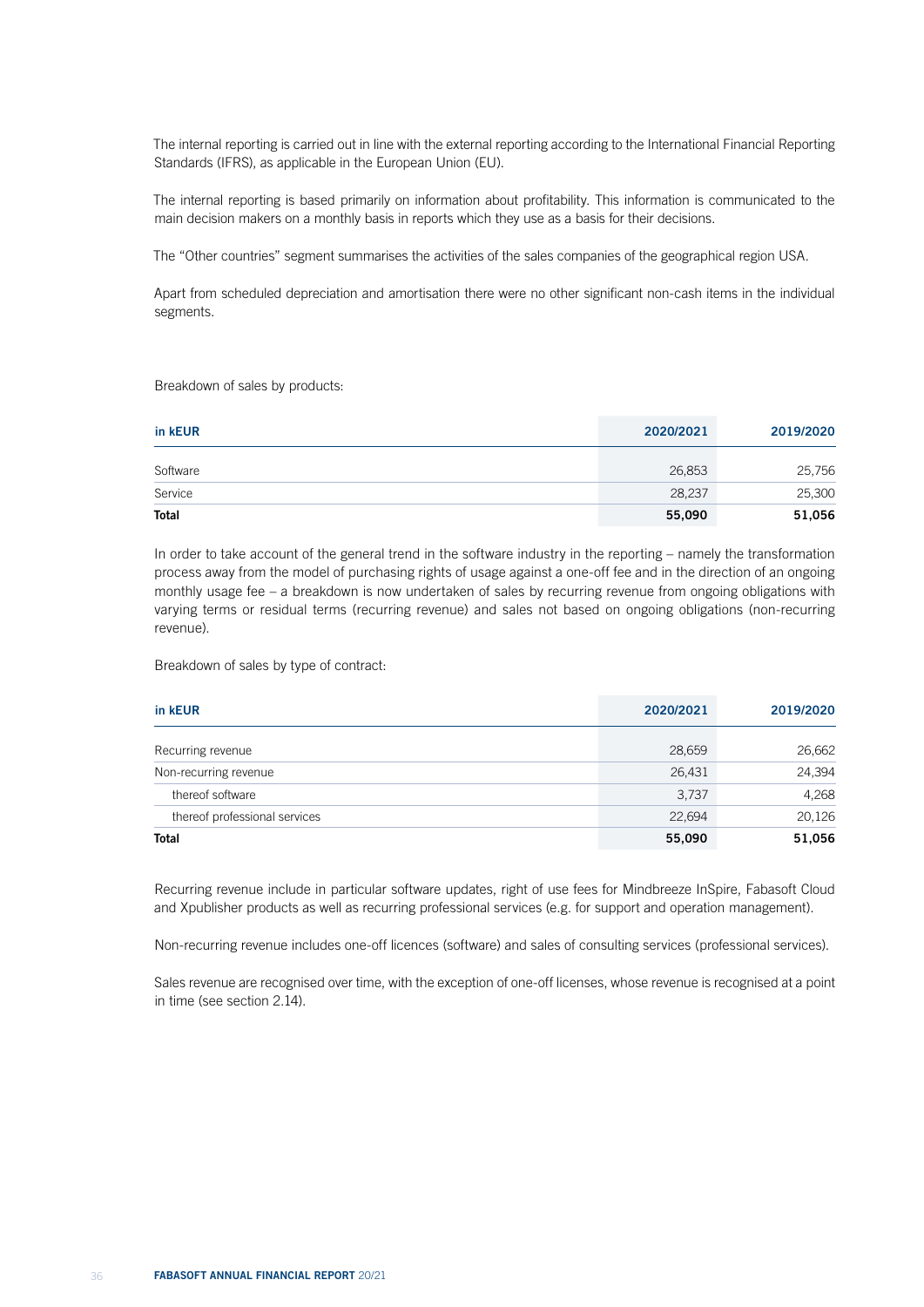# 9) Other statements

# 9.1. Earnings per share

# 9.1.1. Basic earnings per share

The basic earnings per share are calculated on the basis of the weighted average of the subscribed capital in the period under review taking into account treasury shares (see section 5.3.2).

|                                                                                     | 2020/2021  | 2019/2020  |
|-------------------------------------------------------------------------------------|------------|------------|
| Result for the year attributable to the equity holders of the Parent Company (kEUR) | 8.818      | 7.708      |
| Average number of shares in circulation (units)                                     | 10.984.597 | 10.722.743 |
| Basic earnings per share (in EUR/unit)                                              | 0.80       | 0.72       |

# 9.1.2. Diluted earnings per share

The diluted earnings per share are calculated by increasing the average number of shares in circulation by share options.

|                                                                                     | 2020/2021  | 2019/2020  |
|-------------------------------------------------------------------------------------|------------|------------|
| Result for the year attributable to the equity holders of the Parent Company (kEUR) | 8.818      | 7.708      |
| Average number of shares in circulation incl.<br>share options (units)              | 10.984.597 | 10,722,743 |
| Diluted earnings per share (in EUR/unit)                                            | 0.80       | 0.72       |

# 9.2. Expenses for research and development

In the 2020/2021 fiscal year, research and development costs totalled kEUR 13,961 (previous year kEUR 12,049). These were primarily allocated to employee benefits expenses and depreciation for investments.

No expenditure on research and development was capitalised in the 2020/2021 fiscal year as it was not possible to provide in full the documentation of the requirements for the capitalisation as an intangible asset (see section 2.5). Software research and development are cyclical and iteratively closely linked processes. Due to the scrum method applied in the Group these are continuously rolling processes. Moreover, establishing technological feasibility taking competitive costs and customer acceptance into consideration is not possible until shortly before market maturity.

# 9.3. Other financial obligations

Obligations due to operating lease contracts and rental contracts (incl. leased assets accounted for in accordance with IFRS 16) amount to:

| in kEUR                    | 31/03/2021 | 31/03/2020 |
|----------------------------|------------|------------|
| Up to one year             | 1,847      | 1,798      |
| Between one and five years | 5,360      | 4,174      |
| Total                      | 7,207      | 5,972      |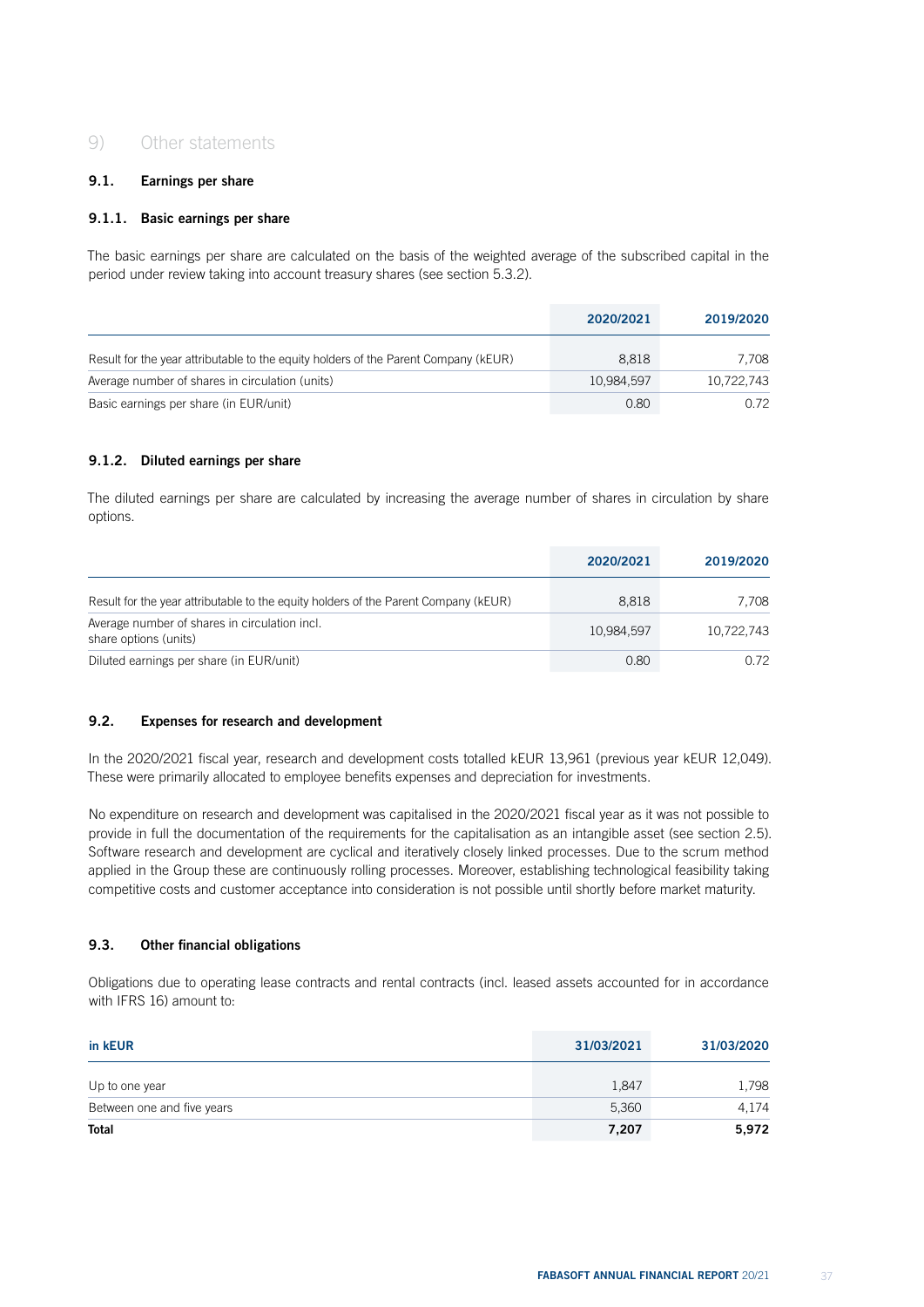With the purchase contract dated 13 March 2019 Fabasoft AG acquired a plot area of approx. 11,000 m<sup>2</sup> (object of purchase 1) and a plot area of approx. 4,500 m² (object of purchase 2). Both objects of purchase are located in the area of the City of Linz. The purchase is agreed subject to a condition precedent. The purchase contract shall not become unconditionally effective unless Fabasoft AG receives the zoning certificate required for a construction management as well as the official permits required for such construction management for the object of purchase 1 by 31 March 2022. The purchase price dependents on the actual zoning and will amount to at least kEUR 4,414 in the event it becomes effective. The conditions precedent had not been fulfilled at the balance sheet date 31 March 2021. For this reason, there is no recognition of this matter in these annual financial statements.

# 9.4. Details of affiliated persons and employees

### 9.4.1. Average number of employees

|                 | 2020/2021 | 2019/2020 |
|-----------------|-----------|-----------|
| Fixed employees | 317       | 284       |

### 9.4.2. Breakdown of expenses for severance payments

| in kEUR                                             | 2020/2021 | 2019/2020 |
|-----------------------------------------------------|-----------|-----------|
| Members of the Managing Board and senior executives | 327       | 92        |
| Other employees                                     | 389       | 217       |
| <b>Total</b>                                        | 716       | 309       |

# 9.4.3. Breakdown of expenses for pensions schemes

| in kEUR                       | 2020/2021 | 2019/2020 |
|-------------------------------|-----------|-----------|
| Members of the Managing Board | 421       | 421       |

## 9.4.4. Managing Board of Fabasoft AG

Prof. Dipl.-Ing. Helmut Fallmann, Linz Leopold Bauernfeind, St. Peter in der Au

The expenses for continuous emoluments, severance payments and pensions schemes for members of the Managing Board amounted to kEUR 1,569 in the 2020/2021 fiscal year (previous year kEUR 1,434) and are broken down as follows:

| in kEUR                                                             | 2020/2021 | 2019/2020 |
|---------------------------------------------------------------------|-----------|-----------|
| Continuous emoluments                                               | 966       | 946       |
| Expenses for severance payments recorded in the result for the year | 182       | 67        |
| Expenses for pensions schemes recorded in the result for the year   | 421       | 421       |
| <b>Total</b>                                                        | 1,569     | 1.434     |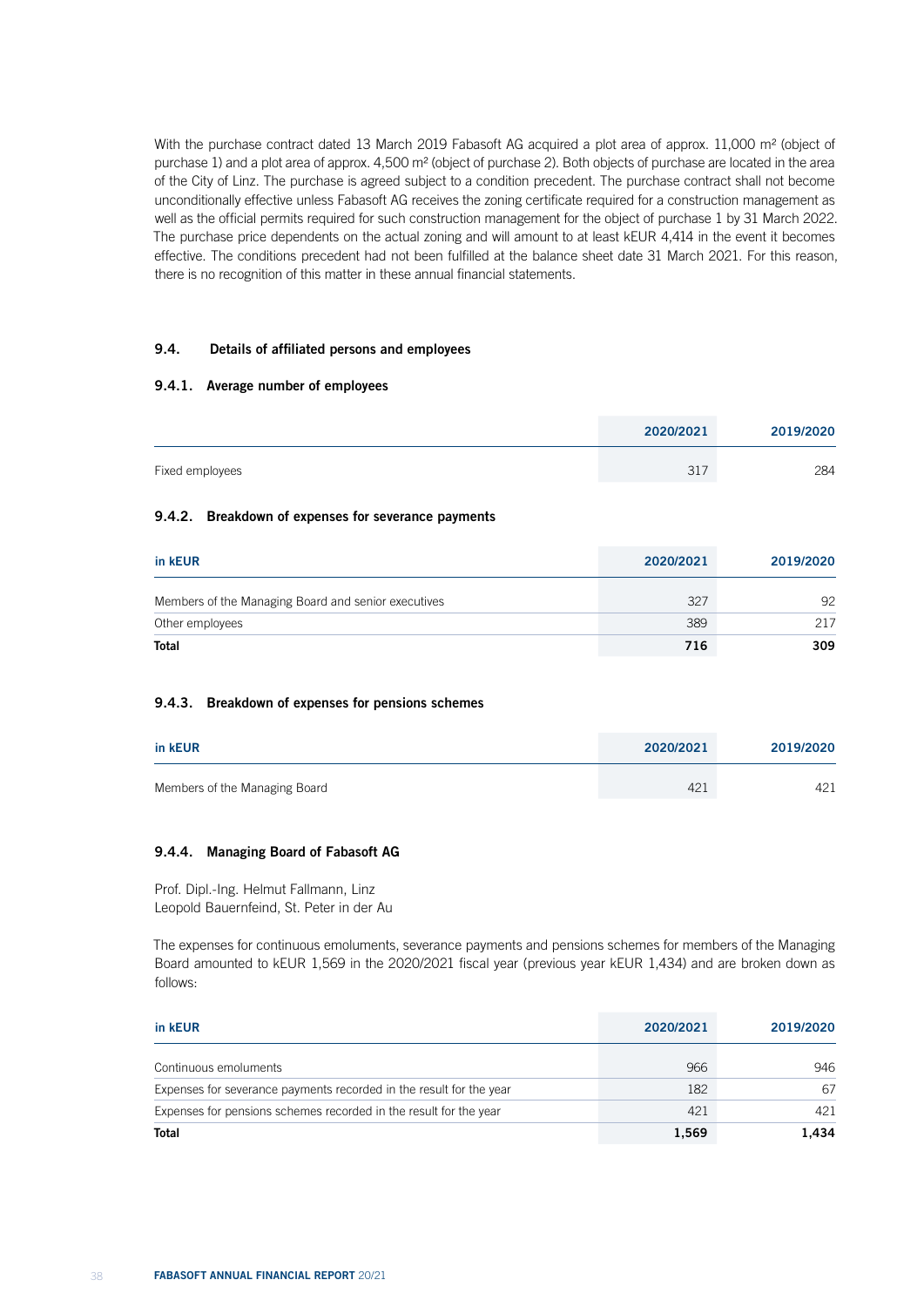Fabasoft AG and Fabasoft Austria GmbH sold various decorative paintings, which due to renovations undertaken no longer fitted the decor, to Prof. Dipl.-Ing. Helmut Fallmann at the market price of EUR 115,050.00 (excl. value added tax) in total. The purchase price was paid in full on 15 April 2021.

# 9.4.5. The Supervisory Board of Fabasoft AG

em. o. Univ.-Prof. Mag. Dr. Friedrich Roithmayr, Linz (Chairman of the Supervisory Board) Dr. Peter Posch, Wels (Member) FH-Prof.<sup>in</sup> Univ.Doz.<sup>in</sup> DI<sup>in</sup> Dr.<sup>in</sup> Ingrid Schaumüller-Bichl, Linz (Member) Prof. Dr. Andreas Altmann, Innsbruck (Member)

For the 2020/2021 fiscal year, emoluments amounting to kEUR 80 (previous year kEUR 80) were paid to the members of the Supervisory Board.

No members of the Managing Board or of the Supervisory Board were guaranteed loans and no liabilities were assumed for the benefit of these persons.

# The following members of the Supervisory Board are on the Audit Committee of Fabasoft AG:

em. o. Univ.-Prof. Mag. Dr. Friedrich Roithmayr, Linz (Chairman of the Audit Committee) Dr. Peter Posch, Wels (Substitute Member) FH-Prof.<sup>in</sup> Univ.Doz.<sup>in</sup> DI<sup>in</sup> Dr.<sup>in</sup> Ingrid Schaumüller-Bichl, Linz (Member) Prof. Dr. Andreas Altmann, Innsbruck (Financial Expert)

# 9.4.6. Other affiliated companies and employees

Fallmann & Bauernfeind Privatstiftung, Linz, main shareholder of Fabasoft AG FB Beteiligungen GmbH, Eferding, shareholder of Fabasoft AG and 100% subsidiary of Fallmann & Bauernfeind Privatstiftung Mag.<sup>a</sup> Birgit Fallmann, wife of Prof. Dipl.-Ing. Helmut Fallmann, employee of Fabasoft AG (continuous emoluments kEUR 56, previous year kEUR 56)

# 9.5. Expenses for auditors

Expenses for the auditors amount to kEUR 160 (previous year kEUR 159) and are divided into the following areas of activity:

| in kEUR                                                                                             | 2020/2021 | 2019/2020 |
|-----------------------------------------------------------------------------------------------------|-----------|-----------|
| Audit of consolidated financial statements                                                          | 26        | 25        |
| Audit/Review of annual financial statements of companies included in the<br>consolidated statements | 107       | 102       |
| thereof Fabasoft AG                                                                                 | 14        | 24        |
| thereof Mindbreeze GmbH                                                                             | 13        | 9         |
| thereof Fabasoft R&D GmbH                                                                           | 13        | 14        |
| thereof Fabasoft International Services GmbH                                                        | 7         | 6         |
| thereof Fabasoft Austria GmbH                                                                       | 13        | 14        |
| thereof other auditing services                                                                     | 47        | 35        |
| Review of quarterly statements                                                                      | 23        | 31        |
| Other services                                                                                      | 4         |           |
| <b>Total</b>                                                                                        | 160       | 159       |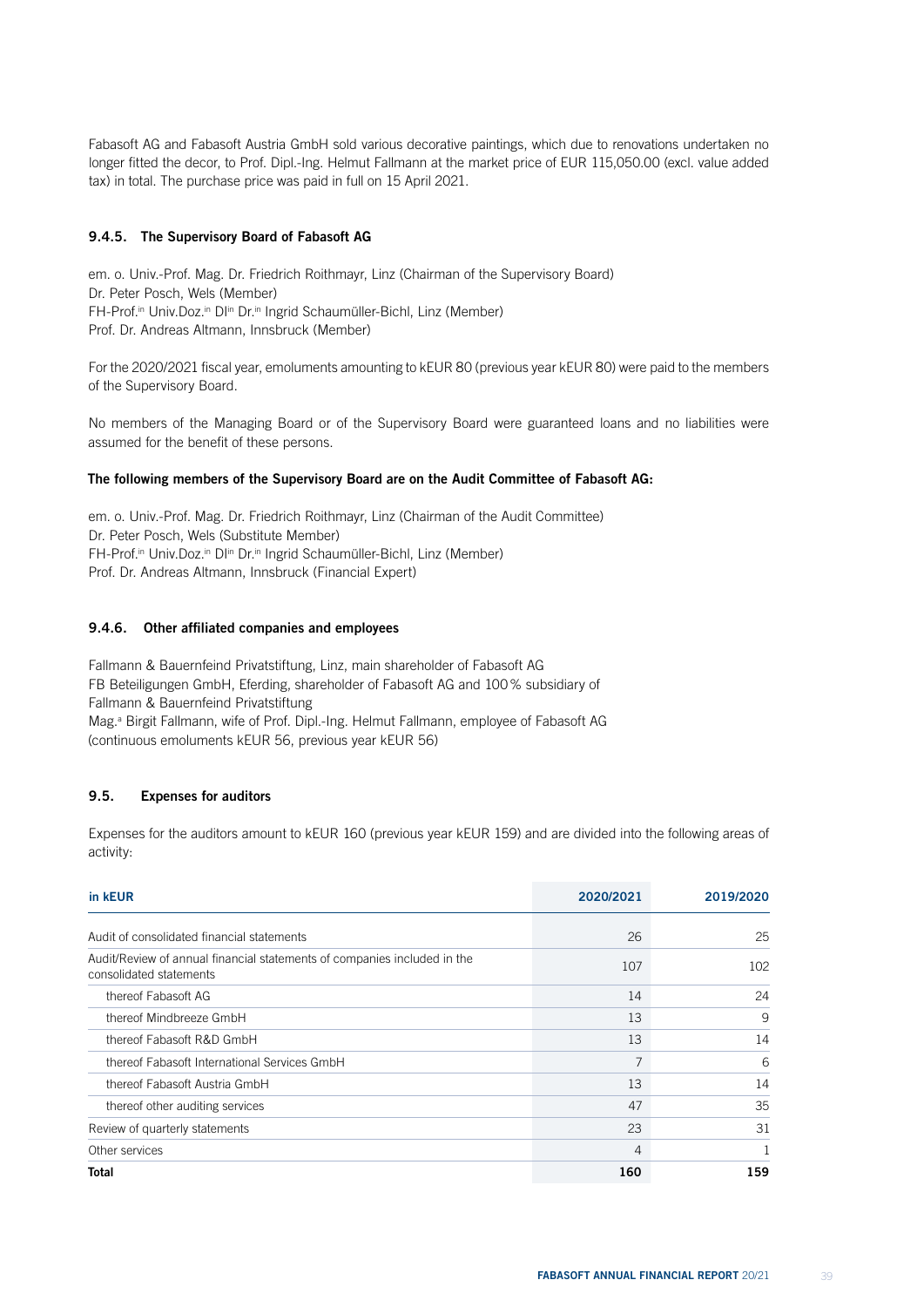# 9.6. COVID-19

The COVID-19 pandemic has had a massive impact on the global economy. The direct economic impact on the Fabasoft Group was still relatively limited in the period under review.

In March 2020 Fabasoft Group changed its company operations to home office wherever circumstances made this necessary. As our customers had also taken the same step, it was possible for the most part to shift project work to video conferences and other forms of electronic cooperation.

Some ongoing implementation projects were postponed or reorganised, in particular in the case of services provided to date by an on-site presence. In certain segments personal contact and customer visits are also important for the sale of products and services. These are still restricted due to the pandemic, which is a great obstacle for new business. No significant differences in the effects of the pandemic were apparent in the segments and products under review (Segment reporting).

Following the implementation of constructional and organisational protective measures in the first six months of the 2020/2021 fiscal year, which also included large-scale and repeat PCR and antigen testing of employees, almost all employees returned to working in the offices of the companies in summer 2020. Due to the subsequent global rise in the number of infections in autumn 2020 and the renewed lockdown that followed as a consequence, Fabasoft adapted to the situation and again changed to working from home and mobile working.

The company does not regard company-wide working from home as an equivalent and permanent alternative to presence in the offices, with all its advantages of direct social interaction and direct creative teamwork. The prevailing legal requirements are strictly implemented within the framework of the company's own prevention concept.

As a Group that successfully implements the core issues of the digital transformation with its extensive and fieldproven range of products and services and based on our solid capital resources the Fabasoft Group should remain promisingly positioned even in a difficult market environment marked by the impacts of COVID-19. It is nevertheless impossible to assess what impacts and repercussions the pandemic will have on the overall economy and the relevant Fabasoft customer sectors in the next months and years, and what consequences this will have for the Fabasoft Group.

## 9.7. Events after the balance sheet date

On 20 April 2021 Fabasoft AG increased its holding in Mindbreeze GmbH from formerly 76% of the company shares to 85.5%. The shares were acquired from the Management of Mindbreeze GmbH, whose previous share before the transaction was 24% and who after the transaction still hold 14.5%. It is self-explanatory that this has no effect on the equity of Fabasoft AG. Viewed in isolation, the transaction results in a reducing effect on the consolidated equity in Q1 2021/2022 – in relation to the reporting date value as at 31 March 2021 – amounting to approximately one quarter. Due to the fact that the corporate Group has no bank liabilities requiring interest, that all disclosed reporting date liabilities are paid at the latest when due or with discount, that any provision risks in equity and in existing liquidity are secured, that the pay-out of a dividend is checked as planned and due to the reported special effects (see 5.3) that the payment of the purchase price resiliently avoids the risk of negative interest and currency risks, the acquisition of the shareholding constitutes consistent application of the equity strategy (see 5.3) of the corporate Group.

No other significant events for this consolidated financial statements occurred after 31 March 2021.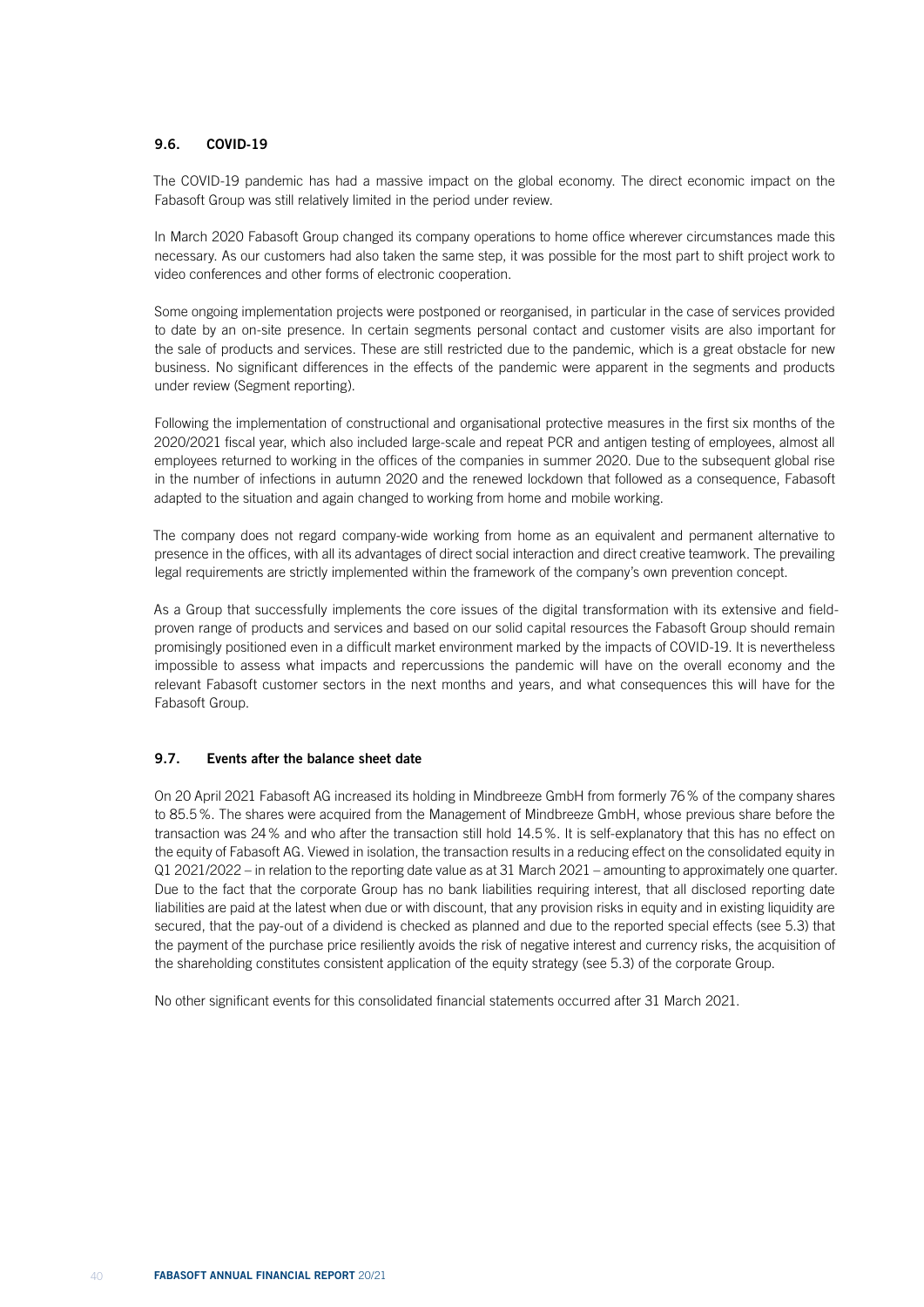# 9.8. Release of consolidated financial statements

These consolidated financial statements were drawn up by the Managing Board on the date specified hereunder and released for publication. The consolidated financial statements and the individual accounts of the Parent Company – which are also included in the consolidated financial statements following adaptation to accounting standards – will be presented to the Supervisory Board for scrutiny on 8 June 2021. The Supervisory Board and, in the event of presentation at the Annual General Meeting, the shareholders may amend the individual accounts of the Parent Company in such a way that also influences the presentation of the consolidated financial statements.

Linz, 7 June 2021

Prof. Dipl.-Ing. Helmut Fallmann (original signature) Leopold Bauernfeind (original signature)

Managing Board Fabasoft AG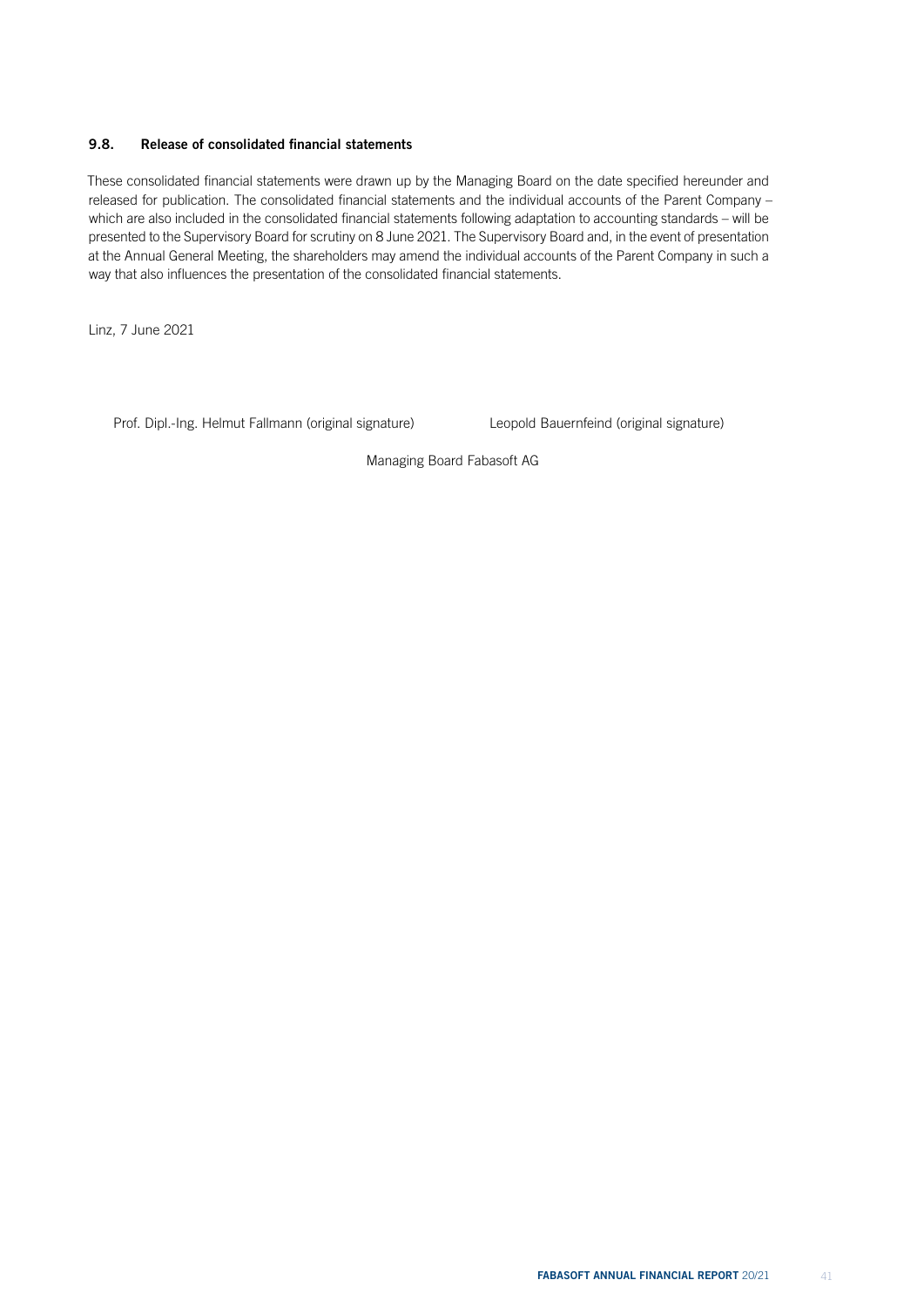This report includes both the management report of Fabasoft AG and the Group management report. Where required to provide a true and fair view of the actual assets, financial and profit situation, the information has been specified separately.

# MANAGEMENT REPORT OF FABASOFT AG AND THE FABASOFT GROUP

1) Report on the business performance and economic situation of Fabasoft AG and the Fabasoft Group

# 1.1. Business performance of Fabasoft AG and the Fabasoft Group

In the 2020/2021 fiscal year, the Fabasoft Group recorded sales revenue of EUR 55.1 million (EUR 51.1 million in the corresponding period of the previous year).

With EBITDA<sup>1)</sup> at kEUR 19,554 (kEUR 16,780 in the corresponding period of the previous year) EBIT<sup>1)</sup> was kEUR 13,886 (kEUR 11,709 in the corresponding period of the previous year).

This rise in sales revenue (7.9% compared to the 2019/2020 fiscal year) reflects the positive development of revenue from recurring usage fees for Mindbreeze InSpire and the Fabasoft Cloud offers, an increase in project business as well as the expansion of the corporate group to include the Xpublisher companies. By contrast the business of Fabasoft Schweiz AG saw a significant decline in sales resulting from the loss of a re-tender in the federal sector in 2015.

The growth of the operative result (rise in EBIT of 18.6% compared to the 2019/2020 fiscal year) derives in particular from the increase in high-margin recurring revenue, especially from the use of appliances (primarily Mindbreeze InSpire) and from cloud services and recurring services such as support and management support. The sound development of project activities also contributed to the growth in the operative result. Significant savings were registered due to the temporary reduction in expenses items as a consequence of the pandemic, e.g. events and travel expenses.

The business with existing customers remained gratifyingly stabile in the period under review and in the lockdown phases imposed due to the pandemic, despite the practical challenges these posed, for example in the execution of projects with customers.

The interest of potential new customers rose sharply in the second half of the fiscal year – not least due to intensified marketing activities and a very positive positioning of products from the group by key branch analysts. However, potential customers still remained reticent and wary, especially where high-volume contracts are concerned.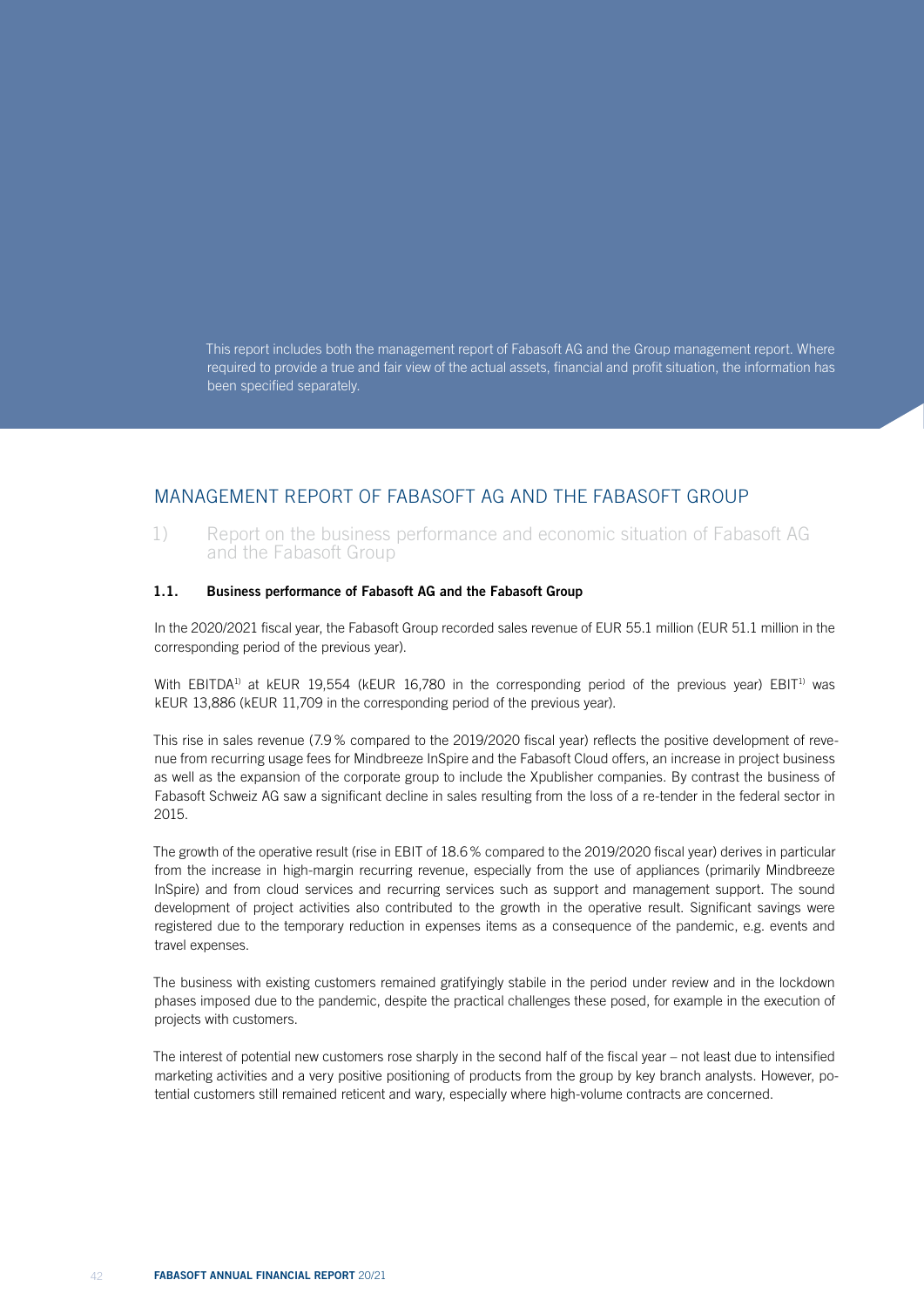With a research and development ratio<sup>1</sup> of 25.3% of sales revenue, investments in research & development (kEUR 13,961) of the Fabasoft Group (Fabasoft AG has no research and development activities) were again on a very high level compared with the industry as a whole (kEUR 12,049 in the 2019/2020 fiscal year).

These investments were undertaken for research and development in connection with the company's own software production technology and the cloud and appliance offers based on this as well as with underlying issues in the field of digital transformation.

The equity ratio<sup>1</sup> of the Fabasoft Group on the balance sheet date (31 March 2021) was 51 % (48% on 31 March 2020).

Cash and cash equivalents increased on the balance sheet date (31 March 2021) from kEUR 35,101 (31 March 2020) to kEUR 48,424.

The Fabasoft Group employed a workforce of 326 on 31 March 2021 (312 on 31 March 2020).

In the 2020/2021 fiscal year the sales revenue of Mindbreeze GmbH and its subsidiary the Mindbreeze Corporation amounted to kEUR 13,180 (kEUR 12,402 in the corresponding period of the previous year). With EBITDA<sup>1)</sup> at kEUR 7,159 (kEUR 6,328 in the corresponding period of the previous year) EBIT1) was kEUR 5,833 (kEUR 5,026 in the corresponding period of the previous year).

# 1.2. Report on the regional presence of the Fabasoft Group

# Subsidiaries of Fabasoft AG on the balance sheet date (31/03/2021)

| <b>Company</b>                       | <b>Direct share</b> | <b>Country</b> | <b>Headquarters</b> | <b>Offices</b>            |
|--------------------------------------|---------------------|----------------|---------------------|---------------------------|
| Fabasoft International Services GmbH | 100%                | Austria        | Linz                | Vienna                    |
| Fabasoft R&D GmbH                    | 100%                | Austria        | Linz                | Vienna                    |
| Fabasoft Austria GmbH                | 100%                | Austria        | Linz                | Vienna                    |
| Mindbreeze GmbH                      | 76%                 | Austria        | Linz                | Vienna                    |
| Fabasoft Deutschland GmbH            | 100%                | Germany        | Frankfurt am Main   | Berlin,<br>Erfurt, Munich |
| Xpublisher GmbH                      | 60%                 | Germany        | Munich              |                           |
| Fabasoft Schweiz AG                  | 100%                | Switzerland    | Bern                |                           |

#### Subsidiaries of Mindbreeze GmbH on the balance sheet date (31/03/2021)

| <b>Company</b>         | Direct share | <b>Country</b> | <b>Headquarters</b> | <b>Offices</b> |
|------------------------|--------------|----------------|---------------------|----------------|
| Mindbreeze Corporation | 100%         | JSA            | Chicago             | Silver Spring  |

#### Subsidiaries of Xpublisher GmbH on the balance sheet date (31/03/2021)

| <b>Company</b>  | <b>Direct share</b> | <b>Country</b> | <b>Headquarters</b> |  |
|-----------------|---------------------|----------------|---------------------|--|
| Xpublisher Inc. | 100%                | USA            | Chicago             |  |

<sup>1)</sup>Definition of the key figures in the management report section 1.4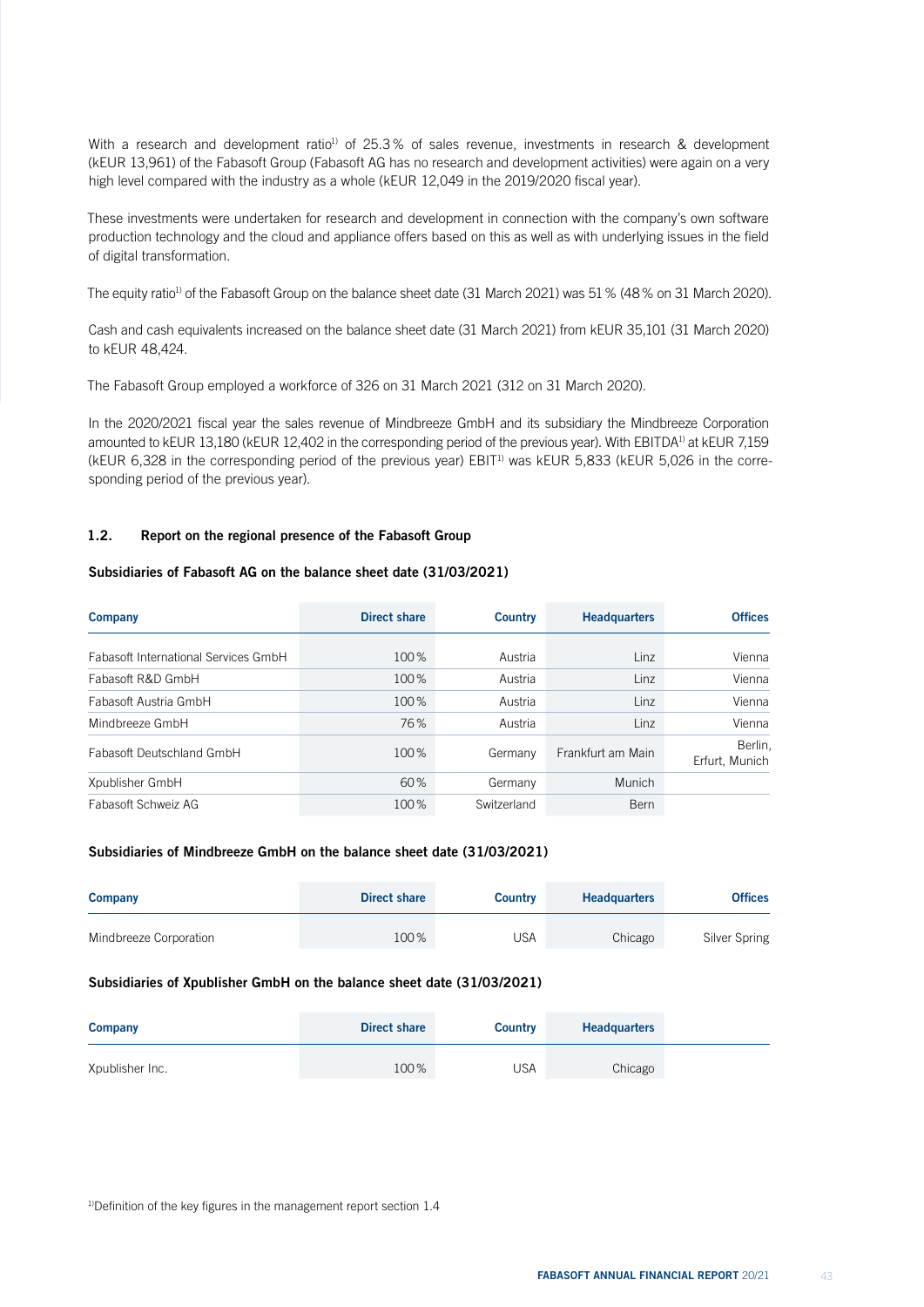# Changes in the Group structure and company acquisitions

On 20 April 2021 Fabasoft AG increased its holding in Mindbreeze GmbH from formerly 76% of the company shares to 85.5%. The shares were acquired from the Management of Mindbreeze GmbH, whose previous share before the transaction was 24% and who after the transaction still hold 14.5%.

No acquisitions were undertaken in the Fabasoft Group during the period under review. The Fabasoft Group does not operate any branch offices.

# 1.3. Financial and non-financial performance indicators of Fabasoft AG and the Fabasoft Group

# Financial performance indicators of Fabasoft AG (individual financial statements in accordance with the Austrian Commercial Code)

| in kEUR                                    | 2020/2021 | 2019/2020 |
|--------------------------------------------|-----------|-----------|
|                                            |           |           |
| Sales revenue                              | 3,775     | 3,413     |
| Result before income taxes                 | 8,166     | 7,001     |
| EBIT <sup>1</sup>                          | $-2,868$  | $-2,875$  |
| EBITDA <sup>1)</sup>                       | $-1,127$  | $-1,334$  |
| Annual net profit                          | 8,832     | 7,694     |
| Equity                                     | 45,081    | 36,883    |
| Equity ratio <sup>1)</sup>                 | 86%       | 86%       |
| Cash flows from operating activities       | 8,708     | 6,875     |
| Cash and cash equivalents at end of period | 12,296    | 7,243     |
| Employees as at 31/3                       | 5         | 3         |

# Financial performance indicators of the Fabasoft Group (consolidated financial statements in accordance with IFRS)

| in kEUR                                    | 2020/2021 | 2019/2020 |
|--------------------------------------------|-----------|-----------|
|                                            |           |           |
| Sales revenue                              | 55,090    | 51,056    |
| Result before income taxes                 | 13,780    | 11,660    |
| EBIT (Operating result) <sup>1)</sup>      | 13,886    | 11,709    |
| EBITDA <sup>1)</sup>                       | 19,554    | 16,780    |
| Result for the year                        | 9,730     | 8,553     |
| Equity                                     | 39,252    | 31,469    |
| Equity ratio <sup>1)</sup>                 | 51%       | 48%       |
| Cash flows from operating activities       | 21,012    | 14,107    |
| Cash and cash equivalents at end of period | 48,424    | 35,101    |
| Employees as at 31/3                       | 326       | 312       |

1) Definition of the key figures in the management report section 1.4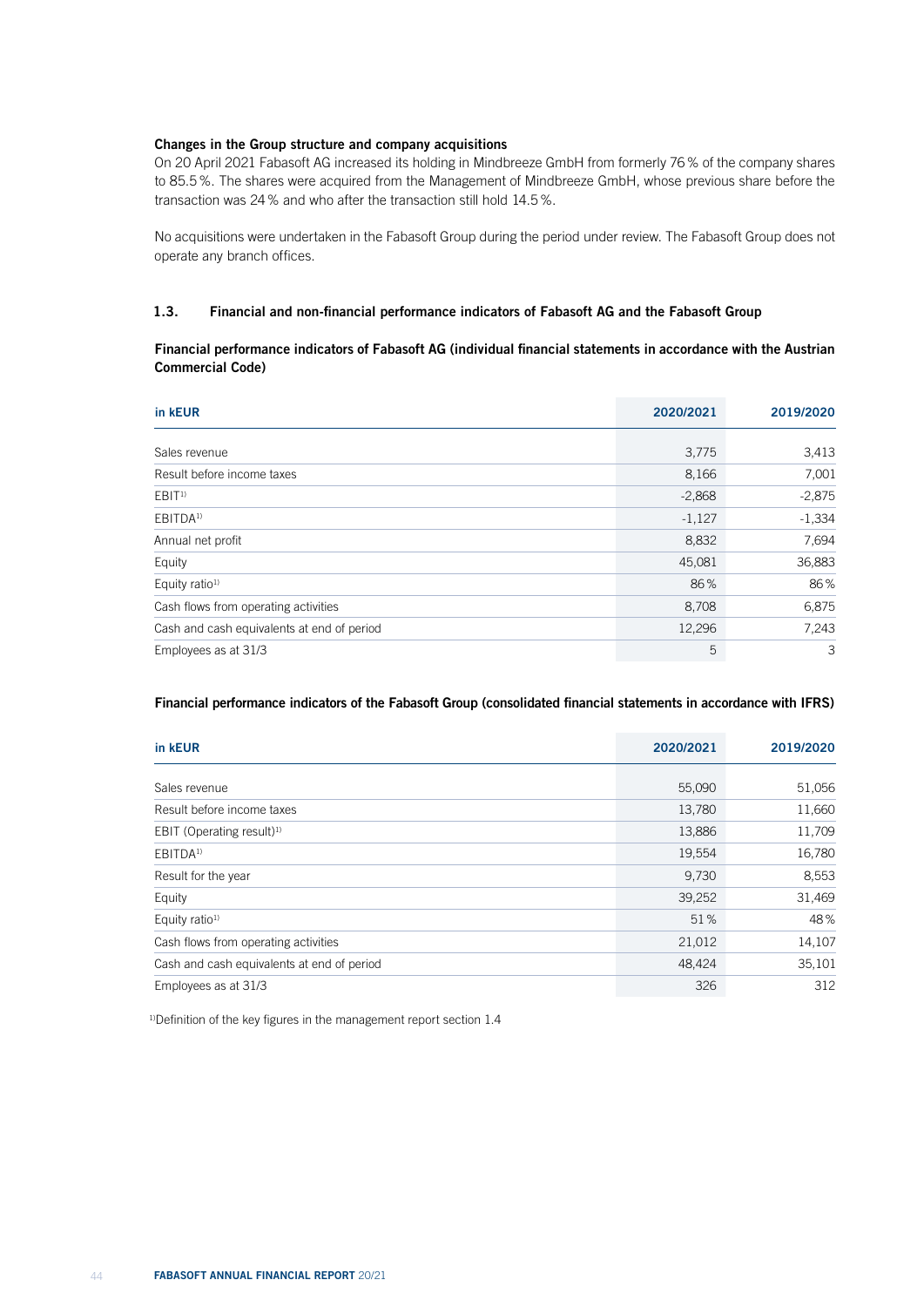## Non-financial performance indicators of the Fabasoft AG and the Fabasoft Group

### Employees as a success factor

The enthusiasm, commitment and talent of employees and their flair for innovation are all basic requirements for sustainable growth. In other words, the promotion and carrier development of employees is of utmost importance in the Fabasoft Group. Training and further education plans are created individually and developed, continuously and demand-oriented. The Fabasoft Academy – the Group's own training unit – coordinates the implementation of the measures and offers a broad spectrum of internal training opportunities. The extensive further education programme is prepared together with internal and external trainers, implemented and expanded all the time, with particular importance being attached to the interplay of knowledge transfer and practical application.

Where education and training are concerned Fabasoft also attaches great importance to externally comprehensible and internationally recognised standards for the acquisition of skills. On the balance sheet date the Fabasoft Group employed 65 certified IPMA standard (senior) project managers, 96 Scrum Master and 25 Product Owner in compliance with Scrum Alliance.

## Internal Communication

Fabasoft lives an open communication. The management regularly makes announcements in the scope of "Friday Morning Speeches" relating to enterprise strategy focuses and current organisational, technology and business topics. Innovations and further developments in all product and implementation areas are presented by members of the development teams at the internal "Scrum Demo Days" which are held once a fortnight. All employees have the chance to visit these events in person, follow them using video streaming. The internal monthly Fabasoft Newsletter provides employees with a compact overview of all relevant issues taking place within the Fabasoft Group, such as changes in internal processes, planned events, presentation of new colleagues, information concerning ongoing customer projects or newly acquired customers.

### Sustainability at the Fabasoft Group

Fabasoft regards sustainability as taking responsible decisions based on ecological, social and economic aspects (ESG aspects). Another key aspect in this respect is the efficient, careful and economical use of resources. Meetings with customers or training sessions are held online or via the installed video conference system. In line with the concept of sustainability public transport or the electric or hybrid cars designated for this purpose are used wherever possible for business trips. Fabasoft has set up the necessary infrastructure with charging stations installed in its headquarters in Linz and Vienna.

Fabasoft communicates its commitment in this area within the scope of its annual sustainability report, which is an integrated part of the annual report.

#### Open-source platforms, standards and accessibility

The use of open-source products, the commitment to and realisation of market-relevant standards and the requirements of accessibility is important for both private enterprises and the public sector. The chances and risks resulting from this are described in detail in section 2 of the management report.

# 1.4. Alternative Performance Measures of the Fabasoft Group

Within the scope of its periodical and obligatory reporting Fabasoft publishes alternative performance measures (APM). These performance measures are not defined in the existing accounting policy pursuant to the International Financial Reporting Standards (IFRS). Fabasoft calculates the APM with the aim of enabling comparability of the performance measures over time or a sectorial comparison. Fabasoft calculates the following APM:

- Nominal change in sales revenue
- EBIT or operating result
- EBITDA
- Equity ratio
- Research & development ratio (will be published in the full annual report)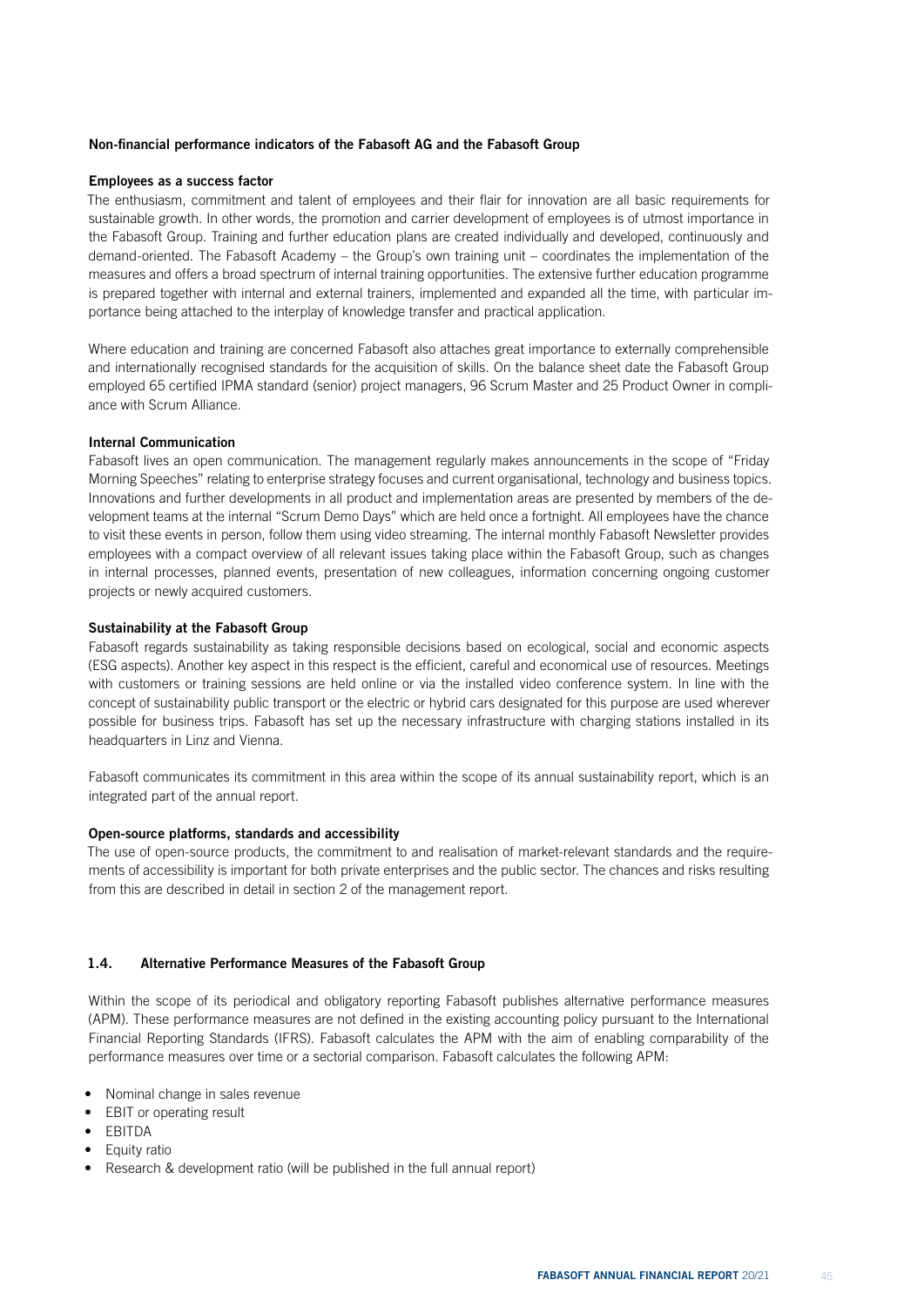#### Nominal change in sales revenue

The nominal change in sales revenue is a relative indicator. It indicates the change in the sales revenue in percent compared to the previous year.

#### EBIT or operating result

EBIT stands for Earnings Before Interest and Taxes and shows the operative result of a company without the impact of effects arising from inconsistent taxation systems and different financing activities. EBIT (operating result) is calculated as follows:

| <b>Reconciliation</b>       |
|-----------------------------|
| Result before income taxes  |
| - Finance income            |
| + Finance expenses          |
| $=$ EBIT (operating result) |

#### EBITDA

EBITDA stands for Earnings Before Interest, Taxes, Depreciation and Amortisation. In addition to interest and taxes this indicator of success also neutralises the distortionary effects of operative business activities arising from different depreciation methods and valuation latitude. EBITDA is calculated on the same basis as EBIT plus depreciation and amortisation affecting income in the period or less reversals of impairment losses on intangible assets and property, plant and equipment.

Reconciliation

#### EBIT

+ / – depreciation / amortisation / reversals of impairment losses on intangible property and assets, plant and equipment

 $=$  EBITDA

# Equity ratio

The equity ratio indicates the proportion of equity in total capital.

Equity x 100 Total Capital

Research & development ratio

Indicator that sets expenses for research and development in relation to the revenue.

Expenses for research and development

Revenue

x 100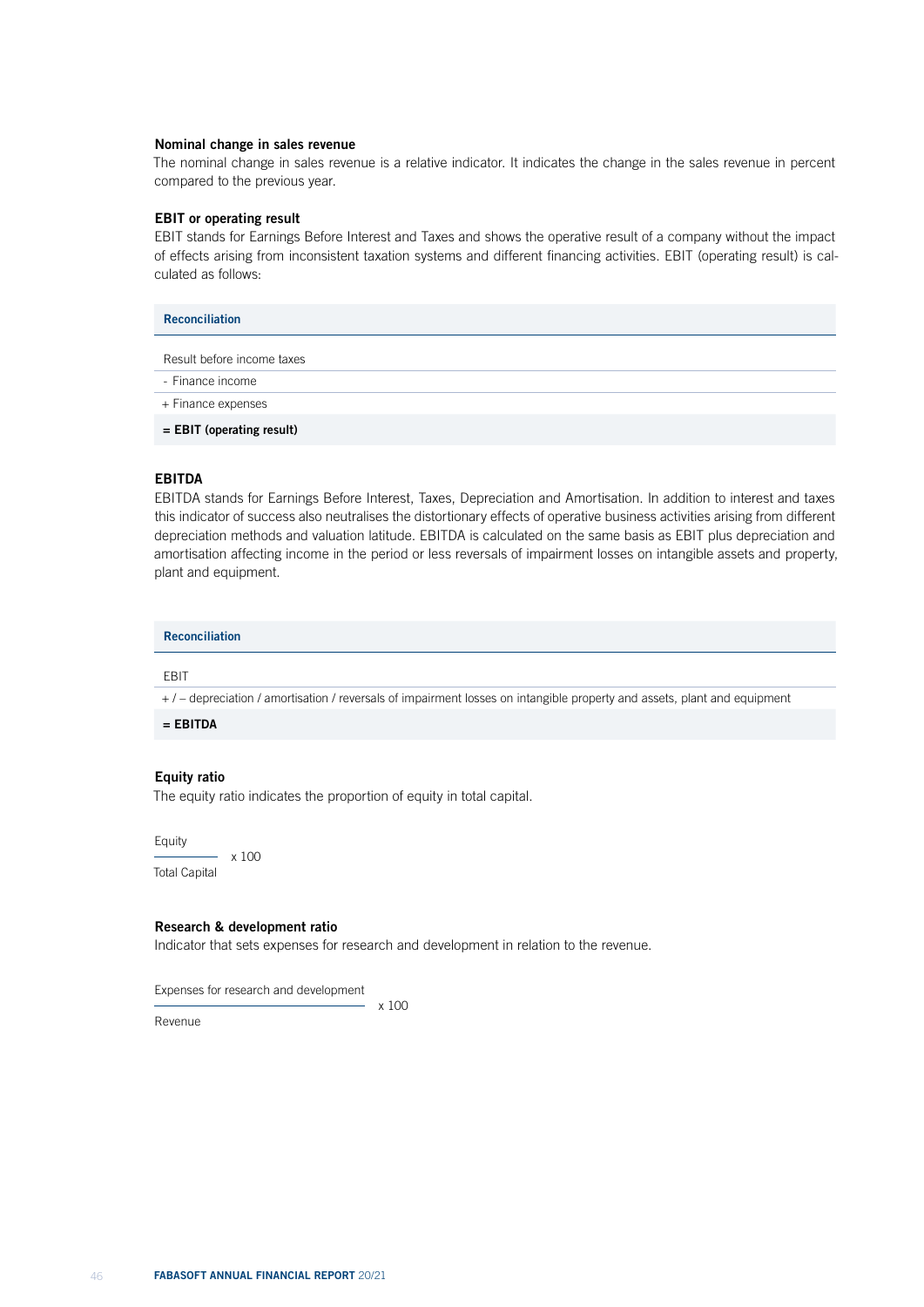# 2) Report on the expected development and risks of Fabasoft AG and the Fabasoft Group

# 2.1. Major opportunities of Fabasoft AG and the Fabasoft Group

Major opportunities for the Fabasoft Group and consequently also for the result of Fabasoft AG are seen in the following areas in particular:

## New products and product versions

New versions of existing products were made available and new product offers developed as part of the intensive research and development activities in the 2020/2021 fiscal year. This opens up opportunities for additional business with both new and existing customers. Especially with regard to fresh business, the intention is to create opportunities in new vertical markets and geographies based on innovative marketing and deployment models. Further development of the Fabasoft Business Process Cloud as a platform is an example in this context as is the expansion of the Mindbreeze partner network.

# Mindbreeze InSpire

Mindbreeze carries out research and development in the areas of enterprise search, knowledge management and artificial intelligence and is successively opening up new fields of application for these technologies. Mindbreeze offers an appliance (Mindbreeze InSpire) as a ready-to-use product in order to make entry for its customers as simple as possible. The appliance is integrated in the company's IT and is connected to existing data sources with the aid of connectors. The contents of the sources are analysed, linked accordingly and made available for queries and extensive search applications in a knowledge database (index). An increasing number of hybrid operating models are also being offered. Data from different storage locations (on-premises, cloud) are analysed and linked here. However, the data always remains reliably in the storage location. This provides end users with a consistent complete overview (360-degree view).

Mindbreeze InSpire is already being used productively by many international customers. As a result of its growing visibility on the international market and positive evaluations by analyst firms, Mindbreeze is also attracting the attention of large international customers and potential partners. Moreover, analyst firms have positioned Mindbreeze InSpire as a sound and powerful basis with flexible operating models when it comes to the introduction of knowledge management applications and enterprise search. The product offers extensive AI-based functions that go far beyond classic search machines and that analysts already regard as the next generation (Insight Engine, Cognitive Search).

Fast application for business processes in the respective departments that enable use of the product without the need of programming thanks to its Insight App Designer plus the provision of comprehensive connectors for the linking of data sources and functionalities in the standard product are all regarded as fields of particularly high potential that offer the chance of a unique positioning. The analysing and processing of natural language is an important prerequisite for understanding information, one that Mindbreeze addresses with the use of machine learning and in particular natural language processing.

In particular the Mindbreeze InSpire SaaS offer and the hybrid operating model are being used more frequently in addition to appliance product offer. Customers and partners from many different branches were acquired and business with existing customers expanded in the period under review. Further intensification of the marketing and sales activities are planned in order to increase visibility on the market and boost the market position as well as the development and expansion of strategic partnerships.

# Fabasoft Business Process Cloud

Cloud computing has become established globally as a usage model wherever effective and needs-oriented utilisation of information technology or the management of processes is required. However, such use is often thwarted especially in Europe due to concerns with regard to data protection and the confidentiality of corporate data. Fabasoft addresses this desire for transparency and security with the following aspects: The software products are developed in Europe and operated in European data centres – based on a European values system for data security, access security, legal compliance and quality standards.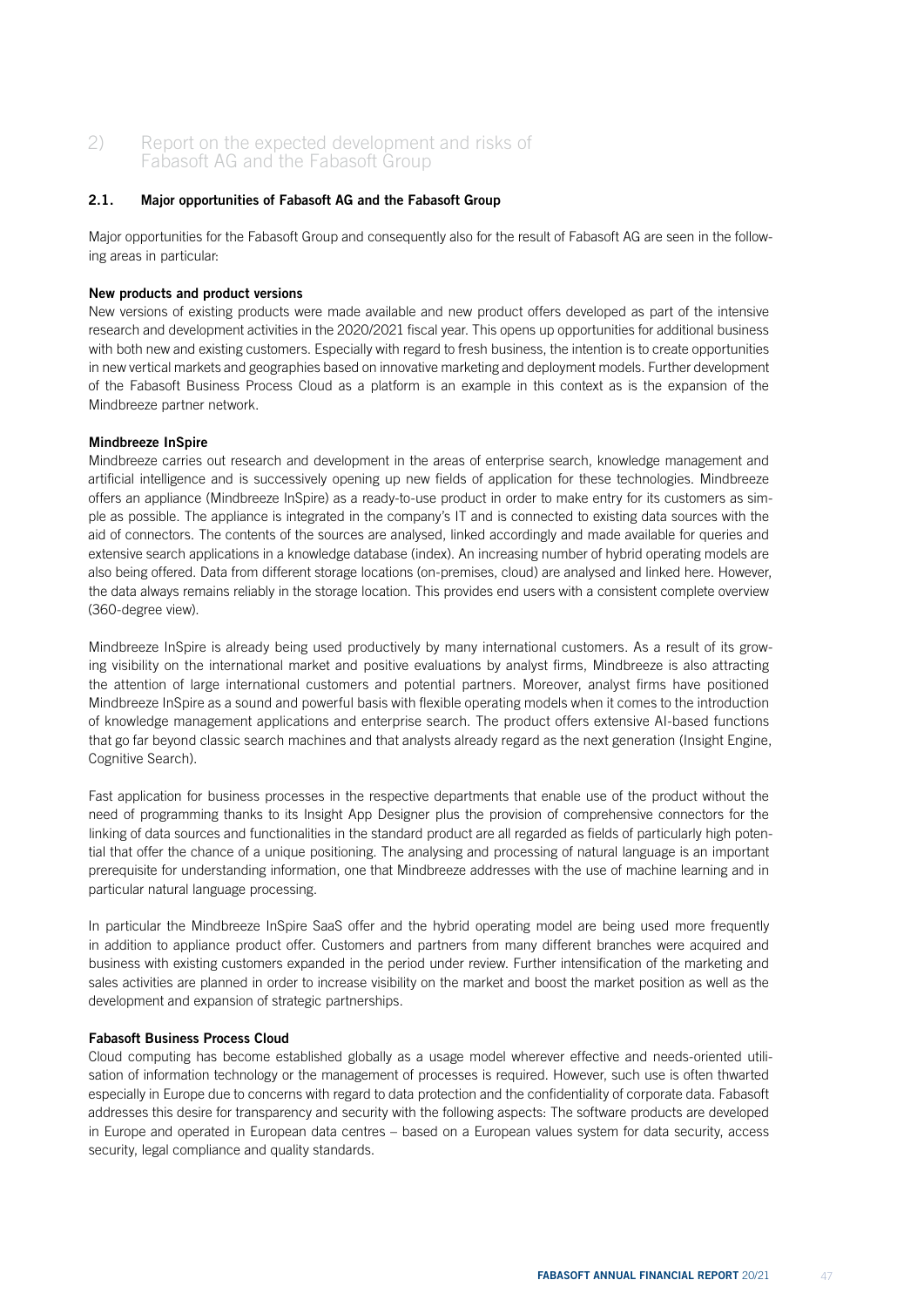Regular certifications and audits carried out by independent institutions endorse the high standards of quality, security and service. Data are stored synchronously in two separate data centres in the locations selected by the customers. Data transmission and storage can be encrypted. Furthermore, with its appliances (combination of hardware and software) Fabasoft offers customers the possibility of storing data on their own premises.

The Fabasoft Business Process Cloud can be used as a digitisation platform for the time-saving and cost-efficient digital realisation of corporate and project-specific processes on the one hand. On the other it is available as a flexible, ready-to-use standard product for the cross-organisational management of documents and business processes with a focus on business-relevant documents that require a high level of security and compliance. As a platform the Fabasoft Business Process Cloud constitutes the basis for Fabasoft standard products as well as for customerspecific use cases.

The Fabasoft Business Process Cloud, Fabasoft Approve and Fabasoft Contracts are characterised by their simple integration in existing IT landscapes and are highly scalable. The graphical process editor (BPMN 2.0) enables individual modelling of complex approval, test and release processes without the need of any programming knowledge. A high level of user acceptance is achieved thanks to the elegant and intuitive user interface available in different languages.

Fast implementation of customer-specific use cases in the fields of contract management or technical data management are regarded as fields of particularly high potential and a unique selling point. Fabasoft offers out-of-the-box products in this respect: Fabasoft Approve for the management of technical data and documents in industry and Fabasoft Contracts for contract analytics and the audit-compliant life-cycle management of contracts. Intelligent data collection, intelligent capturing or individual dashboards are available, for example, thanks to the integration of parts of the Mindbreeze technology in Fabasoft Contracts. The digital signature based on Fabasoft Secomo technology enables the seamless handling of signing processes without media discontinuity or the involvement of external services. This facilitates the provision of information and enables automated processes. Users benefit from a platform that can cover several use cases without having to change the work environment.

The Fabasoft Business Process Cloud was designed and further developed as an application platform. This means that not only Fabasoft's own cloud products such as Fabasoft Approve and Fabasoft Contracts can be used, but also solutions of partners, which in turn could give rise to opportunities with regard to enhancing the cloud partner business.

#### Fabasoft Secomo

The encryption appliance Fabasoft Secomo offers the chance of true end-to-end encryption. Data are always transferred in encrypted form with this solution and stored in teamrooms. Both the teamroom and the documents it contains are encrypted. Fabasoft Secomo is also available "as a service" for customers of the Fabasoft Business Process Cloud Enterprise Edition, Fabasoft Approve and Fabasoft Contracts.

Opportunities could arise for the Fabasoft Group in connection with the growing strategic importance of the topics digitisation and data protection in many companies and organisations, which in turn will give rise to a series of concrete implementation needs. Fabasoft sees itself well positioned in this field and with its Cloud products already offers a high-performance portfolio: Where digital document control or digitisation of business processes are concerned on the one hand and as a sound basis for better observance of data protection and compliance directives on the other.

#### Xpublisher and Xeditor

The Xpublisher editing system standardises and structures contents for high-performance, fast and consistent multichannel publishing. It facilitates the coordination and compilation of content for different digital publication channels and with the integration of page and book planning enables simple production of magazines, books and documentation.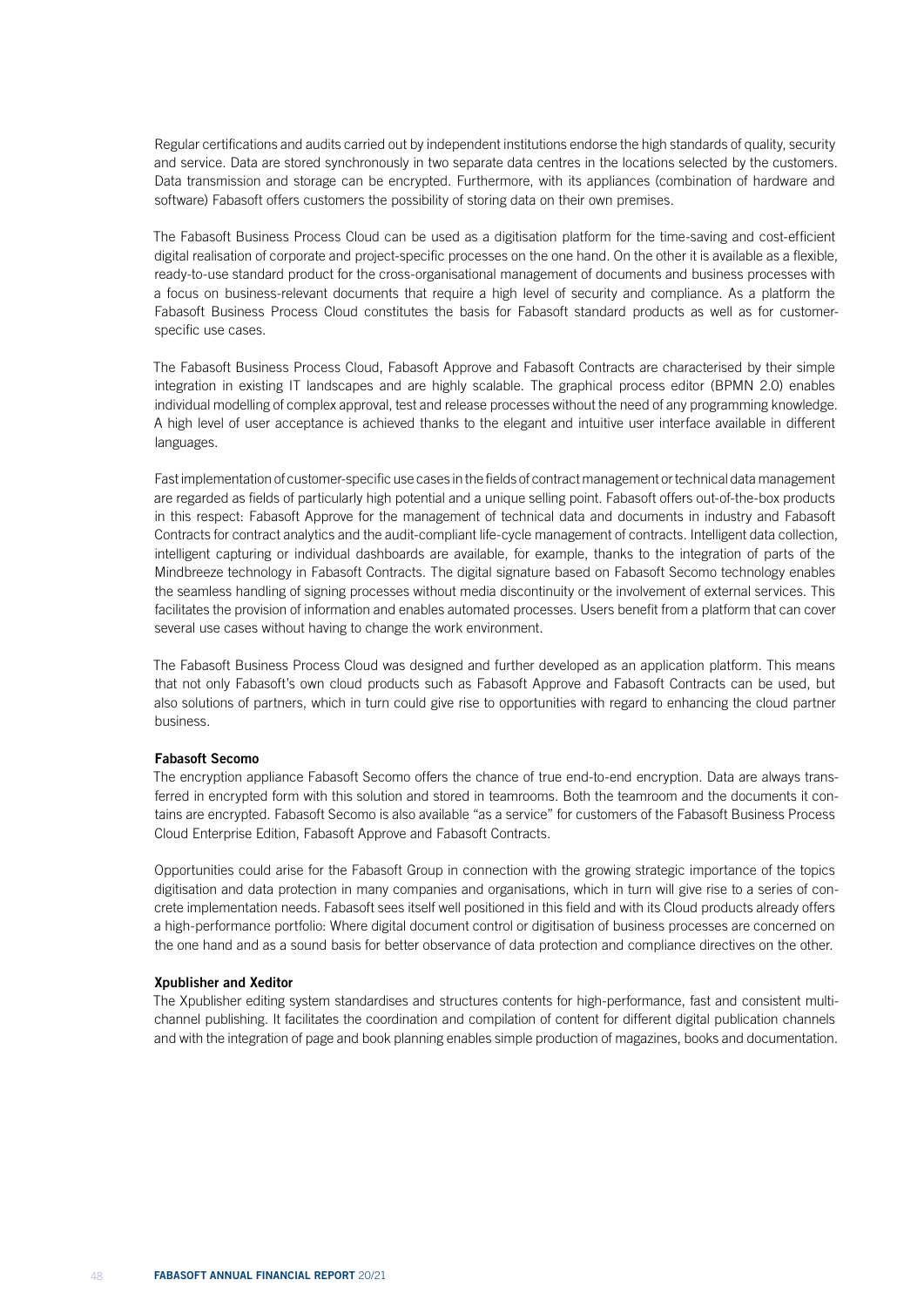Xeditor enables the creation and editing of semantic and structured content in XML format without any need of technical knowledge. Document structures are pre-designed in Xeditor and need only be filled in by the authors. This helps with the updating and publication of lengthy documents such as legal texts or technical documentation.

Opportunities could result for Fabasoft from the expansion and development of customer groups from the media branch or publishing in Germany, Austria, Switzerland and North America. Attractive usage and combination options are also envisioned in several Fabasoft business segments – in particular the Fabasoft Business Process Cloud. The integration of Xeditor as an add-on in the Fabasoft Business Process Cloud enables the efficient creation, editing and reviewing of standardised contents. Among other things, this supports companies from industrial environments with the compilation of technical documentation or public authorities with the publication of legal texts.

### Freedom of choice for the platform and commitment to standards and accessibility

A significant and unique selling proposition of the Fabasoft Group's on-premises product portfolio is provided by the possibility of using these products on both Microsoft Windows Platform and open source platforms. As a result of the existing cost awareness in both the public and private sectors this cost-efficient option contributes to a positive evaluation of the Fabasoft portfolio.

This open platform strategy is based on a commitment to and the implementation of market-relevant standards and norms in software product development. The aim is to contribute to freedom of choice, accessibility, cost-efficiency and future safety for customers as well as sales and development partners during IT investments.

The cost benefits of open-source platform versions also continue to have a positive effect on the efficiency of the cloud operating model and of the appliance offers, which are similarly based on these platforms.

In addition to platform openness and its commitment to standards Fabasoft also pays great attention to the issue of accessibility. From the standpoint of equal treatment Fabasoft products meet the high standards of barrier-free accessibility thus enabling seamless integration of employees with special needs into the working process.

#### Sales channels and partnerships

In those countries in which Fabasoft is represented by its own companies and in other selected national markets, development, sales and project partners, including those from outside the public sector, are to be acquired and supported. The existing and well established partner model of Mindbreeze with its focus on value-added resellers was opened up for independent software providers (Independent Software Vendors, ISVs) in the period under review. Thanks to the integration of Mindbreeze InSpire in the software products, these are now in a position to provide their customers with the benefits of AI-based applications without the need for a long development project. Analysing and understanding unstructured and structured information within their own solutions, for example, can now be achieved easily. The aim of expanding the partner program is to build up greater presence in Europe and North America and to develop new customer groups.

Further development of the Fabasoft Business Process Cloud to an application platform in the 2020/2021 fiscal year is an important basis for giving selected cloud partners the possibility of integrating and operating their solutions in the Fabasoft Business Process Cloud. Selection of the partners is effected subject to high standards of quality.

A partner model for the international sale and distribution of Xpublisher and Xeditor is being developed with the aim of boosting the visibility of Xpublisher on the market. Whereby Xpublisher places a high value on exclusivity and quality, i.e. only a small number of partners in each country whose expertise and sales strength make them an ideal supplement to Xpublisher products.

Chances could also arise for the Fabasoft Group from the development of new customer groups, in certain vertical markets, for example.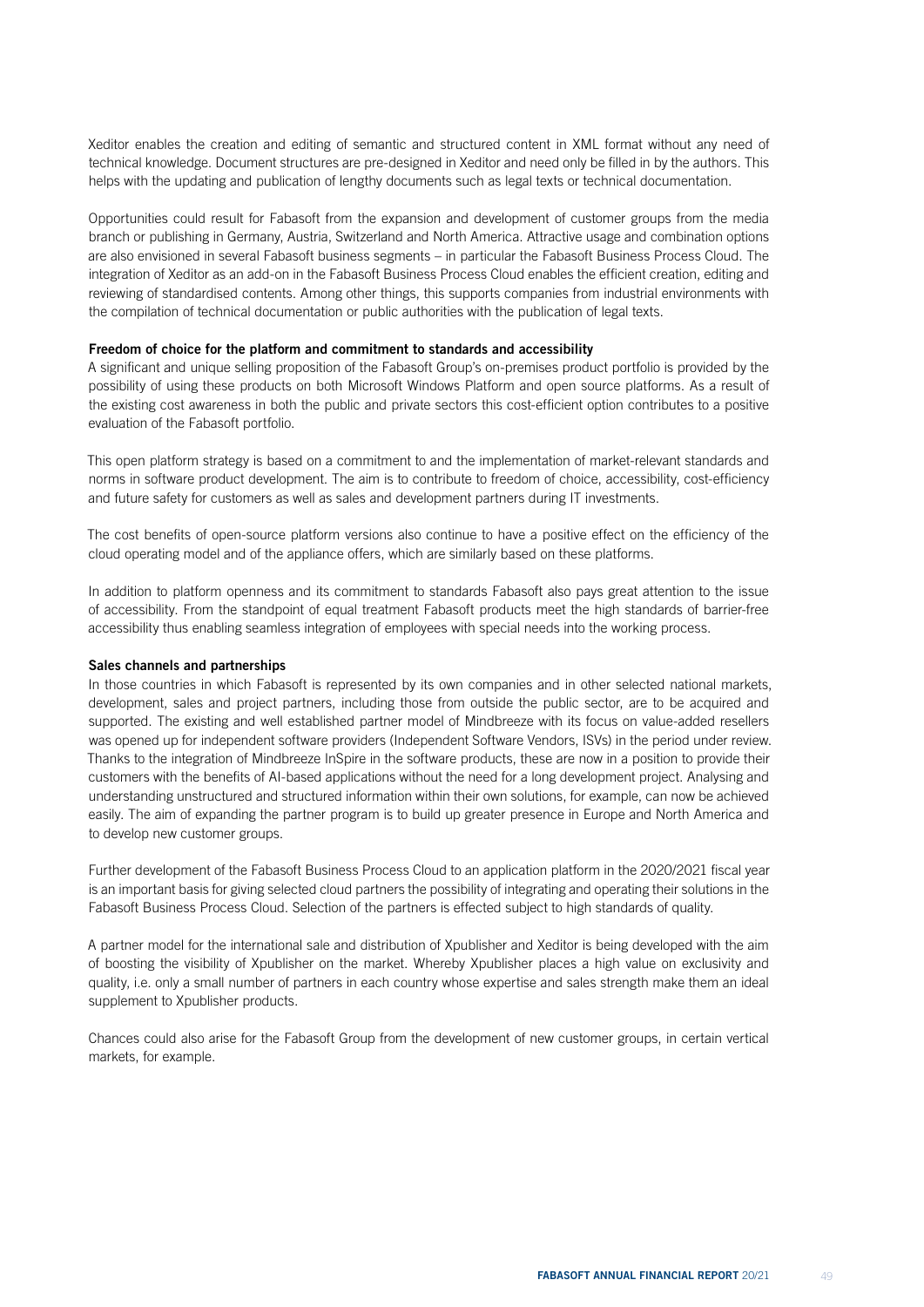#### Digital transformation in public administration

Business with public sector clients depends to a great extent on the budgets of the respective organisations. Business potential for Fabasoft could result from the need expressed by customers to achieve savings and boost efficiency by digitalising administrative work – whether and to what extent this can be realised is at this juncture impossible to estimate. Opportunities could arise for the Fabasoft Group from new projects in connection with the expansion of administrative modernisation and e-Government planned in many European countries and beyond, provided the respective political will is translated into concrete projects and investments. In this context, concrete customer enquiries often result from the highly successful and existing references of the Fabasoft Group.

As a proven provider of many years standing with a high-performance range of products and excellent references, Fabasoft sees itself as very well positioned for upcoming tender procedures in which it will continue to participate intensively.

The growing use of artificial intelligence technologies also in the public administration is steadily changing the interaction with citizens and companies as well as internal work practices. Methods of artificial intelligence, such as machine learning, support work processes through the automatic classification of documents. Natural language processing and natural language understanding enable the proactive provision and processing of information. Fabasoft sees itself well positioned in this area, because Fabasoft products already use Mindbreeze technology for these use cases thus allowing it to participate in the innovations in this field.

#### Expansion of existing customer relationships in the public sector

There are in some cases interesting opportunities for Fabasoft to expand its business also where major existing customers are concerned. There are currently extensive framework projects in the implementation phase that Fabasoft has won. The electronic records management system "E-Akte Bund" of the Federal Administration in Germany deserves particular mention here. In the E-Akte Bund project the roll-out of the records management system (E-Akte) moves further ahead in the period under review.

In January 2020 the State of Carinthia decided on the state-wide introduction of an electronic records management system (ELAK), which is based on the Fabasoft eGov-Suite. This project is currently in the implementation phase.

Collaboration was further continued with the Austrian Federal Administration, which has been making wide use of the Fabasoft eGov-Suite in the federal ministries for many years. As part of the consistent implementation of the digitisation strategy, the user groups of the Fabasoft eGov-Suite will be further extended in the area of the federal administration (central offices and subordinate agencies) for business case and shared document processing. An extensive innovation project was continued in parallel to this.

New pioneering and efficient forms of collaboration and the fulfilment of tasks are developed and tested in close cooperation with the users, organisations experts, sales and Fabasoft as the manufacturer of the product. Focal points here include modern concepts of mobile use and the supportive use of artificial intelligence technologies.

### **Certifications**

Protection of company data takes high priority at Fabasoft. Targeted and consistent certification and testing in compliance with internationally recognised standards underpins this commitment. Assurance of maximum quality, security and service standards is guaranteed by an integrated management system that is certified in compliance with ISO 9001, ISO 27001 including ISO 27018 and ISO 20000-1, among others. Following Fabasoft's successful performance in a re-certification audit in October 2020, the certificates according to the ISO standards 9001, 27001 including 27018 and 20000-1 were renewed for the another three years by accredited certification bodies.

On a product level this certification strategy was extended to include exacting certification and testing for the Fabasoft Business Process Cloud and for Mindbreeze InSpire SaaS:

The C5 certificate pursuant to the requirements of the catalogue of requirements C5:2020, issued by the BSI (Federal Office for Information Security) is a recognized and reliable substantiation of the high level of information security of the Fabasoft Cloud and of Mindbreeze InSpire SaaS.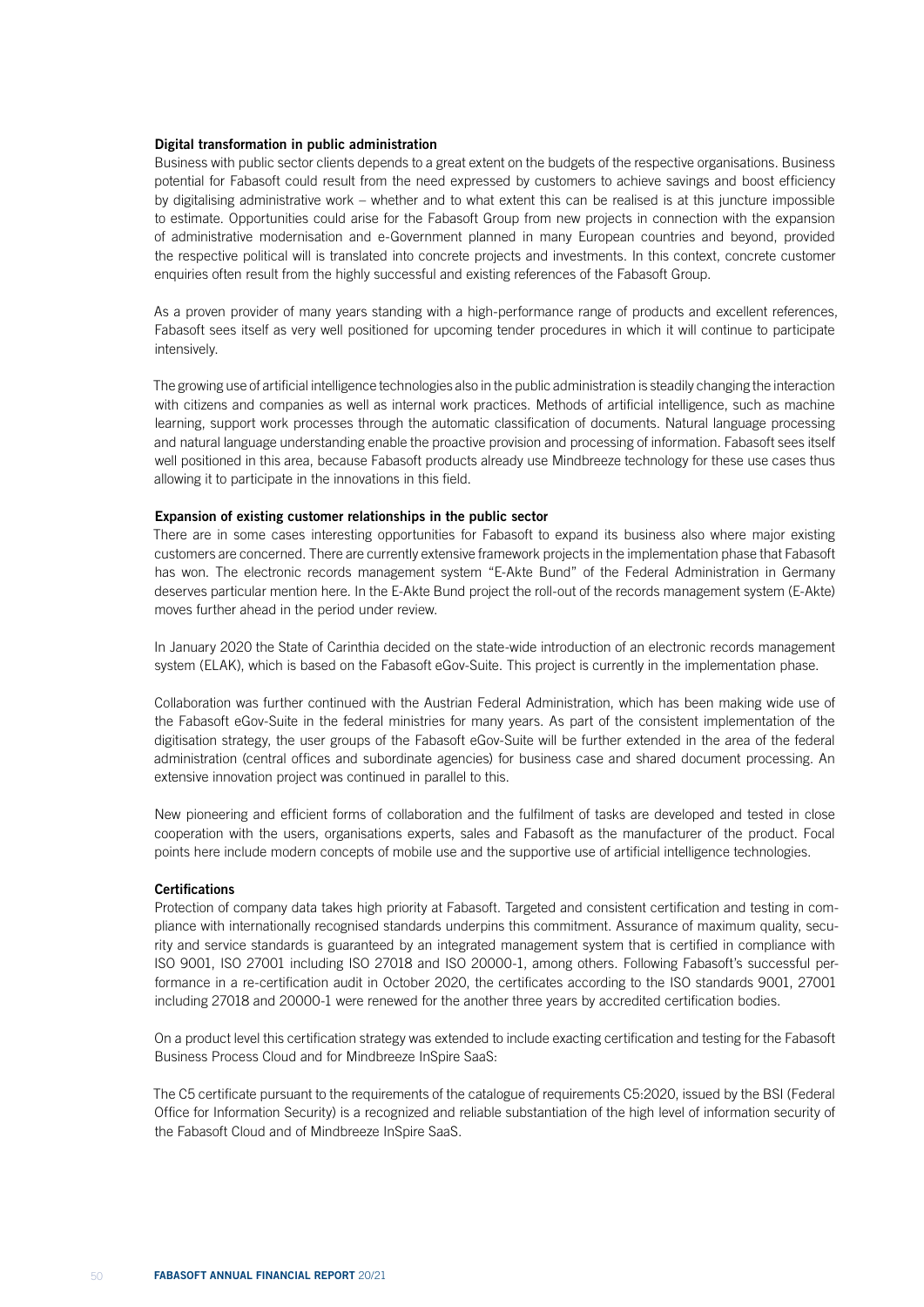The catalogue of requirements of the BSI defines the minimum requirements that cloud service providers must meet. The defined specifications of the framework conditions ensure transparency with regard to jurisdiction and locations, availability and incident handling during regular operation, recovery parameters in emergency operation, availability of the data centres, handling of investigation enquiries from government authorities, as well as certifications or attestations. Fabasoft and Mindbreeze successfully underwent the audit in compliance with the new BSI C5:2020 catalogue of requirements for the first time at the beginning of 2021. PricewaterhouseCoopers GmbH Wirtschaftsprüfungsgesellschaft (PwC), Germany, was commissioned as the auditor. The respective attestations were issued for Fabasoft Business Process Cloud and for Mindbreeze InSpire SaaS for the first time by PwC.

The SOC2 audit was again commissioned and carried out for Fabasoft Business Process Cloud and for Mindbreeze InSpire SaaS in the 2020/2021 fiscal year. PricewaterhouseCoopers GmbH Wirtschaftsprüfungsgesellschaft, Germany, checked compliance with the Trust Service Criteria (TSC) for Security – published by the American Institute of Certified Public Accountants (AICPA). The audit took the form of an ISAE 3000 Type 2 audit (test of the existence of controls over a period of time); the final results of the audit were reported to Fabasoft and Mindbreeze in an ISAE 3000 SOC2 Type 2 Report.

The Fabasoft Business Process Cloud also holds other certificates such as the "Certified Cloud Service" of TÜV Rheinland, which is renewed regularly. Preparations were made for the new EU Cloud CoC data protection attestation (ISAE 3000 Type 1) in the period under review and submission of the audit.

The design and effectiveness of selected controls with regard to services defined by Fabasoft were tested within the scope of the ISAE 3402 Type 2 audit that was carried out. The independent auditor PricewaterhouseCoopers GmbH Wirtschaftsprüfungsgesellschaft, Germany, issued an unrestricted auditor's report without exception.

In addition auditing for the EU Cloud Code of Conduct in compliance with GDPR was further advanced.

## 2.2. Significant risks and uncertainties for Fabasoft AG and the Fabasoft Group

Significant risks and uncertainties for the Fabasoft Group and consequently also for the result of Fabasoft AG are seen in the following areas in particular:

#### Pronounced dependency on government business in the German-speaking region

A significant part of Fabasoft's business is generated from government customers, especially in the German-speaking region. Any changes in this customer group, such as the impacts of budget cuts and planned savings, short-term or sustained budget freezes, alterations to product and technology specifications, project priorities or award criteria plus the emergence of new competitors or new offers from existing players can have a considerable effect on the business of the Fabasoft sales companies concerned and as a consequence also on the Fabasoft Group as a whole.

The overall countermeasures adopted in response to these risks include the offer of intensive and high-quality services to existing customers, benefit-generating product and project innovations, and the submission of tenders for new projects that are as competitive as possible. Furthermore, stronger positioning is planned in particular for the new cloud and appliance offers for the expansion of the customer target groups and the sales and distribution channels, both over and above the public sector and beyond the geographical focus on Europe adopted to date.

#### Risks in business with public sector clients

Projects in the public sector are characterised by lengthy lead times and decision-making processes, complex, highly formal and extensive tendering requirements, allocation procedures that present a challenge on a legal, technical and human level as well as elaborate, expensive and long-drawn-out tests, tight budgets on the part of the clients and strong competitor pressure that is intensified by the public and mostly international nature of the tendering process. In project agreements, such clients frequently specify increasingly stringent contractual requirements (liability, compensation, long-standing fixed price contracts without any adoption of inflation or personnel development costs etc.) that are often non-negotiable.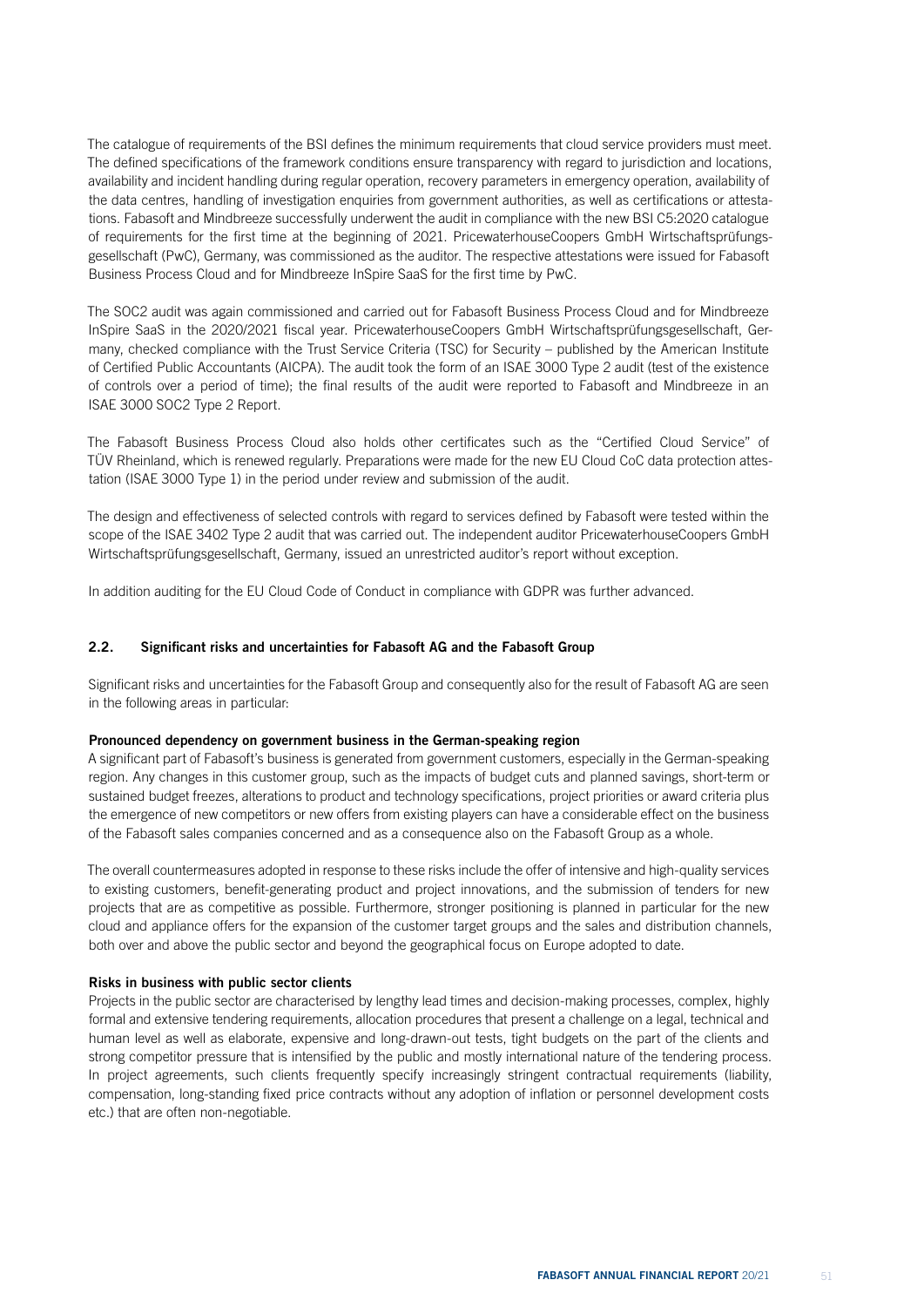Dealings in the public sector are also affected by strong seasonal and budgetary fluctuations. Such business uncertainties can jeopardise both the awarding of new projects and the extension of existing contractual conditions and thus have a markedly negative impact on future revenue development. Political events such as elections and shifts of responsibility may also result in a "return to the drawing board" with projects that have already been awarded and reached their final stages. Already ongoing projects may also be interrupted or postponed, due to reasons rooted in the sphere of the customers. Due to the size of many projects in the public sector and the close collaboration between the individual offices of the public sector there is also an increased danger of cluster risks.

Cuts in government budgets represent a considerable risk in the important public sector business.

## Risks in direct project business

Where Fabasoft companies provide project services themselves, for example on the basis of fixed price quotations, there is a particular risk of unclear or misunderstood specifications, miscalculations, deadline overshoots, penalties, problems regarding technical implementation or operation, software errors, difficulties with project management, warranty and liability claims (compensation), and issues concerning human resources (for example if key members of staff are unavailable in critical project phases). These risks may affect the Fabasoft companies directly and also indirectly via their subcontractors or suppliers. In order to encounter such risks, Fabasoft uses a tried-and-tested procedures model for project work that is subject to continuous further development.

The implementation of extensive software projects is a process which frequently necessitates significant contributions and involvement on the part of the customer. This also gives rise to certain risks that are partially or entirely beyond the company's direct scope of influence, but may have a significant impact on the overall success of the project.

### Risk concerning subcontractors in project business

Wherever necessary individual companies from the Fabasoft Group work with partners in project business, who act as subcontractors or suppliers for the respective projects. There is a risk in such cases that claims could be made against Fabasoft (e.g. in the form of reduced and/or delayed payment, substitute performance, liabilities, contractual penalties, claims for damages etc.) as the general contractor should these partners not fulfil their contractual commitments or only do so partially or defectively or if, for whatever reason, their services are not accepted by the customer. This could entail both a negative impact on the revenue development of the Fabasoft Group as well as compromise its reputation.

It must also be taken into account that services or partial services purchased externally – e.g. from subcontractors – normally result in the achievement of significantly lower margins than is the case with services provided by own personnel.

#### General partner business risks

Risks in the partner business lie in particular in the limitation or complete lack of direct customer contact and thus also in the lack of direct customer feedback for Fabasoft and the general dependency on product and sales strategies of the partners in the respective region, the possibility of reduced product loyalty of partners and the danger of the product manufacturer's reputation also being damaged in the event of problems with the project – if even they may lie within the scope of responsibility of a sales partner. Furthermore, partner business frequently restricts Fabasoft's opportunities for positioning its own brand, safeguarding company secrets and acquiring additional business. From a commercial point of view, the partner conditions granted reduce the attainable profitability and price margins in the respective individual business transactions.

With partner business in general there may also be the danger of tough competition between partners, for example in the acquisition phase for the same end client, as well as the risk of conflicts between sales channels. A further risk could arise if Fabasoft cannot find sufficient or the right partners to develop and market high-quality software solutions based on the products and technologies of the Fabasoft Group. In the markets in question, this could either render impossible the achievement of the desired breakthrough for the product technology, or the attainment of the penetration level required for sustainable market success.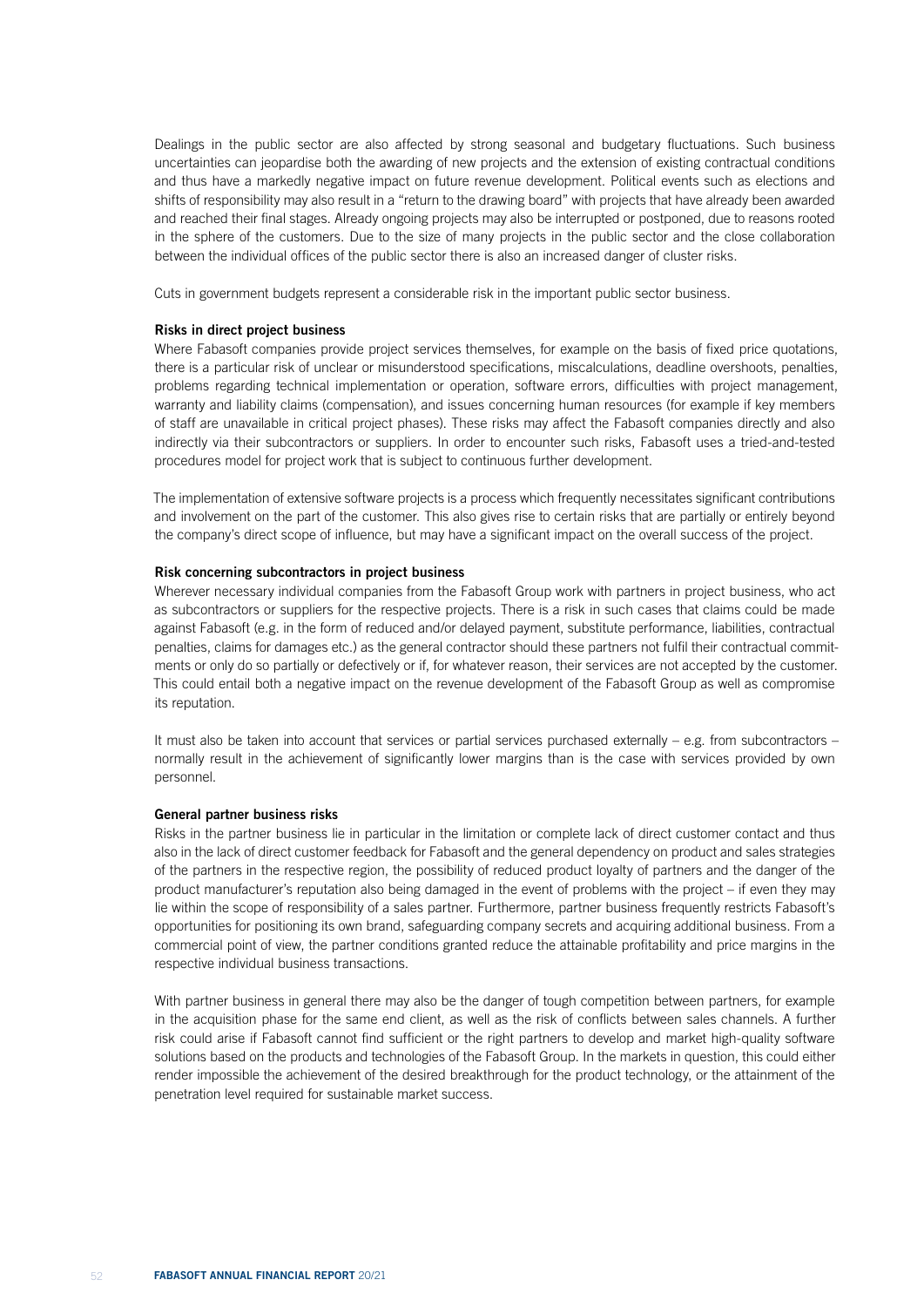### Competition

The software sector in general and the enterprise content management, enterprise search and cloud computing segments in particular, are undergoing an intensive wave of consolidation that is giving rise to larger and more international competitors with increasingly apparent economies of scale through mergers and acquisitions. There is also still an unabated trend towards smaller manufacturers forming alliances or significantly increasing their capital resources by bringing investors on board, in order to gain a stronger presence in the marketplace. In addition there are signs that software manufacturers who already dominate markets are beginning to enter further market segments with new or new positioned products, which in turn will result in even greater pressure on prices and margins and make the task of acquiring new partners more difficult. Moreover, the acceptance and establishment of new software offers is being further complicated by the increasing degree of saturation and consolidation in the software sector.

#### Internationalisation

Entering new markets also entails certain risks. A lack of target market knowledge and lower company recognition levels than those in the home market, strong local competition, long lead times, high start-up costs, difficulties in finding staff for key positions, internationalisation and localisation expenses for the products, and possible deficits in communication and control are exemplary note in this context. The aim is to limit these and similar risk factors by additionally concentrating on a partner-oriented model that is intended to reduce the immediate project risks that may arise from the company's own tendering in complex project situations and during project implementation.

General political and economic framework conditions in the individual countries, in particular trade restrictions and contradictions or overlapping in regulatory or tax provisions, could constitute additional risk factors for more intensively internationalised business operations.

### Risks concerning company acquisitions

There are fundamental operative risks for acquired companies or parts of companies, as also presented in this report for companies of the Fabasoft Group. There are also specific risks involved in the market review, acquisition and integration phases.

The services of external consultants (investment banks, auditors, legal advisors, etc.) are normally used in the market review phase for identifying takeover candidates, whereby the ensuing fees do not normally depend on success or only do so in part. Frustrating external and internal expenses are incurred where no suitable takeover targets can be found or an acquisition cannot be concluded. Despite the commissioning of external consultants, there are risks involved in the acquisition phase in that the risks or bad debts of the target company are not identified or quantified correctly or that synergy potential or the future business development are not correctly assessed. Risks involved in the integration phase include among others the merging of different corporate cultures, market accesses, management styles, key technologies and corporate processes. As the acquisition procedure is normally carried out confidentially, it is mostly impossible to gain knowledge of the stance of existing customers to an acquisition in advance. For this reason negative reactions of the existing customer base cannot be precluded. Furthermore, keeping key success-critical individuals in the company, and motivated also presents a challenge. There is also the risk in connection with the above-mentioned uncertainties that the acquisition target is purchased at a too high price and that the funds invested might well be lacking elsewhere for the corporate activities of the entire Group. If such risks occur during or after the integration phase, this could lead in particular to negative impacts on sales and revenues and as a consequence on balance sheet valuations and therefore also for the Group as a whole.

#### Product risks

The development of software products is always subject to the risk of software errors, security gaps and functional restrictions, which even the use of extensive quality management and test procedures can never entirely exclude. Neither can it be ruled out completely that the protected legal positions of third parties are violated in the course of development or project implementation activities. This applies to both Fabasoft and third-party products and technologies on which Fabasoft products are based or with which they interact. Such errors or restrictions may have a negative impact on customer and partner satisfaction, data security, market reputation, chances for new business and the success of implementation and operational projects, or online offers.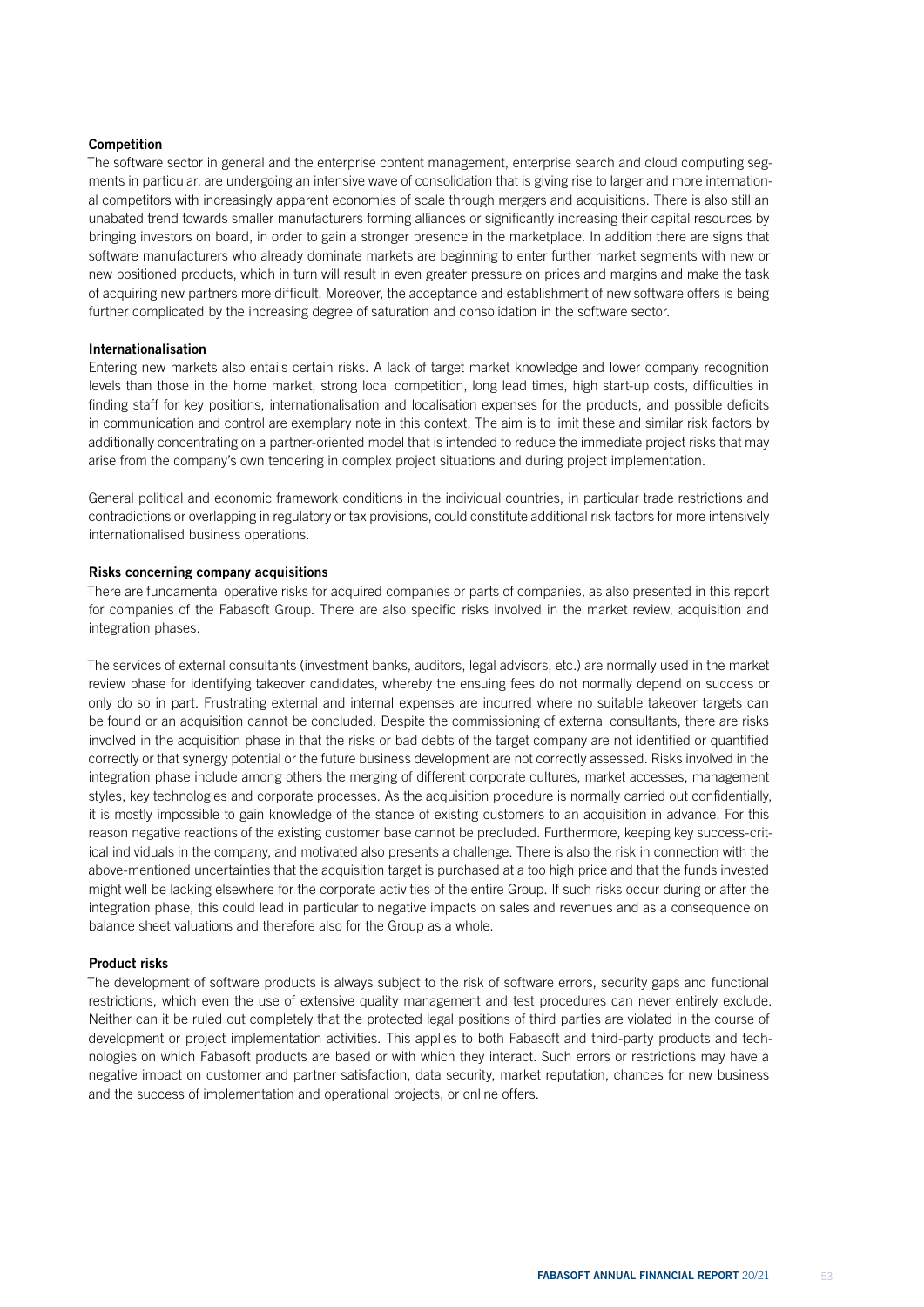In order to reduce these risks, during product development and project implementation, Fabasoft not only employs manual test procedures, but also automated checks. In addition, products and service offers are also being subjected to extensive certification processes, as explained under "Certifications".

A risk with regard to software products is apparent in the possible deferral of delivery times. This can affect not only Fabasoft's own products, but also third-party products or technologies on which the products of the Fabasoft Group are based or with which they interact. Such delays could lead to impairment of the company's market and competitive position, revenue shifts or revenue losses and even consequences such as contractual penalties, liability claims, substitute performance or reversed transactions in the project business. Furthermore, prolonged development times also cause a corresponding increase in development costs. This applies equally to errors, functional deviations or limitations in the course of new product versions or troubleshooting.

Another risk involves third-party products and technologies from the open source area: there is a growing tendency among various providers to commercialise on these licence-free offers by no longer offering specific features or support offers of the free versions but instead incorporating these into fee-based offers. This can result in additional costs for both customers using these platforms or technologies and for Fabasoft – e.g. in the case of operating models – if free alternatives cannot be found in such cases. Even if free alternatives can be found, conversion costs could still be incurred or there could be delays – due, for example, to making the necessary adaptations to the software.

Moreover, the integration of third-party products presents a risk of the function of Fabasoft products being impaired or the danger of these malfunctioning. Fabasoft itself cannot rectify programming errors, security gaps etc. in third-party products as it does not have access to the source code.

In general, it must be said that it is normal for downturns in new business or business with existing customers with regard to the products of the Fabasoft Group to have a negative effect on the development of sales revenue from services, support services and software updates.

#### Diversification risks

The efforts aimed at reducing the risks of excessive specialisation and thus the dependency upon a narrow and volatile target segment through greater product, market segment and sales channel diversification also create new and increased risk potential. These include: higher marketing and research and development expenses, multiple investment projects for market preparation, risks from strategic planning and increased planning uncertainty, heterogeneous sales and organisational structures, positioning risks and risks arising from a diversified and dislocated organisational and business structure. Special importance is attached to recruitment and internal basic and further training as a defence against these risks. Moreover, internal reporting and controlling measures are continually supplemented and further developed.

#### Risks concerning dependence on suppliers

In particular in the business field of appliances it is not solely the performance characteristics of the software developed by the Fabasoft Group that determine the quality, performance, security and as a result the overall success of a product a customer uses, but indeed to a large extent the third-party products used. These third-party products include both components of hardware (servers, storage, network components, security components, etc.) and of software (operating systems, database, security technology, etc.). These components – individually or as they interact together – are particularly susceptible to the risks portrayed under IT risks. Additional risks that exist are in particular those of delays, damages or losses that occur during transportation and warehousing between suppliers and the respective Fabasoft company, as well as during the delivery to the customer. There is also the risk of losing a supplier, for instance because a product line is discontinued or the supplier withdraws from the respective market or because of interruptions in production, capacity bottlenecks or other delivery disturbances along the supply chain. Added to this are the risks of disruptions, failures or interruptions in the logistic chain. Due to the delivery times of individual suppliers and in order to ensure we are in a position to deliver to customers at short notice it could be necessary to maintain a stock of third-party products in line with the projected course of business.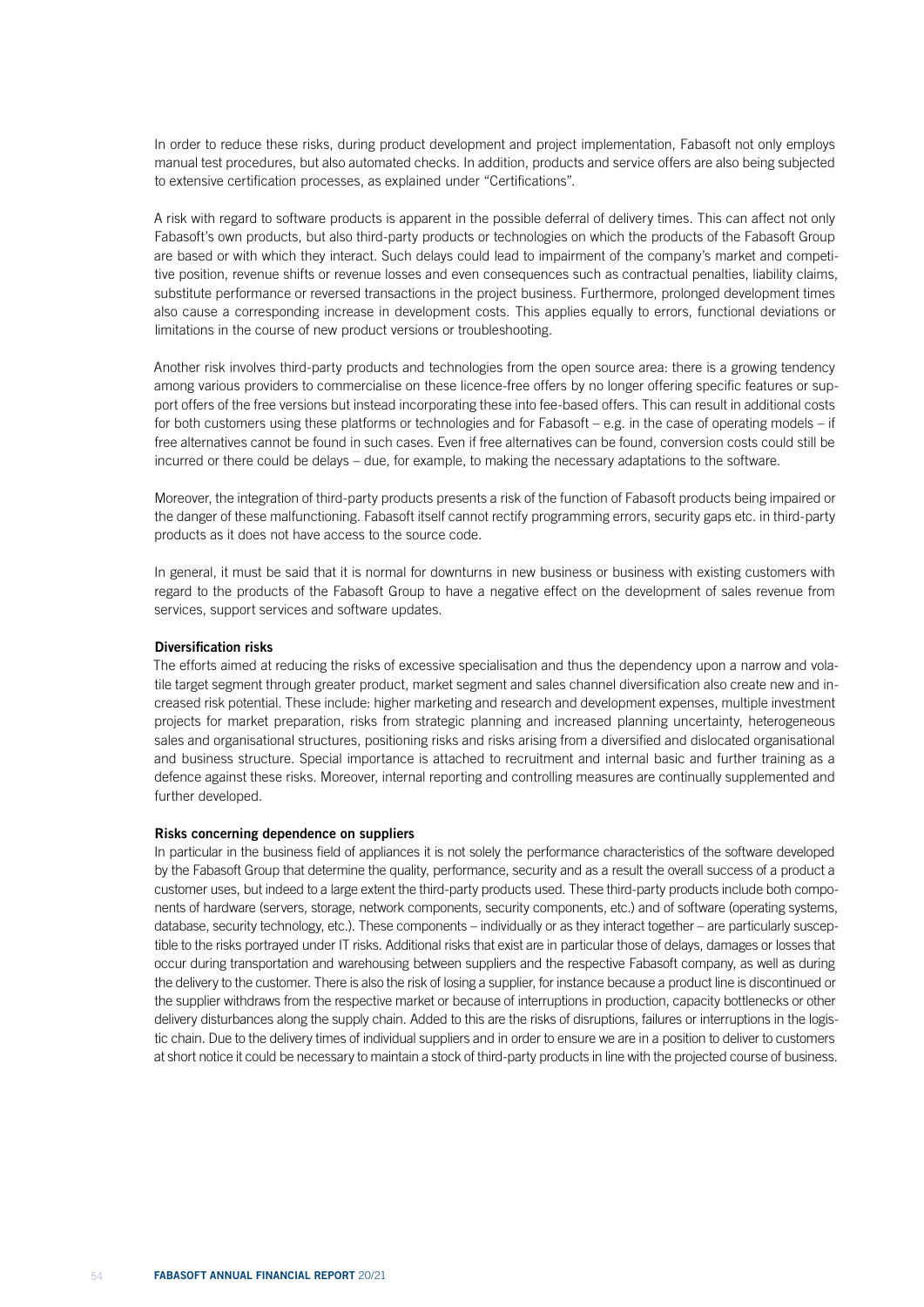It is, however, not possible to make an exact forecast of the course business will take, especially in a dynamically developing business area, and this gives rise to the risks of holding both too low a stock with the entailing restricted delivery capability and holding too high a stock leading to high warehousing costs and problems linked with a model change on the part of the manufacturer and time-limited service agreements of the third-party manufacturers. In addition there is also the risk of delays in delivery due to the applicable export regulations of the respective target country, which all too often require extensive verifications and certificates before the goods can be delivered to the customer.

If a customer experiences a malfunction, then it not only becomes necessary to substantiate if and in what form the malfunction may stem from a Fabasoft product, but also to coordinate the troubleshooting together with the support organisations of the suppliers of the third-party products that may be involved. If, for example, it becomes necessary to replace hardware components, then the process is particularly susceptible to the logistical risks described above and the risk that delays or mistakes may occur on the side of the respective suppliers and their customer service. Altogether, the whole process for handling problems is particularly susceptible to the risks of communication problems, delays and mistakes as well as the risk of different service levels inside and outside the company. These risks would have a negative effect on Fabasoft, regardless of who actually may be responsible for the problem.

The Fabasoft Group seeks to counter the described risks with the help of clearly defined, documented and certified business processes, as well as through the continuing education and further qualification of staff. Concerning interactions with suppliers, the main focus is placed on the careful selection of professional suppliers as well as on appropriate quality management measures.

## IT risks

Disruptions for example in the hardware, data storage or network infrastructure, in the software, data transmission lines or on the part of the Internet operator, operating errors, attacks from hackers, for example, DDos attacks, viruses, phishing attacks, Trojans, ransomware and the like or events based on force majeure, can all have a negative impact on the operation of the systems of the company as well as important systems with which these are linked can jeopardise seamless data security and recovery. They can also jeopardise the ability to guarantee perfect data storage and recovery.

One possible consequence of such problems can be the limitation or failure of online services, sales, development and administrative activities and the online presence of the company, including statutory or regulatory prescribed announcements on the website, data error, unauthorised data access or losses as well as a limited ability to make data transmissions. This can lead subsequently to comparable effects on other companies or organisations, which use the company's (online) services for a fee or free of charge. After taking costs and risks into consideration, the company has introduced organisational and technical precautions to provide defined service levels for its internal systems. Nevertheless, the complete exclusion of such risks, especially with regard to the targeted use of criminal energy, espionage resources or weaknesses and backdoors contained in third party components, is not possible.

#### Risks with regard to information security and data protection

Fabasoft attaches great importance to the protection of confidential information, personal data and intellectual property. Nevertheless, the risk of unauthorised third parties gaining access to this sensitive material cannot be entirely ruled out. In view of the fact that global cyber-attacks against companies in all sectors are increasing in number, intensity and refinement, Fabasoft is making every effort to continue with the expansion of its cyber resilience.

Various organisational, training-specific, systematic and physical barriers and measures have been put into place to prevent unauthorised access and a catalogue of criteria compiled that is to be applied when selecting security-relevant suppliers and service providers has been implemented in the purchasing workflow of Fabasoft. Security-relevant contractors are contractors which potentially have access to internal, confidential or personal data. This access can be a potential risk vis-à-vis Fabasoft customers with regard to service level or contract violations or can have a negative impact on Fabasoft processes.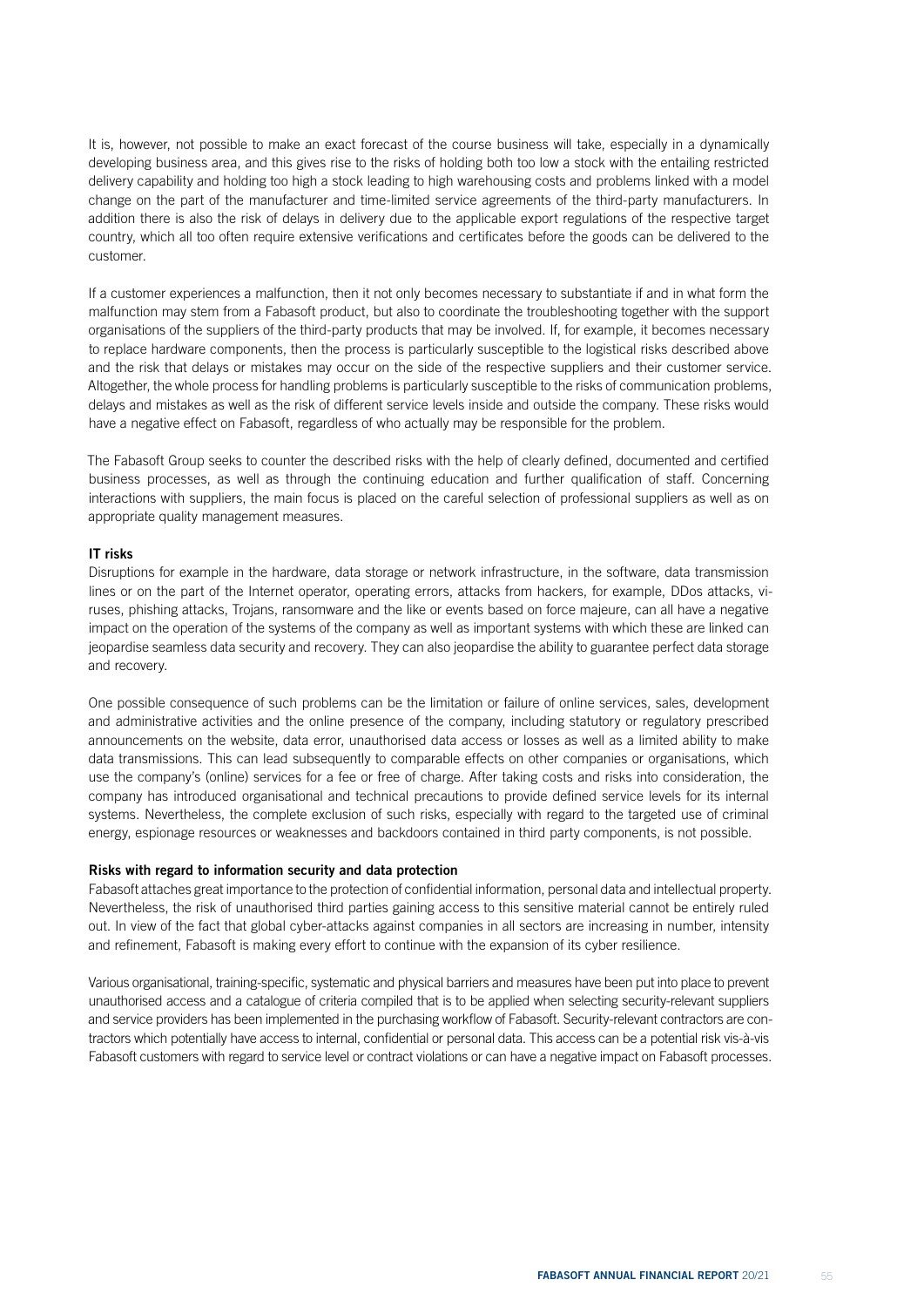All security-relevant contractors such as data centres, suppliers of hard and software or special service providers must fulfil requirements defined by Fabasoft – such as the relevant certifications, for example, or contractually defined service levels, security statements, verifiably fulfilled security measures, agreements concerning controller data processing and duly signed confidentiality declarations. The installed information security management system is regularly tested for topicality and effectiveness by means of internal and external audits.

Over and above the purely technical aspects of information security there is also the danger of cyberattacks in combination with manipulation and fraud on the social level (e.g. "fake president" emails). In order to raise the awareness of employees for the resulting risks, Fabasoft regularly carries out professional awareness training courses and simulations of potentially threatening scenarios. In addition Fabasoft products and its cloud services, including the data centres involved, are tested continuously by external auditors and the corresponding test reports and audit certificates compiled, as listed under "Certifications".

In view of the fact that, in addition to damaging the reputation of the company, the occurrence of such risks can have extensive negative financial consequences great attention is paid to this risk field.

#### Personnel risks

Risks are evident with regard to the finding of a sufficient number of highly-qualified, entrepreneurially-minded managerial specialists in the IT sector for independently responsible leadership and the expansion of existing or restructured business areas and ensuring their long-term loyalty to the company. Currently, the demand for IT professionals largely outweighed the labour market supply. There is therefore a risk that personnel requirements cannot be met on time or subject to economically acceptable conditions.

Furthermore, a risk entails should a larger number of employees, particularly key members of staff, leave the company within a brief period and no replacements can be found in the short-term. This would have negative impacts on the business development and on the ability of the company to meet already agreed obligations and would presumably lead to a negative development of customer satisfaction and revenue even through to possible contractual penalties, liability claims or other disadvantageous consequences for the company, such as damage to reputation, project stops or even transaction reversals.

Understaffing can also lead to possible business potential not being realised or only realised in part. Should suppliers, sales or implementation partners be impacted by such personnel risks, this can also have negative consequences for the company.

### Risks due to the global spread of the coronavirus (COVID-19)

The World Health Organisation (WHO) declared the global spread of COVID-19 a health emergency with considerable impacts on the population and the economy.

Fabasoft took immediate measures to counteract these risks as effectively as possible and evaluates these continuously. On the one hand in order to protect employees – in the Fabasoft Group and at the customers – and the public and on the other hand to maintain the operative business.

Quite apart from the general risks of restrictions or even failures of corporate functions in the event of cases breaking out in companies or even the shutdown of locations, there is a risk of the performance of certain on-site services on customers' premises being limited or not possible in the case of massive travel and entry restrictions. Although substitution of such services by an online presence was widely implemented in the period under review, this is not practicable in all scenarios. Personal contact and customer visits have always been important, especially where the sale of products and services in specific segments is concerned.

Especially the development and expansion of business in new regions or business areas is being noticeably afflicted by the massive restrictions on travel possibilities and personal contact.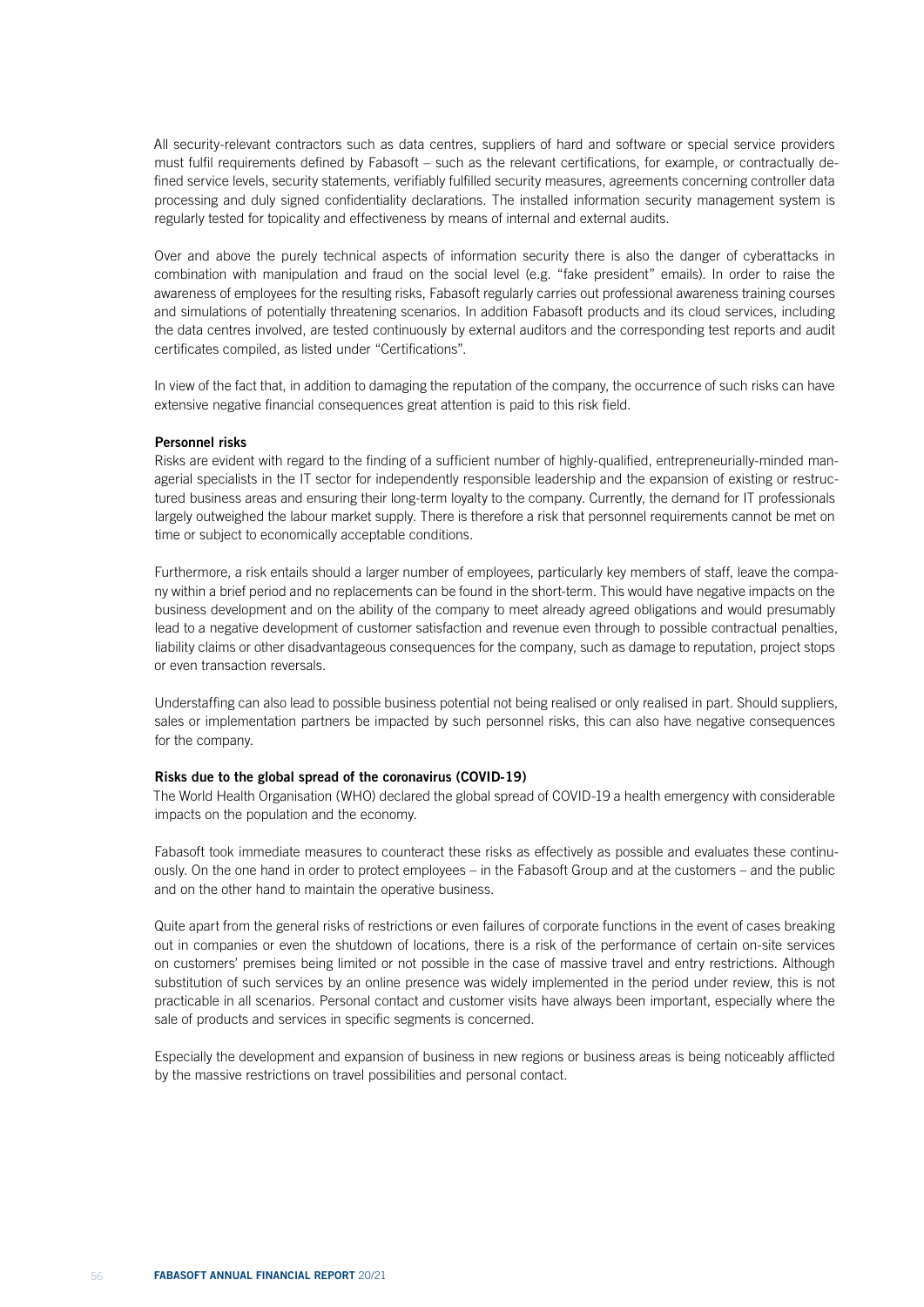In particular the appliances business is currently regarded as being potentially susceptible if confronted with logistics or supply chain problems. Closures of production plants or delays in deliveries due to disruptions in the supply chain may have a negative impact on both Fabasoft's partner business (delay in the supply of ordered appliances) as well as its direct business.

The massive impacts of the pandemic on the economy as a whole and as a consequence also on the finances of the public budgets mean there is a far heightened sales risk in both the short and the medium term. This could impact the acquisition of new customers and business with existing customers as well as ongoing projects in the form of shifts in revenue or loss of revenues and profits. It is not possible to forecast the extent of these impacts at this juncture.

Despite the use of modern technology, the change over to working from home involves risks: social interaction is restricted, the creative exchange and flow of ideas as well as discussions and the chance of solving differences and misunderstandings in the near term could suffer. Although companies are providing efficient terminal devices, the connection depends on the bandwidths and service level limitations of the respective Internet connections of the home office. The extensive use of home offices also opens up the additional threat of cyber attacks, which have to be addressed.

## Financial risks

Due to the customer structure and the resulting constellation of customer requirements the risk of defaults on receivables is still considered to be relatively low. Especially where usage fees are concerned (Mindbreeze InSpire, Fabasoft Business Process Cloud), such fees are received at the start of the term and are coupled with performance of the service. An interest rate risk occurs in the case of other financial assets. As these can be converted into cash at short notice, the interest risk is therefore deemed immaterial. Exchange rate risks occur mainly when receivables or assets at financial and insurance institutions exist in a currency other than the local currency of the company.

Depending on the extent and duration of a macro-economic shock, – for instance in connection with COVID-19 – higher risks could occur, for example, with regard to the security and impairment of assets at financial and insurance institutions and receivables as well as the difficulty entailed in maintaining the purchasing power of assets and revenues from ongoing obligations in a conceivable highly inflationary overall scenario.

# 2.3. Forecast report

## Shaping the digital transformation

As a manufacturer of software products Fabasoft has specialised in the digitisation and automation of business processes in large organisations. The products of the group serve the creation, traceability and secure processing, consistent publication, semantic search, automatic categorisation and the archiving of electronic business documents, contents and processes.

As essential modules and catalysts of the "digital transformation" these technologies and the implementable solutions they enable are increasingly gaining in relevance for corporate strategy and are widely recognised as future-critical fields of action on the management level in both private enterprises and the public sector.

This awareness in the public sector has taken on a specific form, namely a series of extensive plans and projects on a federal, state and communal level for the introduction of the electronic records management (E-Akte) solution.

The key topics in the private sector included cross-company collaboration, cyber security and data protection plus more efficient and more cost-effective processes linked with enhanced service performance based on a comprehensive overview of customer talks, product presentations and trials.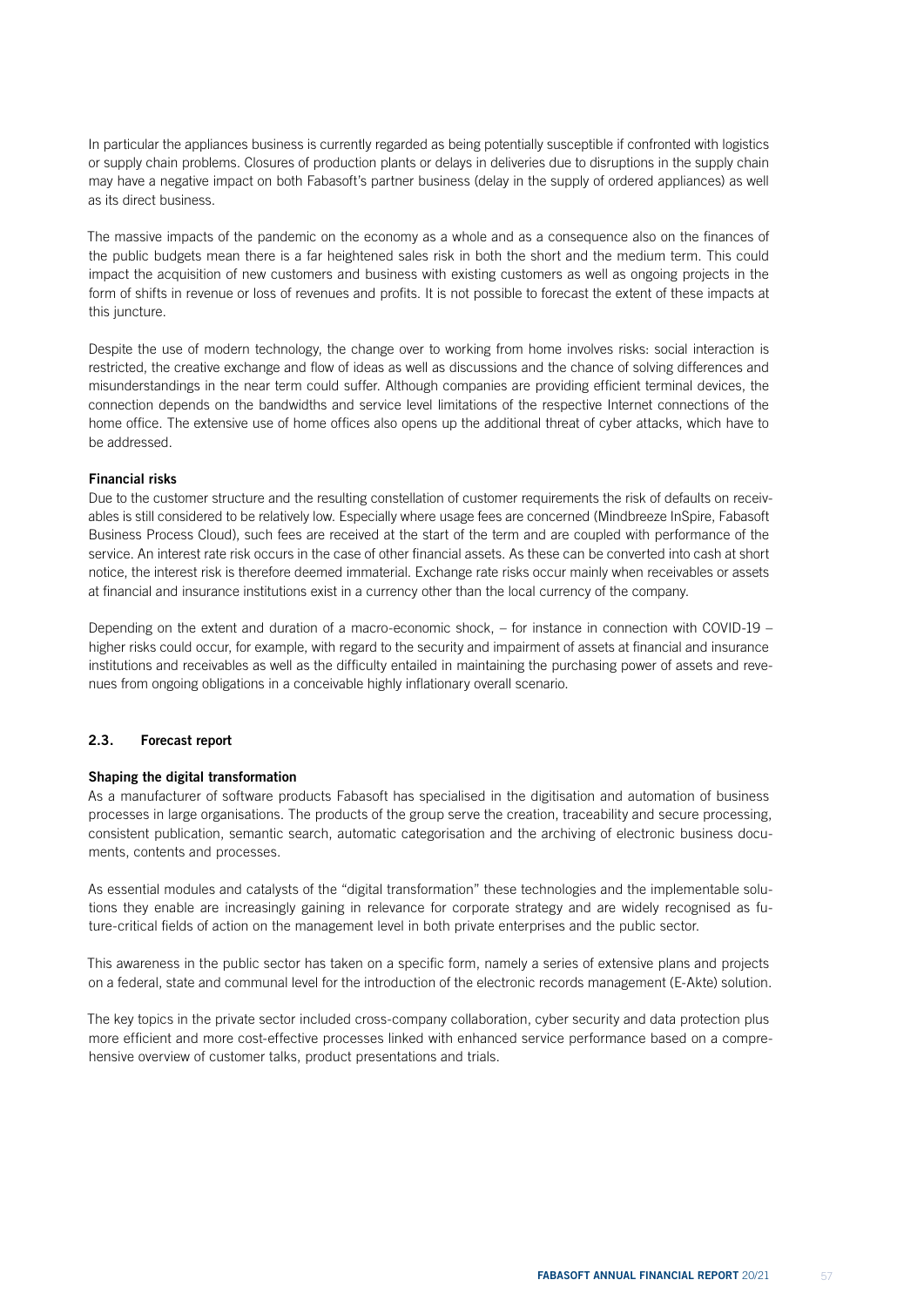## Transformation of the business: Fabasoft Business Process Cloud, SaaS, Appliances and hybrid models

Pursuant to a general trend in the software industry as a whole, the software product business of the Fabasoft Group continues to undergo a transformation process: the use of software products is moving away from the model of purchasing user rights for these products against a one-off fee – usually linked to a maintenance contract – more in the direction of an ongoing monthly user fee for cloud services, SaaS offers and/or appliances.

The course of this transformation varies currently depending on the target markets: in the case of public tenders it is still primarily the purchase models for the software in the core area of Fabasoft (electronic records management system) that are demanded (the customer then operates the software with the support of Fabasoft in its own data centres). In the case of private customers the interest is becoming increasingly flexible as to whether the desired solution is to be realised as a cloud application, via an appliance or in the form of a classic on-premises project.

Often this decision is only made in the course of the bidder dialogue, taking functional, safety-related, economic and most especially time aspects into consideration. Fabasoft believes it is well positioned in this respect because the available product portfolio provides just such flexibility and also supports hybrid models.

It must be taken into account that the structure of the appliance business differs in its nature from the software licence business: the hardware components of the appliances are purchased by Fabasoft or Mindbreeze, the customer undertakes to pay periodically for the use that is agreed for a fixed period of time. The revenue for use is received monthly and the hardware components are also amortised on a monthly basis.

Fabasoft continues in its endeavours to further extend the direct sales model in those countries where the Fabasoft Group operates via its own companies and which also entails intensive commitment from the project side in the implementation phase, to encompass an indirect, partner-orientated, international sales and marketing model in particular for cloud services and appliances.

## The Fabasoft Business Process Cloud as an ecosystem for digital business processes

In line with the growing trend towards digital transformation, the focus in the period under review was on further developing and expanding the Fabasoft Business Process Cloud as a digitisation platform for internal as well as crosscompany business processes. Key tasks in this context included strengthening the market presence of existing and future business process solutions and visibility in the individual target markets.

Fabasoft Approve, the business process solution for technical data management, concentrated its efforts on complex processes with suppliers and partners in industry and can be adapted to customer-specific use cases in individual projects. By contrast, the business process solution for contract management, Fabasoft Contracts, is characterised by the possibility of immediate use in different sectors. Integration of components of the Mindbreeze technology ensures a high level of automation, thus generating crucial added value.

Continuous integration of the Xpublisher GmbH products in the Fabasoft Business Process Cloud reflects the consistent development of this strategy. Whereby also establishing these as business process solutions contributes to realising mutual synergy effects: while the functions of the Fabasoft Business Process Cloud upgrade the Xpublisher products on the one hand, existing business process solutions benefit from an expanded application spectrum on the other.

Fabasoft continues to concentrate here on standardisation and speed of utilisation, in order to fulfil customer requirements for solutions that can be used immediately.

The further development of these products on the platform goes hand in hand with the strategy of establishing the Fabasoft Business Process Cloud as an ecosystem for digital business processes, on which solutions for partner companies can also be included in the medium-term. This therefore meets the needs of the current and growing demand on the market for highly scalable and flexible business applications.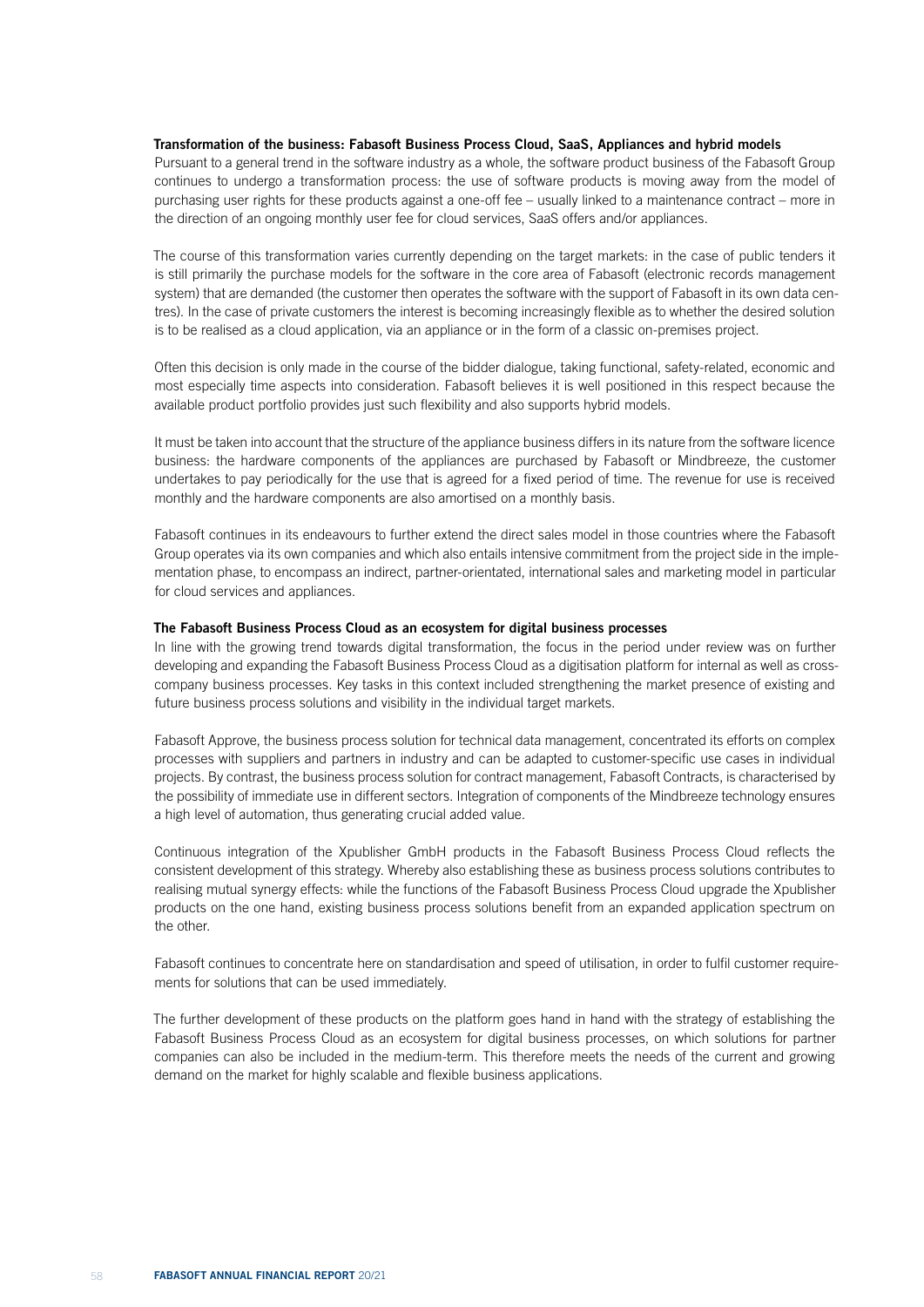#### Mindbreeze InSpire

The business focus of Mindbreeze in the period under review concentrated primarily on international key account customers and their visions and remits with regard to knowledge management and semantic searches in connection with artificial intelligence technologies.

A special factor of success for Mindbreeze InSpire is seen in the speedy and cost-effective implementation of concrete tasks in the form of department-specific search applications for 360-degree views of company data, regardless of whether these are available in structured or unstructured form or are stored in different data sources.

Experience shows that such customer projects are subject to longer lead times in the decision making and procurement phases and require in their processing a sophisticated skills portfolio both in the Mindbreeze organisation and the partner base.

Mindbreeze has been named a Leader in the "2021 Gartner Magic Quadrant for Insight Engines" published in March 2021 and achieved the highest positioning on the Ability to Execute axis.

Interest in Mindbreeze InSpire on the market remains brisk – due also to the above rating – and there is a promising pipeline for evaluations and proofs of concept ongoing at potential customers. Future growth rates of Mindbreeze will depend to a great extent on both the timeline and success rate in converting this potential in the form of multi-annual contracts as well as further expansion of the partner structure, e.g. through the expansion of the partner programme to include independent software vendors (ISVs) and the development of new marketing channels, especially in North America. For this reason top priority continues to be placed on these challenging topics.

## Public sector business

In the area of public sector clients, Fabasoft works with dedicated service organisations for a number of federal, state/canton and municipality key accounts in Austria, Germany and Switzerland and in other countries where it cooperates with selected sales and implementation partners. Business with these established customers generates a stable core revenue, although in times of strict austerity measures in the public sector and heightened competitive pressure this existing business must be continuously maintained by means of innovation, customer-orientation and a leading price-performance ratio. It is planned to strengthen and, where possible, to expand the Fabasoft customer base in this market through new products and performance features, additional services and by extending the user community.

Acquisition of new customers in the public sector is almost exclusively done by way of highly competitive public tenders with the effort and lead times this entails. Especially in Germany, Fabasoft is now in the implementation phases of several major projects. This also necessitates a potential increase in the personnel requirements of the Fabasoft service organisation. In addition Fabasoft will intensify its purchase of subcontractor services for some projects, especially during the large-scale roll-out phase – depending on the customer's own roll-out plans in this context.

With regard to sales revenue from projects with external subcontractors, it must be taken into account that normally a significantly lower proportional contribution to margin can be generated where those services purchased from external subcontractors in the course of the project implementation (expenses for purchased services) are concerned than is the case with internal performance from the Fabasoft Group. Depending on the project, project phase and volume of services called off in a specific phase by customers, these subcontractor services can constitute a substantial part of the total volume of services in a project.

The public sector business beyond the German-speaking regions was developed primarily in collaboration with partners. Existing customers are also kindly willing to show their systems to interested parties from other administrations and to report on their experiences in introducing electronic records management and e-government in general and with Fabasoft in particular. These partners normally carry out project acquisition, project implementation as well as adapting products and services to the local situation with regard to language and content within the scope of customer care and support.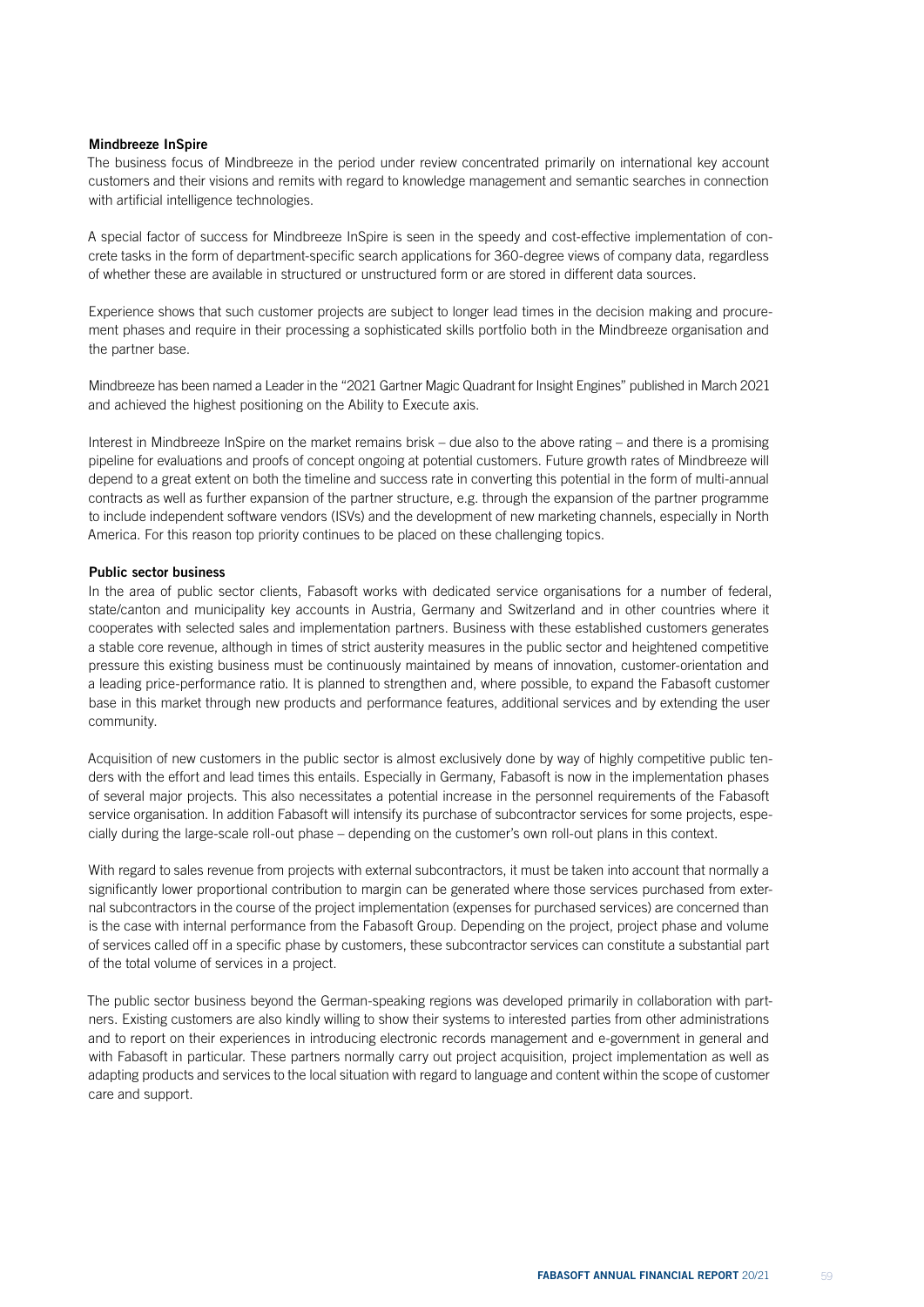#### Development of certain expense items

In order to leverage future opportunities and promote the development of the Fabasoft Group, priorities for the use of funds in the coming quarters will be focused on the fields of product innovation, boosting of sales, service and marketing, and – inextricably linked with these topics – in recruiting new talents for Fabasoft and developing the strengths of the existing team.

Further development of the Mindbreeze and Fabasoft Business Process Cloud business is a key factor with regard to the necessary investments: if we succeed as planned in building up and expanding a successful international partner infrastructure, this would entail considerable up-front investments, in particular in international marketing, a trans-regional presence, partner support and the expansion of personnel in this segment. In phases of such expansion efforts a resultant drop in profitability is expected.

Due to the pandemic travel expenses declined drastically in the period under review. Depending on how the easing of national and international restrictions progresses, the travel activities and therefore also the respective expenses this involves in the Fabasoft Group are expected to rise significantly in the forthcoming quarters. A rise is expected in the areas of contact with existing customers and project work and especially in sales and marketing activities and training (e.g. participation in international conferences).

#### Impact of the coronavirus outbreak

It was clearly seen in the course of the 2020/2021 fiscal year that the negative impacts of the COVID-19 pandemic on the global economy are and will continue to be enormous. The direct economic impact on the Fabasoft Group was still relatively limited in this period thanks to its hitherto strong business with existing customers. However, business with new customers was marked by a pronounced reticence to make investments, especially in the first quarter of the fiscal year. Although this situation improved a little with the upturn of the economic climate in the second quarter of the fiscal year, the renewed lockdown in the autumn of 2020 and its frustrating extension once again led to a more strongly noticeable reticence in customers and potential customers during the remainder of the fiscal year. The delays and postponements in the acquisition of new customers and in ongoing implementation projects experienced to some extent were a direct consequence of this and still remain possible.

It is currently impossible to forecast or quantify the medium-term impacts it will have on the Fabasoft business in the individual countries, due in particular to the fact that we neither know what course this pandemic will take or the imminent restrictions to be imposed to stop the spread of the pandemic, nor how and to what extent it will affect the economy as a whole or the Fabasoft customer sectors. For more information please refer to section 9.6 of the notes to the consolidated financial statements.

#### Conclusion

As a software and cloud company that successfully implements the core issues of the digital transformation with its extensive and field-proven range of products and services and based on our solid capital resources the Fabasoft Group should remain promisingly positioned even in a difficult market environment marked by the impacts of COVID-19.

Key existing customers also confirm that the joint, consistent, time and location-independent digital access to business documents and corporate processes was a decisive factor for them in successfully mastering the current restrictions and challenges (e.g. cross-company home office). Furthermore, Fabasoft has also registered enquiries from potential new customers who, due to the COVID-19-related working reality, have had to admit the limits of their past digitisation achievements. In particular speedy and efficient finding of information across system boundaries were expressed as requirements and goals.

This is contrasted by the danger that the impacts and repercussions on the overall economy and the relevant Fabasoft customer sectors will, at least temporarily, have a pronounced negative effect on the ability and willingness on the part of the companies concerned to invest even in strategic fields such as digitisation. A marked reticence and wariness was registered in particular in new business with potential customers, especially where high-volume contracts are concerned.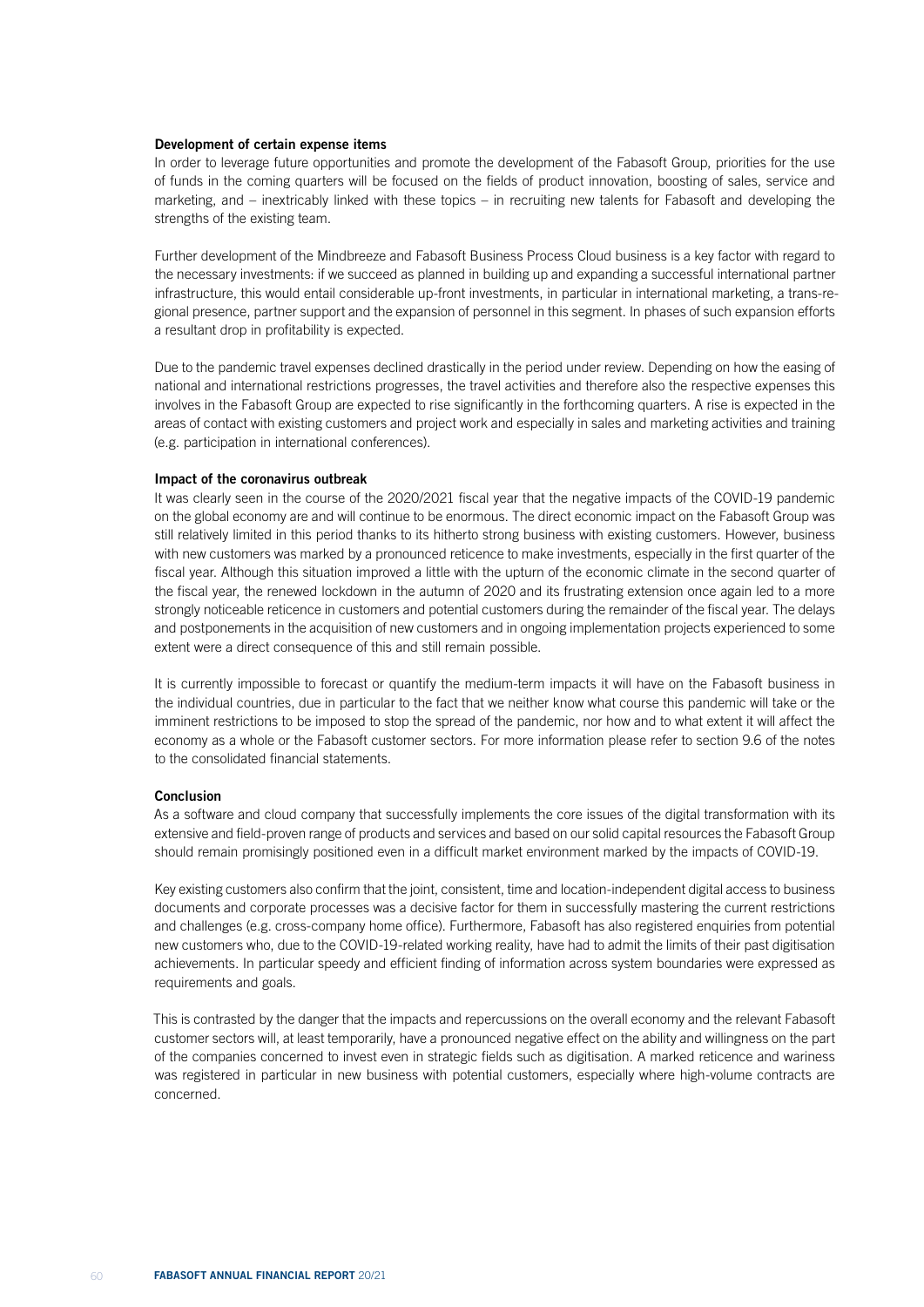The all-important business with public sector clients was stabile in the period under review. However, at this juncture it is not possible to estimate how the combination of special pandemic-related expenses linked with lower tax revenues will affect the investment willingness and ability of public budgets. Even if – especially at the moment – digitisation is underscored politically as a strategic topic, at present no forecast can be made as to the actual form of pubic budgets in this area nor the timeframe within which such investments will be made.

The company achieved significant market-strategic milestones in the period under review: the outstanding position of Mindbreeze in the Gartner Magic Quadrant, the outstanding position of Fabasoft Approve in the ECM Leaders Quadrants of SoftwareReviews, the retrieval of the federal licence for Fabasoft eGov-Suite in Germany. These successes have resulted in a sharp rise in interest on the market and in customer enquiries. Further development will depend greatly on the extent and the speed with which this positive market response can also be realised in the form of correspondingly large (new) customer orders and in achieving further scaling of the business model.

Even in such a difficult environment, the company intends to take advantage of any opportunities that arise, for example in the recruiting of top-class talents or the pursuit of inorganic expansion and growth options.

Furthermore – and not least considering the solid cash position of the company – the pursuit of what we consider forward-looking and sustainable issues will be given priority over short-term profitability considerations.

# 3) Report on research and development within the Fabasoft Group (Fabasoft AG does not undertake any research or development)

In the period under review Fabasoft invested approx. 25.3% of its sales revenue in research and development. There are dedicated product teams within the Fabasoft Group responsible for product-related research and for software development. The development activities of these teams are based on the agile method framework "Scrum", with the aim of creating innovation and added value in compliance with the principles "quality, usability & style". Regular feedback from existing customers, analyst meetings and continuous monitoring of the market are used for the early recognition of market trends and their integration into product development. Moreover, research topics were handled in international partnerships within the framework of digitisation.

## Mindbreeze InSpire

The main focus at Mindbreeze in the 2020/2021 fiscal year was on intensive research and consistent further development in the field of artificial intelligence (AI) and its application for selected business areas. Core topics here included the optimisation of existing processes with a particular focus on the extensive use of the latest technological architectures (e.g. high-performance processor configurations working in parallel) and minimising the training of the neural models.

A significant part of the development concerned and continues to concern the ongoing improvement and simplification of 360-degree views for digital twins of a company or an organisation as well as their visualisation.

Where AI is concerned Mindbreeze worked on expanding the platform for natural language processing (NLP) and extending natural language understanding (NLU) applications. So not only customised solutions rely on the Mindbreeze platform with regard to AI, but also standard products from the Fabasoft Group such as Fabasoft Contracts.

Extensions were provided for administrators in the Management Centre, in particular to achieve more convenience for daily tasks.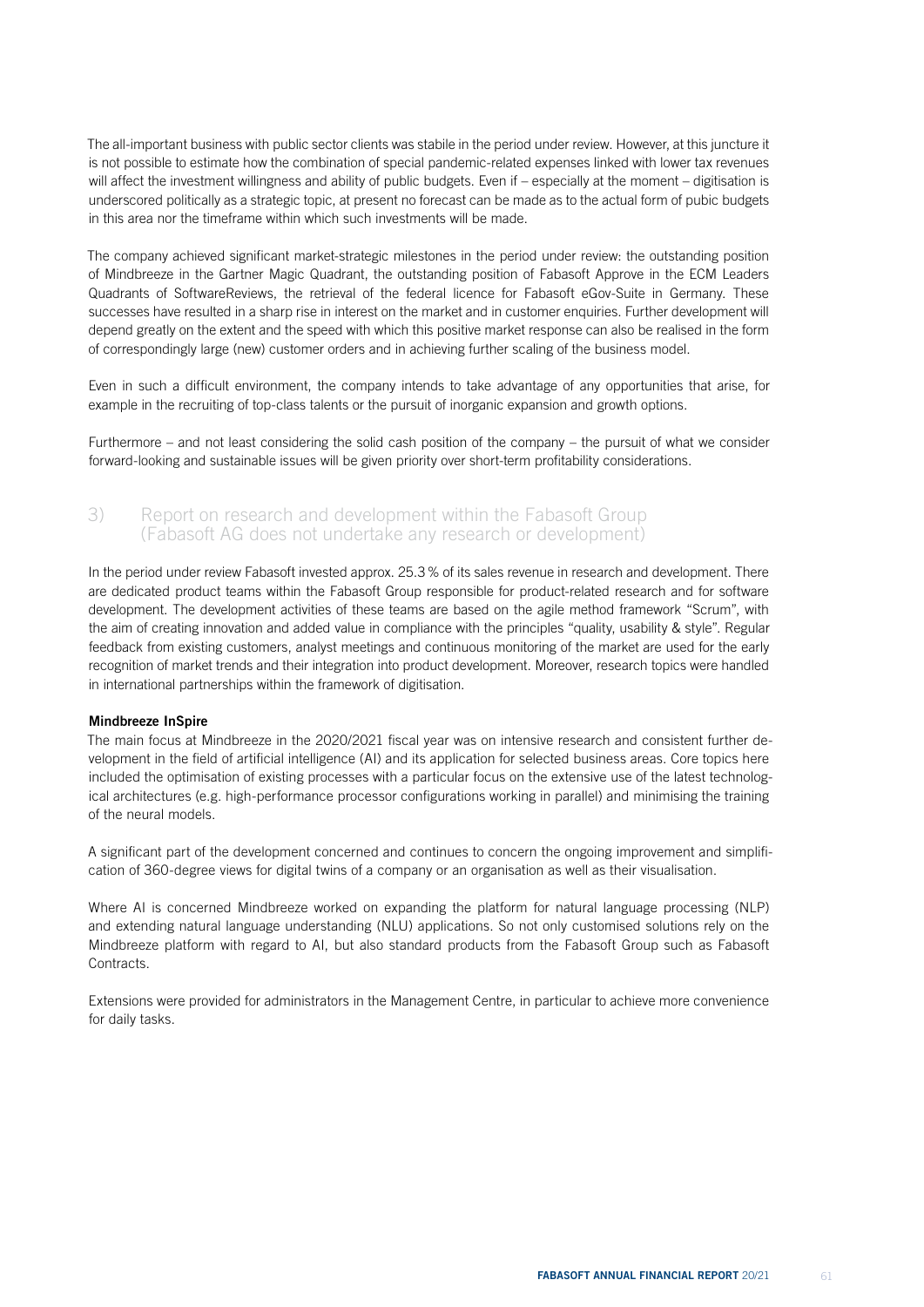Another key focus in the area of research and development was the expansion and scaling of data source connections (connectors). In addition to improving existing processes, the team also worked intensively here on new integration patterns for data sources such as ServiceNow or SharePoint Connector, Dropbox or Microsoft Dynamics CRM Online.

The development team also worked continuously and intensively on the issue of further simplifying handling of the overall system during commissioning, configuration and maintenance.

#### Fabasoft Mindbreeze Enterprise

Thanks to the expansion of search application components for charts and visualisations, user-friendly dashboards for information visualisation in the Fabasoft eGov-Suite and in Fabasoft Folio can be realised in the application context of these products.

### Fabasoft Business Process Cloud

In the 2020/2021 fiscal year research and development focussed on the design and development of new functionalities for the digitisation of document-centric business processes. The possibility of signing documents digitally directly in the Fabasoft Business Process Cloud constituted a key focus in this respect. The use of digital signatures means contracts can be signed seamlessly without media discontinuity and corporate processes, such as the conclusion of contracts, designed even more efficiently. Media discontinuities due to the printing, signing and scanning of documents are now a thing of the past. Moreover, Cloud organisations can also store their own signature certificates, which are kept in Fabasoft Secomo, as well as insert visual signatures and text information in the signature process.

The Fabasoft Business Process Cloud was further developed as a digitisation platform in the period under review. To this end a new component architecture was evaluated and implemented. This constitutes a stable basis for higher quality and sustainable further development of the user interface. Microservices were implemented in the field of conversion. They are the basis for fast and efficient scaling of the Fabasoft Cloud services.

With the aim of enabling customers to adapt Fabasoft products to their own requirements without any special product know-how or programming knowledge, the team developed new concepts for the model-based definition of use cases and improved the existing graphic modelling tools (form editor, BPMN process editor).

Where Fabasoft Contracts was concerned, intensive research was carried out on a new AI technology for the automatic classification of contracts and automated recognition of structured data (contract partners, start, duration, period of notice, etc.) from contract documents. The centrepiece of this AI solution is a model trained with Mindbreeze InSpire that undergoes continuous further development.

Another focus of research and development was to support users with the development of data-centric processes by means of an optimised table handling mode, improved filtering of data or the redesign of view settings for the definition of table views. Application integration and the implementation of standard interfaces were reworked to achieve this. Users of Fabasoft teamrooms can now display these directly in the Microsoft Teams interface.

New self-service options are now available for the administration of Fabasoft Business Process Cloud tenants, in particular the configuration of single-sign-on variants with Active Directory and SAML 2.0. This allows customers to setup and activate these login methods themselves. The Fabasoft Business Process Cloud also offers the possibility of defining different authentication servers for different user groups.

The functionalities of the Fabasoft Business Process Cloud are also available in the releases of the Fabasoft Private Cloud (Appliance).

## Fabasoft Secomo

The focus of development in the period under review was the adaptation on new platform features and improving testability. Improvements in the auto-update were also undertaken as well as in the support for the automatic monitoring of an update and preliminary work implemented for a containerisation of the service.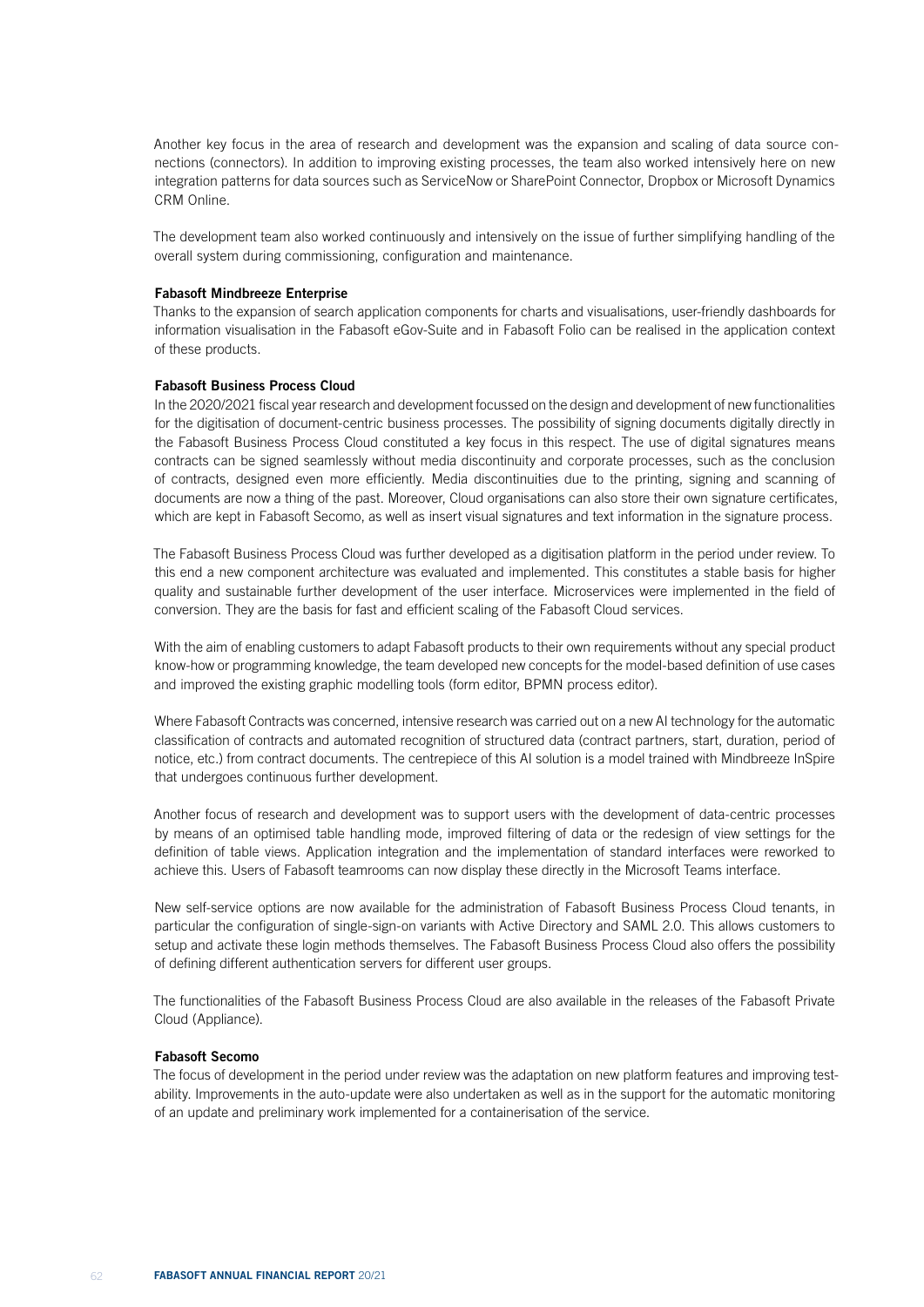# Fabasoft Folio

Research and development activities here in the 2020/2021 fiscal year once again concentrated on the optimisation of user-friendliness through the use of the new interface design and the entire re-design of use cases in the product. The newly designed Fabasoft Folio interface enables even more convenient access via different types of end devices and form factors (smartphone, tablet, PC etc.) and is fully compatible with accessibility requirements.

## Xpublisher

The Xpublisher development team focussed on the further development of the product to a "Full-Managed service solution", in order to offer customers faster installation and simpler maintenance of the Xpublisher editorial system. A change to "infrastructure as code" was undertaken where architecture is concerned as well as further improvement of the documentation. This enables faster demonstration for potential customers and proof of concepts can be implemented more quickly in the mid-term and based on standards.

A revised interface makes working with the system even more intuitive. The support of editors for technical documentation was also improved in the course of the revision.

With regard to product features for day-to-day operation, a target issue planning solution was developed to enable faster and clearer creation and implementation of new print products for customers. Where development is concerned a move into the Fabasoft IT infrastructure was undertaken, so this can be used as a highly secure development environment.

## Xeditor

In the 2020/2021 fiscal year the Xeditor development team concentrated on even simpler and faster configuration to ensure more efficient implementation of proofs of concept and standardised integration at the customer. Additional features were also implemented, such as drag-and-drop and improved processing of tables, to make operation of Xeditor even more intuitive.

## Fabasoft eGov-Suite

In the 2020/2021 fiscal year the Fabasoft eGov-Suite development team concentrated on modernising and expanding the register integration of public registers. It is now more convenient for users to conduct searches in the Central Register of Residents in Austria, for example. The resulting developer patterns will be used in future for the development of further register connections (address register, company register, ...).

A special focus of the research and development activities was on the field of intelligent document processing for the efficient assignment of business objects (record). A Mindbreeze InSpire integration uses machine learning to both classify documents (e.g. funding letters) and to extract metadata. This information serves to support users in the Fabasoft eGov-Suite and to boost the quality as well as the speed of processes.

Among other things the team also researched the issues "digital signature", "departmental records" and "optimisations in workflow". Partial results are already available for users in the latest version of the Fabasoft eGov-Suite.

The implementation of a dashboard for the visualisation of key performance indicators and other relevant information as an aid to day-to-day work were also undertaken in the period under review. A new aspect of this implementation is that previously calculated data are evaluated in a user context. This is of particular importance for organisational structures.

In addition to these activities the development team accompanied current innovation and roll-out projects at customers' premises in order to collect product feedback from as close as possible to the customers.

## Fabasoft app.telemetry

The Fabasoft app.telemetry development team concentrated their efforts in the 2020/2021 fiscal year on the extension of the integration in cloud platforms such as Prometheus or Kubernetes as well as on the expansion or updating of the supported platforms.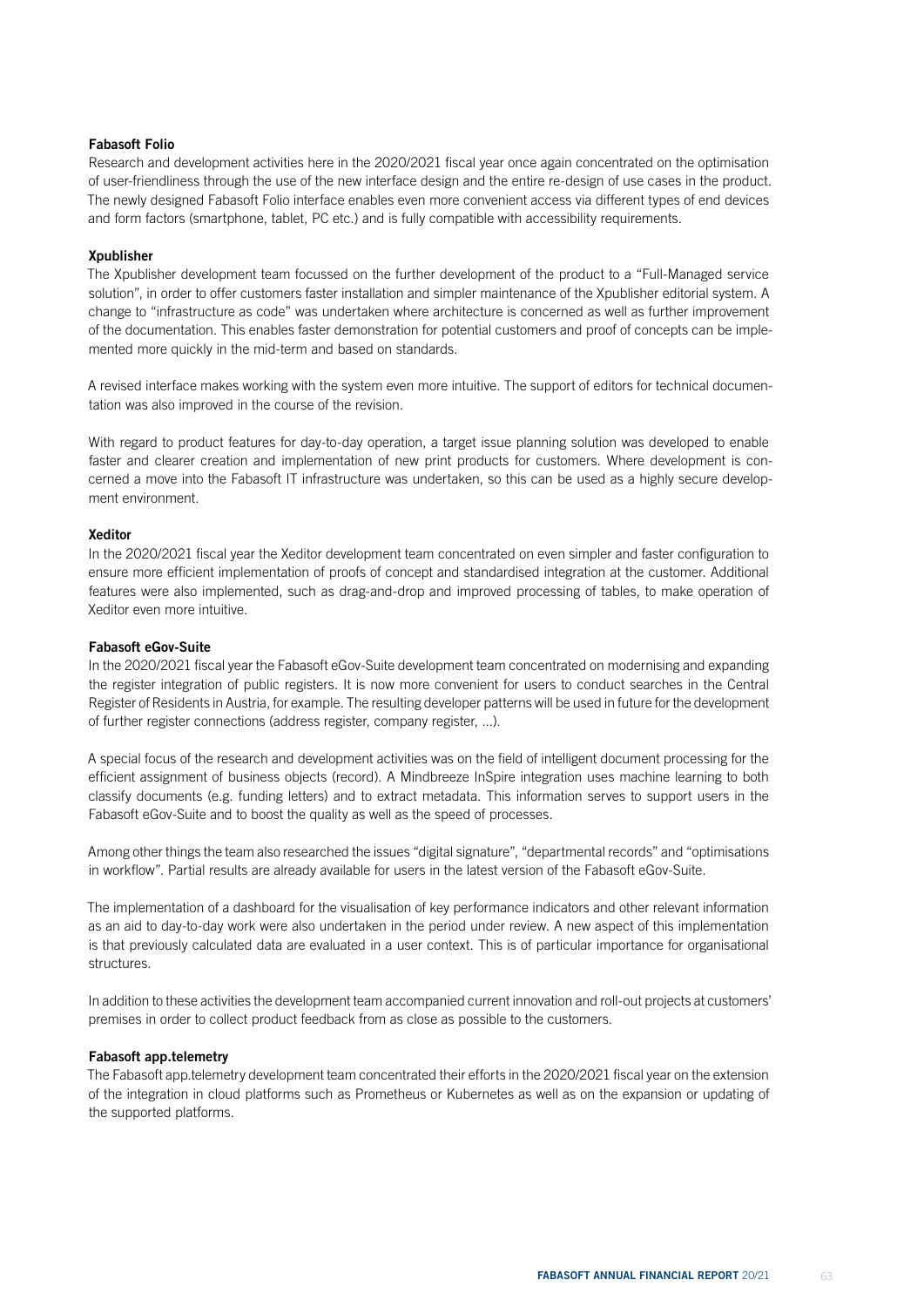# 4) Report on the stock, purchase and sale of the company's own shares

## Share buyback programme Fabasoft AG

No new share buyback programme has been started since the conclusion of the share buyback programme (in accordance with the authorisation of the Annual General Meeting on 6 July 2015).

As at 31 March 2020 the company held 277,257 treasury shares. This corresponds to approximately 2.52% of the share capital or a proportionate amount of EUR 277,257.00.

In compliance with the authorisation of the Annual General Meeting on 1 July 2019, Fabasoft AG sold all of its 277,257 treasury shares on 20 April 2020 by way of a private placement to institutional investors under exclusion of the subscription rights to a placement price of EUR 23.50 per share. The transaction was more than doubly oversubscribed. The proceeds from the sale strengthen the company's equity base and serve the announced corporate interests.

No treasury shares were purchased in the 2020/2021 fiscal year.

As at 31 March 2021 Fabasoft AG held no treasury shares.

5) Reporting of significant features of the internal control and the risk management system with regard to the financial reporting process at Fabasoft AG and the Fabasoft Group

#### Information pursuant to Section 243a (2) of the Austrian Commercial Code

The Fabasoft Group has an extensive reporting system based on key figures for the early identification of risks. Finance is the organisational unit responsible for reporting. The data comprises strategic and operative figures that are put together for reporting on a monthly basis. The regular reviews between the Managing Board and the organisational units are used to coordinate the detailed plans for the overall plan, the target/actual comparison and an outlook for the following quarters. In addition to this an internal control system (ICS) has been established as follows: Fabasoft has installed an internal control system in the areas of Human Resources, Purchasing, Revenue Cycle and Tax that uses control points based on the two person principle and appropriate process definitions and guidelines to ensure that laws and standards are complied with and prevent dishonest and unlawful activities.

The ICS guidelines for Human Resources, Purchasing, Revenue Cycle and Tax have been thoroughly documented in writing and each one linked to a coordinated control matrix. These matrices contain all the automated and manual internal controls that must be carried out. The documents (ICS guideline and control matrix) are revised and updated once a year or as required in the event of fundamental changes. Observance of the control points is examined at regular intervals with random checks. Risk management and the internal control system (ICS) contain responsibilities and competencies, apply to all subsidiaries and are administered centrally from the Linz headquarters.

## ICS Purchasing

The ICS Purchasing guideline regulates the procurement of goods and services for the entire Fabasoft Group. The aim of ICS Purchasing is to procure the required economic goods and services with the desired quality, in the right amount, with optimum prices and to schedule.

## ICS Human Resources

The ICS Human Resources covers all processes in connection with personnel matters within the Fabasoft Group, from recruiting to the employee's last day at work. The aim is to ensure a legally compliant approach in all areas and aspects of human resources, promote employee qualifications and further development and ensure that the accounting procedures for salaries and non-wage labour costs are proper so that human resources are used effectively and economically.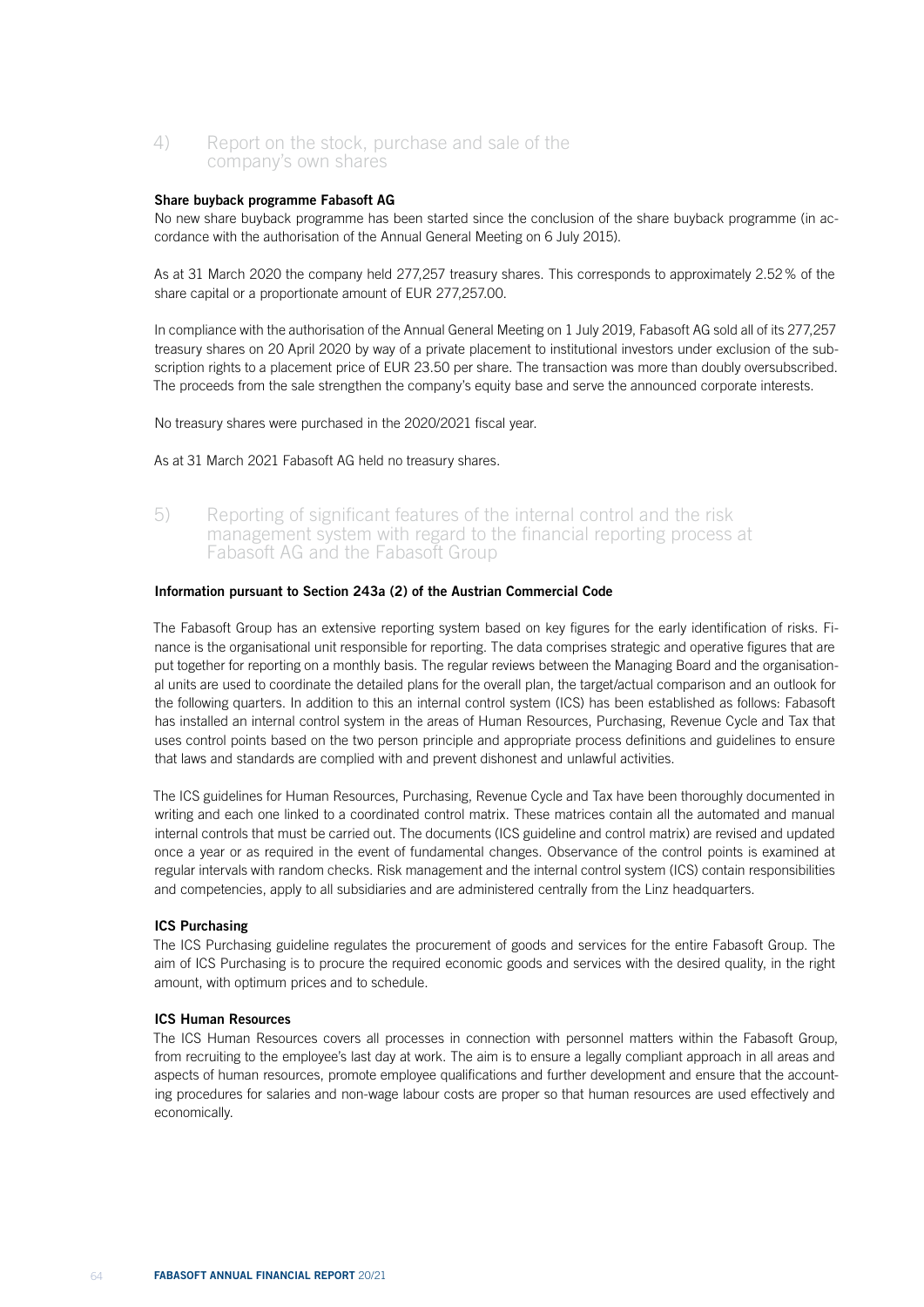## ICS Revenue Cycle

The ICS Revenue Cycle describes all activities and controls within the Fabasoft Group concerning the generation of sales from market reviews and analyses to the receipt of payment from the customer. The aim is to use technologysupported and clearly defined and documented processes and responsibilities to standardise and verify the business activities in the Group's companies (performance status, execution, invoicing, payment, additional financial information).

## ICS Tax

The tax control system (ICS Tax) covers all activities, processes and risks in connection with taxes within the Fabasoft Group. The targets it pursues are legal and planning security, reduction of tax risk through the earliest possible binding clarity in tax management for professional matters, reduction of compliance costs and ensuring the prompt and legally compliant levying of taxes.

## Annual financial statements and consolidation

The annual financial statements of Fabasoft AG are drawn up in accordance with the Austrian Commercial Code stipulations in force by the Managing Board and approved by the Supervisory Board.

The consolidated financial statements of the Fabasoft Group are drawn up in accordance with the International Finan-cial Reporting Standards (IFRS), as applicable in the European Union (EU), and the commercial stipulations pursuant to Section 245a of the Austrian Commercial Code. The consolidated financial statements are drawn up by the Managing Board and presented to the Supervisory Board for approval and release prior to disclosure.

Interim consolidated financial statements are drawn up in accordance with the International Accounting Standard 34 (IAS 34) and disclosure follows approval by the Managing Board.

The Accounting Manual documents standards and guidelines to ensure smooth processes in accounting and balance sheet preparation. The guidelines specified therein are valid for accounting and balance sheet preparation at Fabasoft AG and its subsidiaries. Furthermore, the Accounting Manual also documents the consolidation process in writing.

The use of IT systems ensures the transparent and clear handling and audit-proof archiving of company data. The systems have interfaces that enable data exchange.

Budget and sales planning is carried out once a year by the managers of the organisational units and is approved by both the Managing and Supervisory Boards.

6) Information on capital, share, voting and control rights and associated obligations

## Information pursuant to Section 243a (1) of the Austrian Commercial Code

- 1. The capital stock of Fabasoft AG is divided into 11,000,000 individual shares.
- 2. The Managing Board is not aware of any restrictions beyond the scope of legislation that concern voting rights or the transfer of shares.
- 3. The company has at its disposal the following records of capital interests amounting to at least 10 of one hundred: Fallmann & Bauernfeind Privatstiftung: 42.90%, 4.46% thereof indirect via FB Beteiligungen GmbH.
- 4. There are no shares with special control rights.
- 5. There is no control over voting rights of employees who are also shareholders.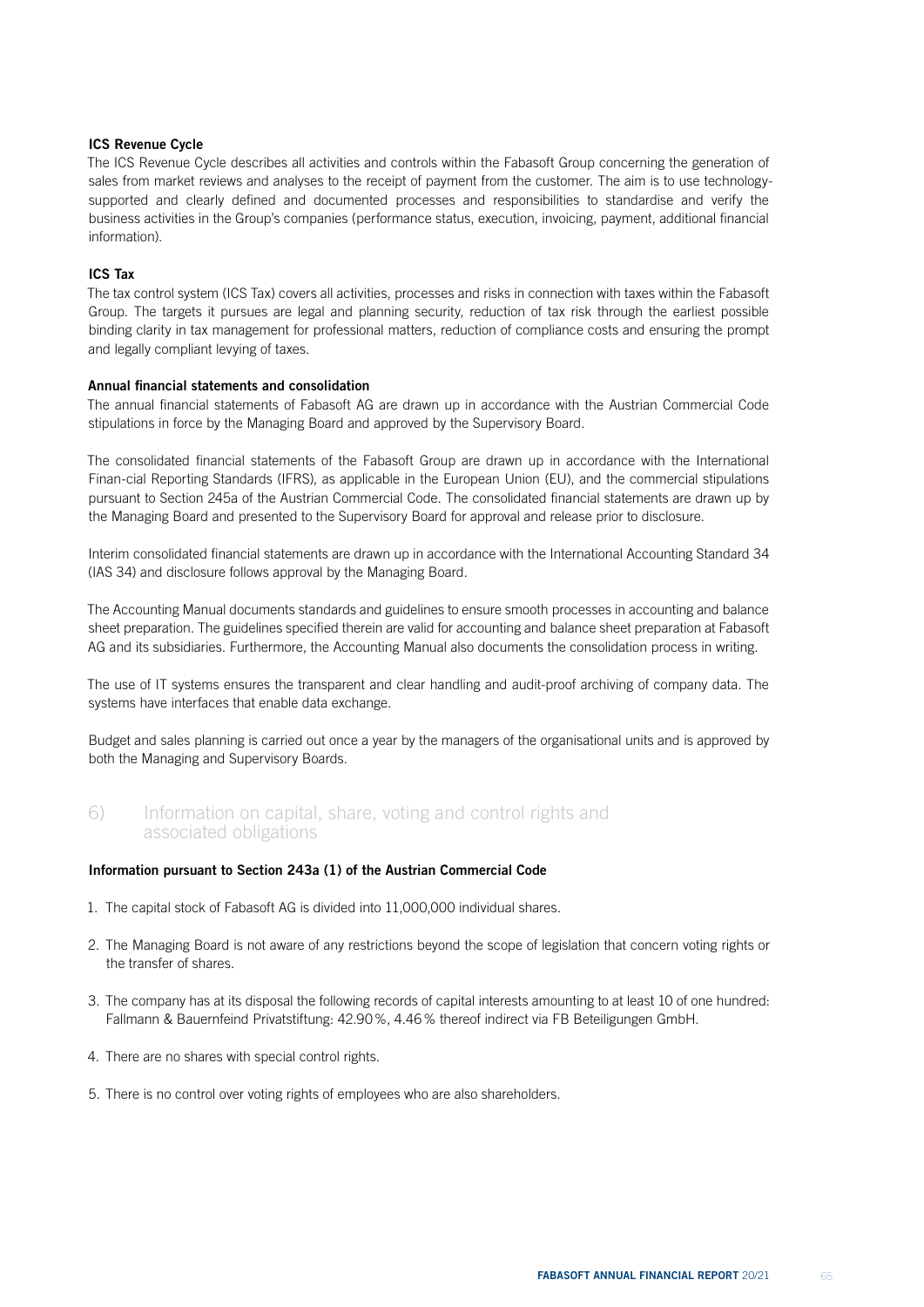- 6. None of the terms relating to the appointment and discharge of the members of the Managing Board deviate from legislation. Resolutions on article amendments in accordance with Section 146 (1) of the Austrian Stock Corporation Act – insofar the nature and purpose of the business is not affected - require a simple majority of the share capital represented at the resolution. The Supervisory Board is required to adhere to a rotation plan in which one member of the Supervisory Board is elected yearly.
- 7. Authority of the members of the Managing Board that does not arise from legislation and concerns in particular the possibility of issuing or buying back shares:

### Authorised capital:

Further to the annual general meeting resolution of 29 June 2020 the Managing Board is authorised, pursuant to Section 169 (1) of the Austrian Stock Corporation Act, to increase capital stock by up to EUR 5,500,000.00 to reach a total of up to EUR 16,500,000.00 by 2 October 2025 (entry 56, commercial register FN 98699x at Linz provincial court).

#### Acquisition of own shares in accordance with Section 65 (1) (4) of the Austrian Stock Corporation Act:

Annual general meeting resolution of 29 June 2020 on the authorisation for the acquisition of own shares pursuant to Section 65 (1) (4) of the Austrian Stock Corporation Act for the purpose of issuing them to employees, company executives and members of the Managing Board of the company or an affiliated company for the period of 30 months and up to a maximum holding of 10 per cent of the total share capital of the company. The equivalent value permissible at repurchase must not exceed 10 % and must not be under 20 % of the average price at the close of Xetra trading on the Deutsche Börse AG of the last 5 stock exchange trading days prior to the fixing of the purchase price. Own shares purchased under the terms of this authorisation may not, when added to other own shares already purchased by the company and still in the company's possession, exceed 10 % of the capital stock of the company. The respective repurchase programme and its duration are to be made public.

#### Acquisition of own shares in accordance with Section 65 (1) (8) of the Austrian Stock Corporation Act:

Annual general meeting resolution of 29 June 2020 on authorisation for the acquisition of own shares pursuant to Section 65 (1) (8) of the Austrian Stock Corporation Act for the period of 30 months and up to a maximum holding of 10 per cent of the total share capital of the company. The equivalent value permissible at repurchase must not exceed 10% and must not be under 20% of the average price at the close of Xetra trading on the Deutsche Börse AG of the last 5 stock exchange trading days prior to the fixing of the purchase price. Own shares purchased under the terms of this authorisation may not, when added to other own shares already purchased by the company and still in the company's possession, exceed 10% of the capital stock of the company. The respective repurchase programme and its duration are to be made public.

This authorisation also encompasses the purchase of shares by subsidiaries of Fabasoft AG (Section 66 Austrian Stock Corporation Act). The purchase can be effected via the stock exchange, by way of a public offering or any other legally permissible means and for every legally permissible purpose.

The Managing Board is further authorised to withdraw own shares after an effected buyback as well as those own shares part of the stock of Fabasoft AG without requiring a separate resolution from the annual general meeting. The Supervisory Board is authorised to resolve any amendments to the articles arising from the withdrawal of shares.

This authorisation may be exercised in full or in part as well as in several parts.

#### Utilisation and sale of own shares:

Resolution of the annual general meeting from 29 June 2020 concerning the authorisation, subject to the approval of the Supervisory Board and without the need of a separate resolution from the annual general meeting, to sell or utilise within 5 years, up to and including 29 June 2025, own shares after an effected buyback as well as those own shares of Fabasoft AG part of the stock of Fabasoft AG in a form other than via the stock exchange or by means of a public offering, in particular to utilise own shares

(i) for issue to employees, company executives and/or members of the Managing Board/Management of the company or an affiliated company, including servicing of stock transfer programmes, in particular stock options, Long Term Incentive Plans or other participation programmes;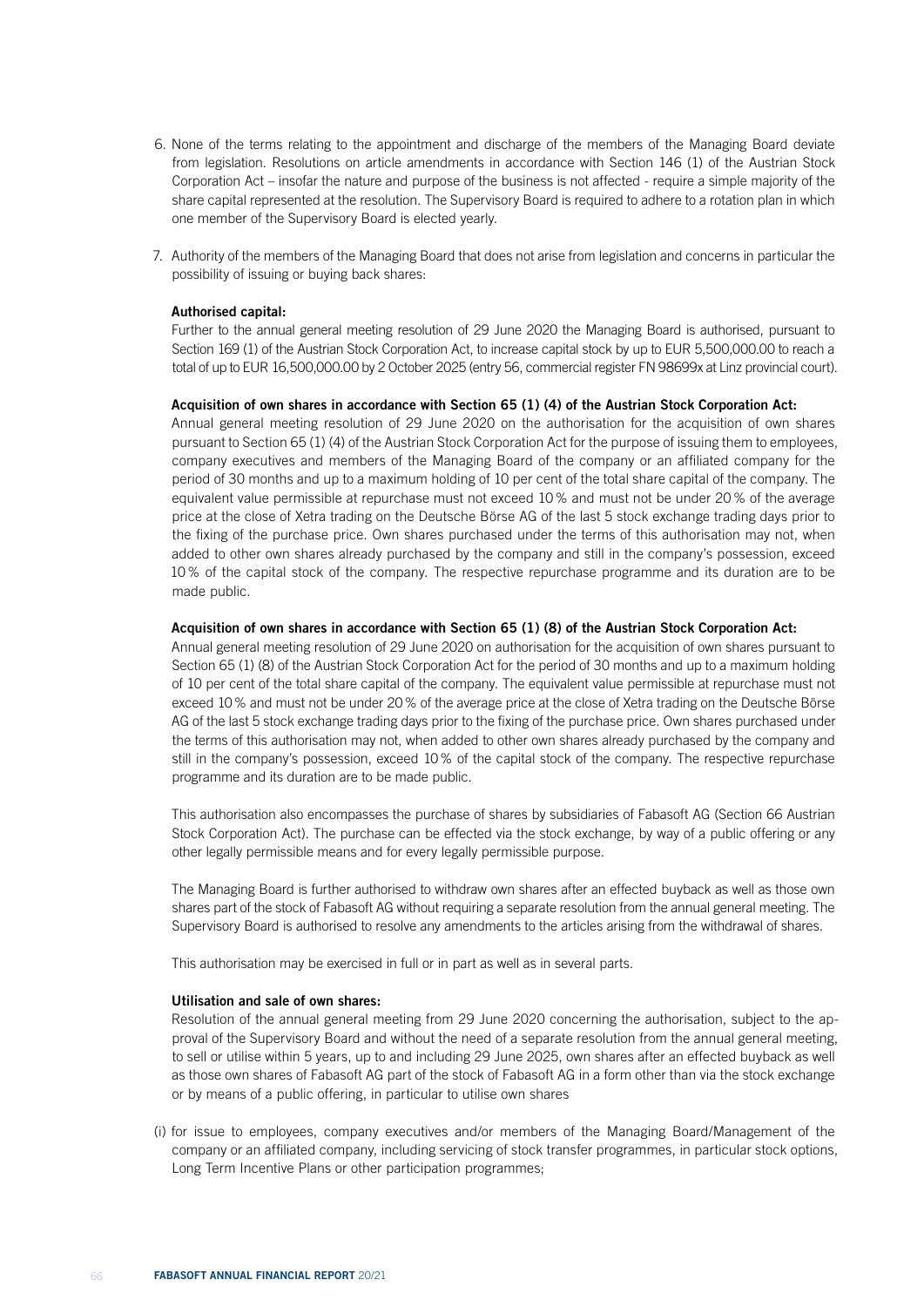(ii) to service if necessary any convertible bonds issued;

(iii)as consideration for the acquisition of companies, stakes in companies or other assets and

- (iv)for any other legally permissible purpose; and to hereby exclude shareholders' subscription rights (exclusion of subscription rights), whereby the authorisation may be exercised in full or in part as well as in several parts and for the pursuit of several purposes. Within this framework, the Managing Board shall also have the possibility of offering the shares by means of indirect subscription rights, i.e. via an intermediary credit institution. In this case the intermediary credit institution assumes the new shares with the obligation of offering these to shareholders for subscription.
- 8. With the exception of the information specified under section 9, significant agreements of the company which, as a result of a change of control in the company due to a takeover bid, become effective, change or terminate, and the effects of such agreements, are not disclosed, as this would be extremely damaging to the company, and other legal stipulations state that the company is not expressly obliged to disclose such information.
- 9. No compensation agreements exist between the company and the members of its Managing Board, Supervisory Board or workforce in the event of a public takeover bid.

Linz, 7 June 2021

Prof. Dipl.-Ing. Helmut Fallmann (original signature) Leopold Bauernfeind (original signature)

Managing Board Fabasoft AG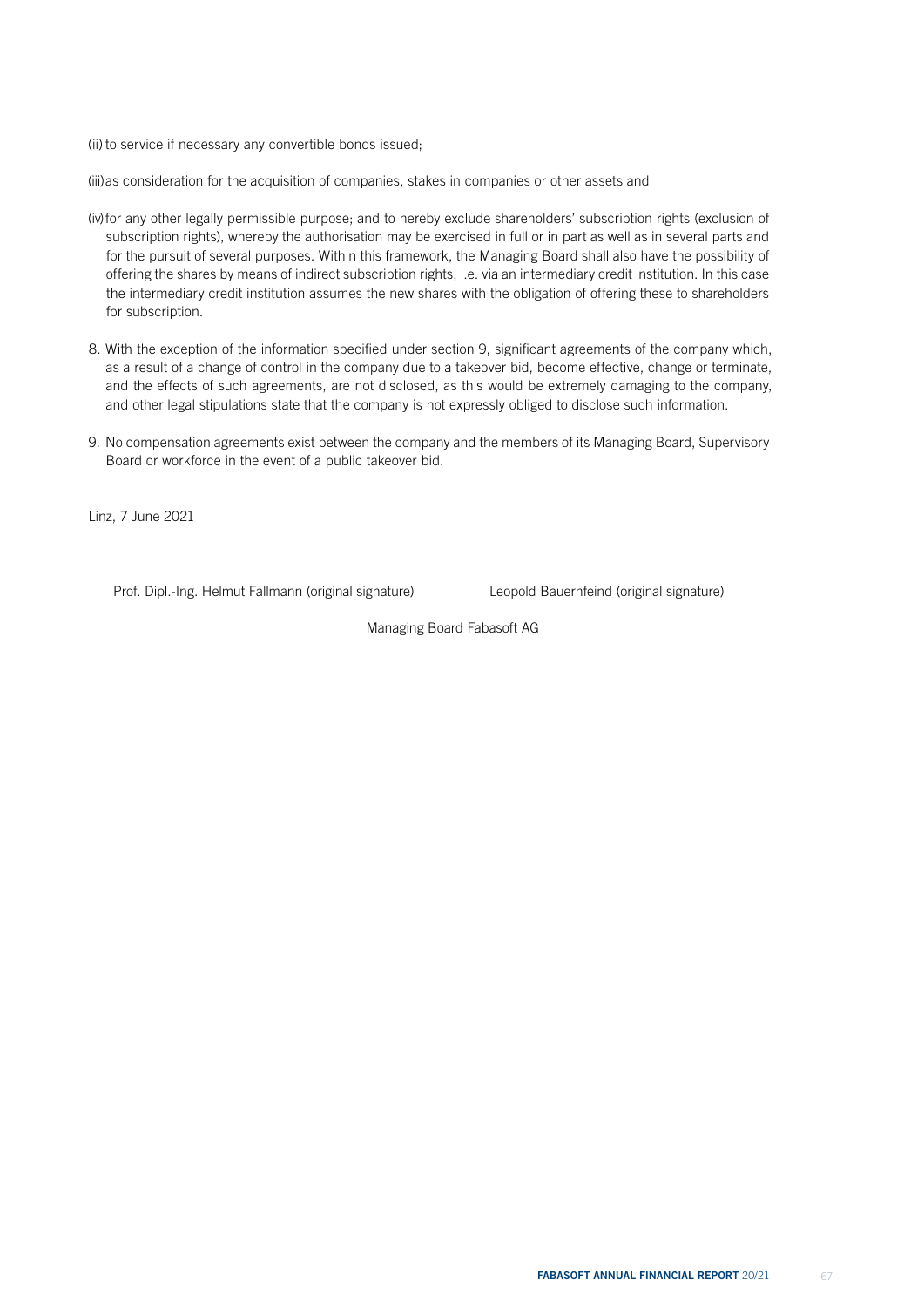# CONSOLIDATED FINANCIAL STATEMENTS

Auditor´s Report

# Report on the Consolidated Financial Statements

#### Audit Opinion

We have audited the consolidated financial statements of Fabasoft AG, Linz, and its subsidiaries ("the Group"), which comprise the consolidated balance sheet as at 31 March 2021, the consolidated statement of comprehensive income, the consolidated cash flow statement and the consolidated statement of changes in equity for the year then ended, and the notes to the consolidated financial statements.

In our opinion, the consolidated financial statements comply with the legal requirements and present fairly, in all material respects, the consolidated financial position of the Group as at 31 March 2021, and its consolidated financial performance and consolidated cash flows for the year then ended in accordance with International Financial Reporting Standards (IFRSs) as adopted by the EU, and the additional requirements pursuant to Section 245a UGB (Austrian Commercial Code).

#### Basis for our Opinion

We conducted our audit in accordance with the EU Regulation 537/2014 ("AP Regulation") and Austrian Standards on Auditing. These standards require the audit to be conducted in accordance with International Standards on Auditing (ISAs). Our responsibilities under those standards are further described in the "Auditor's Responsibilities" section of our report. We are independent of the audited Group in accordance with Austrian company law and professional regulations, and we have fulfilled our other responsibilities under those relevant ethical requirements. We believe that the audit evidence we have obtained up to the date of the auditor's report is sufficient and appropriate to provide a basis for our audit opinion on this date.

#### Emphasis of matter

The consolidated financial statements of Fabasoft AG for the fiscal year ending 31 March 2020 have been audited by another auditor who gave an unqualified opinion on 26 May 2020 to these financial statements.

## Key Audit Matters

Key audit matters are those matters that, in our professional judgment, were of most significance in our audit of the consolidated financial statements. These matters were addressed in the context of our audit of the consolidated financial statements as a whole, however, we do not provide a separate opinion thereon.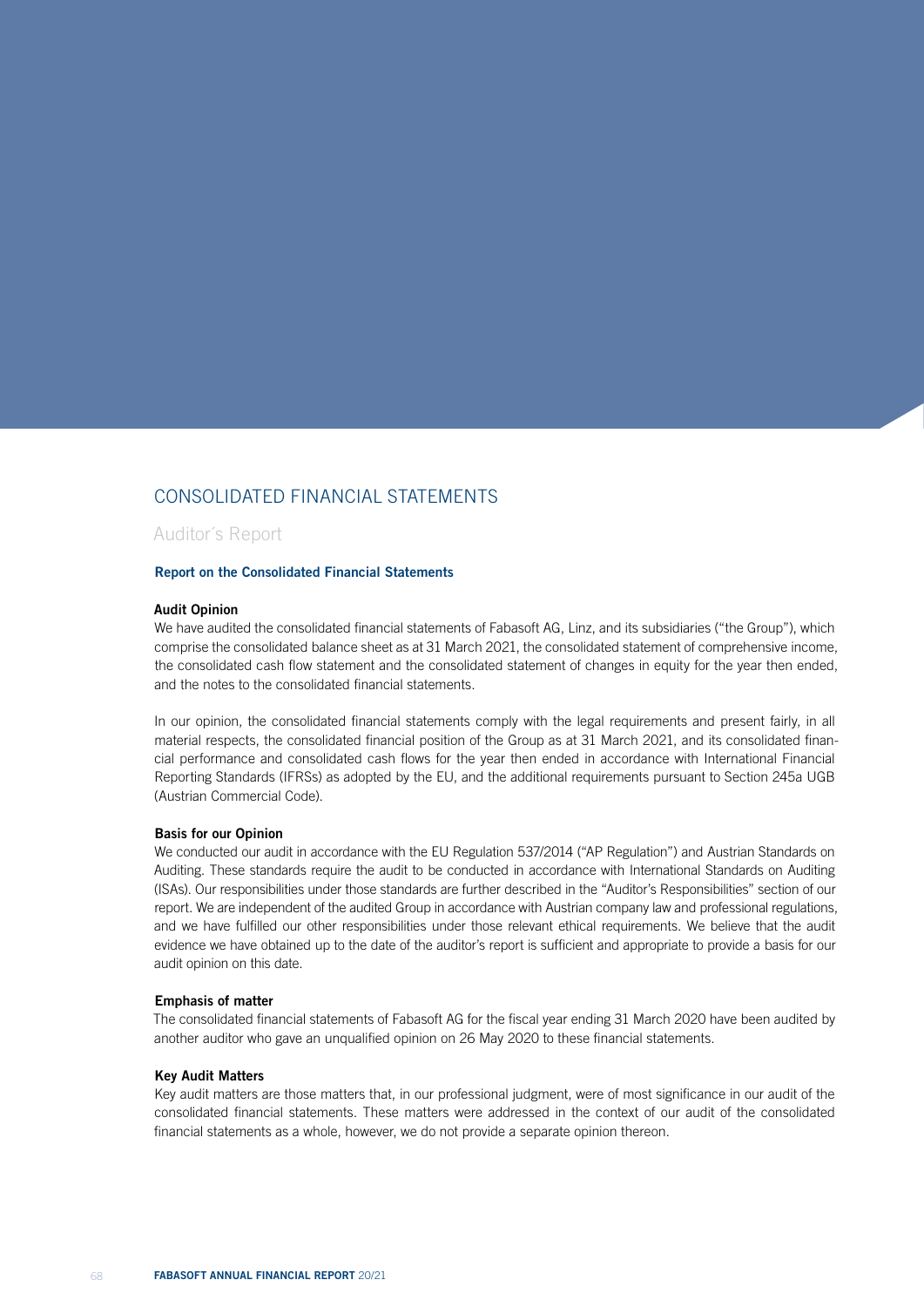# Impairment of goodwill

See notes section 5.1.2

## • Risk for the annual financial statements

Goodwill constituted a share of approximately 4% of the balance sheet total in the consolidated financial statements of Fabasoft AG as at 31 March 2021.

Goodwill is subjected to an impairment test by the company at least once a year as well as if and when appropriate. Determination of the recoverable amounts, that represent the measure of value of the impairment test, is effected based on the discounted cashflows. The significant risk involved here lies in particular in the assessment of future cashflows, upon which the determination of impairment is based. These cashflows estimates include assumptions that are influenced by the future market and economic development.

# • Our audit approach

During the audit of the impairment of goodwill we carried out the following audit procedures:

- In order to assess the appropriateness of the underlying internal planning, we gained an understanding of the planning process and the design and implementation of the respective internal controls and reconciled the planning data upon which the assessment is based with the current budget figures approved by the Supervisory Board and the medium-term planning.
- We discussed the key assumptions for value determination with the competent employees.
- We assessed the planning accuracy by comparing the planning undertaken in the previous years with the actually occurred values.
- With the assistance of our valuation specialists we verified and assessed the methods for executing the impairment test and determining the cost of capital rates with regard to whether these are consistent with the relevant standards. We assessed the assumptions used to determine the cost of capital rates by reconciling them with market and branch-specific benchmarks with regard to their appropriateness and checked the numerical correctness of the calculation scheme.
- Finally we examined whether the disclosures of Fabasoft AG to goodwill are complete and appropriate in the notes.

## Revenue recognition

See notes section 6.1 and 8

## • Risk for the annual financial statements

In the 2020/2021 fiscal year Fabasoft AG generated sales revenue amounting to kEUR 55,090, of which kEUR 26,431 are non-recurring sales revenue. Fabasoft AG has defined detailed guidelines, procedures and processes for the accounting of its customer contracts. Assessment of the recognition of revenue in connection with non-recurring revenue entails an inherent risk of error, due to the complexity of Fabasoft AG customer contracts.

# • Our audit approach

We verified consistency of the accounting and valuation methods applied by Fabasoft AG for the recognition of nonrecurring revenue with the IFRS conceptual framework and IFRS 15. We assessed the structure, establishment and effectiveness of the internal controls with regard to the process for revenue recognition. For a sample of nonrecurring revenue, selected based on a statistical sampling method, we:

• gained an understanding of the transaction by examining the underlying contractual agreements and other associated documents as well as through the explanations of Fabasoft AG employees;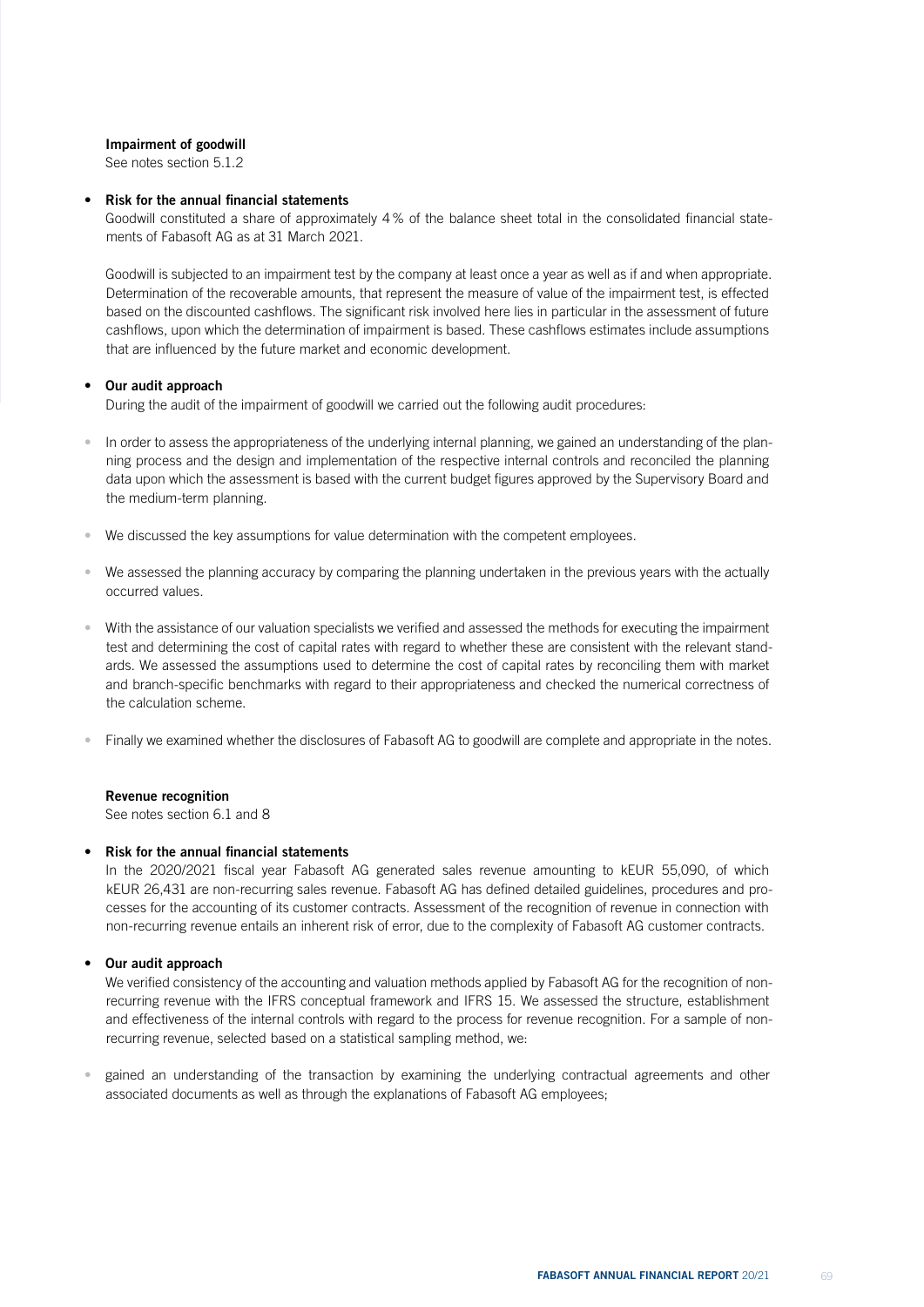- assessed whether recognition of revenue based on a specific time or a specific period of time is justified;
- verified, in the case of revenue recognition based on a specific period of time (in particular fixed-price projects) the resulting revenue recognition using the principles for the determining the percentage of completion.
- Finally we examined whether the disclosures of Fabasoft AG to revenue recognition are complete and appropriate in the notes.

#### Other Information

Management is responsible for other information. Other information is all information provided in the annual report, other than the consolidated financial statements, the group management report and the auditor's report.

Our opinion on the consolidated financial statements does not cover other information and we do not provide any kind of assurance thereon.

In conjunction with our audit, it is our responsibility to read this other information and to assess whether, based on knowledge gained during our audit, it contains any material inconsistencies with the consolidated financial statements or any apparent material misstatement of fact.

If we conclude that there is a material misstatement of fact in other information, we must report that fact. We have nothing to report in this regard.

#### Responsibilities of Management and the Audit Committee for the Consolidated Financial Statements

Management is responsible for the preparation and fair presentation of the consolidated financial statements in accordance with International Financial Reporting Standards (IFRSs) as adopted by the EU and for such internal controls as management determines are necessary to enable the preparation of consolidated financial statements that are free from material misstatement, whether due to fraud or error.

Management is also responsible for assessing the Group's ability to continue as a going concern, disclosing, as applicable, matters related to going concern and using the going concern basis of accounting, unless management either intents to liquidate the Group or to cease operations, or has no realistic alternative but to do so.

The audit committee is responsible for overseeing the Group's financial reporting process.

### Auditor's Responsibilities

Our objectives are to obtain reasonable assurance about whether the consolidated financial statements as a whole are free from material misstatement, whether due to fraud or error, and to issue an auditor's report that includes our audit opinion. Reasonable assurance represents a high level of assurance, but provides no guarantee that an audit conducted in accordance with the AP Regulation and Austrian Standards on Auditing (and therefore ISAs), will always detect a material misstatement, if any. Misstatements may result from fraud or error and are considered material if, individually or in aggregate, they could reasonably be expected to influence the economic decisions of users taken on the basis of these consolidated financial statements.

As part of an audit in accordance with AP Regulation and Austrian Standards on Auditing, we exercise professional judgment and maintain professional skepticism throughout the audit.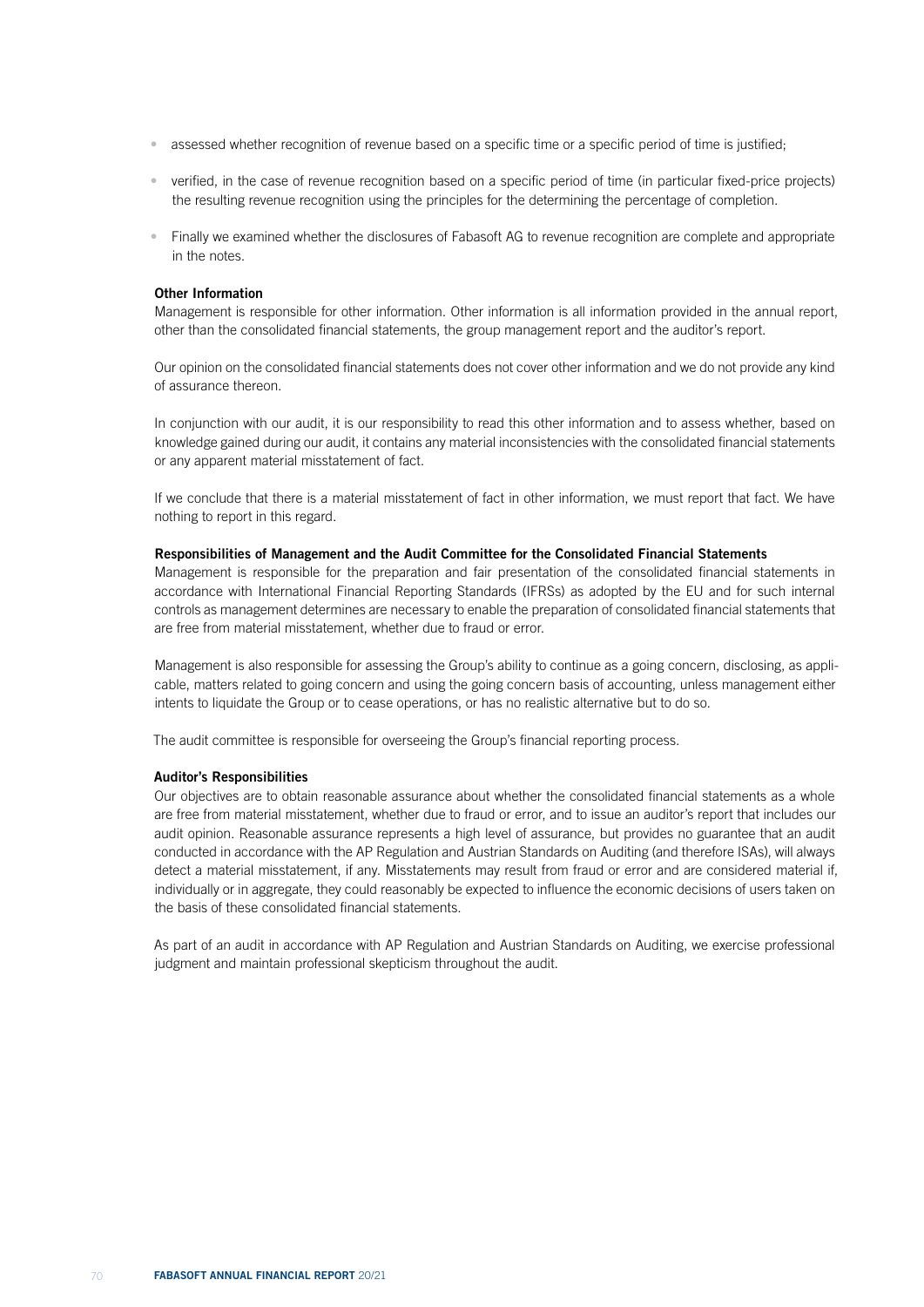## Moreover:

- We identify and assess the risks of material misstatement in the consolidated financial statements, whether due to fraud or error, we design and perform audit procedures responsive to those risks and obtain sufficient and appropriate audit evidence to serve as a basis for our audit opinion. The risk of not detecting material misstatements resulting from fraud is higher than for one resulting from error, as fraud may involve collusion, forgery, intentional omissions, misrepresentations or override of internal control.
- We obtain an understanding of internal control relevant to the audit in order to design audit procedures that are appropriate in the circumstances, but not for the purpose of expressing an opinion on the effectiveness of the Group's internal control.
- We evaluate the appropriateness of accounting policies used and the reasonableness of accounting estimates and related disclosures made by management.
- We conclude on the appropriateness of management's use of the going concern basis of accounting and, based on the audit evidence obtained, whether a material uncertainty exists related to events or conditions that may cast significant doubt on the Group's ability to continue as a going concern. If we conclude that a material uncertainty exists, we are required to draw attention in our audit report to the respective note in the consolidated financial statements. If such disclosures are not appropriate, we will modify our audit opinion. Our conclusions are based on the audit evidence obtained up to the date of our auditor's report. However, future events or conditions may cause the Group to cease to continue as a going concern.
- We evaluate the overall presentation, structure and content of the consolidated financial statements, including the notes, and whether the consolidated financial statements represent the underlying transactions and events in a manner that achieves fair presentation.
- We obtain sufficient appropriate audit evidence regarding the financial information of the entities and business activities within the Group to express an opinion on the consolidated financial statements. We are responsible for the direction, supervision and performance of the group audit. We remain solely responsible for our audit opinion.
- We communicate with the audit committee regarding, amongst other matters, the planned scope and timing of our audit as well as significant findings, including any significant deficiencies in internal control that we identify during our audit.
- We communicate to the audit committee that we have complied with the relevant professional requirements in respect of our independence, that we will report any relationships and other events that could reasonably affect our independence and, where appropriate, the related safeguards.
- From the matters communicated with the audit committee, we determine those matters that were of most significance in the audit i.e. key audit matters. We describe these key audit matters in our auditor's report unless laws or other legal regulations preclude public disclosure about the matter or when in very rare cases, we determine that a matter should not be included in our audit report because the negative consequences of doing so would reasonably be expected to outweigh the public benefits of such communication.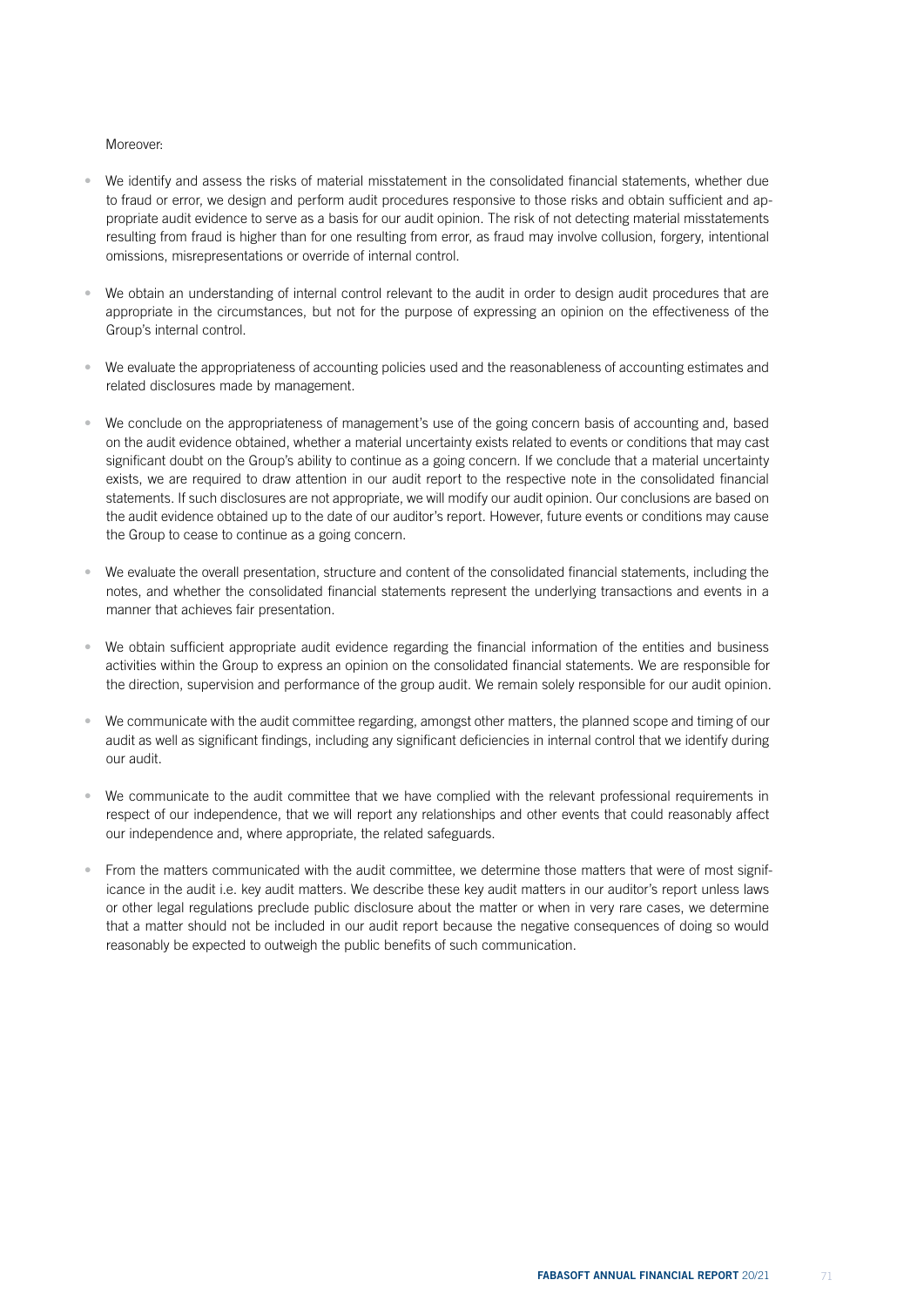## Report on Other Legal Requirements

#### Group Management Report

In accordance with Austrian company law, the group management report is to be audited as to whether it is consistent with the consolidated financial statements and prepared in accordance with legal requirements.

Management is responsible for the preparation of the group management report in accordance with Austrian company law.

We have conducted our audit in accordance with generally accepted standards on the audit of group management reports.

# • Opinion

In our opinion, the group management report is consistent with the consolidated financial statements and has been prepared in accordance with legal requirements. The disclosures pursuant to Section 243a UGB (Austrian Commercial Code) are appropriate.

#### • Statement

Based on our knowledge gained in the course of the audit of the consolidated financial statements and our understanding of the Group and its environment, we did not note any material misstatements in the group management report.

#### Additional Information in accordance with Article 10 AP Regulation

We were elected as auditors at the Annual General Meeting on 29 June 2020 and were appointed by the supervisory board on 25 September 2020 to audit the financial statements of Fabasoft AG for the financial year ending on 31 March 2021.

We have been auditors of the Company since the consolidated financial statements at 31 March 2021.

We declare that our opinion expressed in the "Report on the Consolidated Financial Statements" section of our report is consistent with our additional report to the Audit Committee, in accordance with Article 11 AP Regulation.

We declare that we have not provided any prohibited non-audit services (Article 5 Paragraph 1 AP Regulation) and that we have ensured our independence throughout the course of the audit, from the audited Group.

#### Engagement Partner

The engagement partner is Mr Mag. Christoph Karer.

Linz, 7 June 2021

KPMG Austria GmbH Wirtschaftsprüfungs- und Steuerberatungsgesellschaft

qualified electronically signed:

Mag. Christoph Karer Wirtschaftsprüfer (Austrian Chartered Accountant)

This report is a translation of the original report in German, which is solely valid. The consolidated financial statements together with our auditor's opinion may only be published if the consolidated financial statements and the group management report are identical with the audited version attached to this report. Section 281 Paragraph 2 UGB (Austrian Commercial Code) applies.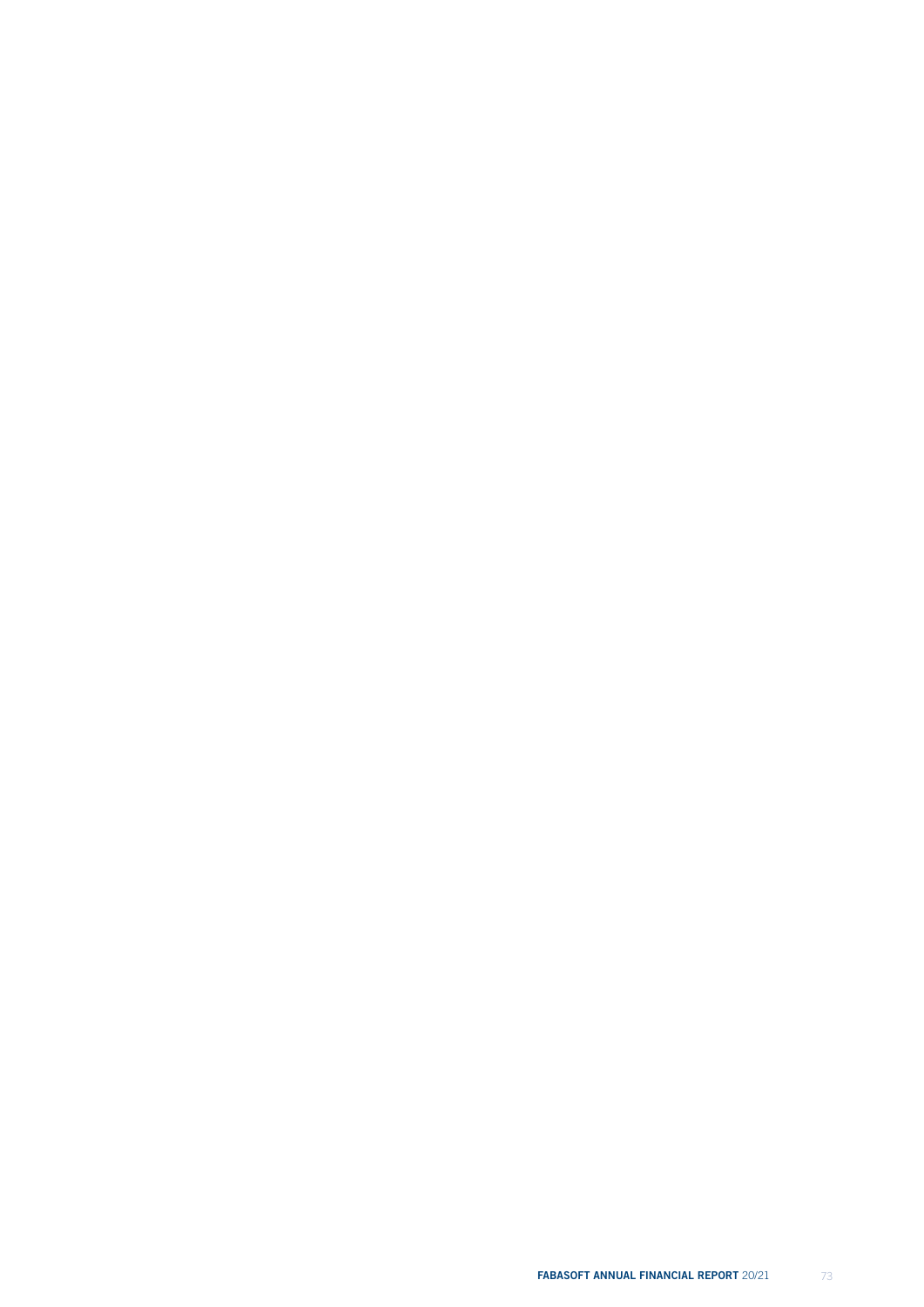# STATEMENT OF ALL LEGAL REPRESENTATIVES

We, Prof. Dipl.-Ing. Helmut Fallmann and Leopold Bauernfeind, as Members of the Managing Board and statutory representatives of Fabasoft AG, both hereby confirm that to the best of our knowledge, the consolidated financial statements drawn up in accordance with the applicable accounting principles present the truest and fairest view possible of the asset, financial and profit position of all the companies included in the consolidation and that the course of business, operating profit and the situation of all the companies included in the consolidation are presented in the Management Report for the Group in such a way that they present the truest and fairest view possible of the asset, financial and profit situation and that the Management Report for the Group also defines all significant opportunities, risks and uncertainties with which the Group is confronted.

Linz, 7 June 2021 Managing Board Fabasoft AG

> Prof. Dipl.-Ing. Helmut Fallmann (original signature) Leopold Bauernfeind (original signature) Member of the Managing Board Member of the Managing Board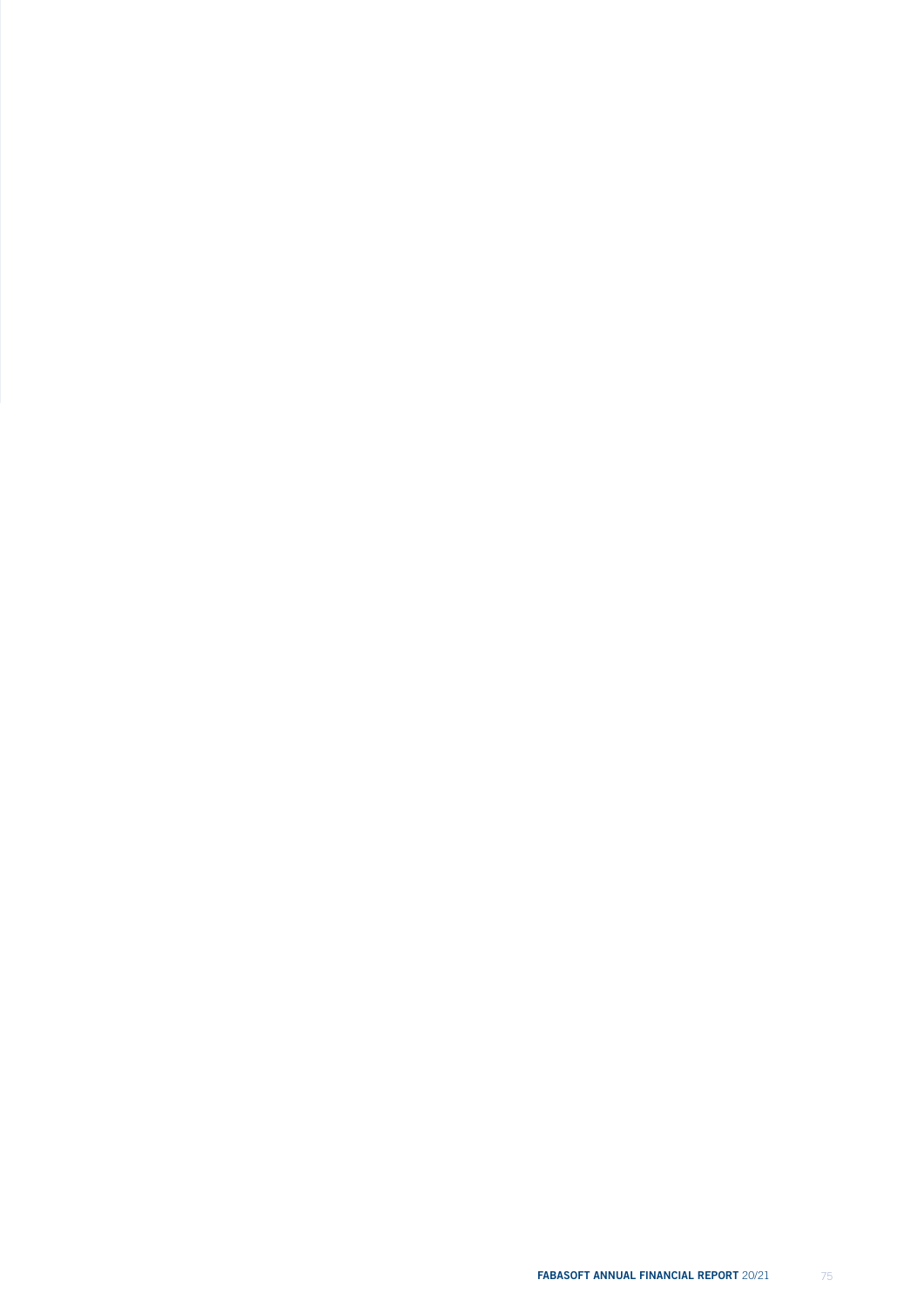# BALANCE SHEET OF FABASOFT AG, LINZ, AS AT 31 MARCH 2021

| <b>Assets in EUR</b>                                                                                                 |        | 31/03/2021    |      | 31/03/2020    |  |
|----------------------------------------------------------------------------------------------------------------------|--------|---------------|------|---------------|--|
| A. Fixed assets                                                                                                      |        |               |      |               |  |
| I. Intangible assets                                                                                                 |        |               |      |               |  |
| Concessions, industrial property rights and<br>similar rights and benefits as well as licenses<br>deriving from them |        | 226,971.28    |      | 118,555.71    |  |
| II. Property, plant and equipment                                                                                    |        |               |      |               |  |
| 1. Buildings on third-party land                                                                                     |        | 1,181,386.57  |      | 518,468.77    |  |
| 2. Other equipment, office furniture and equipment                                                                   |        | 2,643,289.55  |      | 2,066,675.48  |  |
|                                                                                                                      |        | 3,824,676.12  |      | 2,585,144.25  |  |
| III. Financial assets                                                                                                |        |               |      |               |  |
| 1. Shares in affiliated companies                                                                                    |        | 18,364,306.29 |      | 18,364,306.29 |  |
| 2. Investment securities                                                                                             |        | 156,852.66    |      | 156,852.66    |  |
|                                                                                                                      |        | 18,521,158.95 |      | 18,521,158.95 |  |
|                                                                                                                      |        | 22,572,806.35 |      | 21,224,858.91 |  |
| <b>B.</b> Current assets                                                                                             |        |               |      |               |  |
| I. Trade and other receivables                                                                                       |        |               |      |               |  |
| 1. Trade receivables                                                                                                 |        | 75,828.63     |      | 0.00          |  |
| thereof with a remaining term of more than one year                                                                  | 0.00   |               | 0.00 |               |  |
| 2. Receivables from affiliated companies                                                                             |        | 16,542,004.90 |      | 13,688,108.35 |  |
| thereof with a remaining term of more than one year                                                                  | 0.00   |               | 0.00 |               |  |
| 3. Other receivables and assets                                                                                      |        | 325,298.46    |      | 176,715.26    |  |
| thereof with a remaining term of more than one year                                                                  | 500.00 |               | 0.00 |               |  |
|                                                                                                                      |        | 16,943,131.99 |      | 13,864,823.61 |  |
| II. Cash and cash equivalents                                                                                        |        | 12,295,837.14 |      | 7,242,552.36  |  |
|                                                                                                                      |        | 29,238,969.13 |      | 21,107,375.97 |  |
| C. Prepaid expenses                                                                                                  |        | 318,915.11    |      | 169,853.26    |  |
| D. Deferred income tax assets                                                                                        |        | 541,800.00    |      | 482,800.00    |  |
|                                                                                                                      |        | 52,672,490.59 |      | 42,984,888.14 |  |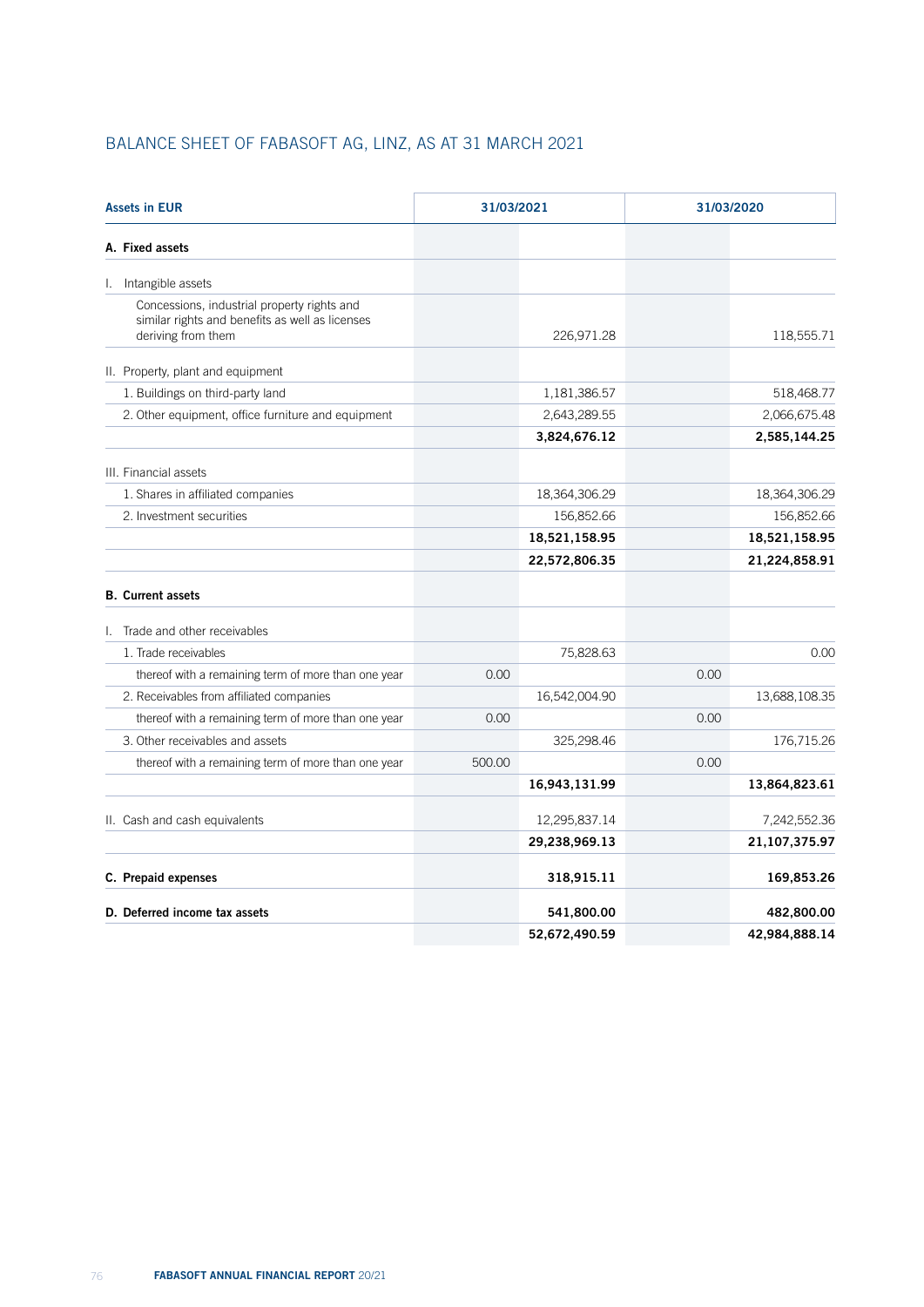| <b>Equity and liabilities in EUR</b>                | 31/03/2021    |               | 31/03/2020    |               |
|-----------------------------------------------------|---------------|---------------|---------------|---------------|
| A. Equity                                           |               |               |               |               |
| I. Capital called and paid-up                       |               | 11,000,000.00 |               | 11,000,000.00 |
| Subscribed capital                                  | 11,000,000.00 |               | 11,000,000.00 |               |
| Nominal value of treasury shares                    |               | 0.00          |               | $-277,257.00$ |
| Issued capital                                      |               | 11,000,000.00 |               | 10,722,743.00 |
| II. Capital reserves                                |               |               |               |               |
| Appropriated                                        |               | 22,191,953.75 |               | 17,677,624.48 |
| III. Reserves for treasury shares                   |               | 0.00          |               | 277,257.00    |
| IV. Accumulated profit                              |               | 11,888,787.83 |               | 8,205,444.79  |
| thereof profit brought forward                      | 1,055,444.79  |               | 511,558.95    |               |
|                                                     |               | 45,080,741.58 |               | 36,883,069.27 |
| <b>B.</b> Investment grants                         |               | 94,304.96     |               | 0.00          |
| C. Provisions                                       |               |               |               |               |
| 1. Provisions for severance payments                |               | 1,631,236.00  |               | 1,401,078.00  |
| 2. Tax provisions                                   |               | 3,202,678.00  |               | 1,869,540.00  |
| 3. Other provisions                                 |               | 2,126,559.48  |               | 2,377,094.50  |
|                                                     |               | 6,960,473.48  |               | 5,647,712.50  |
| D. Liabilities                                      |               |               |               |               |
| thereof with remaining term of up to one year       | 536,970.57    |               | 454,106.37    |               |
| thereof with a remaining term of more than one year | 0.00          |               | 0.00          |               |
| 1. Trade payables                                   |               | 373,208.75    |               | 221,594.68    |
| thereof with remaining term of up to one year       | 373,208.75    |               | 221,594.68    |               |
| thereof with a remaining term of more than one year | 0.00          |               | 0.00          |               |
| 2. Other payables                                   |               | 163,761.82    |               | 232,511.69    |
| thereof relating to tax payables                    | 153,949.39    |               | 226,690.10    |               |
| thereof relating to social securities               | 9,812.43      |               | 5,821.59      |               |
| thereof with remaining term of up to one year       | 163,761.82    |               | 232,511.69    |               |
| thereof with a remaining term of more than one year | 0.00          |               | 0.00          |               |
|                                                     |               | 536,970.57    |               | 454,106.37    |
|                                                     |               | 52,672,490.59 |               | 42,984,888.14 |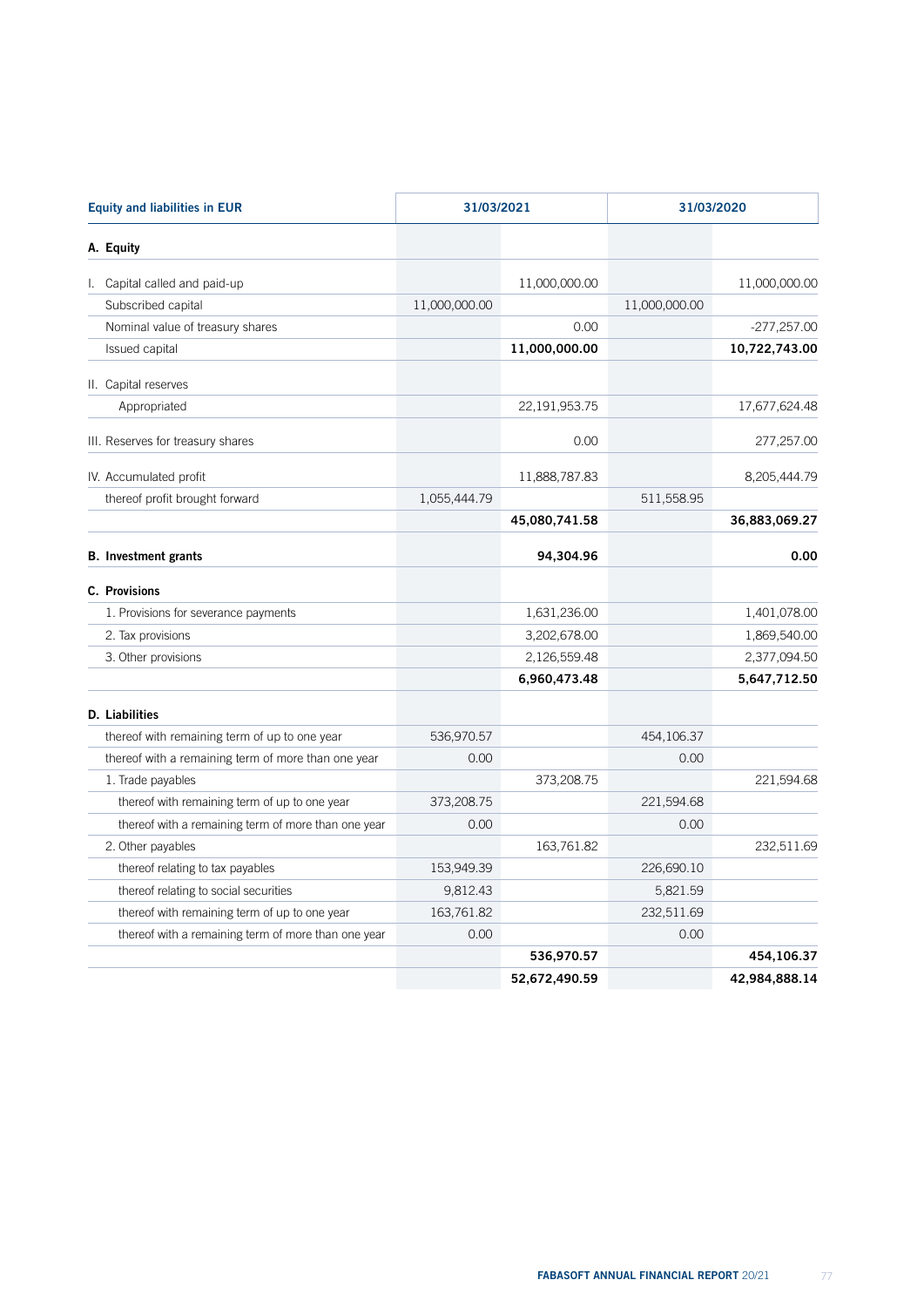## INCOME STATEMENT OF FABASOFT AG, LINZ, FOR THE PERIOD FROM 1 APRIL 2020 TO 31 MARCH 2021

| in EUR |                                                                                                                            |               | 2020/2021       |                | 2019/2020       |  |
|--------|----------------------------------------------------------------------------------------------------------------------------|---------------|-----------------|----------------|-----------------|--|
|        | 1. Sales revenue                                                                                                           |               | 3,775,309.43    |                | 3,412,862.00    |  |
| 2.     | Other operating income                                                                                                     |               |                 |                |                 |  |
|        | a) Income from the disposal of property, plant and<br>equipment with exception of financial assets                         |               | 68,413.32       |                | 14,616.49       |  |
|        | Other<br>b)                                                                                                                |               | 23,725.29       |                | 11,191.32       |  |
|        |                                                                                                                            |               | 92,138.61       |                | 25,807.81       |  |
| 3.     | Employee benefits expense                                                                                                  |               |                 |                |                 |  |
|        | Salaries<br>a)                                                                                                             |               | $-1,219,662.29$ |                | $-1,009,183.69$ |  |
|        | b) Social security expenses                                                                                                |               | -791,730.52     |                | $-611,799.42$   |  |
|        | thereof expenses for pension schemes                                                                                       | $-421,238.66$ |                 | -421,238.66    |                 |  |
|        | thereof expenses for severance<br>payments and contributions to employee<br>provision funds                                | $-234,495.13$ |                 | $-69,403.67$   |                 |  |
|        | thereof expenses for statutory social<br>contributions and from remuneration-based<br>charges and compulsory contributions | $-135,996.73$ |                 | $-121, 157.09$ |                 |  |
|        |                                                                                                                            |               | $-2,011,392.81$ |                | $-1,620,983.11$ |  |
| 4.     | Depreciation and amortisation of intangible assets<br>and property, plant and equipment                                    |               | $-1,740,803.20$ |                | $-1,541,261.23$ |  |
|        | 5. Other operating expenses                                                                                                |               | $-2,982,895.60$ |                | $-3,151,827.53$ |  |
|        | thereof taxes, provided these do not fall under item 13                                                                    | $-22,169.84$  |                 | $-23,397.51$   |                 |  |
|        | 6. Subtotal of items 1 to 5                                                                                                |               | $-2,867,643.57$ |                | $-2,875,402.06$ |  |
| 7.     | Income from investments                                                                                                    |               | 11,106,000.00   |                | 9,888,000.29    |  |
|        | thereof from affiliated companies                                                                                          | 11,106,000.00 |                 | 9,888,000.29   |                 |  |
| 8.     | Income from other securities<br>of the financial assets                                                                    |               | 1,401.90        |                | 1,246.92        |  |
|        | 9. Other interest and similar income                                                                                       |               | 12.94           |                | 279.72          |  |
|        | 10. Interest and similar expenses                                                                                          |               | $-74,176.46$    |                | $-13,478.11$    |  |
|        | 11. Subtotal of items 7 to 10                                                                                              |               | 11,033,238.38   |                | 9,876,048.82    |  |
|        | 12. Result before income taxes<br>(Subtotal of items 6 and 11)                                                             |               | 8,165,594.81    |                | 7,000,646.76    |  |
|        | 13. Taxes on income                                                                                                        |               | 666,538.00      |                | 693,239.08      |  |
|        | thereof deferred income taxes                                                                                              | 59,000.00     |                 | 47,500.00      |                 |  |
|        | thereof tax compensation                                                                                                   | 2,894,885.00  |                 | 2,715,536.08   |                 |  |
|        | 14. Result after taxes = Annual net profit                                                                                 |               | 8,832,132.81    |                | 7,693,885.84    |  |
|        | 15. Income from the sale of treasury shares                                                                                |               | 1,723,953.23    |                | 0.00            |  |
|        | 16. Dissolution of the reserves for treasury shares                                                                        |               | 277,257.00      |                | 0.00            |  |
|        | 17. Profit brought forward from previous year                                                                              |               | 1,055,444.79    |                | 511,558.95      |  |
|        | 18. Accumulated profit                                                                                                     |               | 11,888,787.83   |                | 8,205,444.79    |  |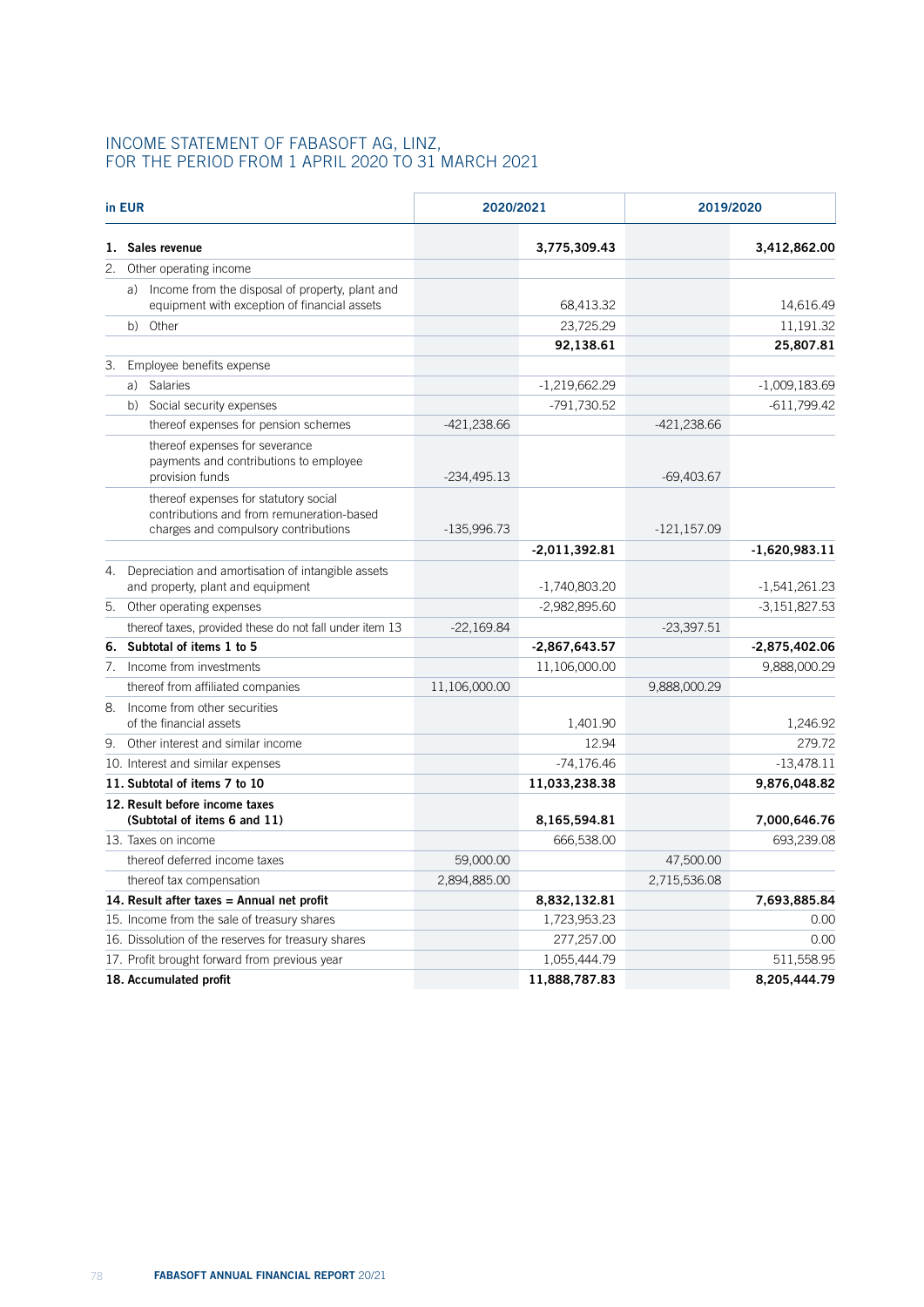# NOTES FOR THE 2020/2021 FISCAL YEAR OF FABASOFT AG, LINZ

# A General policies

These annual financial statements were drawn up in accordance with the accounting principles of the UGB (Austrian Commercial Code) in its currently applicable version taking into consideration the generally accepted accounting principles and in compliance with the general standard to provide the truest and fairest possible view of the net assets, finances and earning performance of the company.

The company is to be classified as a large company pursuant to Section 221 of the Austrian Commercial Code.

The presentation form previously used was retained when drawing up these annual financial statements.

The generally accepted principles were taken into account for the accounting and valuation. Whereby the generally accepted accounting principles codified in Section 201 (2) of the Austrian Commercial Code were adhered to, as were the provisions on classification and valuation of balance sheet and profit and loss account items under Sections 195 to 211 and 222 to 235 of the Austrian Commercial Code.

The profit and loss account is compiled pursuant to the total cost method.

The principle of completeness was adhered to while drawing up the annual financial statements.

The principle of individual evaluation was observed for the assets and liabilities and the assumption of a going concern.

The principle of prudence was taken into account in that only profits actually realised on the reporting date are recognised. All discernible risks and impending losses that arose up to the balance sheet date were taken into consideration.

Expenses and income from the fiscal year were taken into account in the annual financial statements regardless of the date of the respective payments.

Estimates are based on prudent assessments. Insofar statistically ascertainable experience from similar circumstances exists, the company has taken this into account in its estimates.

If assets or liabilities are allocated to several items of the balance sheet, these are shown in that item in which they are recognised.

Amounts with no indication of currency are exclusively Euro amounts.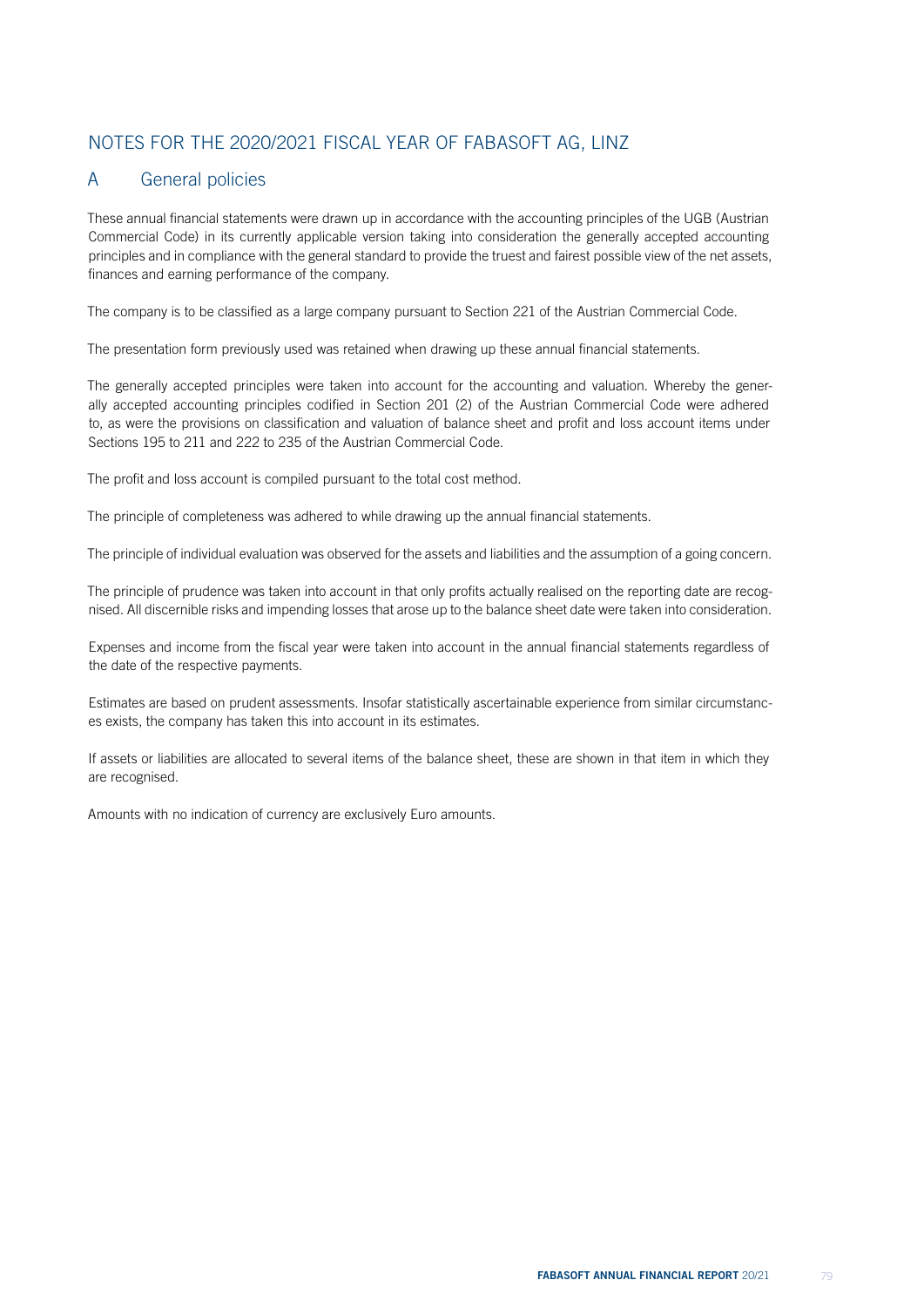# B Accounting policies

The accounting policies previously applied were retained when drawing up these annual financial statements.

## 1) Fixed assets

Acquired intangible assets and property, plant and equipment are assessed at purchase cost or production cost and, insofar as subject to depreciation, depreciation takes place based on average useful life using the straight-line method.

Low-value assets with an individual purchase value of less than EUR 800.00 are fully depreciated in the year of acquisition and shown in the statement of fixed assets under additions and disposals.

An average useful life for intangible assets of 2 to 5 years is assumed and for other property, plant and equipment 2 to 15 years.

Unscheduled depreciations on a lower applicable asset value at the closing date take place if impairments are expected to be permanent.

Additions in the first half of the fiscal year are depreciated at the full annual rate; additions in the second half of the fiscal year at one-half the annual rate.

Financial assets are assessed at purchase cost or at the lower applicable asset value at the balance sheet date.

Appreciation to the fixed assets is undertaken when the reasons for the unscheduled depreciation have ceased to apply. The appreciation is made to a maximum of the net carrying amount resulting from consideration of the normal depreciations that would have had to be carried out in the meantime. Pursuant to Section 208 (2) of the Austrian Commercial Code, no appreciation is undertaken for goodwill.

# 2) Current assets

Trade and other receivables are recognised at the nominal value. In case of foreseeable risks, individual value adjustments are established.

Foreign-currency receivables are assessed at the rate in effect on the day of the transaction or the lower exchange rate on the balance sheet date.

## 3) Prepaid expenses

Expenses prior to the balance sheet date are declared prepaid expenses if they represent expenses for a specific period after that date.

## 4) Deferred income tax assets

Deferred income tax assets are recognized for differences between the carrying amounts of assets, provisions, liabilities and prepaid expenses under corporate law and the tax base of assets, which are expected to be reduced in subsequent fiscal years.

Due to the obligation to combine all temporary differences, the netting of differences, which give rise to a deferred income tax liability, with the deferred income tax assets was undertaken. Deferred income tax assets and deferred income tax liabilities were netted, since it was legally possible to offset actual tax refund claims against actual tax liabilities.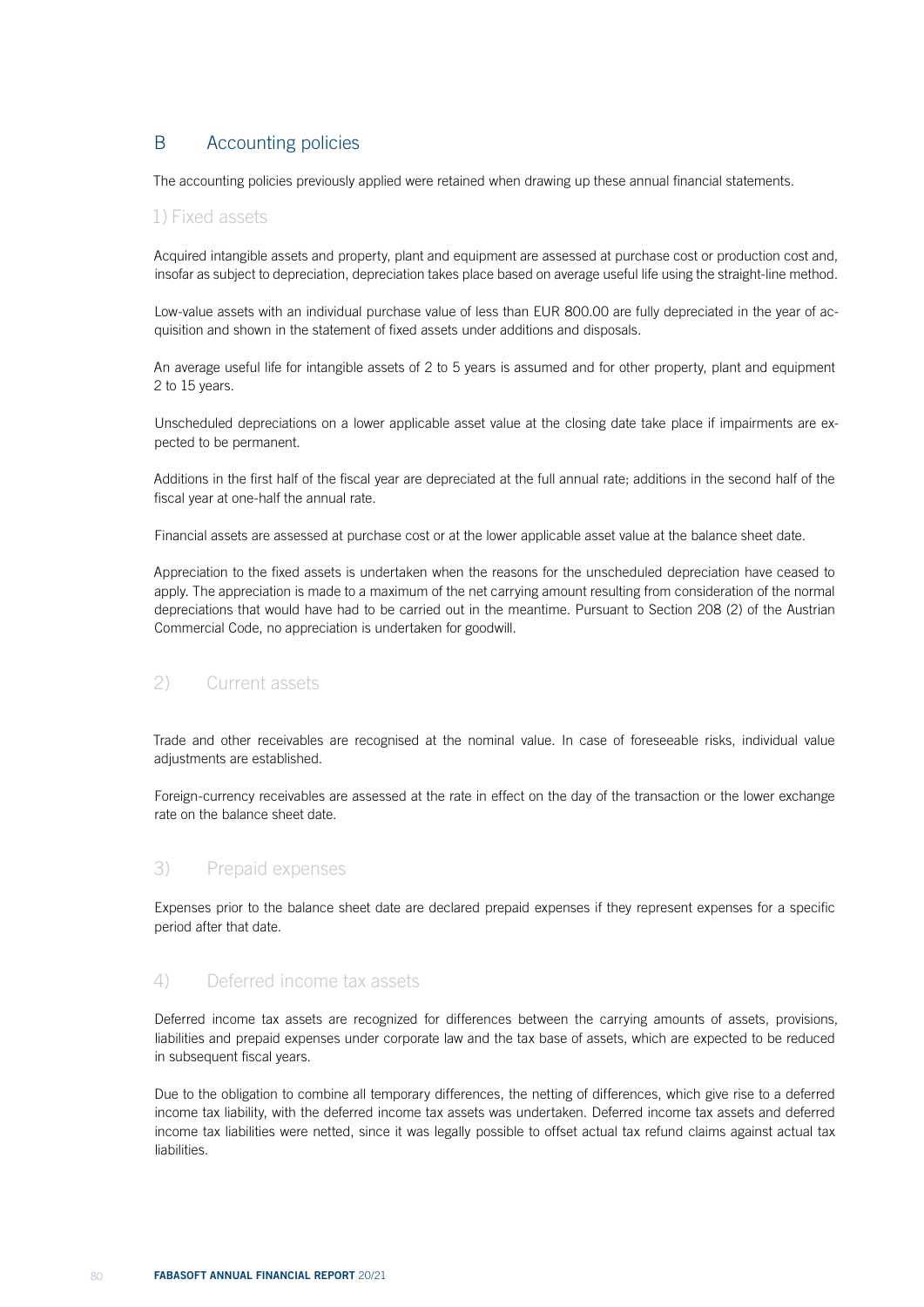# 5) Investment grants

Investment grants are only recorded if there is reasonable assurance that the company will fulfil the associated conditions, the grants will in fact be awarded and the relevant assets have already been capitalised. Accounting is effected according to the gross method, there is therefore no reduction in the acquisition costs, but reporting as a liability item. This is dissolved in accordance with the useful life of the underlying investment and reported as other operating income.

# 6) Provisions

## 6.1. Provisions for pensions

The provisions for pensions were calculated on the basis of contractual pension commitments. The pension plan for the Managing Board is financed by payments to pension reinsurances. The pension commitments were modified in the 2014/2015 fiscal year such that the respective beneficiaries are entitled only to the amount of the cover assets of the existing pension reinsurance contracts at the respective effective date. The gross pension obligation is therefore recognised at the amount of the cover assets of the insurance contracts as at the balance sheet date. The amount of the premium reserve is based on continuously obtained insurance certificates. Pursuant to AFRAC Statement 27, the resulting pension provisions have been offset against the asset values from the pension reinsurances.

## 6.2. Provisions for severance payments

As at 31 March 2021 there were no employees with a legal entitlement to a severance payment vis-à-vis the company (severance payment old).

The provisions for the Managing Board severance payments are calculated on the basis of the Managing Board contracts.

## 6.3. Other provisions

All foreseeable risks and uncertain liabilities known at the time the annual financial statement was prepared were taken into account according to the prudence principle. The other provisions were formed to the amount of the settlement.

## 7) Liabilities

Liabilities are recognized at the settlement amount, taking into account the principle of prudence.

Foreign-currency liabilities are assessed at the rate in effect on the day of the transaction or the higher exchange rate on the balance sheet date.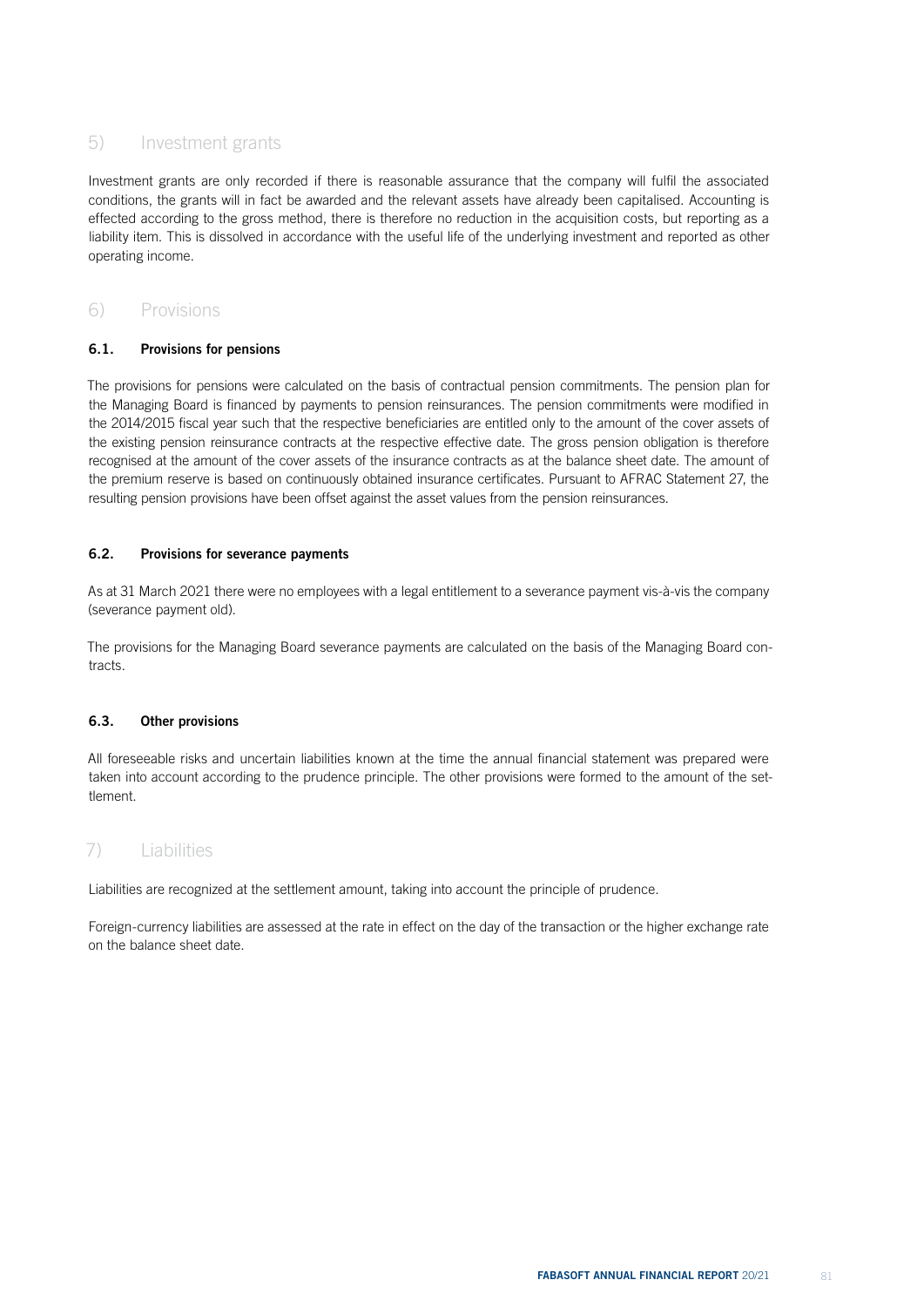# C Notes on the items of the balance sheet

## Assets

## 1) Fixed assets

Please refer to the statement of fixed assets (attachment to these notes) with regard to the development of the individual items of the fixed assets and the classification of the annual depreciation.

The financial obligations of the company arising from the use of property, plant and equipment not listed in the balance sheet, amount to:

| in EUR                            | in the following fiscal year | in the following 5 fiscal years |
|-----------------------------------|------------------------------|---------------------------------|
| Obligations from lease contracts  | 134.358.06                   | 233.522.40                      |
| Obligations from rental contracts | 650.181.60                   | 3,250,908.00                    |
|                                   | 784,539.66                   | 3.484.430.40                    |

Previous year:

| in EUR                            | in the following fiscal year | in the following 5 fiscal years |
|-----------------------------------|------------------------------|---------------------------------|
| Obligations from lease contracts  | 112.053.34                   | 291,378.04                      |
| Obligations from rental contracts | 596.095.92                   | 1,788,287.76                    |
|                                   | 708,149.26                   | 2,079,665.80                    |

The rental and lease expenses for office space and the car fleet for the period under review amount to EUR 744,550.03 (previous year kEUR 645).

With the purchase contract dated 13 March 2019 Fabasoft AG acquired a plot of approx. 11,000 m<sup>2</sup> (object of purchase 1) and a plot of approx. 4,500 m<sup>2</sup> (object of purchase 2). Both objects of purchase are located in the area of the City of Linz. The purchase is agreed subject to a condition precedent. The purchase contract shall not become unconditionally effective unless Fabasoft AG receives the zoning certificate required for a construction management as well as the official permits required for such construction management for the object of purchase 1 by 31 March 2022. The conditions precedent had not been fulfilled at the balance sheet date 31 March 2021. For this reason, there is no recognition of this matter in these annual financial statements.

### Statement of investments (additional disclosures pursuant to Section 238 (1) (4) of the Austrian Commercial Code)

|                                                       | <b>Carrying</b><br>amount of the<br>investment<br>in EUR<br>31/03/2021 | <b>Share</b><br>in % | <b>Nominal</b><br>equity | <b>Carrying amount</b><br>of equity | Annual net profit/<br>loss |
|-------------------------------------------------------|------------------------------------------------------------------------|----------------------|--------------------------|-------------------------------------|----------------------------|
| Fabasoft Austria GmbH, Linz                           | 2,328,602.61                                                           | 100                  | EUR 800,000.00           | EUR 3,289,875.10                    | EUR 2,133,883.20           |
| Fabasoft Schweiz AG, Bern, Switzerland                | 462,784.49                                                             | 100                  | CHF 100,000.00           | CHF 432,881.34                      | CHF-441,854.87             |
| Fabasoft Deutschland GmbH,<br>Frankfurt/Main, Germany | 2,282,933.18                                                           | 100                  | EUR 52,000.00            | EUR 5.047.123.07                    | EUR 3.847.216.64           |
| Fabasoft International Services GmbH,<br>Linz         | 35,000.00                                                              | 100                  | EUR 35,000.00            | EUR 388.373.00                      | EUR 196.260.24             |
| Fabasoft R&D GmbH, Linz                               | 5,062,000.00                                                           | 100                  | EUR 35,000.00            | EUR 2,419,711.51                    | EUR 1,958,509.81           |
| Mindbreeze GmbH, Linz                                 | 3,621,357.14                                                           | 76                   | EUR 1,070,000.00         | EUR 5,372,147.14                    | EUR 4,149,618.64           |
| Xpublisher GmbH, Munich, Germany                      | 4,571,628.87                                                           | 60                   | EUR 42,000.00            | EUR 1,461,379.83                    | EUR -130,917.35            |
| <b>Total</b>                                          | 18,364,306.29                                                          |                      |                          |                                     |                            |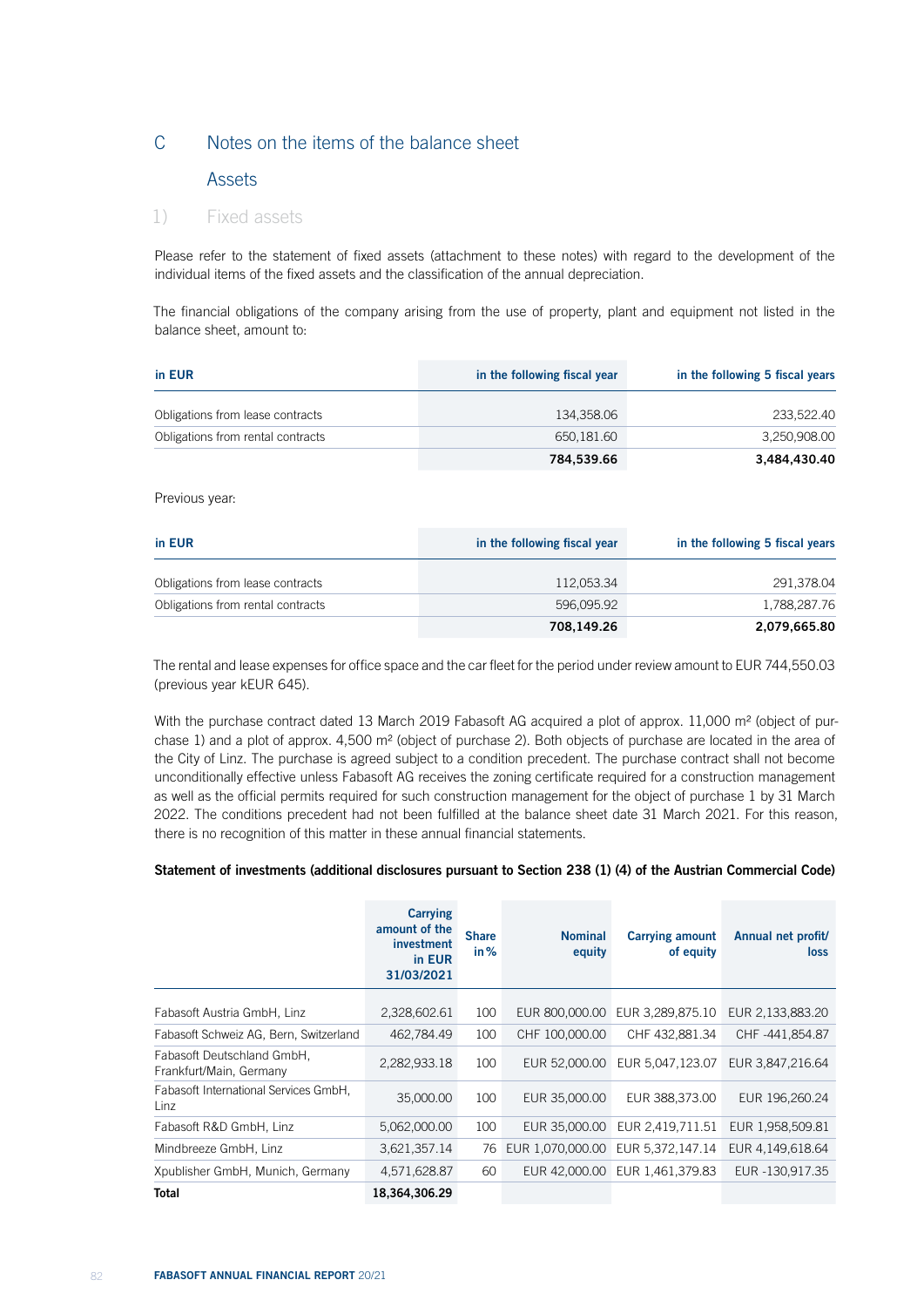### (Previous year)

|                                                       | <b>Carrying</b><br>amount of the<br>investment<br>in EUR<br>31/03/2020 | <b>Share</b><br>in % | <b>Nominal</b><br>equity | <b>Carrying amount</b><br>of equity | Annual net profit/<br><b>loss</b> |
|-------------------------------------------------------|------------------------------------------------------------------------|----------------------|--------------------------|-------------------------------------|-----------------------------------|
| Fabasoft Austria GmbH, Linz                           | 2,328,602.61                                                           | 100                  | EUR 800,000.00           | EUR 2,755,991.90                    | EUR 1,638,284.37                  |
| Fabasoft Schweiz AG, Bern, Switzerland                | 462,784.49                                                             | 100                  | CHF 100,000.00           | CHF 980,236.21                      | CHF 132,170.68                    |
| Fabasoft Deutschland GmbH,<br>Frankfurt/Main, Germany | 2,282,933.18                                                           | 100                  | EUR 52,000.00            | EUR 3.699.906.43                    | EUR 2.780.103.05                  |
| Fabasoft International Services GmbH,<br>Linz         | 35,000.00                                                              | 100                  | EUR 35,000.00            | EUR 192.112.76                      | EUR 142,681.10                    |
| Fabasoft R&D GmbH, Linz                               | 5,062,000.00                                                           | 100                  | EUR 35,000.00            | EUR 3,261,201.70                    | EUR 2,767,787.04                  |
| Mindbreeze GmbH, Linz                                 | 3,621,357.14                                                           | 76                   | EUR 1,070,000.00         | EUR 5,022,528.50                    | EUR 3,599,571.66                  |
| Xpublisher GmbH, Munich, Germany                      | 4,571,628.87                                                           | 60                   |                          | EUR 42,000.00 EUR 1,592,297.18      | EUR 15,885.29*                    |
| <b>Total</b>                                          | 18.364.306.29                                                          |                      |                          |                                     |                                   |

\*Short fiscal year 1 January to 31 March 2020

#### Investment securities

Securities and pension reinsurance agreements amounting to EUR 4,605,784.94 (previous year kEUR 4,088) are pledged to the benefit of the Managing Board within the framework of a pension provision.

The capitalisation value of the pension reinsurance agreements are reported offset against the pension provisions.

## 2) Current assets

## Trade and other receivables

There are no receivables secured by bill of exchange nor any general value allowances on receivables.

The receivables from affiliated companies include receivables from intergroup offsetting amounting to EUR 2,541,119.90 (previous year kEUR 1,085) and receivables from same-period appropriation of profit and tax compensation amounting to EUR 14,000,885.00 (previous year kEUR 12,604).

## 3) Deferred income tax assets

The deferred income tax assets concern temporary differences from pension provisions and fiscal seventh-part distribution.

The deferred income taxes include long-term temporary differences amounting to EUR 523,096.27 (previous year kEUR 423)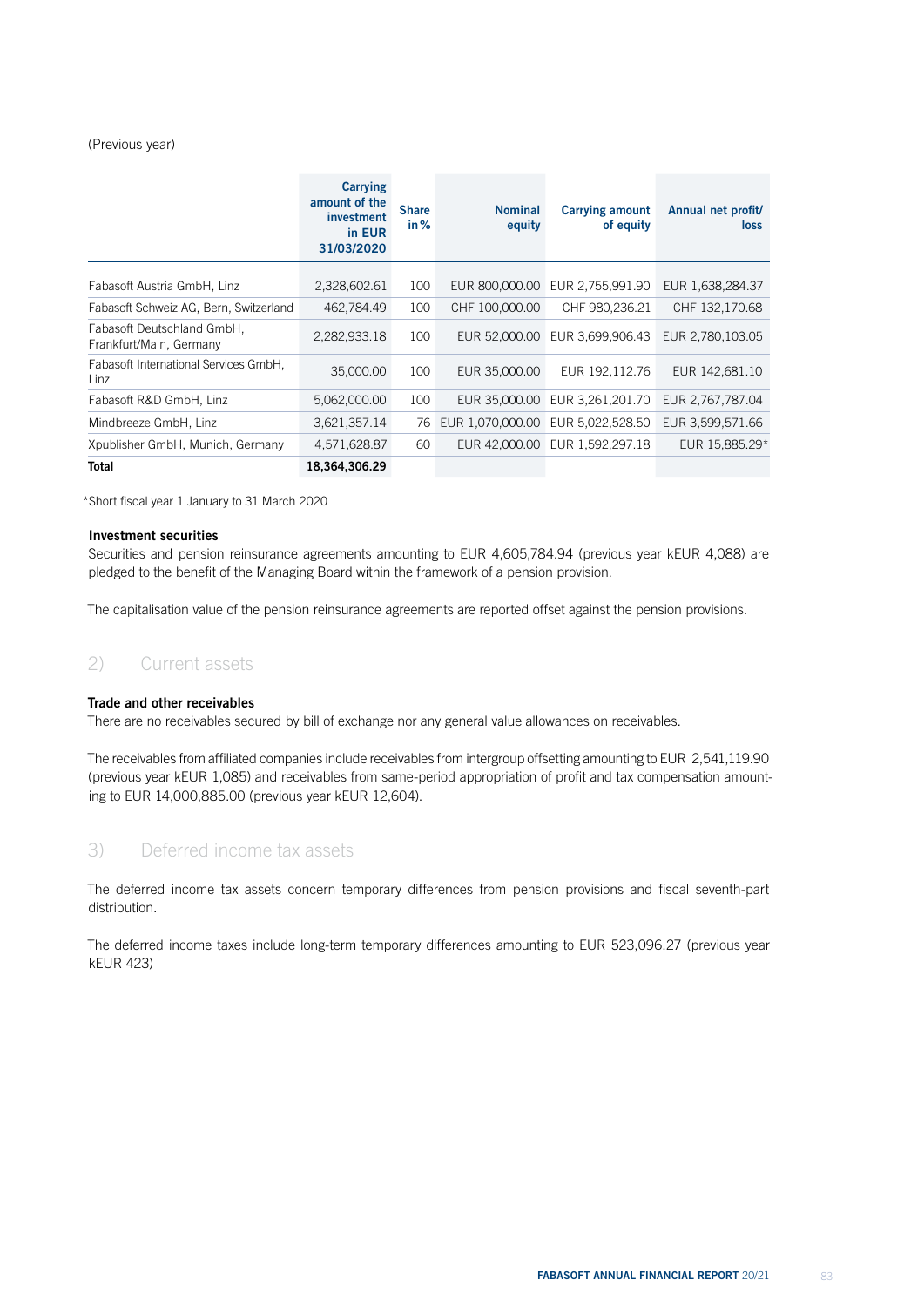# Equity and liabilities

1) Equity

## 1.1. Share capital

As at the closing date 31 March 2021 the share capital of the company amounted to EUR 11,000,000.00 (previous year kEUR 11,000).

The total share capital comprises bearer shares (11,000,000 shares) at a nominal value of EUR 1.00 per share.

The shares of Fabasoft AG are listed in the trading segment "Prime Standard" on the Frankfurt Stock Exchange, WKN (D) 922985.

## 1.2. Authorised capital

Please refer to the resolutions of the Annual General Meeting on 29 June 2020 for information on authorised capital (see section E.4).

## 1.3. Proposal for the appropriation of earnings

The 2020/2021 fiscal year resulted in a reported net profit of EUR 11,888,787.83.

The Managing Board of Fabasoft AG proposes for the fiscal year from 1 April 2020 to 31 March 2021, that a dividend of EUR 0.85 be disbursed per dividend-bearing no-par value share and, taking into consideration the legal dividend distribution restriction and the shares legally excluded from the entitlement to profits, the remaining net profit is to be carried forward to new account.

## 1.4. Legal dividend distribution restriction

Pursuant to Section 235 (2) of the Austrian Commercial Code, the amount of EUR 541,800.00 (previous year kEUR 483) from the net profit is blocked from distribution.

## 1.5. Treasury shares

|                     | Number of shares | Nominal value per<br>share in EUR | Nominal value in EUR | <b>Proportion of the share</b><br>capital |
|---------------------|------------------|-----------------------------------|----------------------|-------------------------------------------|
| Stock on 01/04/2020 | 277.257          | 1.00                              | 277.257.00           | 2.52%                                     |
| Stock on 31/03/2021 | O.               | 1.00                              |                      | $0.00\%$                                  |

Based on the authorisation by the Annual General Meeting on 1 July 2019, Fabasoft sold all 277,257 treasury shares on 20 April 2020, which corresponds to 2.52% of the share capital of the company, by way of a private placement to institutional investors under exclusion of the subscription rights to a placement price of EUR 23.50 per share. The proceeds from the sale strengthen the company's equity and serve the announced corporate interests.

The capital reserve increased by EUR 4,514,329.27 to stand at EUR 22,191,953.75 as a consequence of the sale of treasury shares. Furthermore, income of EUR 1,723,953.23 from the sale of treasury shares was recorded. The reserve for treasury shares and the reported deduction of called and paid-up share capital decreased respectively to EUR 0.00.

No treasury shares were held as at the reporting date 31 March 2021.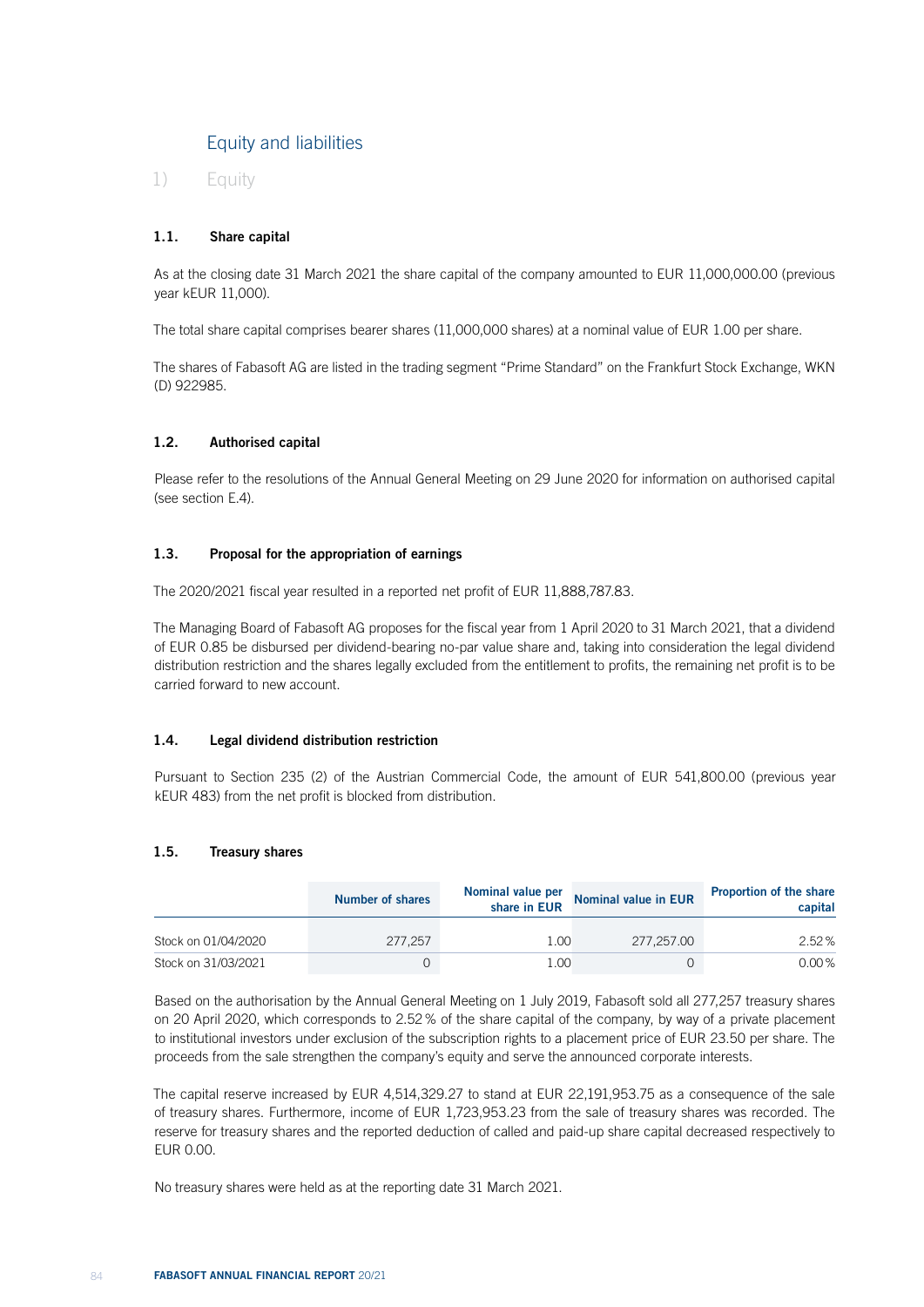# 2) Investment grants

Investment premiums are recognised in the balance sheet item "Investment grants". These are grants from the Austrian Federal Government of up to 14% of the investments made. The development of the investment grants is as follows:

| <b>Investment grants in EUR</b>                       | As at<br>01/04/2020 | <b>Allocation</b> | <b>Dissolution</b> | As at<br>31/03/2021 |
|-------------------------------------------------------|---------------------|-------------------|--------------------|---------------------|
| I. Intangible assets                                  | 0.00                | 23.724.86         | 2.677.66           | 21,047.20           |
| II. Property, plant and equipment                     |                     |                   |                    |                     |
| 1. Buildings on third-party land                      | 0.00                | 59.259.13         | 5.935.76           | 53,323.37           |
| 2. Other equipment, office furniture and<br>equipment | 0.00                | 23.184.47         | 3.250.08           | 19.934.39           |
|                                                       | 0.00                | 106,168.46        | 11,863.50          | 94.304.96           |

## 3) Provisions

## 3.1. Provisions for pensions

Pursuant to AFRAC Statement 27, the provision for pensions is reported offset with the claims from pension reinsurance agreements.

The provisions for pensions arising from the pension obligation described in Section B.6.1 amounts to EUR 4,532,627.70 (previous year kEUR 4,015) as at 31 March 2021. The claims from the pension reinsurance agreements offset against the provisions for pensions amount to EUR 4,532,627.70 (previous year kEUR 4,015) at the same level, whereby no report is made in the balance sheet.

## 3.2. Other provisions

The other provisions consist of the following provisions:

|                                                    | 31/03/2021<br><b>EUR</b> | 31/03/2020<br><b>kEUR</b> |
|----------------------------------------------------|--------------------------|---------------------------|
|                                                    |                          |                           |
| Earn-out components acquisition of Xpublisher GmbH | 1,871,782.64             | 1,862                     |
| Expenses for auditors                              | 29,160.00                | 49                        |
| Performance-related remuneration                   | 3,690.00                 | $\circ$                   |
| Not yet consumed holidays                          | 33,890.00                | 69                        |
| Special payments                                   | 56,686.84                | 42                        |
| Outstanding invoices received                      | 100,650.00               | 324                       |
| Publications of annual financial statements        | 29,700.00                | 30                        |
| <b>Others</b>                                      | 1,000.00                 |                           |
|                                                    | 2,126,559.48             | 2.377                     |

The earn-out components in connection with the acquisition of Xpublisher GmbH, Munich, Germany, are subject to the attainment of fixed operating ratios by 31 March 2024 at the latest and undiscounted amounts to EUR 1,900,000.00.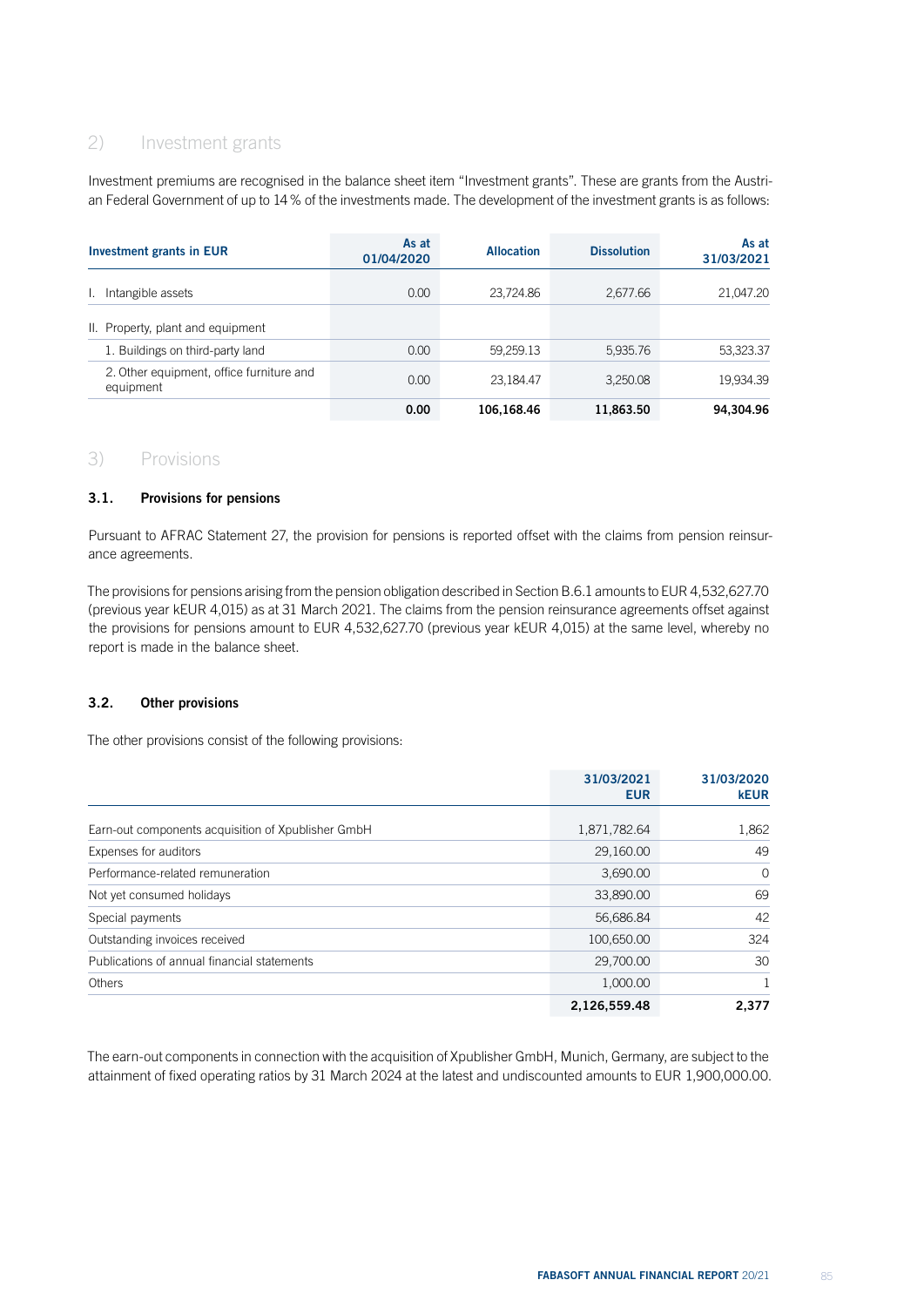# 4) Liabilities

There are no collateral securities and no liabilities with a remaining term of more than 5 years.

Other liabilities include expenses amounting to EUR 16,028.90 (previous kEUR 11), that will not affect payment until after the reporting date.

# D Notes on the items of the income statement

## 1) Sales revenue

The sales revenue amounting to EUR 3,775,309.43 (previous year kEUR 3,413) results from the allocation of expenses of the group holding, Fabasoft AG, Linz, to the affiliated companies.

# 2) Expenses for severance payments and benefits to employee pension funds

The expenses for severance payments and benefits to employee pension funds include amounts of EUR 4,337.13 (previous year kEUR 3) for employee pension funds.

# 3) Expenses for pension schemes

The expenses for pension schemes are composed as follows:

|                                                                  | 2020/2021<br><b>EUR</b> | 2019/2020<br><b>kEUR</b> |
|------------------------------------------------------------------|-------------------------|--------------------------|
| Expense for allocation to the pension provision                  | 517,816.77              | 504                      |
| Income from the capitalisation of pension reinsurance agreements | $-517,816.77$           | -504                     |
| Payments to the pension reinsurance agreements                   | 421.238.66              | 421                      |
|                                                                  | 421.238.66              |                          |

## 4) Other operating expenses

Other disclosed operating expenses include in particular:

|                         | 2020/2021<br><b>EUR</b> | 2019/2020<br><b>kEUR</b> |
|-------------------------|-------------------------|--------------------------|
| Operating expenses      | 1,444,202.51            | 1,274                    |
| Administrative expenses | 1,403,406.31            | 1,668                    |
| Marketing expenses      | 113,116.94              | 186                      |
|                         | 2,960,725.76            | 3,128                    |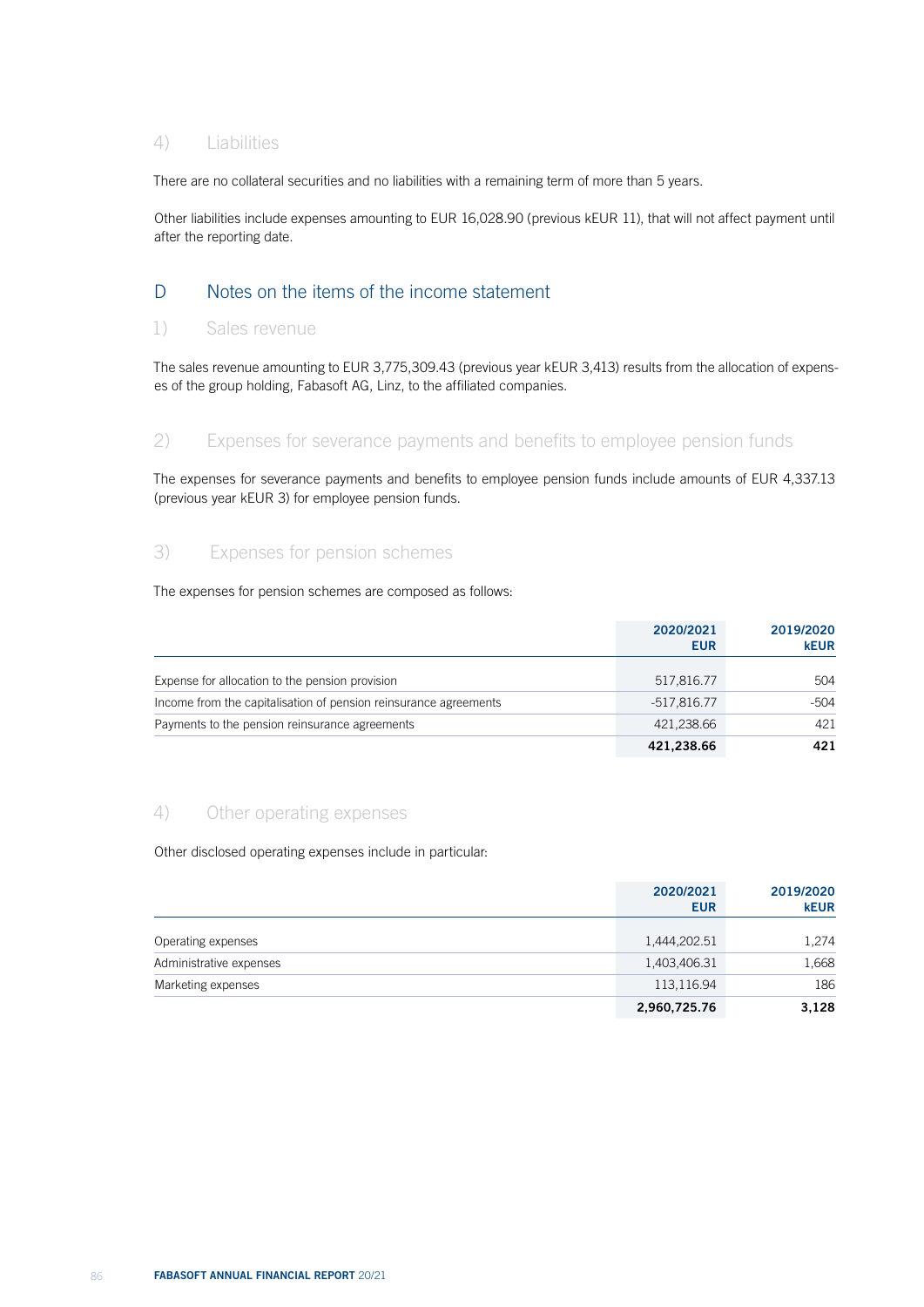# 5) Expenses for the annual auditor

The expenses for the annual auditor are disclosed in the consolidated financial statements of Fabasoft AG, Linz.

# E Other statements

## 1) Group taxation

As of the year of assessment 2021, Fabasoft AG as the group parent and the following group members constitute a group of companies pursuant to Section 9 of the Corporate Tax Law (Austrian Corporate Income Tax Act): (1) Fabasoft International Services GmbH, Linz, (2) Fabasoft R&D GmbH, Linz, (3) Fabasoft Austria GmbH, Linz and (4) Mindbreeze GmbH, Linz.

The positive or negative tax compensation for domestic group members is 25% of the attributed income. The tax compensations are disclosed in the receivables or liabilities from the affiliated companies. If, upon termination of the corporate group or the group member's withdrawal from the corporate group, following a minimum period pursuant to Section 9 (10) 1st dash of the Corporate Tax Law negative income of the group member which has already been allocated to the group parent has not yet been offset against tax compensations, a final settlement must be made calculated in the amount of the present value of the (fictitious) future tax relief which the group member would likely realise by claiming the remainder of this loss carry forward.

The taxes on income amount to EUR 666,538.00 (previous year kEUR 693) and are subdivided into the following items:

|                       | 2020/2021<br><b>EUR</b> | 2019/2020<br><b>kEUR</b> |
|-----------------------|-------------------------|--------------------------|
| Current taxes         | $-2,287,347.00$         | $-2,070$                 |
| Tax compensations     | 2,894,885.00            | 2,716                    |
| Deferred income taxes | 59,000.00               | 47                       |
|                       | 666,538.00              | 693                      |

# 2) Mandatory disclosures on bodies and employees

## 2.1. Average number of employees

|           | 2020/2021 | 2019/2020                          |
|-----------|-----------|------------------------------------|
| Employees |           | $\overline{\phantom{0}}$<br>$\sim$ |

### 2.2. Bodies

The following persons served as members of the Managing Board in the fiscal year:

Prof. Dipl.-Ing. Helmut Fallmann, Linz Leopold Bauernfeind, St. Peter/Au

No advances or loans were granted to members of the Managing Board or the Supervisory Board. Moreover, no liabilities were assumed for benefit of the members of the Managing Board.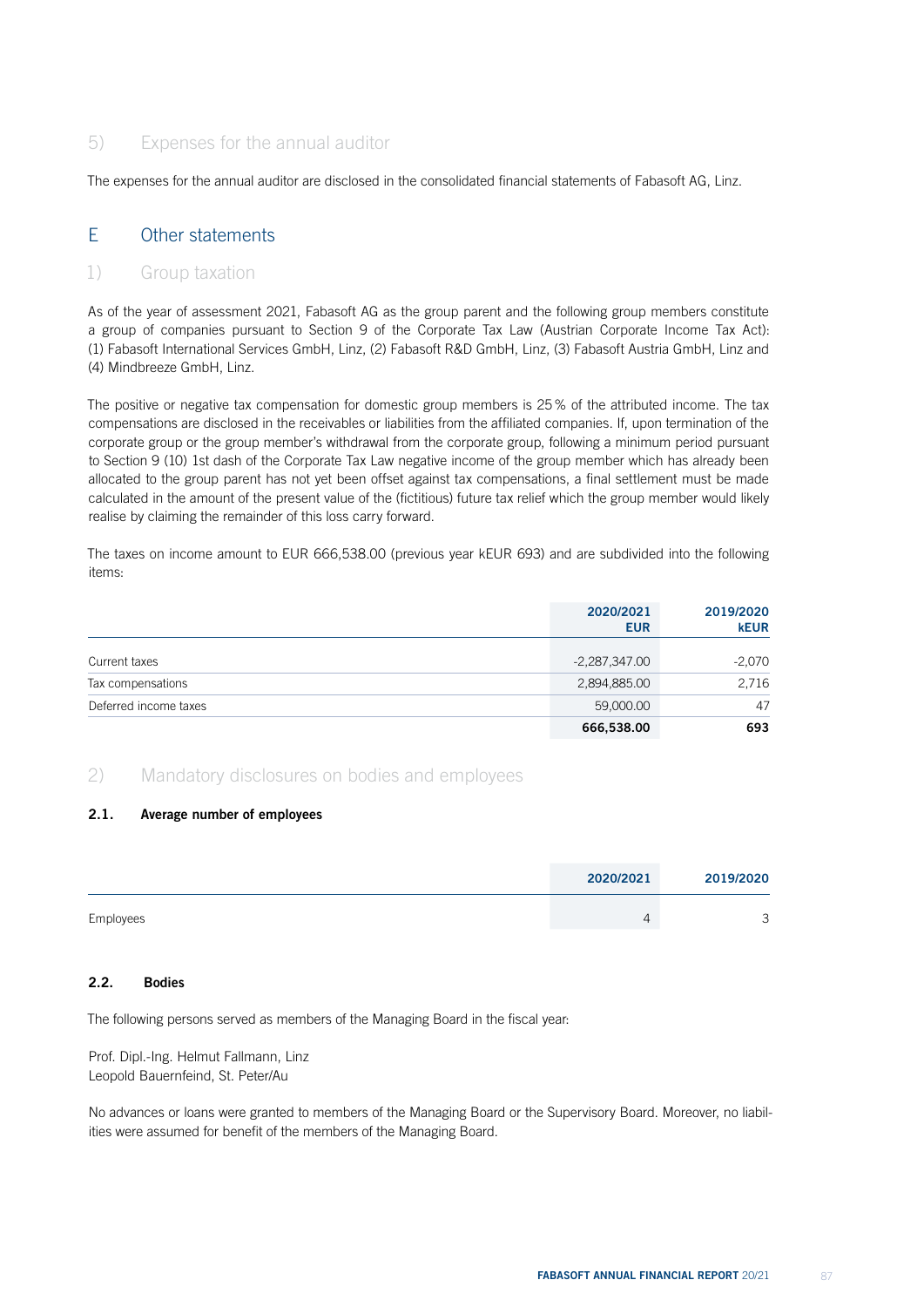Expenses for continuous emoluments, severance payments and pension schemes for the members of the Managing Board amounted to kEUR 1,617 (previous year kEUR 1,434) in the 2020/2021 fiscal year and are composed as follows:

| in kEUR                         | 2020/2021 | 2019/2020 |
|---------------------------------|-----------|-----------|
| Continuous emoluments           | 966       | 946       |
| Expenses for severance payments | 230       | 67        |
| Expenses for pension schemes    | 421       | 421       |
| Total                           | 1,617     | 1.434     |

The Supervisory Board is composed of the following persons:

em. o. Univ.-Prof. Mag. Dr. Friedrich Roithmayr (Chairman) Dr. Peter Posch (Member) FH-Prof.<sup>in</sup> Univ.Doz.in DIin Dr.in Ingrid Schaumüller-Bichl (Member) Prof. Dr. Andreas Altmann (Member)

Emoluments amounting to EUR 80,000.00 (previous year kEUR 80) were paid to the members of the Supervisory Board in the 2020/2021 fiscal year.

## 3) Information on the stock option programs

As at the reporting date 31 March 2021 there are no effective stock option programs.

# 4) Resolutions of the Annual General Meeting on 29 June 2020

The following resolutions, among others, were made at the Fabasoft AG Annual General Meeting on 29 June 2020:

A dividend of EUR 0.65 per dividend-bearing share shall be paid out for the 2019/2020 fiscal year.

The Managing Board is authorised for the period of 30 months to acquire its own shares pursuant to Section 65 (1) (4) of the Austrian Stock Corporation Act for the purpose of issuing them to employees, company executives and members of the Managing Board of the company or an affiliated company respectively to Section 65 (1) (8) of the Austria Stock Corporation Act and up to a maximum holding of 10% of the total share capital of the company. The equivalent value permissible at repurchase must not exceed 10% above and must not be 20% at the least below the average price at the close of Xetra trading on the Deutsche Börse AG of the last five stock exchange trading days prior to the fixing of the purchase price.

The Managing Board is authorised with the approval of the Supervisory Board to increase the share capital of the company within five years of this amendment to the articles being entered in the company register – possibly in several tranches – by up to nominally EUR 5,500,000.00 through the issue of up to 5,500,000 no-par-value shares both against cash deposit and also pursuant to Section 172 of the Austrian Stock Corporation Act against non-cash contribution to up to EUR 16,500,000.00 and stipulate the conditions of issuance in agreement with the Supervisory Board (authorised capital in the sense of Sections 169 ff Austrian Stock Corporation Act), whereby the Managing Board shall also be authorised to issue the new shares possibly with the exclusion of the subscription rights that the shareholders are otherwise entitled to (Section 170 (2) Austrian Stock Corporation Act).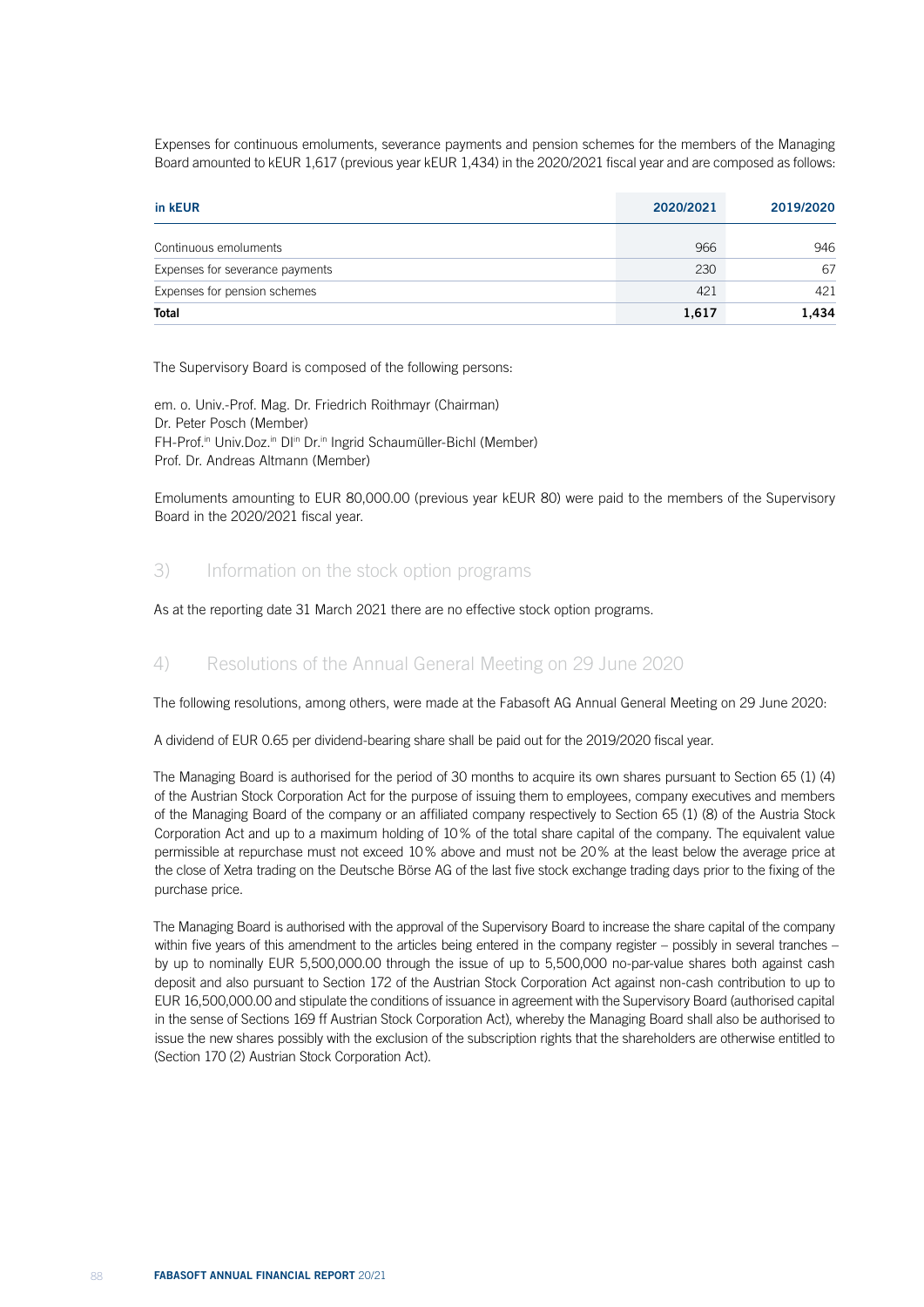# 5) Significant events after the balance sheet date

On 20 April 2021 Fabasoft AG increased its stake in Mindbreeze GmbH from formerly 76% of the company shares to 85.5%. The shares were acquired from the Management of Mindbreeze GmbH, whose previous share before the transaction was 24% and who after the transaction still hold 14.5%.

No other significant events for these annual financial statements occurred after 31 March 2021.

Linz, 7 June 2021

Prof. Dipl.-Ing. Helmut Fallmann (original signature) Leopold Bauernfeind (original signature)

Managing Board Fabasoft AG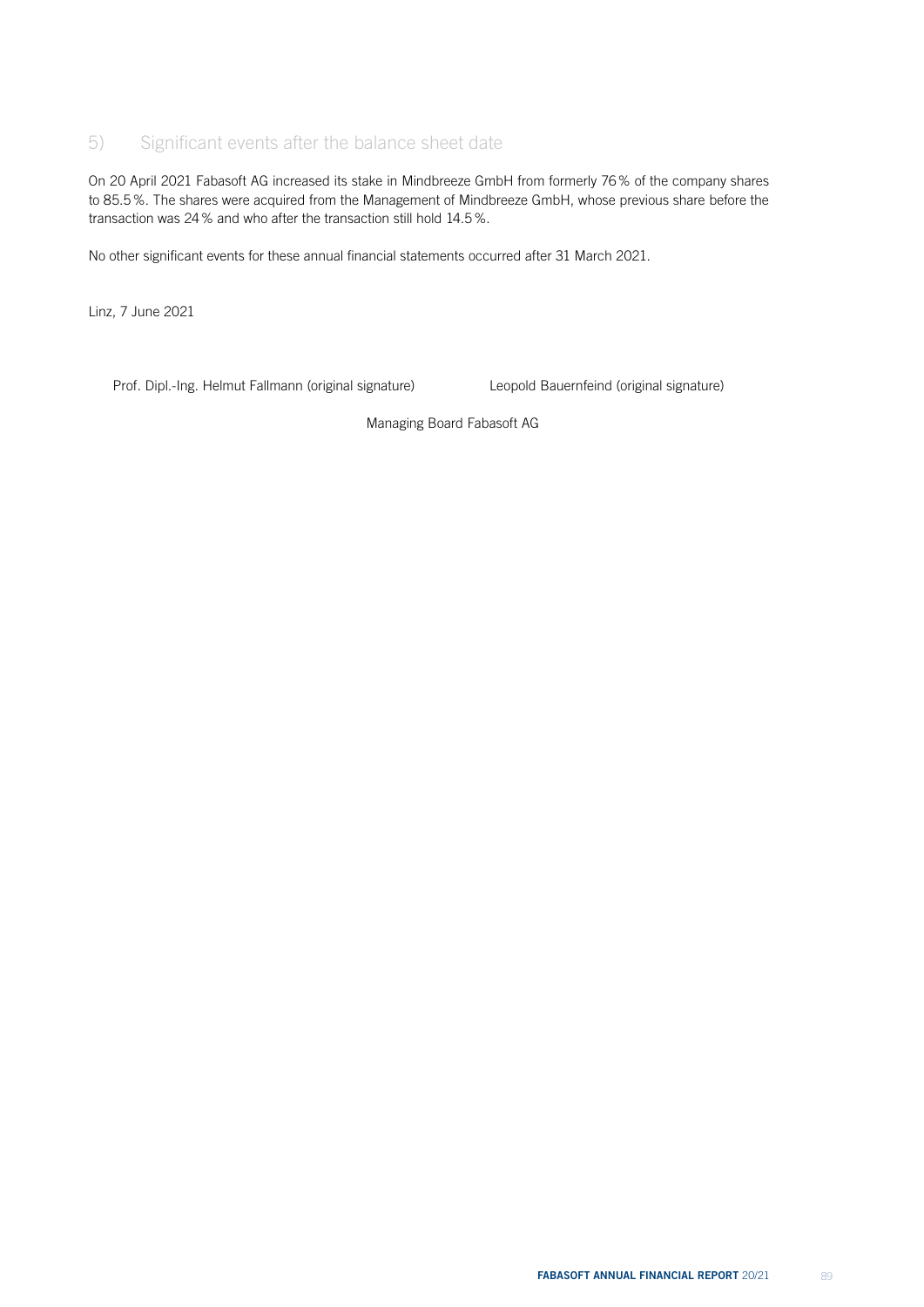| STATEMENT OF FIXED ASSETS OF FABASOFT AG, LINZ, AS AT 31 MARCH 2021 |  |  |
|---------------------------------------------------------------------|--|--|

|                                                                                                                                                       |                               | <b>Acquisition/production costs</b> |                          |                                |
|-------------------------------------------------------------------------------------------------------------------------------------------------------|-------------------------------|-------------------------------------|--------------------------|--------------------------------|
| Development of<br>fixed assets in EUR                                                                                                                 | As at<br>01/04/2020           | <b>Additions</b>                    | <b>Disposals</b>         | As at<br>31/03/2021            |
| I. Intangible assets<br>Concessions,<br>industrial property<br>rights and similar<br>rights and benefits<br>as well as licenses<br>deriving from them | 382,537.88                    | 173,434.21                          | 0.00                     | 555,972.09                     |
| II. Property, plant and<br>equipment                                                                                                                  |                               |                                     |                          |                                |
| 1. Buildings on<br>third-party land                                                                                                                   | 3,371,902.17                  | 945,700.09                          | 0.00                     | 4,317,602.26                   |
| 2. Other equipment,<br>office furniture<br>and equipment*                                                                                             | 9,306,326.76<br>12,678,228.93 | 1,970,560.84<br>2,916,260.93        | 538,481.80<br>538,481.80 | 10,738,405.80<br>15,056,008.06 |
| <b>III. Financial assets</b>                                                                                                                          |                               |                                     |                          |                                |
| 1. Shares in affiliated<br>companies                                                                                                                  | 18,364,306.29                 | 0.00                                | 0.00                     | 18,364,306.29                  |
| 2. Investment<br>securities                                                                                                                           | 156,911.16                    | 0.00                                | 0.00                     | 156,911.16                     |
|                                                                                                                                                       | 18,521,217.45                 | 0.00                                | 0.00                     | 18,521,217.45                  |
|                                                                                                                                                       | 31,581,984.26                 | 3,089,695.14                        | 538,481.80               | 34,133,197.60                  |
| *thereof low-value                                                                                                                                    |                               |                                     |                          |                                |
| assets according to Section 204 (1a)                                                                                                                  |                               | 53,294.92                           | 53,294.92                |                                |

of the Austrian Commercial Code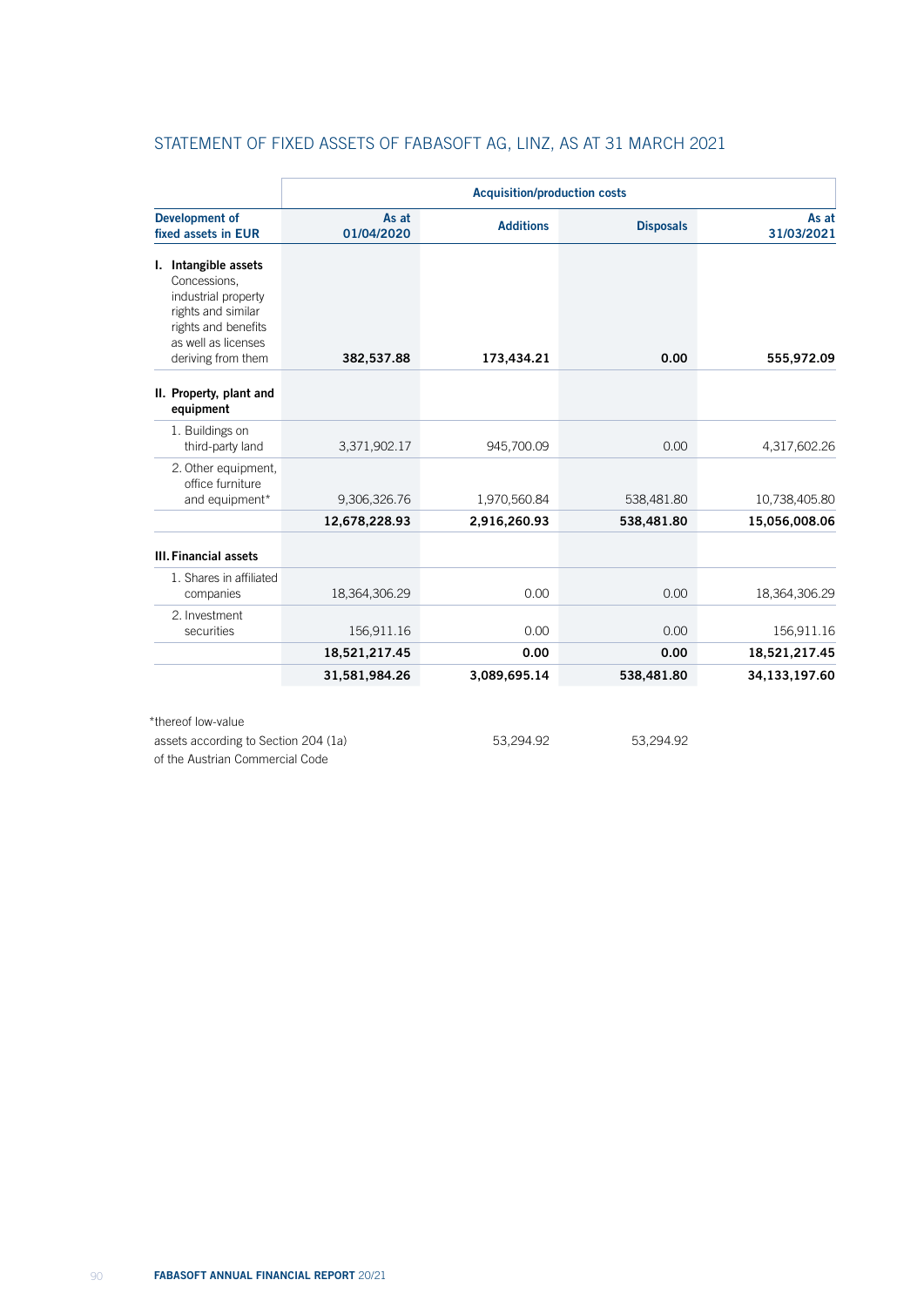|                                                                                                                                                       | <b>Cumulated depreciations</b> |                  | <b>Residual carrying amounts</b> |                     |                     |                     |
|-------------------------------------------------------------------------------------------------------------------------------------------------------|--------------------------------|------------------|----------------------------------|---------------------|---------------------|---------------------|
| <b>Development of</b><br>fixed assets in EUR                                                                                                          | As at<br>01/04/2020            | <b>Additions</b> | <b>Disposals</b>                 | As at<br>31/03/2021 | As at<br>31/03/2021 | As at<br>31/03/2021 |
| I. Intangible assets<br>Concessions,<br>industrial property<br>rights and similar<br>rights and benefits<br>as well as licenses<br>deriving from them | 263,982.17                     | 65,018.64        | 0.00                             | 329,000.81          | 226,971.28          | 118,555.71          |
| II. Property, plant and<br>equipment                                                                                                                  |                                |                  |                                  |                     |                     |                     |
| 1. Buildings on<br>third-party land                                                                                                                   | 2,853,433.40                   | 282,782.29       | 0.00                             | 3,136,215.69        | 1,181,386.57        | 518,468.77          |
| 2. Other equipment,<br>office furniture<br>and equipment*                                                                                             | 7,239,651.28                   | 1,393,002.27     | 537,537.30                       | 8,095,116.25        | 2,643,289.55        | 2,066,675.48        |
|                                                                                                                                                       | 10,093,084.68                  | 1,675,784.56     | 537,537.30                       | 11,231,331.94       | 3,824,676.12        | 2,585,144.25        |
| <b>III. Financial assets</b>                                                                                                                          |                                |                  |                                  |                     |                     |                     |
| 1. Shares in affiliated<br>companies                                                                                                                  | 0.00                           | 0.00             | 0.00                             | 0.00                | 18,364,306.29       | 18,364,306.29       |
| 2. Investment<br>securities                                                                                                                           | 58.50                          | 0.00             | 0.00                             | 58.50               | 156,852.66          | 156,852.66          |
|                                                                                                                                                       | 58.50                          | 0.00             | 0.00                             | 58.50               | 18,521,158.95       | 18,521,158.95       |
|                                                                                                                                                       | 10,357,125.35                  | 1,740,803.20     | 537,537.30                       | 11,560,391.25       | 22,572,806.35       | 21,224,858.91       |

assets according to Section 204 (1a) 53,294.92 53,294.92

of the Austrian Commercial Code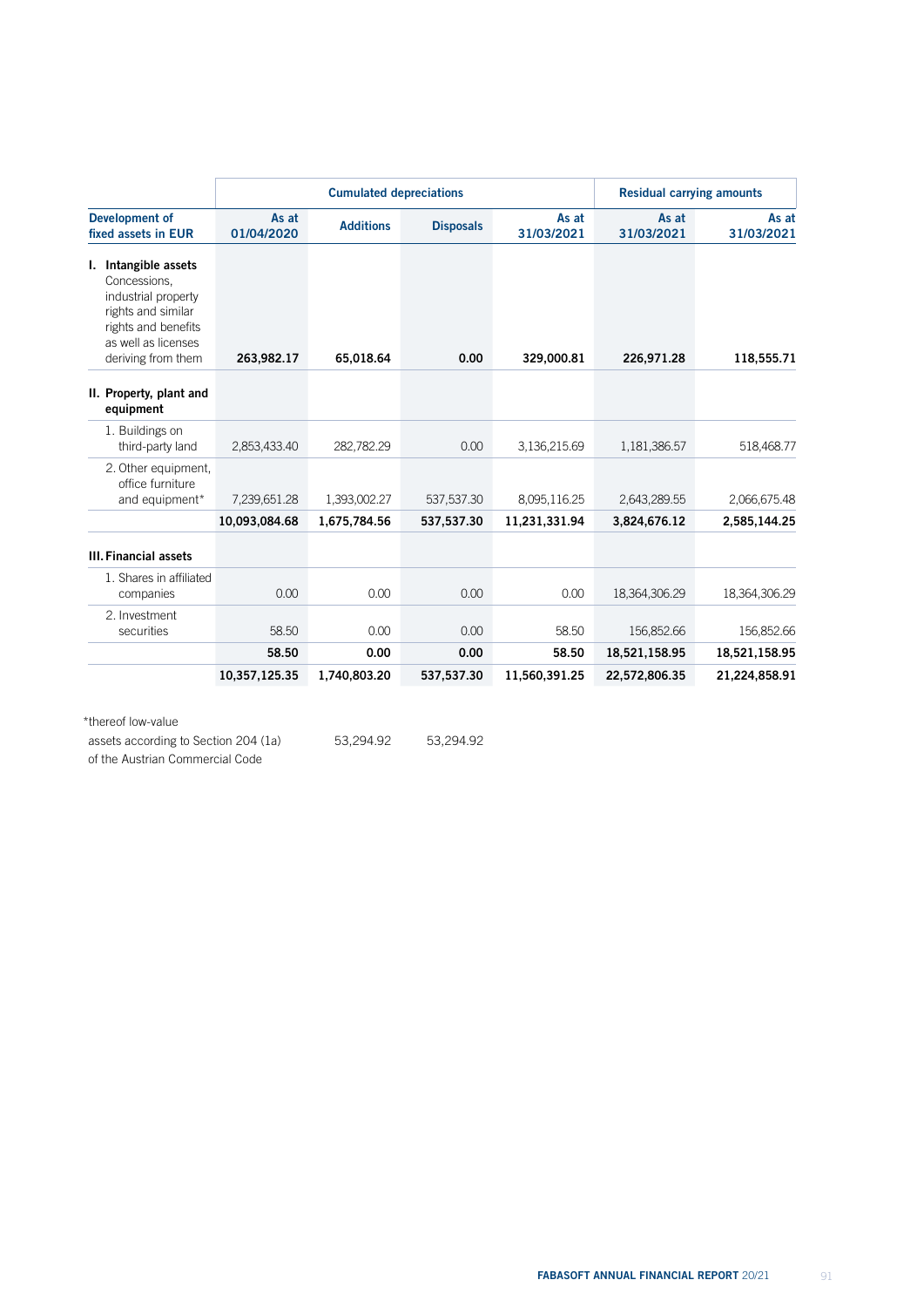This report includes both the management report of Fabasoft AG and the Group management report. Where required to provide a true and fair view of the actual assets, financial and profit situation, the information has been specified separately.

# MANAGEMENT REPORT OF FABASOFT AG AND THE FABASOFT GROUP

1) Report on the business performance and economic situation of Fabasoft AG and the Fabasoft Group

## 1.1. Business performance of Fabasoft AG and the Fabasoft Group

In the 2020/2021 fiscal year, the Fabasoft Group recorded sales revenue of EUR 55.1 million (EUR 51.1 million in the corresponding period of the previous year).

With EBITDA<sup>1)</sup> at kEUR 19,554 (kEUR 16,780 in the corresponding period of the previous year) EBIT<sup>1)</sup> was kEUR 13,886 (kEUR 11,709 in the corresponding period of the previous year).

This rise in sales revenue (7.9% compared to the 2019/2020 fiscal year) reflects the positive development of revenue from recurring usage fees for Mindbreeze InSpire and the Fabasoft Cloud offers, an increase in project business as well as the expansion of the corporate group to include the Xpublisher companies. By contrast the business of Fabasoft Schweiz AG saw a significant decline in sales resulting from the loss of a re-tender in the federal sector in 2015.

The growth of the operative result (rise in EBIT of 18.6% compared to the 2019/2020 fiscal year) derives in particular from the increase in high-margin recurring revenue, especially from the use of appliances (primarily Mindbreeze InSpire) and from cloud services and recurring services such as support and management support. The sound development of project activities also contributed to the growth in the operative result. Significant savings were registered due to the temporary reduction in expenses items as a consequence of the pandemic, e.g. events and travel expenses.

The business with existing customers remained gratifyingly stabile in the period under review and in the lockdown phases imposed due to the pandemic, despite the practical challenges these posed, for example in the execution of projects with customers.

The interest of potential new customers rose sharply in the second half of the fiscal year – not least due to intensified marketing activities and a very positive positioning of products from the group by key branch analysts. However, potential customers still remained reticent and wary, especially where high-volume contracts are concerned.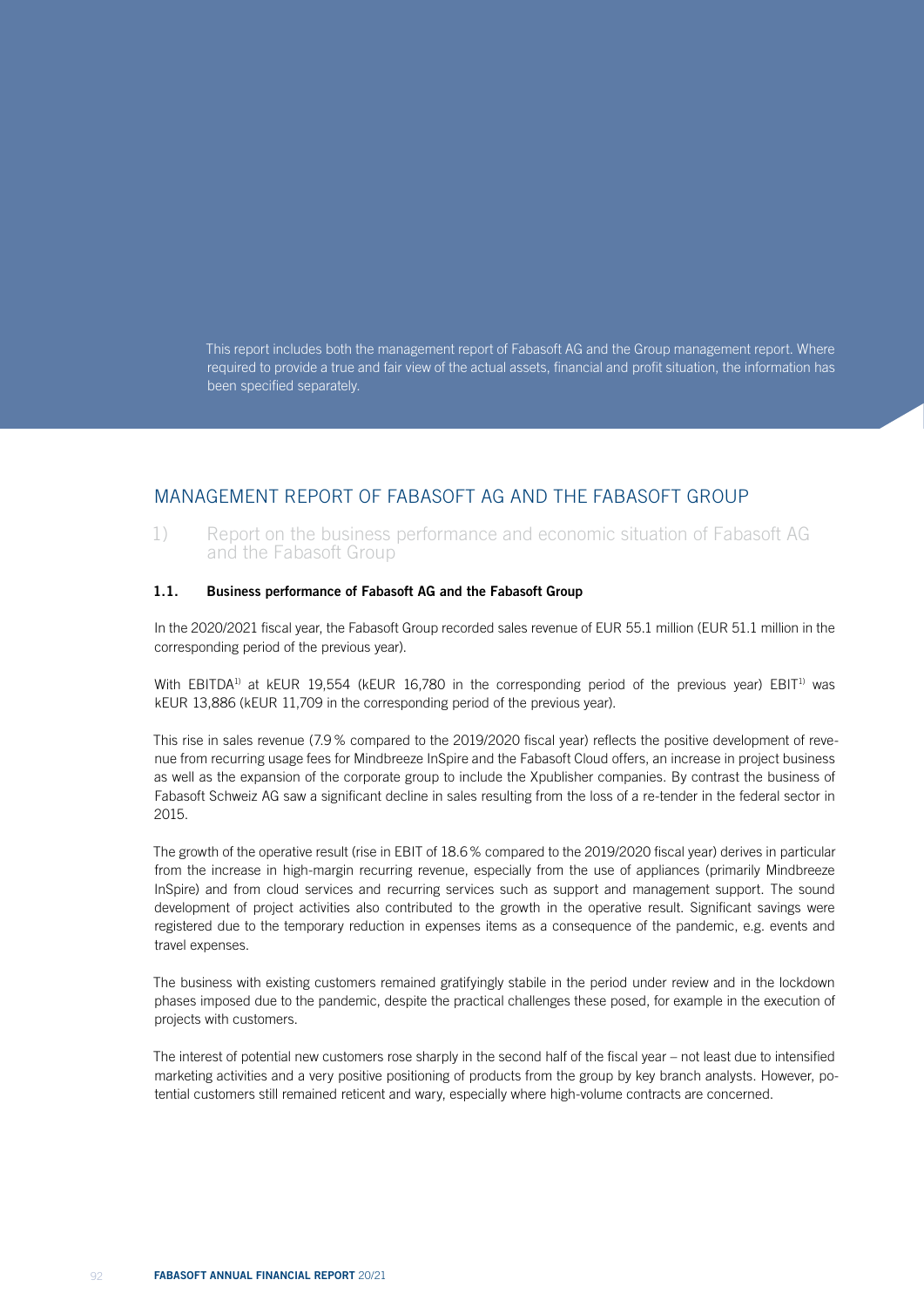With a research and development ratio<sup>1</sup> of 25.3% of sales revenue, investments in research & development (kEUR 13,961) of the Fabasoft Group (Fabasoft AG has no research and development activities) were again on a very high level compared with the industry as a whole (kEUR 12,049 in the 2019/2020 fiscal year).

These investments were undertaken for research and development in connection with the company's own software production technology and the cloud and appliance offers based on this as well as with underlying issues in the field of digital transformation.

The equity ratio<sup>1</sup> of the Fabasoft Group on the balance sheet date (31 March 2021) was 51 % (48% on 31 March 2020).

Cash and cash equivalents increased on the balance sheet date (31 March 2021) from kEUR 35,101 (31 March 2020) to kEUR 48,424.

The Fabasoft Group employed a workforce of 326 on 31 March 2021 (312 on 31 March 2020).

In the 2020/2021 fiscal year the sales revenue of Mindbreeze GmbH and its subsidiary the Mindbreeze Corporation amounted to kEUR 13,180 (kEUR 12,402 in the corresponding period of the previous year). With EBITDA<sup>1)</sup> at kEUR 7,159 (kEUR 6,328 in the corresponding period of the previous year) EBIT1) was kEUR 5,833 (kEUR 5,026 in the corresponding period of the previous year).

## 1.2. Report on the regional presence of the Fabasoft Group

## Subsidiaries of Fabasoft AG on the balance sheet date (31/03/2021)

| <b>Company</b>                       | <b>Direct share</b> | <b>Country</b> | <b>Headquarters</b> | <b>Offices</b>            |
|--------------------------------------|---------------------|----------------|---------------------|---------------------------|
| Fabasoft International Services GmbH | 100%                | Austria        | Linz                | Vienna                    |
| Fabasoft R&D GmbH                    | 100%                | Austria        | Linz                | Vienna                    |
| Fabasoft Austria GmbH                | 100%                | Austria        | Linz                | Vienna                    |
| Mindbreeze GmbH                      | 76%                 | Austria        | Linz                | Vienna                    |
| Fabasoft Deutschland GmbH            | 100%                | Germany        | Frankfurt am Main   | Berlin,<br>Erfurt, Munich |
| Xpublisher GmbH                      | 60%                 | Germany        | Munich              |                           |
| Fabasoft Schweiz AG                  | 100%                | Switzerland    | Bern                |                           |

#### Subsidiaries of Mindbreeze GmbH on the balance sheet date (31/03/2021)

| <b>Company</b>         | Direct share | <b>Country</b> | <b>Headquarters</b> | <b>Offices</b> |
|------------------------|--------------|----------------|---------------------|----------------|
| Mindbreeze Corporation | 100%         | JSA            | Chicago             | Silver Spring  |

#### Subsidiaries of Xpublisher GmbH on the balance sheet date (31/03/2021)

| <b>Company</b>  | <b>Direct share</b> | <b>Country</b> | <b>Headquarters</b> |  |
|-----------------|---------------------|----------------|---------------------|--|
| Xpublisher Inc. | 100%                | USA            | Chicago             |  |

<sup>1)</sup>Definition of the key figures in the management report section 1.4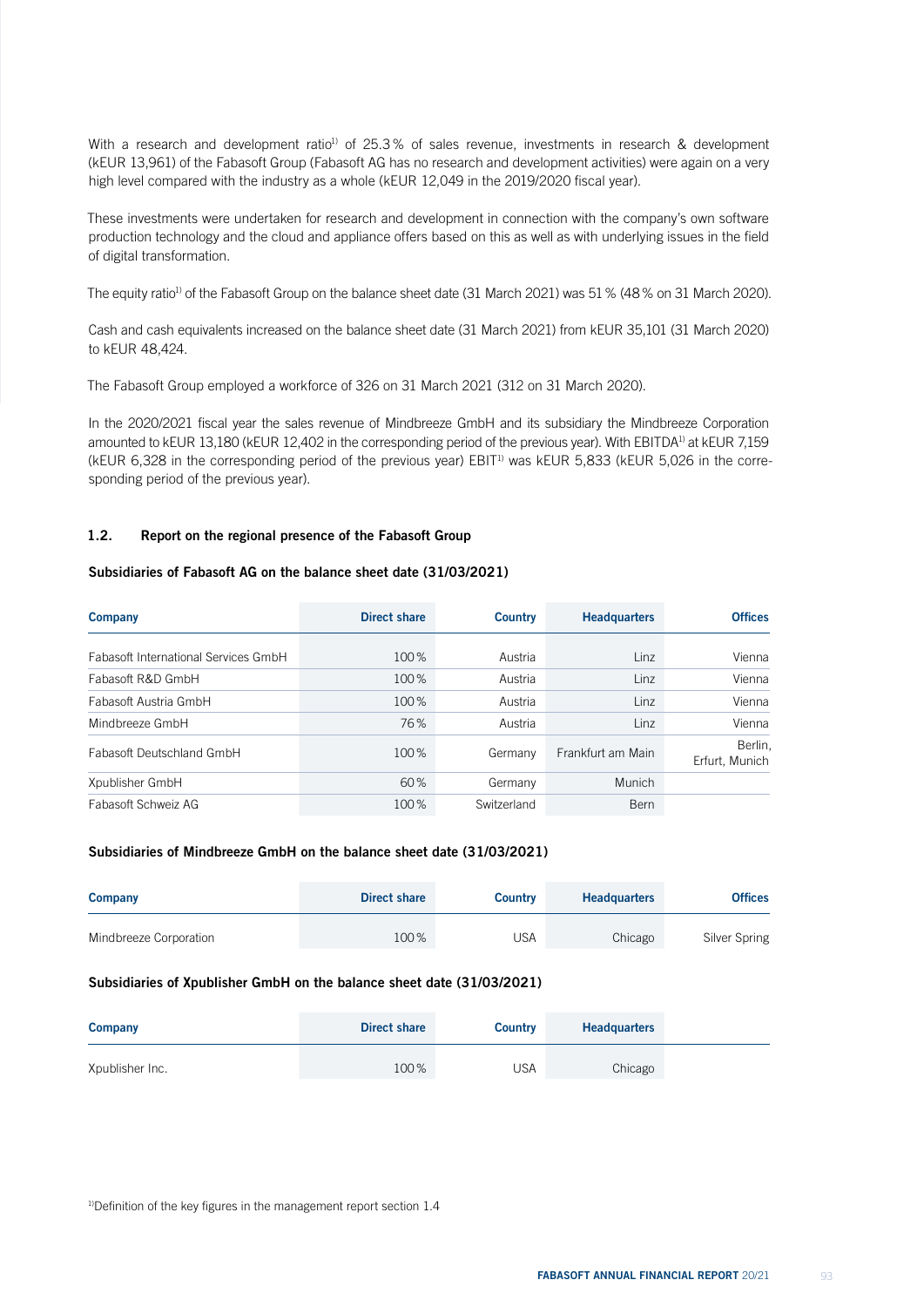## Changes in the Group structure and company acquisitions

On 20 April 2021 Fabasoft AG increased its holding in Mindbreeze GmbH from formerly 76% of the company shares to 85.5%. The shares were acquired from the Management of Mindbreeze GmbH, whose previous share before the transaction was 24% and who after the transaction still hold 14.5%.

No acquisitions were undertaken in the Fabasoft Group during the period under review. The Fabasoft Group does not operate any branch offices.

## 1.3. Financial and non-financial performance indicators of Fabasoft AG and the Fabasoft Group

## Financial performance indicators of Fabasoft AG (individual financial statements in accordance with the Austrian Commercial Code)

| in kEUR                                    | 2020/2021 | 2019/2020 |
|--------------------------------------------|-----------|-----------|
|                                            |           |           |
| Sales revenue                              | 3,775     | 3,413     |
| Result before income taxes                 | 8,166     | 7,001     |
| EBIT <sup>1</sup>                          | $-2,868$  | $-2,875$  |
| EBITDA <sup>1)</sup>                       | $-1,127$  | $-1,334$  |
| Annual net profit                          | 8,832     | 7,694     |
| Equity                                     | 45,081    | 36,883    |
| Equity ratio <sup>1)</sup>                 | 86%       | 86%       |
| Cash flows from operating activities       | 8,708     | 6,875     |
| Cash and cash equivalents at end of period | 12,296    | 7,243     |
| Employees as at 31/3                       | 5         | 3         |

## Financial performance indicators of the Fabasoft Group (consolidated financial statements in accordance with IFRS)

| in kEUR                                    | 2020/2021 | 2019/2020 |
|--------------------------------------------|-----------|-----------|
|                                            |           |           |
| Sales revenue                              | 55,090    | 51,056    |
| Result before income taxes                 | 13,780    | 11,660    |
| EBIT (Operating result) <sup>1)</sup>      | 13,886    | 11,709    |
| EBITDA <sup>1)</sup>                       | 19,554    | 16,780    |
| Result for the year                        | 9,730     | 8,553     |
| Equity                                     | 39,252    | 31,469    |
| Equity ratio <sup>1)</sup>                 | 51%       | 48%       |
| Cash flows from operating activities       | 21,012    | 14,107    |
| Cash and cash equivalents at end of period | 48,424    | 35,101    |
| Employees as at 31/3                       | 326       | 312       |

1) Definition of the key figures in the management report section 1.4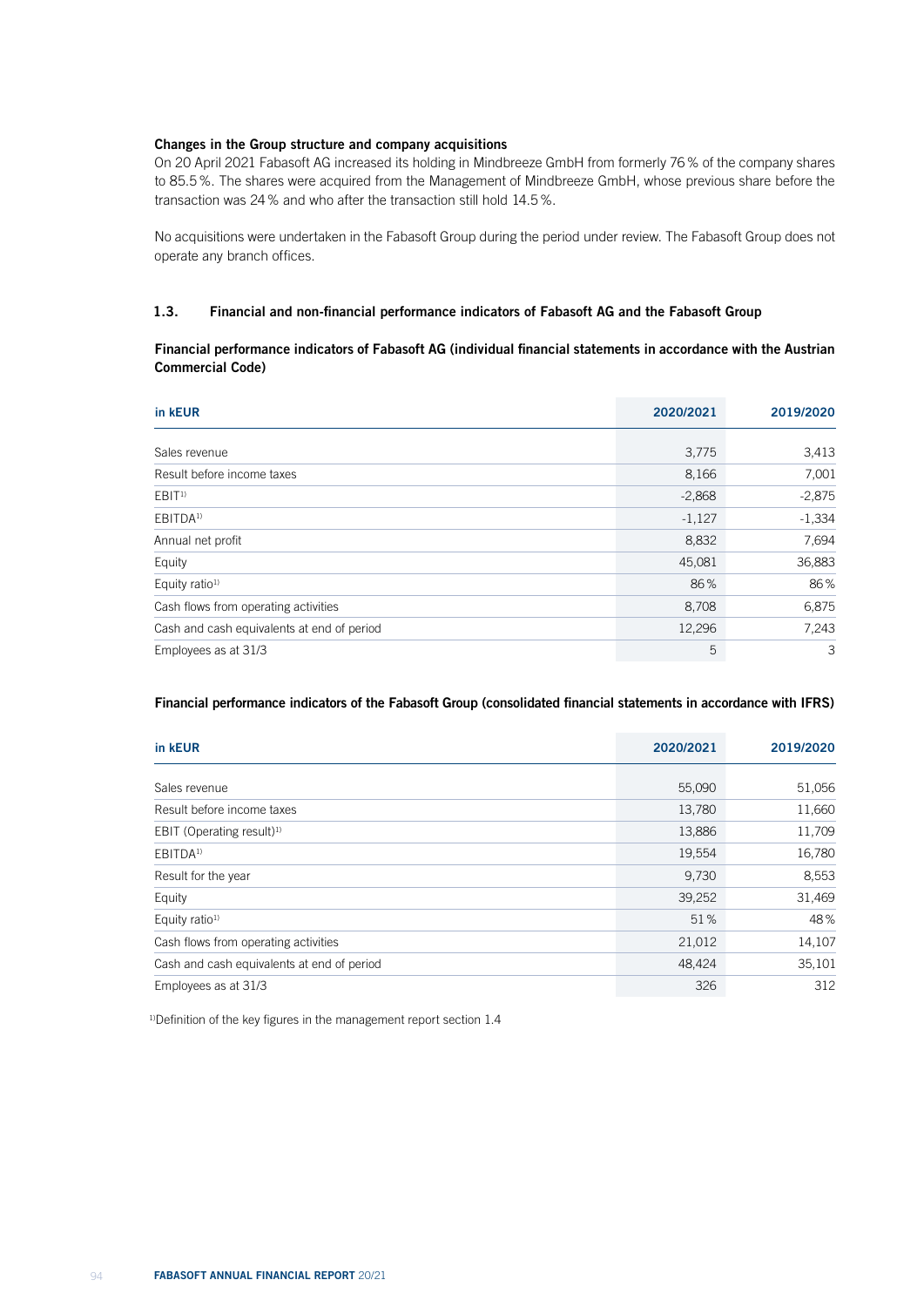### Non-financial performance indicators of the Fabasoft AG and the Fabasoft Group

#### Employees as a success factor

The enthusiasm, commitment and talent of employees and their flair for innovation are all basic requirements for sustainable growth. In other words, the promotion and carrier development of employees is of utmost importance in the Fabasoft Group. Training and further education plans are created individually and developed, continuously and demand-oriented. The Fabasoft Academy – the Group's own training unit – coordinates the implementation of the measures and offers a broad spectrum of internal training opportunities. The extensive further education programme is prepared together with internal and external trainers, implemented and expanded all the time, with particular importance being attached to the interplay of knowledge transfer and practical application.

Where education and training are concerned Fabasoft also attaches great importance to externally comprehensible and internationally recognised standards for the acquisition of skills. On the balance sheet date the Fabasoft Group employed 65 certified IPMA standard (senior) project managers, 96 Scrum Master and 25 Product Owner in compliance with Scrum Alliance.

### Internal Communication

Fabasoft lives an open communication. The management regularly makes announcements in the scope of "Friday Morning Speeches" relating to enterprise strategy focuses and current organisational, technology and business topics. Innovations and further developments in all product and implementation areas are presented by members of the development teams at the internal "Scrum Demo Days" which are held once a fortnight. All employees have the chance to visit these events in person, follow them using video streaming. The internal monthly Fabasoft Newsletter provides employees with a compact overview of all relevant issues taking place within the Fabasoft Group, such as changes in internal processes, planned events, presentation of new colleagues, information concerning ongoing customer projects or newly acquired customers.

#### Sustainability at the Fabasoft Group

Fabasoft regards sustainability as taking responsible decisions based on ecological, social and economic aspects (ESG aspects). Another key aspect in this respect is the efficient, careful and economical use of resources. Meetings with customers or training sessions are held online or via the installed video conference system. In line with the concept of sustainability public transport or the electric or hybrid cars designated for this purpose are used wherever possible for business trips. Fabasoft has set up the necessary infrastructure with charging stations installed in its headquarters in Linz and Vienna.

Fabasoft communicates its commitment in this area within the scope of its annual sustainability report, which is an integrated part of the annual report.

#### Open-source platforms, standards and accessibility

The use of open-source products, the commitment to and realisation of market-relevant standards and the requirements of accessibility is important for both private enterprises and the public sector. The chances and risks resulting from this are described in detail in section 2 of the management report.

## 1.4. Alternative Performance Measures of the Fabasoft Group

Within the scope of its periodical and obligatory reporting Fabasoft publishes alternative performance measures (APM). These performance measures are not defined in the existing accounting policy pursuant to the International Financial Reporting Standards (IFRS). Fabasoft calculates the APM with the aim of enabling comparability of the performance measures over time or a sectorial comparison. Fabasoft calculates the following APM:

- Nominal change in sales revenue
- EBIT or operating result
- EBITDA
- Equity ratio
- Research & development ratio (will be published in the full annual report)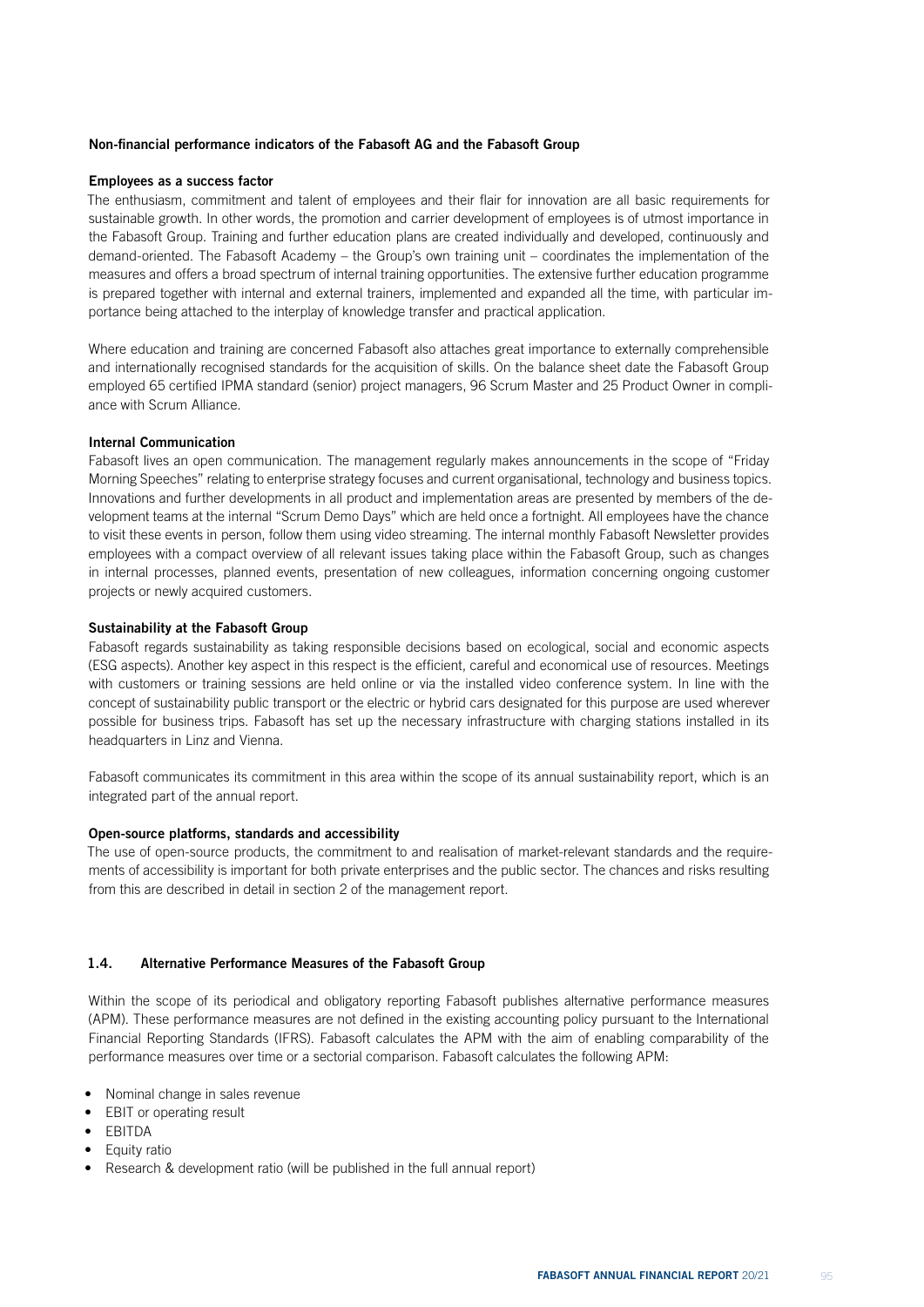#### Nominal change in sales revenue

The nominal change in sales revenue is a relative indicator. It indicates the change in the sales revenue in percent compared to the previous year.

#### EBIT or operating result

EBIT stands for Earnings Before Interest and Taxes and shows the operative result of a company without the impact of effects arising from inconsistent taxation systems and different financing activities. EBIT (operating result) is calculated as follows:

| Reconciliation              |
|-----------------------------|
| Result before income taxes  |
| - Finance income            |
| + Finance expenses          |
| $=$ EBIT (operating result) |

#### EBITDA

EBITDA stands for Earnings Before Interest, Taxes, Depreciation and Amortisation. In addition to interest and taxes this indicator of success also neutralises the distortionary effects of operative business activities arising from different depreciation methods and valuation latitude. EBITDA is calculated on the same basis as EBIT plus depreciation and amortisation affecting income in the period or less reversals of impairment losses on intangible assets and property, plant and equipment.

Reconciliation

#### EBIT

+ / – depreciation / amortisation / reversals of impairment losses on intangible property and assets, plant and equipment

 $=$  EBITDA

## Equity ratio

The equity ratio indicates the proportion of equity in total capital.

Equity x 100 Total Capital

Research & development ratio

Indicator that sets expenses for research and development in relation to the revenue.

Expenses for research and development

Revenue

x 100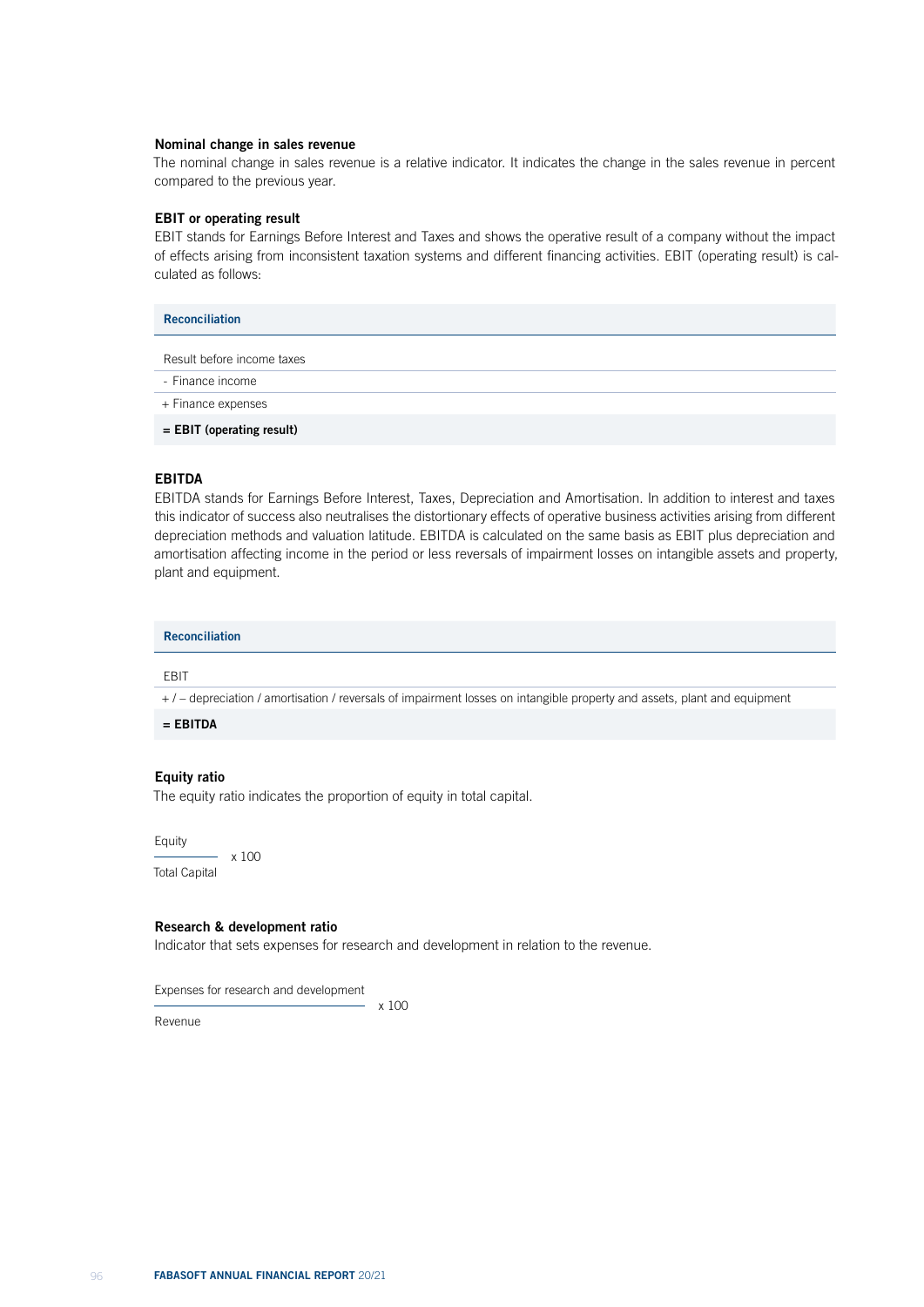# 2) Report on the expected development and risks of Fabasoft AG and the Fabasoft Group

## 2.1. Major opportunities of Fabasoft AG and the Fabasoft Group

Major opportunities for the Fabasoft Group and consequently also for the result of Fabasoft AG are seen in the following areas in particular:

### New products and product versions

New versions of existing products were made available and new product offers developed as part of the intensive research and development activities in the 2020/2021 fiscal year. This opens up opportunities for additional business with both new and existing customers. Especially with regard to fresh business, the intention is to create opportunities in new vertical markets and geographies based on innovative marketing and deployment models. Further development of the Fabasoft Business Process Cloud as a platform is an example in this context as is the expansion of the Mindbreeze partner network.

### Mindbreeze InSpire

Mindbreeze carries out research and development in the areas of enterprise search, knowledge management and artificial intelligence and is successively opening up new fields of application for these technologies. Mindbreeze offers an appliance (Mindbreeze InSpire) as a ready-to-use product in order to make entry for its customers as simple as possible. The appliance is integrated in the company's IT and is connected to existing data sources with the aid of connectors. The contents of the sources are analysed, linked accordingly and made available for queries and extensive search applications in a knowledge database (index). An increasing number of hybrid operating models are also being offered. Data from different storage locations (on-premises, cloud) are analysed and linked here. However, the data always remains reliably in the storage location. This provides end users with a consistent complete overview (360-degree view).

Mindbreeze InSpire is already being used productively by many international customers. As a result of its growing visibility on the international market and positive evaluations by analyst firms, Mindbreeze is also attracting the attention of large international customers and potential partners. Moreover, analyst firms have positioned Mindbreeze InSpire as a sound and powerful basis with flexible operating models when it comes to the introduction of knowledge management applications and enterprise search. The product offers extensive AI-based functions that go far beyond classic search machines and that analysts already regard as the next generation (Insight Engine, Cognitive Search).

Fast application for business processes in the respective departments that enable use of the product without the need of programming thanks to its Insight App Designer plus the provision of comprehensive connectors for the linking of data sources and functionalities in the standard product are all regarded as fields of particularly high potential that offer the chance of a unique positioning. The analysing and processing of natural language is an important prerequisite for understanding information, one that Mindbreeze addresses with the use of machine learning and in particular natural language processing.

In particular the Mindbreeze InSpire SaaS offer and the hybrid operating model are being used more frequently in addition to appliance product offer. Customers and partners from many different branches were acquired and business with existing customers expanded in the period under review. Further intensification of the marketing and sales activities are planned in order to increase visibility on the market and boost the market position as well as the development and expansion of strategic partnerships.

## Fabasoft Business Process Cloud

Cloud computing has become established globally as a usage model wherever effective and needs-oriented utilisation of information technology or the management of processes is required. However, such use is often thwarted especially in Europe due to concerns with regard to data protection and the confidentiality of corporate data. Fabasoft addresses this desire for transparency and security with the following aspects: The software products are developed in Europe and operated in European data centres – based on a European values system for data security, access security, legal compliance and quality standards.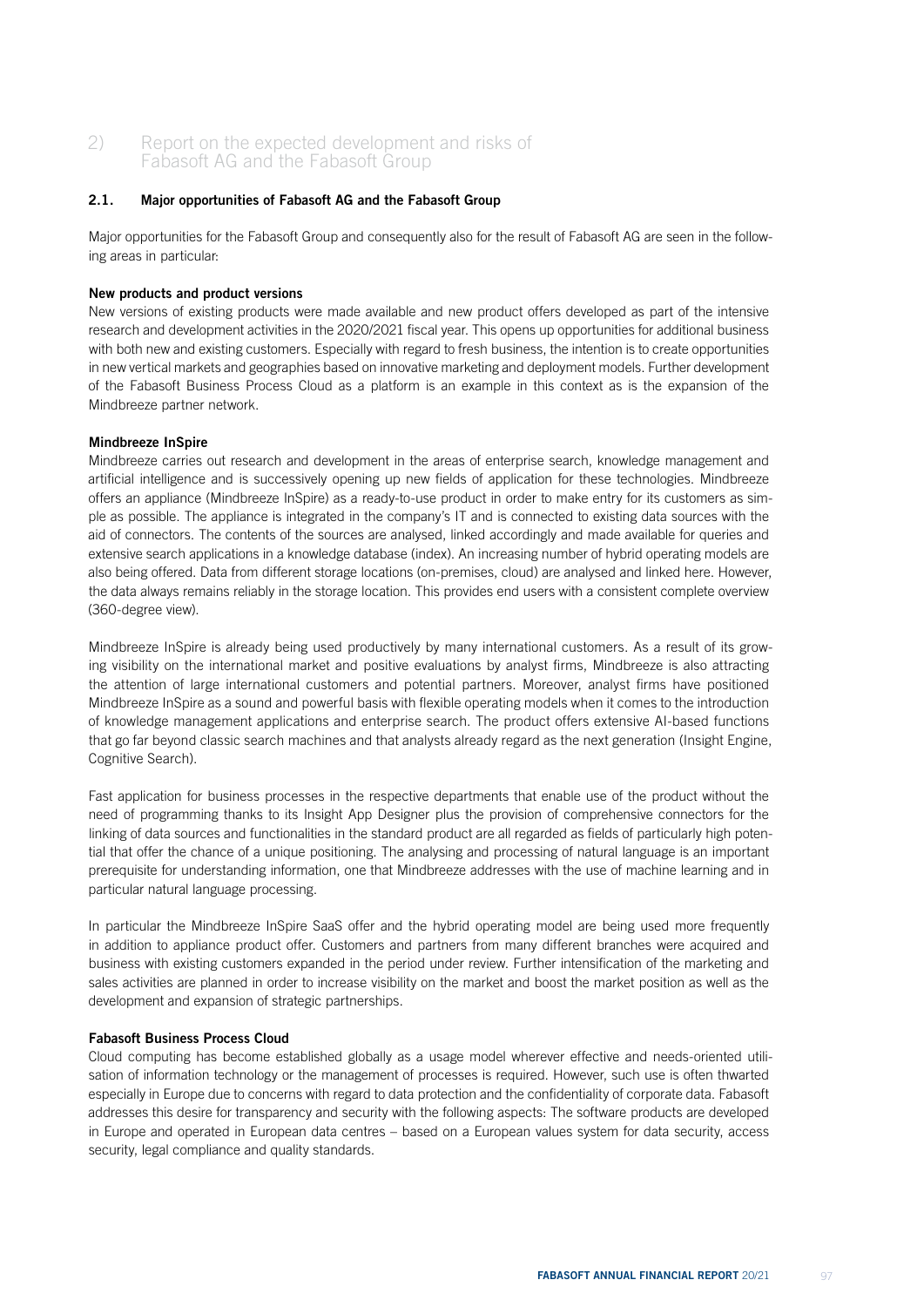Regular certifications and audits carried out by independent institutions endorse the high standards of quality, security and service. Data are stored synchronously in two separate data centres in the locations selected by the customers. Data transmission and storage can be encrypted. Furthermore, with its appliances (combination of hardware and software) Fabasoft offers customers the possibility of storing data on their own premises.

The Fabasoft Business Process Cloud can be used as a digitisation platform for the time-saving and cost-efficient digital realisation of corporate and project-specific processes on the one hand. On the other it is available as a flexible, ready-to-use standard product for the cross-organisational management of documents and business processes with a focus on business-relevant documents that require a high level of security and compliance. As a platform the Fabasoft Business Process Cloud constitutes the basis for Fabasoft standard products as well as for customerspecific use cases.

The Fabasoft Business Process Cloud, Fabasoft Approve and Fabasoft Contracts are characterised by their simple integration in existing IT landscapes and are highly scalable. The graphical process editor (BPMN 2.0) enables individual modelling of complex approval, test and release processes without the need of any programming knowledge. A high level of user acceptance is achieved thanks to the elegant and intuitive user interface available in different languages.

Fast implementation of customer-specific use cases in the fields of contract management or technical data management are regarded as fields of particularly high potential and a unique selling point. Fabasoft offers out-of-the-box products in this respect: Fabasoft Approve for the management of technical data and documents in industry and Fabasoft Contracts for contract analytics and the audit-compliant life-cycle management of contracts. Intelligent data collection, intelligent capturing or individual dashboards are available, for example, thanks to the integration of parts of the Mindbreeze technology in Fabasoft Contracts. The digital signature based on Fabasoft Secomo technology enables the seamless handling of signing processes without media discontinuity or the involvement of external services. This facilitates the provision of information and enables automated processes. Users benefit from a platform that can cover several use cases without having to change the work environment.

The Fabasoft Business Process Cloud was designed and further developed as an application platform. This means that not only Fabasoft's own cloud products such as Fabasoft Approve and Fabasoft Contracts can be used, but also solutions of partners, which in turn could give rise to opportunities with regard to enhancing the cloud partner business.

#### Fabasoft Secomo

The encryption appliance Fabasoft Secomo offers the chance of true end-to-end encryption. Data are always transferred in encrypted form with this solution and stored in teamrooms. Both the teamroom and the documents it contains are encrypted. Fabasoft Secomo is also available "as a service" for customers of the Fabasoft Business Process Cloud Enterprise Edition, Fabasoft Approve and Fabasoft Contracts.

Opportunities could arise for the Fabasoft Group in connection with the growing strategic importance of the topics digitisation and data protection in many companies and organisations, which in turn will give rise to a series of concrete implementation needs. Fabasoft sees itself well positioned in this field and with its Cloud products already offers a high-performance portfolio: Where digital document control or digitisation of business processes are concerned on the one hand and as a sound basis for better observance of data protection and compliance directives on the other.

#### Xpublisher and Xeditor

The Xpublisher editing system standardises and structures contents for high-performance, fast and consistent multichannel publishing. It facilitates the coordination and compilation of content for different digital publication channels and with the integration of page and book planning enables simple production of magazines, books and documentation.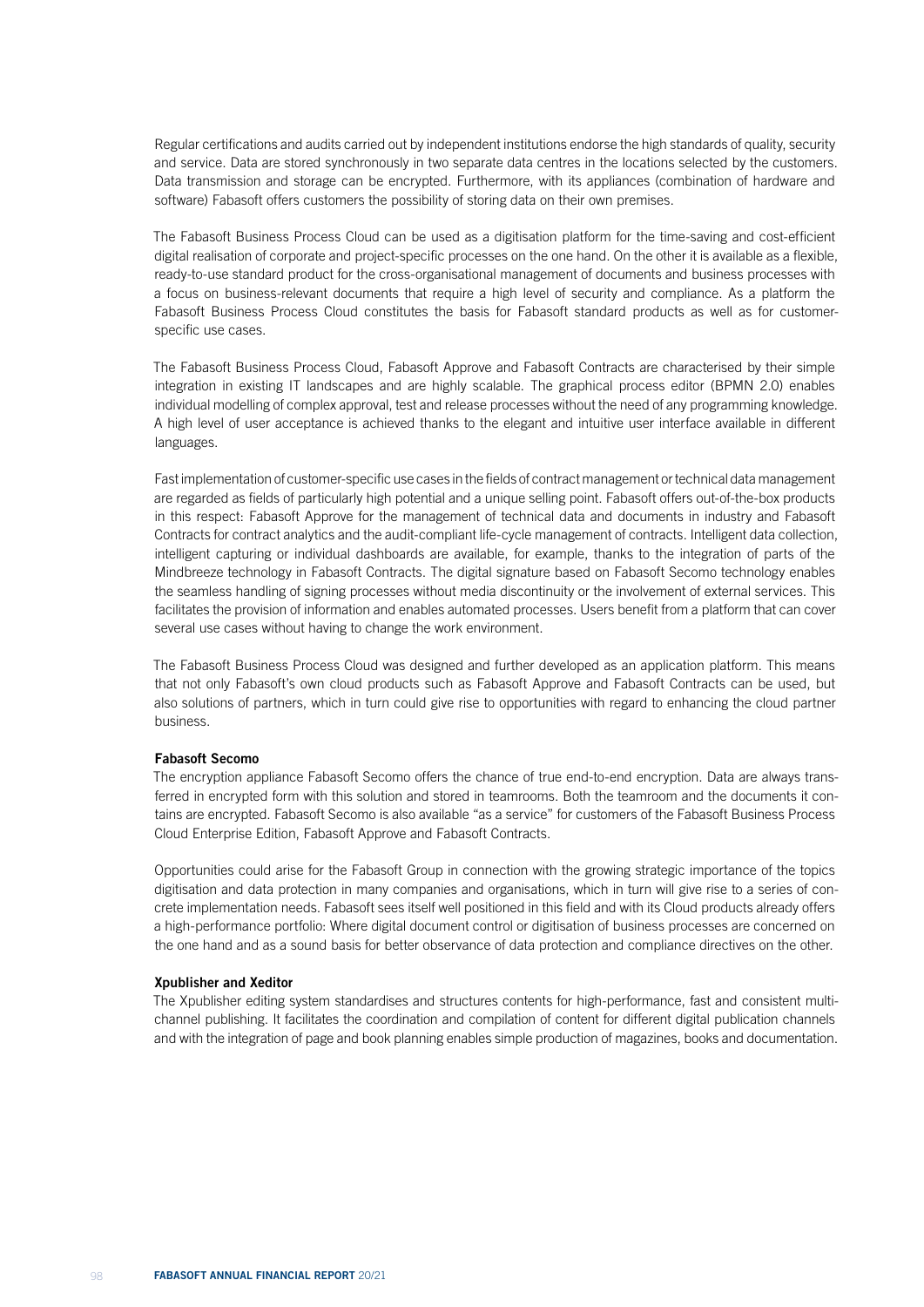Xeditor enables the creation and editing of semantic and structured content in XML format without any need of technical knowledge. Document structures are pre-designed in Xeditor and need only be filled in by the authors. This helps with the updating and publication of lengthy documents such as legal texts or technical documentation.

Opportunities could result for Fabasoft from the expansion and development of customer groups from the media branch or publishing in Germany, Austria, Switzerland and North America. Attractive usage and combination options are also envisioned in several Fabasoft business segments – in particular the Fabasoft Business Process Cloud. The integration of Xeditor as an add-on in the Fabasoft Business Process Cloud enables the efficient creation, editing and reviewing of standardised contents. Among other things, this supports companies from industrial environments with the compilation of technical documentation or public authorities with the publication of legal texts.

#### Freedom of choice for the platform and commitment to standards and accessibility

A significant and unique selling proposition of the Fabasoft Group's on-premises product portfolio is provided by the possibility of using these products on both Microsoft Windows Platform and open source platforms. As a result of the existing cost awareness in both the public and private sectors this cost-efficient option contributes to a positive evaluation of the Fabasoft portfolio.

This open platform strategy is based on a commitment to and the implementation of market-relevant standards and norms in software product development. The aim is to contribute to freedom of choice, accessibility, cost-efficiency and future safety for customers as well as sales and development partners during IT investments.

The cost benefits of open-source platform versions also continue to have a positive effect on the efficiency of the cloud operating model and of the appliance offers, which are similarly based on these platforms.

In addition to platform openness and its commitment to standards Fabasoft also pays great attention to the issue of accessibility. From the standpoint of equal treatment Fabasoft products meet the high standards of barrier-free accessibility thus enabling seamless integration of employees with special needs into the working process.

#### Sales channels and partnerships

In those countries in which Fabasoft is represented by its own companies and in other selected national markets, development, sales and project partners, including those from outside the public sector, are to be acquired and supported. The existing and well established partner model of Mindbreeze with its focus on value-added resellers was opened up for independent software providers (Independent Software Vendors, ISVs) in the period under review. Thanks to the integration of Mindbreeze InSpire in the software products, these are now in a position to provide their customers with the benefits of AI-based applications without the need for a long development project. Analysing and understanding unstructured and structured information within their own solutions, for example, can now be achieved easily. The aim of expanding the partner program is to build up greater presence in Europe and North America and to develop new customer groups.

Further development of the Fabasoft Business Process Cloud to an application platform in the 2020/2021 fiscal year is an important basis for giving selected cloud partners the possibility of integrating and operating their solutions in the Fabasoft Business Process Cloud. Selection of the partners is effected subject to high standards of quality.

A partner model for the international sale and distribution of Xpublisher and Xeditor is being developed with the aim of boosting the visibility of Xpublisher on the market. Whereby Xpublisher places a high value on exclusivity and quality, i.e. only a small number of partners in each country whose expertise and sales strength make them an ideal supplement to Xpublisher products.

Chances could also arise for the Fabasoft Group from the development of new customer groups, in certain vertical markets, for example.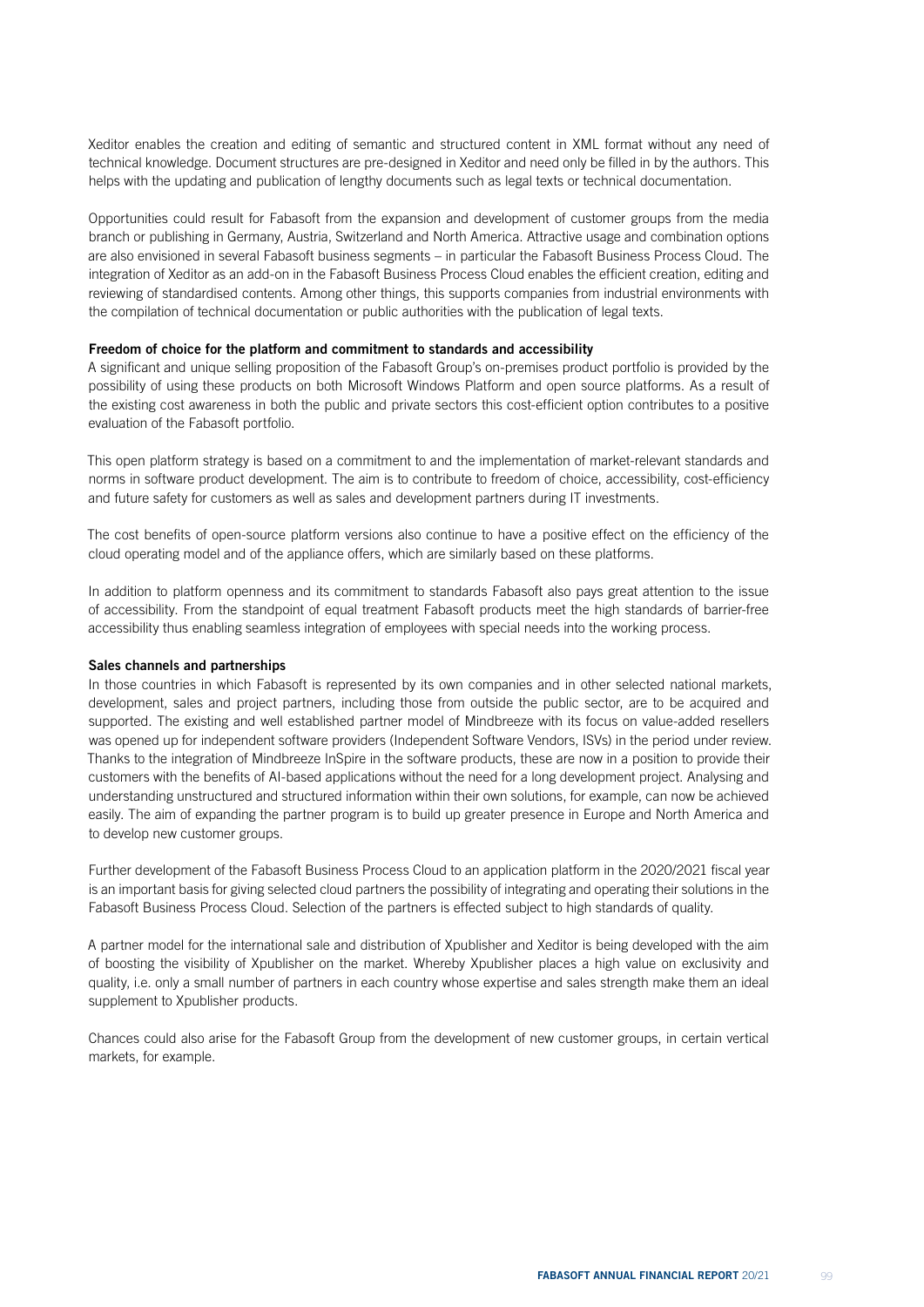#### Digital transformation in public administration

Business with public sector clients depends to a great extent on the budgets of the respective organisations. Business potential for Fabasoft could result from the need expressed by customers to achieve savings and boost efficiency by digitalising administrative work – whether and to what extent this can be realised is at this juncture impossible to estimate. Opportunities could arise for the Fabasoft Group from new projects in connection with the expansion of administrative modernisation and e-Government planned in many European countries and beyond, provided the respective political will is translated into concrete projects and investments. In this context, concrete customer enquiries often result from the highly successful and existing references of the Fabasoft Group.

As a proven provider of many years standing with a high-performance range of products and excellent references, Fabasoft sees itself as very well positioned for upcoming tender procedures in which it will continue to participate intensively.

The growing use of artificial intelligence technologies also in the public administration is steadily changing the interaction with citizens and companies as well as internal work practices. Methods of artificial intelligence, such as machine learning, support work processes through the automatic classification of documents. Natural language processing and natural language understanding enable the proactive provision and processing of information. Fabasoft sees itself well positioned in this area, because Fabasoft products already use Mindbreeze technology for these use cases thus allowing it to participate in the innovations in this field.

#### Expansion of existing customer relationships in the public sector

There are in some cases interesting opportunities for Fabasoft to expand its business also where major existing customers are concerned. There are currently extensive framework projects in the implementation phase that Fabasoft has won. The electronic records management system "E-Akte Bund" of the Federal Administration in Germany deserves particular mention here. In the E-Akte Bund project the roll-out of the records management system (E-Akte) moves further ahead in the period under review.

In January 2020 the State of Carinthia decided on the state-wide introduction of an electronic records management system (ELAK), which is based on the Fabasoft eGov-Suite. This project is currently in the implementation phase.

Collaboration was further continued with the Austrian Federal Administration, which has been making wide use of the Fabasoft eGov-Suite in the federal ministries for many years. As part of the consistent implementation of the digitisation strategy, the user groups of the Fabasoft eGov-Suite will be further extended in the area of the federal administration (central offices and subordinate agencies) for business case and shared document processing. An extensive innovation project was continued in parallel to this.

New pioneering and efficient forms of collaboration and the fulfilment of tasks are developed and tested in close cooperation with the users, organisations experts, sales and Fabasoft as the manufacturer of the product. Focal points here include modern concepts of mobile use and the supportive use of artificial intelligence technologies.

#### **Certifications**

Protection of company data takes high priority at Fabasoft. Targeted and consistent certification and testing in compliance with internationally recognised standards underpins this commitment. Assurance of maximum quality, security and service standards is guaranteed by an integrated management system that is certified in compliance with ISO 9001, ISO 27001 including ISO 27018 and ISO 20000-1, among others. Following Fabasoft's successful performance in a re-certification audit in October 2020, the certificates according to the ISO standards 9001, 27001 including 27018 and 20000-1 were renewed for the another three years by accredited certification bodies.

On a product level this certification strategy was extended to include exacting certification and testing for the Fabasoft Business Process Cloud and for Mindbreeze InSpire SaaS:

The C5 certificate pursuant to the requirements of the catalogue of requirements C5:2020, issued by the BSI (Federal Office for Information Security) is a recognized and reliable substantiation of the high level of information security of the Fabasoft Cloud and of Mindbreeze InSpire SaaS.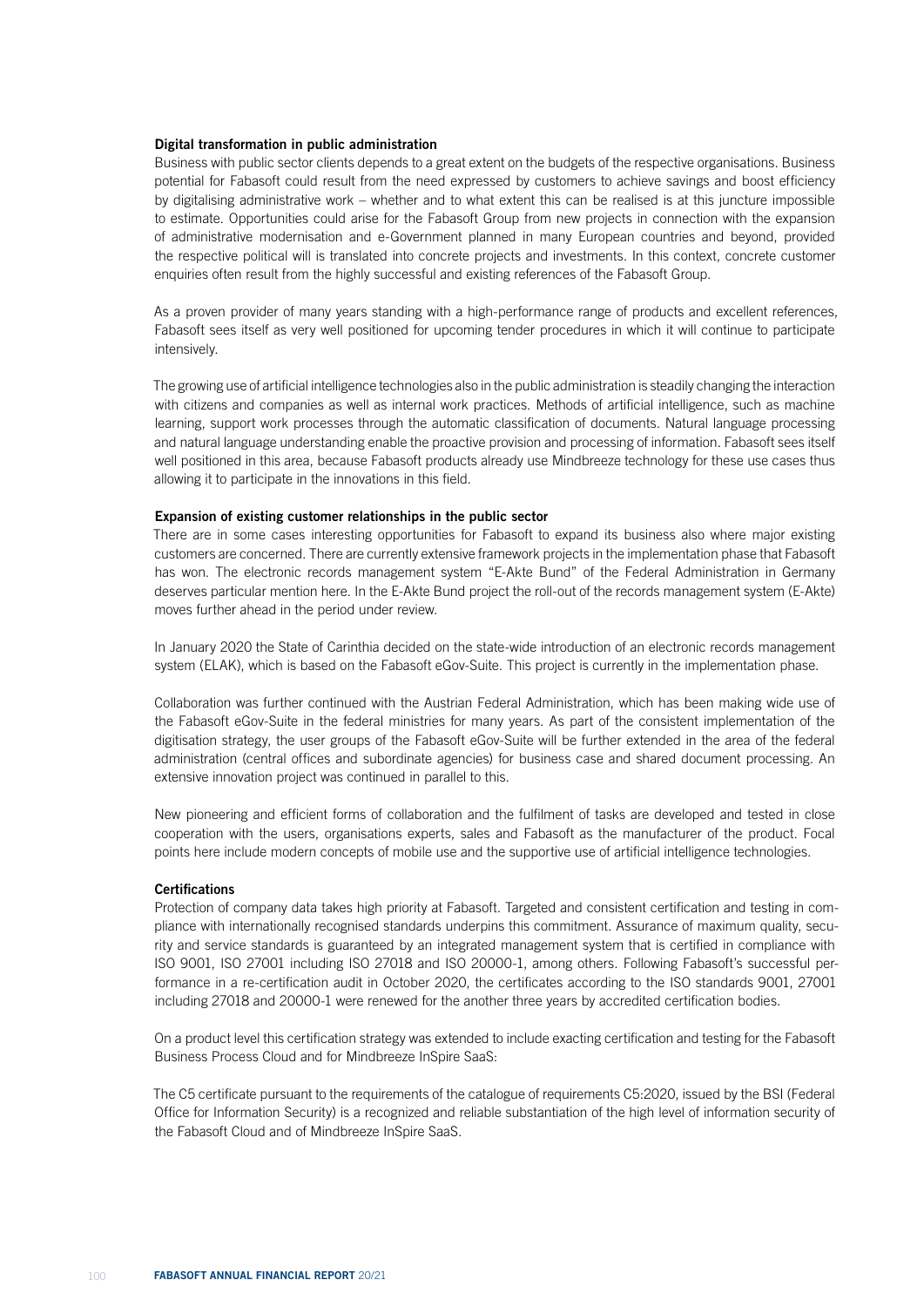The catalogue of requirements of the BSI defines the minimum requirements that cloud service providers must meet. The defined specifications of the framework conditions ensure transparency with regard to jurisdiction and locations, availability and incident handling during regular operation, recovery parameters in emergency operation, availability of the data centres, handling of investigation enquiries from government authorities, as well as certifications or attestations. Fabasoft and Mindbreeze successfully underwent the audit in compliance with the new BSI C5:2020 catalogue of requirements for the first time at the beginning of 2021. PricewaterhouseCoopers GmbH Wirtschaftsprüfungsgesellschaft (PwC), Germany, was commissioned as the auditor. The respective attestations were issued for Fabasoft Business Process Cloud and for Mindbreeze InSpire SaaS for the first time by PwC.

The SOC2 audit was again commissioned and carried out for Fabasoft Business Process Cloud and for Mindbreeze InSpire SaaS in the 2020/2021 fiscal year. PricewaterhouseCoopers GmbH Wirtschaftsprüfungsgesellschaft, Germany, checked compliance with the Trust Service Criteria (TSC) for Security – published by the American Institute of Certified Public Accountants (AICPA). The audit took the form of an ISAE 3000 Type 2 audit (test of the existence of controls over a period of time); the final results of the audit were reported to Fabasoft and Mindbreeze in an ISAE 3000 SOC2 Type 2 Report.

The Fabasoft Business Process Cloud also holds other certificates such as the "Certified Cloud Service" of TÜV Rheinland, which is renewed regularly. Preparations were made for the new EU Cloud CoC data protection attestation (ISAE 3000 Type 1) in the period under review and submission of the audit.

The design and effectiveness of selected controls with regard to services defined by Fabasoft were tested within the scope of the ISAE 3402 Type 2 audit that was carried out. The independent auditor PricewaterhouseCoopers GmbH Wirtschaftsprüfungsgesellschaft, Germany, issued an unrestricted auditor's report without exception.

In addition auditing for the EU Cloud Code of Conduct in compliance with GDPR was further advanced.

### 2.2. Significant risks and uncertainties for Fabasoft AG and the Fabasoft Group

Significant risks and uncertainties for the Fabasoft Group and consequently also for the result of Fabasoft AG are seen in the following areas in particular:

#### Pronounced dependency on government business in the German-speaking region

A significant part of Fabasoft's business is generated from government customers, especially in the German-speaking region. Any changes in this customer group, such as the impacts of budget cuts and planned savings, short-term or sustained budget freezes, alterations to product and technology specifications, project priorities or award criteria plus the emergence of new competitors or new offers from existing players can have a considerable effect on the business of the Fabasoft sales companies concerned and as a consequence also on the Fabasoft Group as a whole.

The overall countermeasures adopted in response to these risks include the offer of intensive and high-quality services to existing customers, benefit-generating product and project innovations, and the submission of tenders for new projects that are as competitive as possible. Furthermore, stronger positioning is planned in particular for the new cloud and appliance offers for the expansion of the customer target groups and the sales and distribution channels, both over and above the public sector and beyond the geographical focus on Europe adopted to date.

#### Risks in business with public sector clients

Projects in the public sector are characterised by lengthy lead times and decision-making processes, complex, highly formal and extensive tendering requirements, allocation procedures that present a challenge on a legal, technical and human level as well as elaborate, expensive and long-drawn-out tests, tight budgets on the part of the clients and strong competitor pressure that is intensified by the public and mostly international nature of the tendering process. In project agreements, such clients frequently specify increasingly stringent contractual requirements (liability, compensation, long-standing fixed price contracts without any adoption of inflation or personnel development costs etc.) that are often non-negotiable.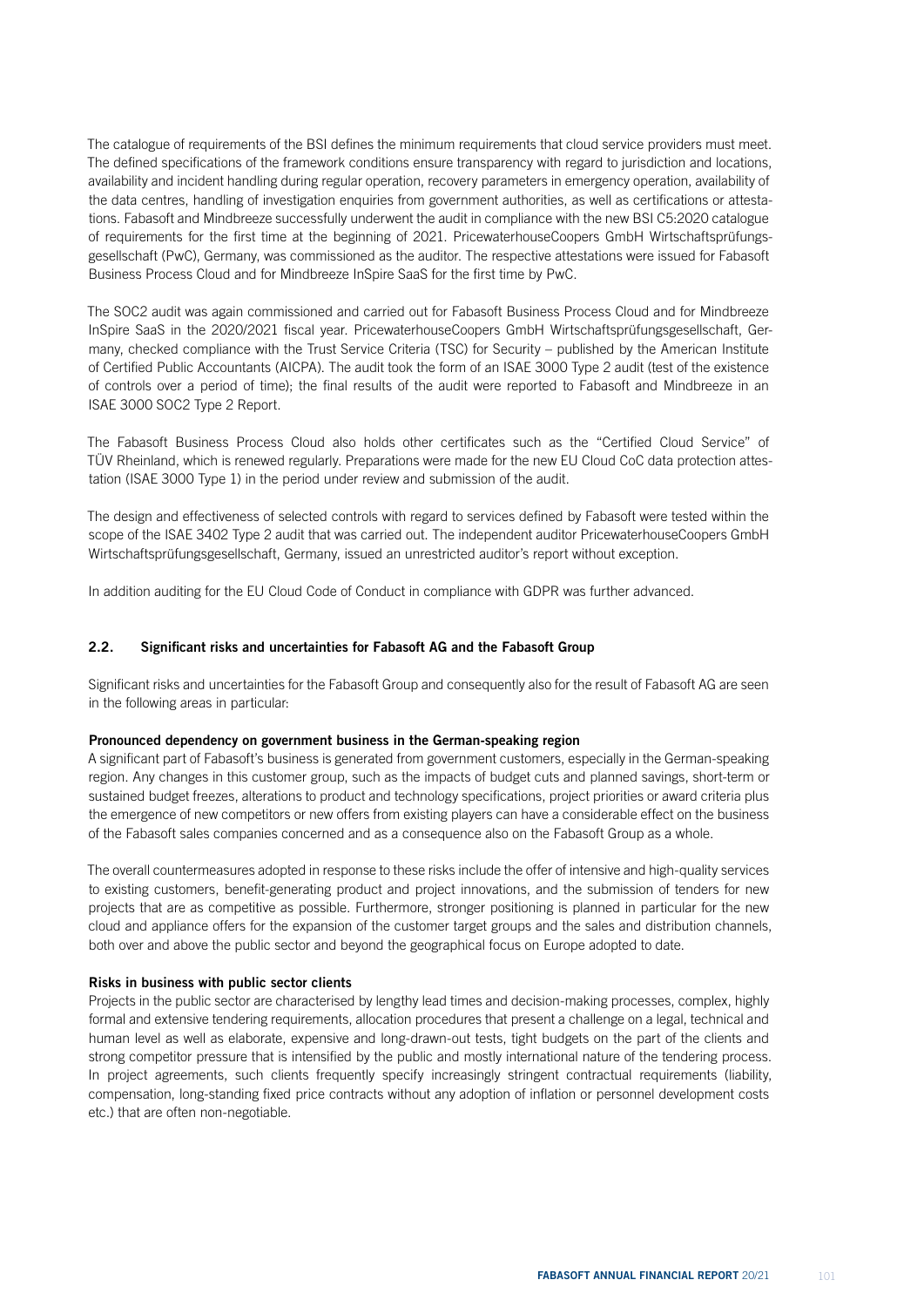Dealings in the public sector are also affected by strong seasonal and budgetary fluctuations. Such business uncertainties can jeopardise both the awarding of new projects and the extension of existing contractual conditions and thus have a markedly negative impact on future revenue development. Political events such as elections and shifts of responsibility may also result in a "return to the drawing board" with projects that have already been awarded and reached their final stages. Already ongoing projects may also be interrupted or postponed, due to reasons rooted in the sphere of the customers. Due to the size of many projects in the public sector and the close collaboration between the individual offices of the public sector there is also an increased danger of cluster risks.

Cuts in government budgets represent a considerable risk in the important public sector business.

### Risks in direct project business

Where Fabasoft companies provide project services themselves, for example on the basis of fixed price quotations, there is a particular risk of unclear or misunderstood specifications, miscalculations, deadline overshoots, penalties, problems regarding technical implementation or operation, software errors, difficulties with project management, warranty and liability claims (compensation), and issues concerning human resources (for example if key members of staff are unavailable in critical project phases). These risks may affect the Fabasoft companies directly and also indirectly via their subcontractors or suppliers. In order to encounter such risks, Fabasoft uses a tried-and-tested procedures model for project work that is subject to continuous further development.

The implementation of extensive software projects is a process which frequently necessitates significant contributions and involvement on the part of the customer. This also gives rise to certain risks that are partially or entirely beyond the company's direct scope of influence, but may have a significant impact on the overall success of the project.

#### Risk concerning subcontractors in project business

Wherever necessary individual companies from the Fabasoft Group work with partners in project business, who act as subcontractors or suppliers for the respective projects. There is a risk in such cases that claims could be made against Fabasoft (e.g. in the form of reduced and/or delayed payment, substitute performance, liabilities, contractual penalties, claims for damages etc.) as the general contractor should these partners not fulfil their contractual commitments or only do so partially or defectively or if, for whatever reason, their services are not accepted by the customer. This could entail both a negative impact on the revenue development of the Fabasoft Group as well as compromise its reputation.

It must also be taken into account that services or partial services purchased externally – e.g. from subcontractors – normally result in the achievement of significantly lower margins than is the case with services provided by own personnel.

#### General partner business risks

Risks in the partner business lie in particular in the limitation or complete lack of direct customer contact and thus also in the lack of direct customer feedback for Fabasoft and the general dependency on product and sales strategies of the partners in the respective region, the possibility of reduced product loyalty of partners and the danger of the product manufacturer's reputation also being damaged in the event of problems with the project – if even they may lie within the scope of responsibility of a sales partner. Furthermore, partner business frequently restricts Fabasoft's opportunities for positioning its own brand, safeguarding company secrets and acquiring additional business. From a commercial point of view, the partner conditions granted reduce the attainable profitability and price margins in the respective individual business transactions.

With partner business in general there may also be the danger of tough competition between partners, for example in the acquisition phase for the same end client, as well as the risk of conflicts between sales channels. A further risk could arise if Fabasoft cannot find sufficient or the right partners to develop and market high-quality software solutions based on the products and technologies of the Fabasoft Group. In the markets in question, this could either render impossible the achievement of the desired breakthrough for the product technology, or the attainment of the penetration level required for sustainable market success.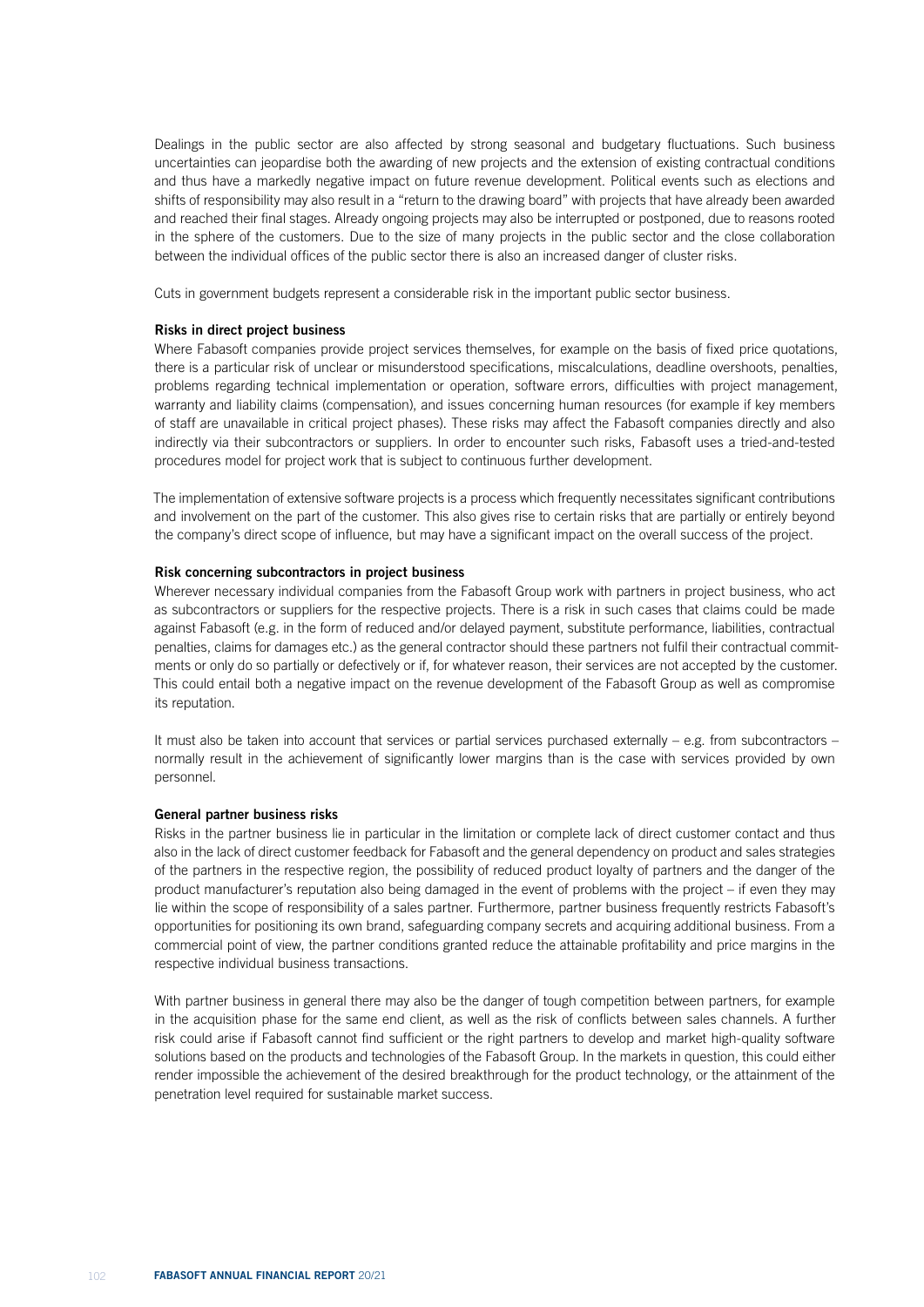### Competition

The software sector in general and the enterprise content management, enterprise search and cloud computing segments in particular, are undergoing an intensive wave of consolidation that is giving rise to larger and more international competitors with increasingly apparent economies of scale through mergers and acquisitions. There is also still an unabated trend towards smaller manufacturers forming alliances or significantly increasing their capital resources by bringing investors on board, in order to gain a stronger presence in the marketplace. In addition there are signs that software manufacturers who already dominate markets are beginning to enter further market segments with new or new positioned products, which in turn will result in even greater pressure on prices and margins and make the task of acquiring new partners more difficult. Moreover, the acceptance and establishment of new software offers is being further complicated by the increasing degree of saturation and consolidation in the software sector.

#### Internationalisation

Entering new markets also entails certain risks. A lack of target market knowledge and lower company recognition levels than those in the home market, strong local competition, long lead times, high start-up costs, difficulties in finding staff for key positions, internationalisation and localisation expenses for the products, and possible deficits in communication and control are exemplary note in this context. The aim is to limit these and similar risk factors by additionally concentrating on a partner-oriented model that is intended to reduce the immediate project risks that may arise from the company's own tendering in complex project situations and during project implementation.

General political and economic framework conditions in the individual countries, in particular trade restrictions and contradictions or overlapping in regulatory or tax provisions, could constitute additional risk factors for more intensively internationalised business operations.

#### Risks concerning company acquisitions

There are fundamental operative risks for acquired companies or parts of companies, as also presented in this report for companies of the Fabasoft Group. There are also specific risks involved in the market review, acquisition and integration phases.

The services of external consultants (investment banks, auditors, legal advisors, etc.) are normally used in the market review phase for identifying takeover candidates, whereby the ensuing fees do not normally depend on success or only do so in part. Frustrating external and internal expenses are incurred where no suitable takeover targets can be found or an acquisition cannot be concluded. Despite the commissioning of external consultants, there are risks involved in the acquisition phase in that the risks or bad debts of the target company are not identified or quantified correctly or that synergy potential or the future business development are not correctly assessed. Risks involved in the integration phase include among others the merging of different corporate cultures, market accesses, management styles, key technologies and corporate processes. As the acquisition procedure is normally carried out confidentially, it is mostly impossible to gain knowledge of the stance of existing customers to an acquisition in advance. For this reason negative reactions of the existing customer base cannot be precluded. Furthermore, keeping key success-critical individuals in the company, and motivated also presents a challenge. There is also the risk in connection with the above-mentioned uncertainties that the acquisition target is purchased at a too high price and that the funds invested might well be lacking elsewhere for the corporate activities of the entire Group. If such risks occur during or after the integration phase, this could lead in particular to negative impacts on sales and revenues and as a consequence on balance sheet valuations and therefore also for the Group as a whole.

#### Product risks

The development of software products is always subject to the risk of software errors, security gaps and functional restrictions, which even the use of extensive quality management and test procedures can never entirely exclude. Neither can it be ruled out completely that the protected legal positions of third parties are violated in the course of development or project implementation activities. This applies to both Fabasoft and third-party products and technologies on which Fabasoft products are based or with which they interact. Such errors or restrictions may have a negative impact on customer and partner satisfaction, data security, market reputation, chances for new business and the success of implementation and operational projects, or online offers.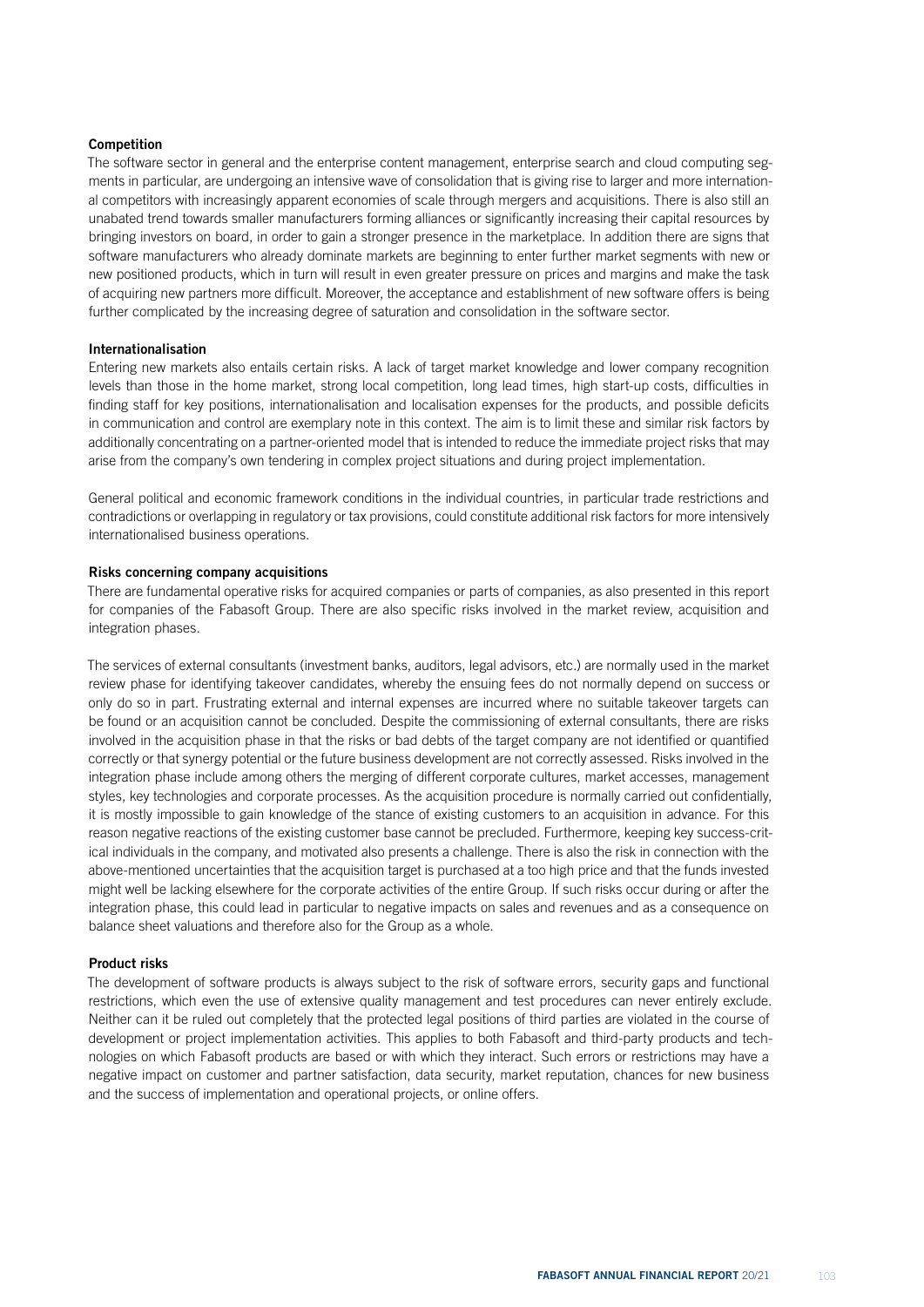In order to reduce these risks, during product development and project implementation, Fabasoft not only employs manual test procedures, but also automated checks. In addition, products and service offers are also being subjected to extensive certification processes, as explained under "Certifications".

A risk with regard to software products is apparent in the possible deferral of delivery times. This can affect not only Fabasoft's own products, but also third-party products or technologies on which the products of the Fabasoft Group are based or with which they interact. Such delays could lead to impairment of the company's market and competitive position, revenue shifts or revenue losses and even consequences such as contractual penalties, liability claims, substitute performance or reversed transactions in the project business. Furthermore, prolonged development times also cause a corresponding increase in development costs. This applies equally to errors, functional deviations or limitations in the course of new product versions or troubleshooting.

Another risk involves third-party products and technologies from the open source area: there is a growing tendency among various providers to commercialise on these licence-free offers by no longer offering specific features or support offers of the free versions but instead incorporating these into fee-based offers. This can result in additional costs for both customers using these platforms or technologies and for Fabasoft – e.g. in the case of operating models – if free alternatives cannot be found in such cases. Even if free alternatives can be found, conversion costs could still be incurred or there could be delays – due, for example, to making the necessary adaptations to the software.

Moreover, the integration of third-party products presents a risk of the function of Fabasoft products being impaired or the danger of these malfunctioning. Fabasoft itself cannot rectify programming errors, security gaps etc. in third-party products as it does not have access to the source code.

In general, it must be said that it is normal for downturns in new business or business with existing customers with regard to the products of the Fabasoft Group to have a negative effect on the development of sales revenue from services, support services and software updates.

#### Diversification risks

The efforts aimed at reducing the risks of excessive specialisation and thus the dependency upon a narrow and volatile target segment through greater product, market segment and sales channel diversification also create new and increased risk potential. These include: higher marketing and research and development expenses, multiple investment projects for market preparation, risks from strategic planning and increased planning uncertainty, heterogeneous sales and organisational structures, positioning risks and risks arising from a diversified and dislocated organisational and business structure. Special importance is attached to recruitment and internal basic and further training as a defence against these risks. Moreover, internal reporting and controlling measures are continually supplemented and further developed.

#### Risks concerning dependence on suppliers

In particular in the business field of appliances it is not solely the performance characteristics of the software developed by the Fabasoft Group that determine the quality, performance, security and as a result the overall success of a product a customer uses, but indeed to a large extent the third-party products used. These third-party products include both components of hardware (servers, storage, network components, security components, etc.) and of software (operating systems, database, security technology, etc.). These components – individually or as they interact together – are particularly susceptible to the risks portrayed under IT risks. Additional risks that exist are in particular those of delays, damages or losses that occur during transportation and warehousing between suppliers and the respective Fabasoft company, as well as during the delivery to the customer. There is also the risk of losing a supplier, for instance because a product line is discontinued or the supplier withdraws from the respective market or because of interruptions in production, capacity bottlenecks or other delivery disturbances along the supply chain. Added to this are the risks of disruptions, failures or interruptions in the logistic chain. Due to the delivery times of individual suppliers and in order to ensure we are in a position to deliver to customers at short notice it could be necessary to maintain a stock of third-party products in line with the projected course of business.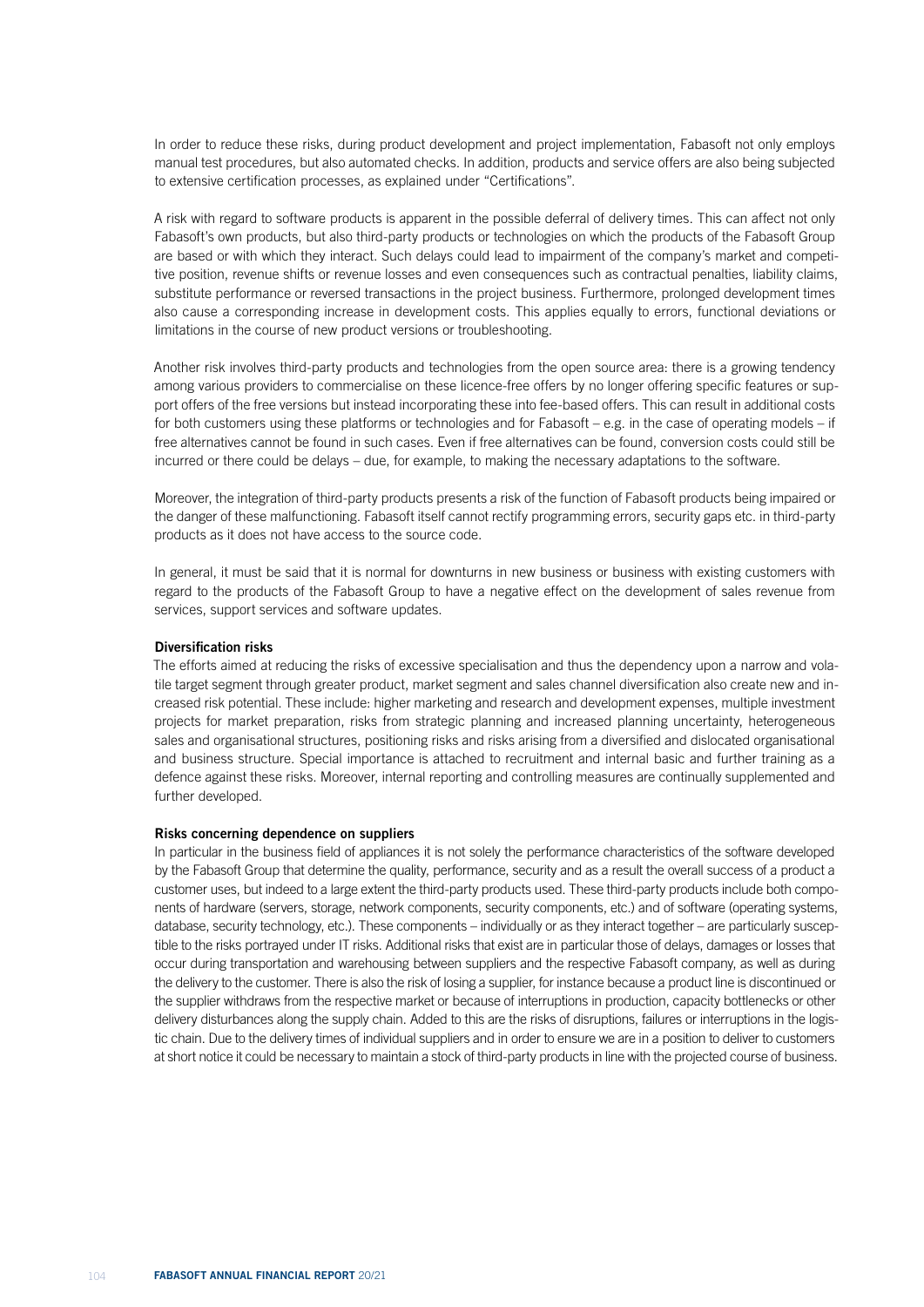It is, however, not possible to make an exact forecast of the course business will take, especially in a dynamically developing business area, and this gives rise to the risks of holding both too low a stock with the entailing restricted delivery capability and holding too high a stock leading to high warehousing costs and problems linked with a model change on the part of the manufacturer and time-limited service agreements of the third-party manufacturers. In addition there is also the risk of delays in delivery due to the applicable export regulations of the respective target country, which all too often require extensive verifications and certificates before the goods can be delivered to the customer.

If a customer experiences a malfunction, then it not only becomes necessary to substantiate if and in what form the malfunction may stem from a Fabasoft product, but also to coordinate the troubleshooting together with the support organisations of the suppliers of the third-party products that may be involved. If, for example, it becomes necessary to replace hardware components, then the process is particularly susceptible to the logistical risks described above and the risk that delays or mistakes may occur on the side of the respective suppliers and their customer service. Altogether, the whole process for handling problems is particularly susceptible to the risks of communication problems, delays and mistakes as well as the risk of different service levels inside and outside the company. These risks would have a negative effect on Fabasoft, regardless of who actually may be responsible for the problem.

The Fabasoft Group seeks to counter the described risks with the help of clearly defined, documented and certified business processes, as well as through the continuing education and further qualification of staff. Concerning interactions with suppliers, the main focus is placed on the careful selection of professional suppliers as well as on appropriate quality management measures.

### IT risks

Disruptions for example in the hardware, data storage or network infrastructure, in the software, data transmission lines or on the part of the Internet operator, operating errors, attacks from hackers, for example, DDos attacks, viruses, phishing attacks, Trojans, ransomware and the like or events based on force majeure, can all have a negative impact on the operation of the systems of the company as well as important systems with which these are linked can jeopardise seamless data security and recovery. They can also jeopardise the ability to guarantee perfect data storage and recovery.

One possible consequence of such problems can be the limitation or failure of online services, sales, development and administrative activities and the online presence of the company, including statutory or regulatory prescribed announcements on the website, data error, unauthorised data access or losses as well as a limited ability to make data transmissions. This can lead subsequently to comparable effects on other companies or organisations, which use the company's (online) services for a fee or free of charge. After taking costs and risks into consideration, the company has introduced organisational and technical precautions to provide defined service levels for its internal systems. Nevertheless, the complete exclusion of such risks, especially with regard to the targeted use of criminal energy, espionage resources or weaknesses and backdoors contained in third party components, is not possible.

#### Risks with regard to information security and data protection

Fabasoft attaches great importance to the protection of confidential information, personal data and intellectual property. Nevertheless, the risk of unauthorised third parties gaining access to this sensitive material cannot be entirely ruled out. In view of the fact that global cyber-attacks against companies in all sectors are increasing in number, intensity and refinement, Fabasoft is making every effort to continue with the expansion of its cyber resilience.

Various organisational, training-specific, systematic and physical barriers and measures have been put into place to prevent unauthorised access and a catalogue of criteria compiled that is to be applied when selecting security-relevant suppliers and service providers has been implemented in the purchasing workflow of Fabasoft. Security-relevant contractors are contractors which potentially have access to internal, confidential or personal data. This access can be a potential risk vis-à-vis Fabasoft customers with regard to service level or contract violations or can have a negative impact on Fabasoft processes.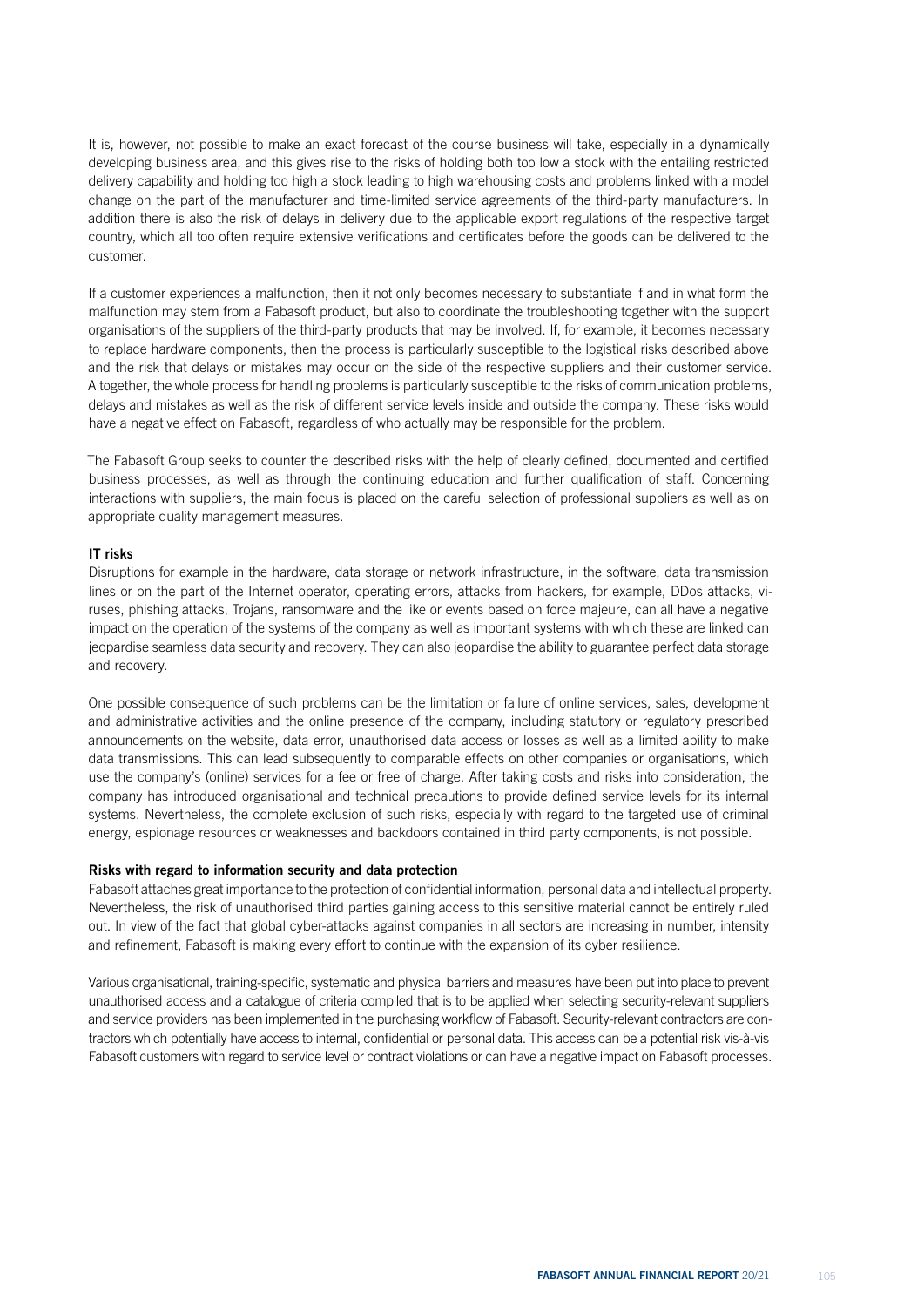All security-relevant contractors such as data centres, suppliers of hard and software or special service providers must fulfil requirements defined by Fabasoft – such as the relevant certifications, for example, or contractually defined service levels, security statements, verifiably fulfilled security measures, agreements concerning controller data processing and duly signed confidentiality declarations. The installed information security management system is regularly tested for topicality and effectiveness by means of internal and external audits.

Over and above the purely technical aspects of information security there is also the danger of cyberattacks in combination with manipulation and fraud on the social level (e.g. "fake president" emails). In order to raise the awareness of employees for the resulting risks, Fabasoft regularly carries out professional awareness training courses and simulations of potentially threatening scenarios. In addition Fabasoft products and its cloud services, including the data centres involved, are tested continuously by external auditors and the corresponding test reports and audit certificates compiled, as listed under "Certifications".

In view of the fact that, in addition to damaging the reputation of the company, the occurrence of such risks can have extensive negative financial consequences great attention is paid to this risk field.

#### Personnel risks

Risks are evident with regard to the finding of a sufficient number of highly-qualified, entrepreneurially-minded managerial specialists in the IT sector for independently responsible leadership and the expansion of existing or restructured business areas and ensuring their long-term loyalty to the company. Currently, the demand for IT professionals largely outweighed the labour market supply. There is therefore a risk that personnel requirements cannot be met on time or subject to economically acceptable conditions.

Furthermore, a risk entails should a larger number of employees, particularly key members of staff, leave the company within a brief period and no replacements can be found in the short-term. This would have negative impacts on the business development and on the ability of the company to meet already agreed obligations and would presumably lead to a negative development of customer satisfaction and revenue even through to possible contractual penalties, liability claims or other disadvantageous consequences for the company, such as damage to reputation, project stops or even transaction reversals.

Understaffing can also lead to possible business potential not being realised or only realised in part. Should suppliers, sales or implementation partners be impacted by such personnel risks, this can also have negative consequences for the company.

#### Risks due to the global spread of the coronavirus (COVID-19)

The World Health Organisation (WHO) declared the global spread of COVID-19 a health emergency with considerable impacts on the population and the economy.

Fabasoft took immediate measures to counteract these risks as effectively as possible and evaluates these continuously. On the one hand in order to protect employees – in the Fabasoft Group and at the customers – and the public and on the other hand to maintain the operative business.

Quite apart from the general risks of restrictions or even failures of corporate functions in the event of cases breaking out in companies or even the shutdown of locations, there is a risk of the performance of certain on-site services on customers' premises being limited or not possible in the case of massive travel and entry restrictions. Although substitution of such services by an online presence was widely implemented in the period under review, this is not practicable in all scenarios. Personal contact and customer visits have always been important, especially where the sale of products and services in specific segments is concerned.

Especially the development and expansion of business in new regions or business areas is being noticeably afflicted by the massive restrictions on travel possibilities and personal contact.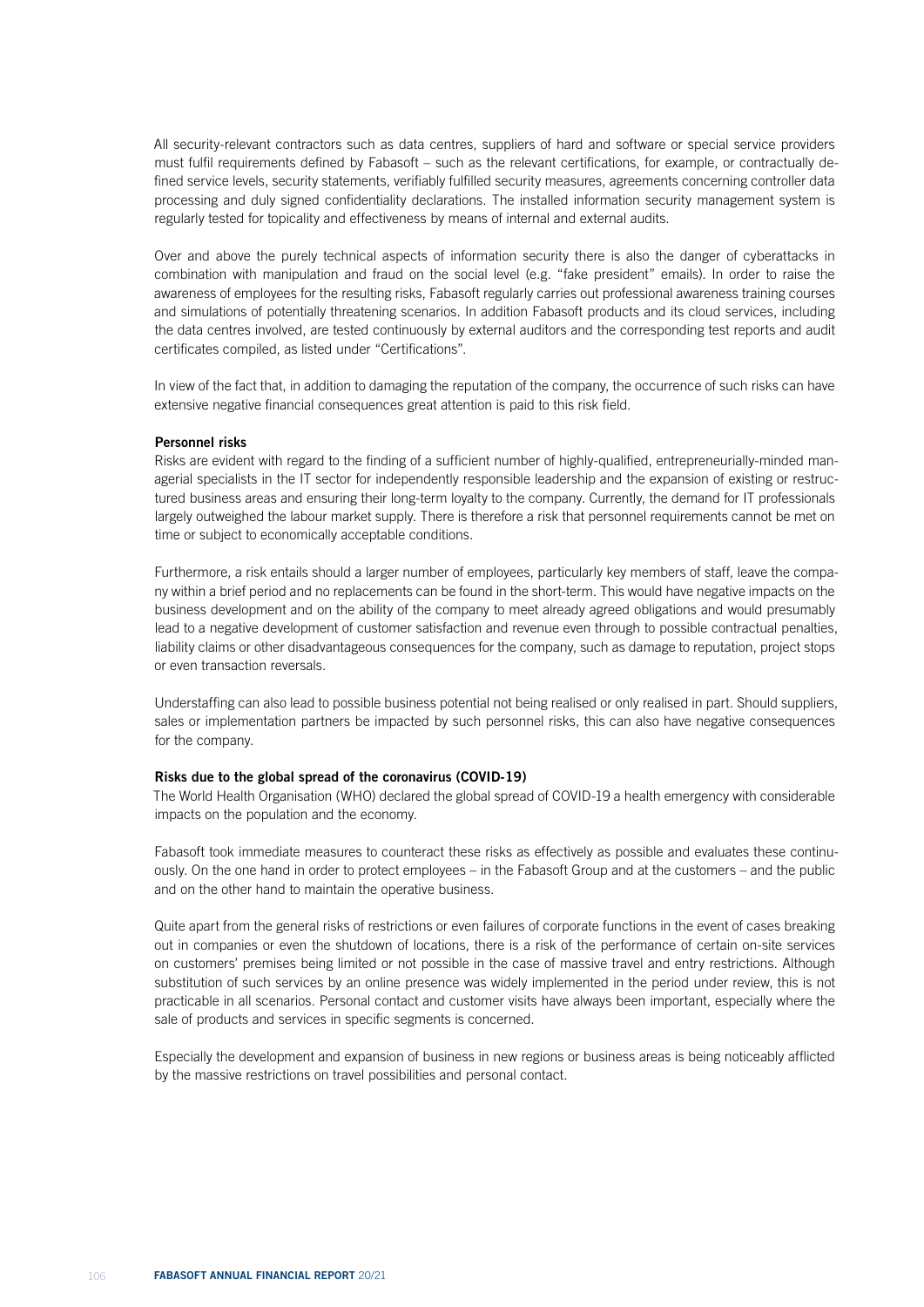In particular the appliances business is currently regarded as being potentially susceptible if confronted with logistics or supply chain problems. Closures of production plants or delays in deliveries due to disruptions in the supply chain may have a negative impact on both Fabasoft's partner business (delay in the supply of ordered appliances) as well as its direct business.

The massive impacts of the pandemic on the economy as a whole and as a consequence also on the finances of the public budgets mean there is a far heightened sales risk in both the short and the medium term. This could impact the acquisition of new customers and business with existing customers as well as ongoing projects in the form of shifts in revenue or loss of revenues and profits. It is not possible to forecast the extent of these impacts at this juncture.

Despite the use of modern technology, the change over to working from home involves risks: social interaction is restricted, the creative exchange and flow of ideas as well as discussions and the chance of solving differences and misunderstandings in the near term could suffer. Although companies are providing efficient terminal devices, the connection depends on the bandwidths and service level limitations of the respective Internet connections of the home office. The extensive use of home offices also opens up the additional threat of cyber attacks, which have to be addressed.

### Financial risks

Due to the customer structure and the resulting constellation of customer requirements the risk of defaults on receivables is still considered to be relatively low. Especially where usage fees are concerned (Mindbreeze InSpire, Fabasoft Business Process Cloud), such fees are received at the start of the term and are coupled with performance of the service. An interest rate risk occurs in the case of other financial assets. As these can be converted into cash at short notice, the interest risk is therefore deemed immaterial. Exchange rate risks occur mainly when receivables or assets at financial and insurance institutions exist in a currency other than the local currency of the company.

Depending on the extent and duration of a macro-economic shock, – for instance in connection with COVID-19 – higher risks could occur, for example, with regard to the security and impairment of assets at financial and insurance institutions and receivables as well as the difficulty entailed in maintaining the purchasing power of assets and revenues from ongoing obligations in a conceivable highly inflationary overall scenario.

## 2.3. Forecast report

### Shaping the digital transformation

As a manufacturer of software products Fabasoft has specialised in the digitisation and automation of business processes in large organisations. The products of the group serve the creation, traceability and secure processing, consistent publication, semantic search, automatic categorisation and the archiving of electronic business documents, contents and processes.

As essential modules and catalysts of the "digital transformation" these technologies and the implementable solutions they enable are increasingly gaining in relevance for corporate strategy and are widely recognised as future-critical fields of action on the management level in both private enterprises and the public sector.

This awareness in the public sector has taken on a specific form, namely a series of extensive plans and projects on a federal, state and communal level for the introduction of the electronic records management (E-Akte) solution.

The key topics in the private sector included cross-company collaboration, cyber security and data protection plus more efficient and more cost-effective processes linked with enhanced service performance based on a comprehensive overview of customer talks, product presentations and trials.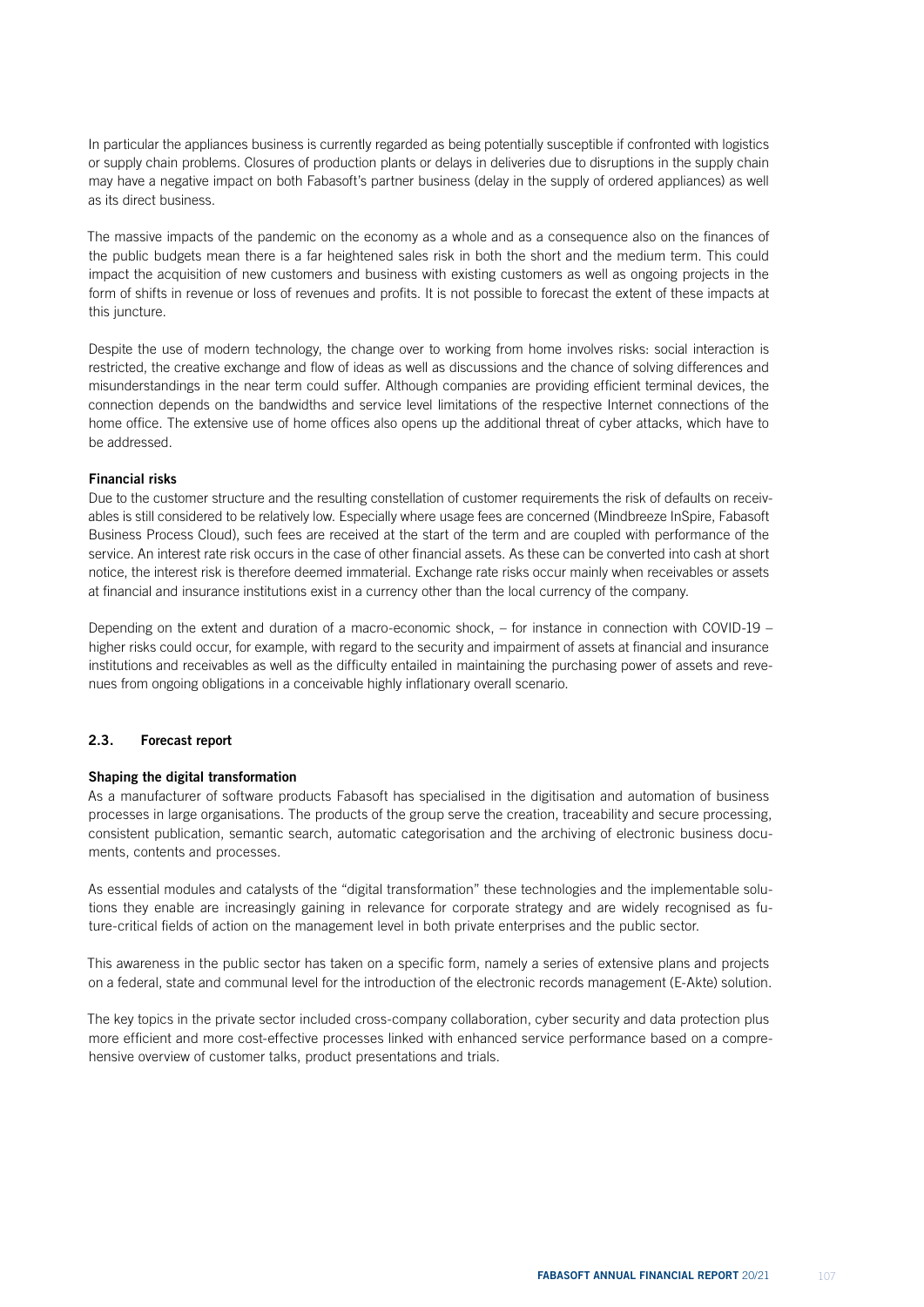### Transformation of the business: Fabasoft Business Process Cloud, SaaS, Appliances and hybrid models

Pursuant to a general trend in the software industry as a whole, the software product business of the Fabasoft Group continues to undergo a transformation process: the use of software products is moving away from the model of purchasing user rights for these products against a one-off fee – usually linked to a maintenance contract – more in the direction of an ongoing monthly user fee for cloud services, SaaS offers and/or appliances.

The course of this transformation varies currently depending on the target markets: in the case of public tenders it is still primarily the purchase models for the software in the core area of Fabasoft (electronic records management system) that are demanded (the customer then operates the software with the support of Fabasoft in its own data centres). In the case of private customers the interest is becoming increasingly flexible as to whether the desired solution is to be realised as a cloud application, via an appliance or in the form of a classic on-premises project.

Often this decision is only made in the course of the bidder dialogue, taking functional, safety-related, economic and most especially time aspects into consideration. Fabasoft believes it is well positioned in this respect because the available product portfolio provides just such flexibility and also supports hybrid models.

It must be taken into account that the structure of the appliance business differs in its nature from the software licence business: the hardware components of the appliances are purchased by Fabasoft or Mindbreeze, the customer undertakes to pay periodically for the use that is agreed for a fixed period of time. The revenue for use is received monthly and the hardware components are also amortised on a monthly basis.

Fabasoft continues in its endeavours to further extend the direct sales model in those countries where the Fabasoft Group operates via its own companies and which also entails intensive commitment from the project side in the implementation phase, to encompass an indirect, partner-orientated, international sales and marketing model in particular for cloud services and appliances.

#### The Fabasoft Business Process Cloud as an ecosystem for digital business processes

In line with the growing trend towards digital transformation, the focus in the period under review was on further developing and expanding the Fabasoft Business Process Cloud as a digitisation platform for internal as well as crosscompany business processes. Key tasks in this context included strengthening the market presence of existing and future business process solutions and visibility in the individual target markets.

Fabasoft Approve, the business process solution for technical data management, concentrated its efforts on complex processes with suppliers and partners in industry and can be adapted to customer-specific use cases in individual projects. By contrast, the business process solution for contract management, Fabasoft Contracts, is characterised by the possibility of immediate use in different sectors. Integration of components of the Mindbreeze technology ensures a high level of automation, thus generating crucial added value.

Continuous integration of the Xpublisher GmbH products in the Fabasoft Business Process Cloud reflects the consistent development of this strategy. Whereby also establishing these as business process solutions contributes to realising mutual synergy effects: while the functions of the Fabasoft Business Process Cloud upgrade the Xpublisher products on the one hand, existing business process solutions benefit from an expanded application spectrum on the other.

Fabasoft continues to concentrate here on standardisation and speed of utilisation, in order to fulfil customer requirements for solutions that can be used immediately.

The further development of these products on the platform goes hand in hand with the strategy of establishing the Fabasoft Business Process Cloud as an ecosystem for digital business processes, on which solutions for partner companies can also be included in the medium-term. This therefore meets the needs of the current and growing demand on the market for highly scalable and flexible business applications.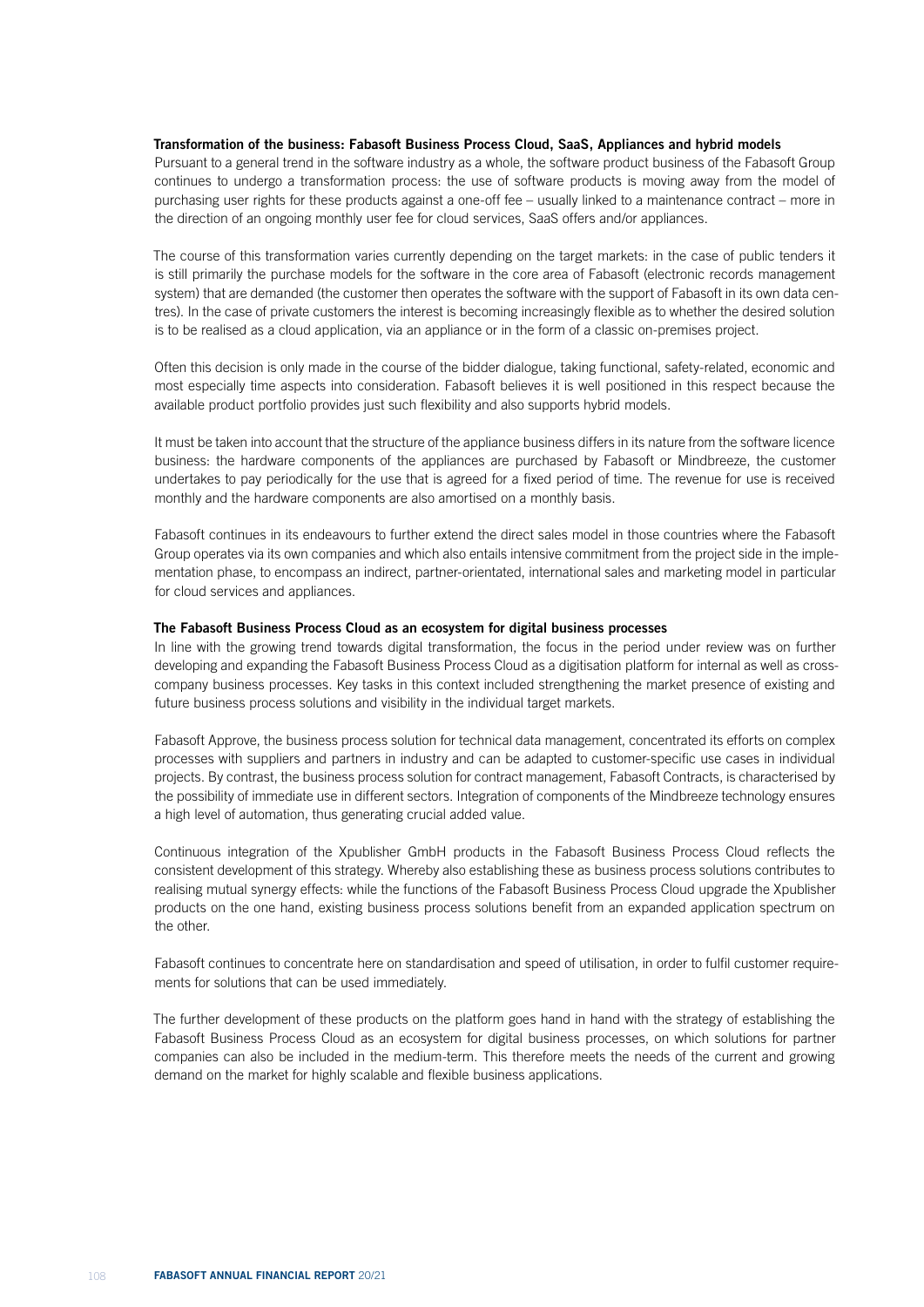# Mindbreeze InSpire

The business focus of Mindbreeze in the period under review concentrated primarily on international key account customers and their visions and remits with regard to knowledge management and semantic searches in connection with artificial intelligence technologies.

A special factor of success for Mindbreeze InSpire is seen in the speedy and cost-effective implementation of concrete tasks in the form of department-specific search applications for 360-degree views of company data, regardless of whether these are available in structured or unstructured form or are stored in different data sources.

Experience shows that such customer projects are subject to longer lead times in the decision making and procurement phases and require in their processing a sophisticated skills portfolio both in the Mindbreeze organisation and the partner base.

Mindbreeze has been named a Leader in the "2021 Gartner Magic Quadrant for Insight Engines" published in March 2021 and achieved the highest positioning on the Ability to Execute axis.

Interest in Mindbreeze InSpire on the market remains brisk – due also to the above rating – and there is a promising pipeline for evaluations and proofs of concept ongoing at potential customers. Future growth rates of Mindbreeze will depend to a great extent on both the timeline and success rate in converting this potential in the form of multi-annual contracts as well as further expansion of the partner structure, e.g. through the expansion of the partner programme to include independent software vendors (ISVs) and the development of new marketing channels, especially in North America. For this reason top priority continues to be placed on these challenging topics.

# Public sector business

In the area of public sector clients, Fabasoft works with dedicated service organisations for a number of federal, state/canton and municipality key accounts in Austria, Germany and Switzerland and in other countries where it cooperates with selected sales and implementation partners. Business with these established customers generates a stable core revenue, although in times of strict austerity measures in the public sector and heightened competitive pressure this existing business must be continuously maintained by means of innovation, customer-orientation and a leading price-performance ratio. It is planned to strengthen and, where possible, to expand the Fabasoft customer base in this market through new products and performance features, additional services and by extending the user community.

Acquisition of new customers in the public sector is almost exclusively done by way of highly competitive public tenders with the effort and lead times this entails. Especially in Germany, Fabasoft is now in the implementation phases of several major projects. This also necessitates a potential increase in the personnel requirements of the Fabasoft service organisation. In addition Fabasoft will intensify its purchase of subcontractor services for some projects, especially during the large-scale roll-out phase – depending on the customer's own roll-out plans in this context.

With regard to sales revenue from projects with external subcontractors, it must be taken into account that normally a significantly lower proportional contribution to margin can be generated where those services purchased from external subcontractors in the course of the project implementation (expenses for purchased services) are concerned than is the case with internal performance from the Fabasoft Group. Depending on the project, project phase and volume of services called off in a specific phase by customers, these subcontractor services can constitute a substantial part of the total volume of services in a project.

The public sector business beyond the German-speaking regions was developed primarily in collaboration with partners. Existing customers are also kindly willing to show their systems to interested parties from other administrations and to report on their experiences in introducing electronic records management and e-government in general and with Fabasoft in particular. These partners normally carry out project acquisition, project implementation as well as adapting products and services to the local situation with regard to language and content within the scope of customer care and support.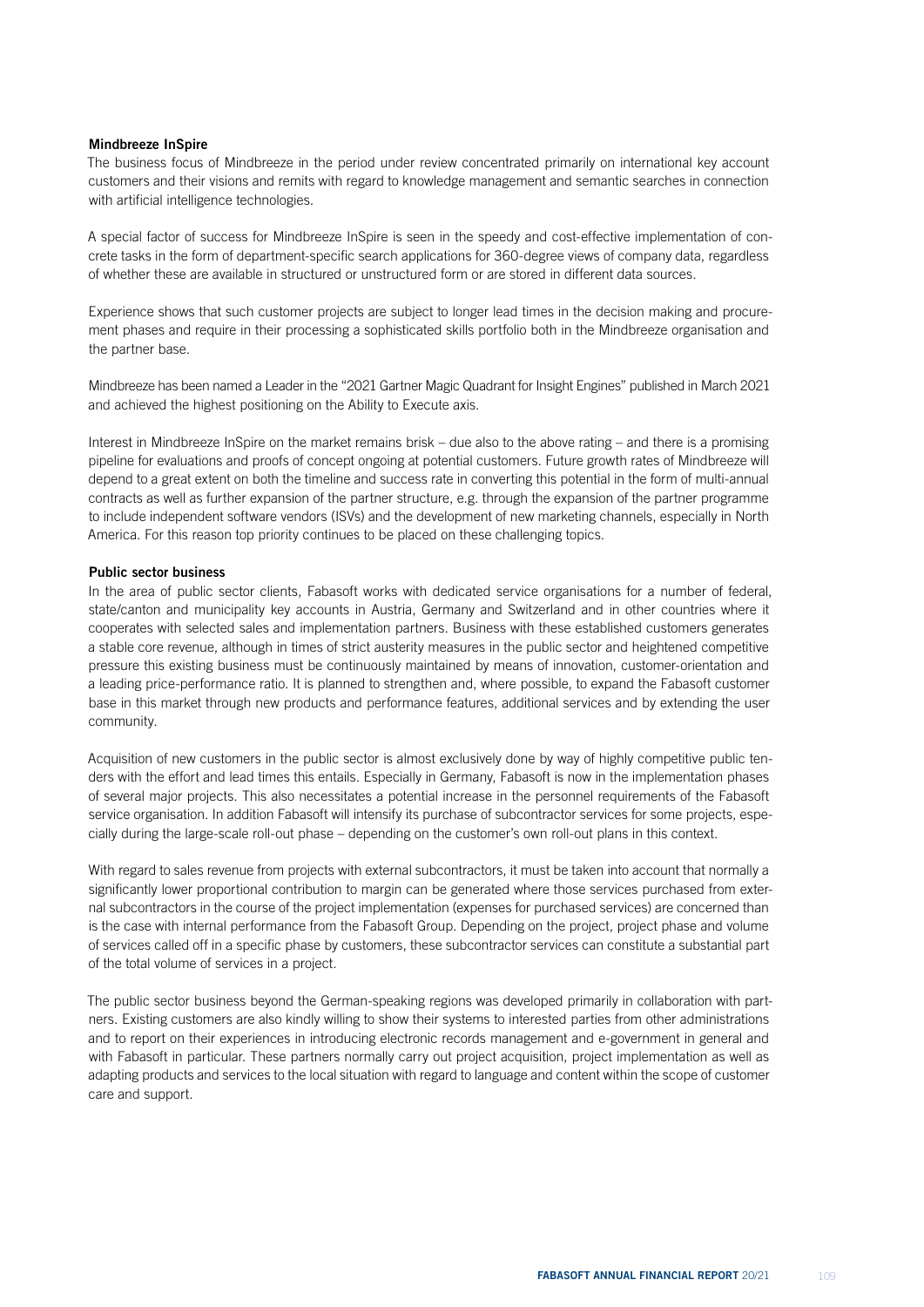# Development of certain expense items

In order to leverage future opportunities and promote the development of the Fabasoft Group, priorities for the use of funds in the coming quarters will be focused on the fields of product innovation, boosting of sales, service and marketing, and – inextricably linked with these topics – in recruiting new talents for Fabasoft and developing the strengths of the existing team.

Further development of the Mindbreeze and Fabasoft Business Process Cloud business is a key factor with regard to the necessary investments: if we succeed as planned in building up and expanding a successful international partner infrastructure, this would entail considerable up-front investments, in particular in international marketing, a trans-regional presence, partner support and the expansion of personnel in this segment. In phases of such expansion efforts a resultant drop in profitability is expected.

Due to the pandemic travel expenses declined drastically in the period under review. Depending on how the easing of national and international restrictions progresses, the travel activities and therefore also the respective expenses this involves in the Fabasoft Group are expected to rise significantly in the forthcoming quarters. A rise is expected in the areas of contact with existing customers and project work and especially in sales and marketing activities and training (e.g. participation in international conferences).

#### Impact of the coronavirus outbreak

It was clearly seen in the course of the 2020/2021 fiscal year that the negative impacts of the COVID-19 pandemic on the global economy are and will continue to be enormous. The direct economic impact on the Fabasoft Group was still relatively limited in this period thanks to its hitherto strong business with existing customers. However, business with new customers was marked by a pronounced reticence to make investments, especially in the first quarter of the fiscal year. Although this situation improved a little with the upturn of the economic climate in the second quarter of the fiscal year, the renewed lockdown in the autumn of 2020 and its frustrating extension once again led to a more strongly noticeable reticence in customers and potential customers during the remainder of the fiscal year. The delays and postponements in the acquisition of new customers and in ongoing implementation projects experienced to some extent were a direct consequence of this and still remain possible.

It is currently impossible to forecast or quantify the medium-term impacts it will have on the Fabasoft business in the individual countries, due in particular to the fact that we neither know what course this pandemic will take or the imminent restrictions to be imposed to stop the spread of the pandemic, nor how and to what extent it will affect the economy as a whole or the Fabasoft customer sectors. For more information please refer to section 9.6 of the notes to the consolidated financial statements.

#### Conclusion

As a software and cloud company that successfully implements the core issues of the digital transformation with its extensive and field-proven range of products and services and based on our solid capital resources the Fabasoft Group should remain promisingly positioned even in a difficult market environment marked by the impacts of COVID-19.

Key existing customers also confirm that the joint, consistent, time and location-independent digital access to business documents and corporate processes was a decisive factor for them in successfully mastering the current restrictions and challenges (e.g. cross-company home office). Furthermore, Fabasoft has also registered enquiries from potential new customers who, due to the COVID-19-related working reality, have had to admit the limits of their past digitisation achievements. In particular speedy and efficient finding of information across system boundaries were expressed as requirements and goals.

This is contrasted by the danger that the impacts and repercussions on the overall economy and the relevant Fabasoft customer sectors will, at least temporarily, have a pronounced negative effect on the ability and willingness on the part of the companies concerned to invest even in strategic fields such as digitisation. A marked reticence and wariness was registered in particular in new business with potential customers, especially where high-volume contracts are concerned.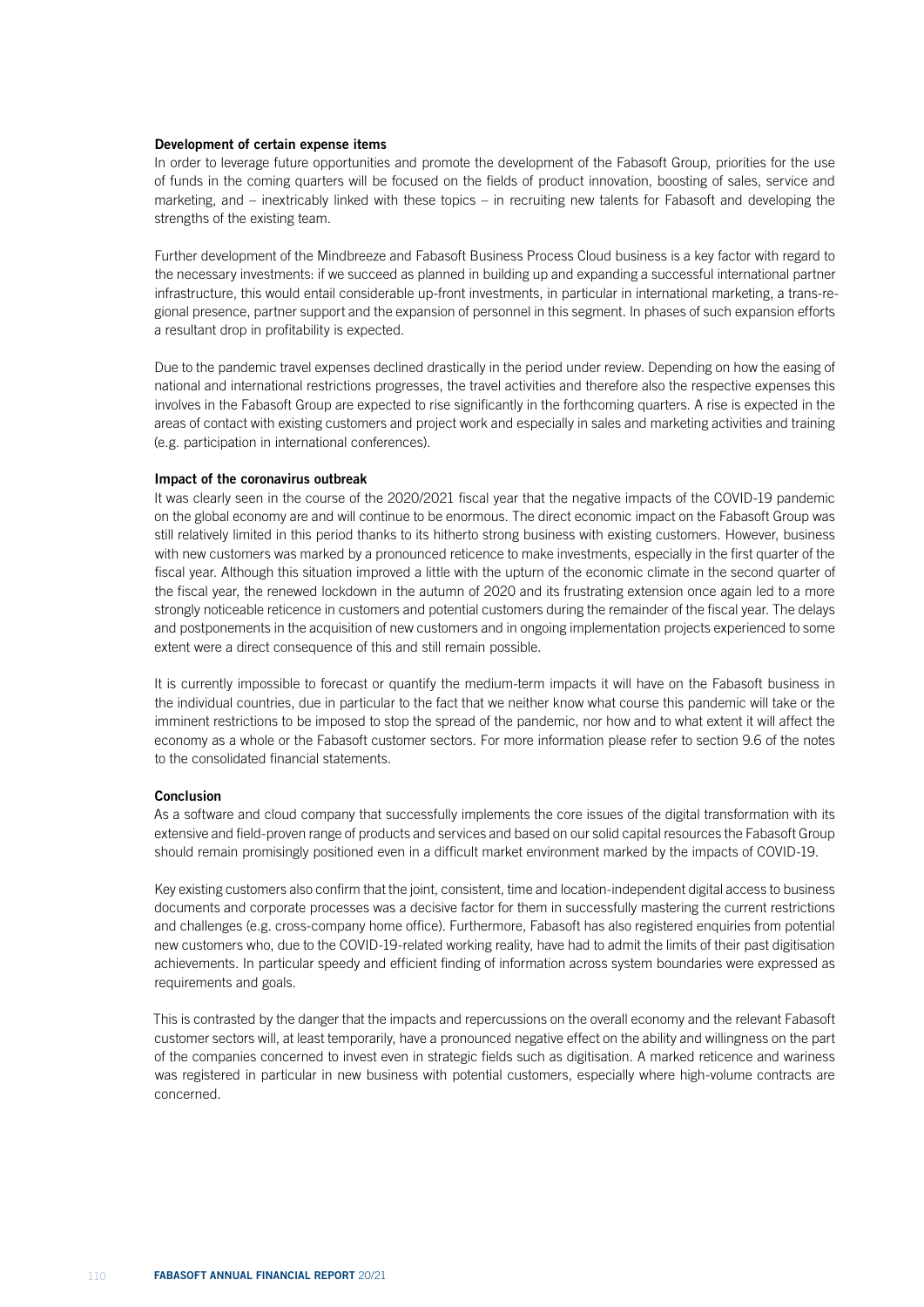The all-important business with public sector clients was stabile in the period under review. However, at this juncture it is not possible to estimate how the combination of special pandemic-related expenses linked with lower tax revenues will affect the investment willingness and ability of public budgets. Even if – especially at the moment – digitisation is underscored politically as a strategic topic, at present no forecast can be made as to the actual form of pubic budgets in this area nor the timeframe within which such investments will be made.

The company achieved significant market-strategic milestones in the period under review: the outstanding position of Mindbreeze in the Gartner Magic Quadrant, the outstanding position of Fabasoft Approve in the ECM Leaders Quadrants of SoftwareReviews, the retrieval of the federal licence for Fabasoft eGov-Suite in Germany. These successes have resulted in a sharp rise in interest on the market and in customer enquiries. Further development will depend greatly on the extent and the speed with which this positive market response can also be realised in the form of correspondingly large (new) customer orders and in achieving further scaling of the business model.

Even in such a difficult environment, the company intends to take advantage of any opportunities that arise, for example in the recruiting of top-class talents or the pursuit of inorganic expansion and growth options.

Furthermore – and not least considering the solid cash position of the company – the pursuit of what we consider forward-looking and sustainable issues will be given priority over short-term profitability considerations.

# 3) Report on research and development within the Fabasoft Group (Fabasoft AG does not undertake any research or development)

In the period under review Fabasoft invested approx. 25.3% of its sales revenue in research and development. There are dedicated product teams within the Fabasoft Group responsible for product-related research and for software development. The development activities of these teams are based on the agile method framework "Scrum", with the aim of creating innovation and added value in compliance with the principles "quality, usability & style". Regular feedback from existing customers, analyst meetings and continuous monitoring of the market are used for the early recognition of market trends and their integration into product development. Moreover, research topics were handled in international partnerships within the framework of digitisation.

# Mindbreeze InSpire

The main focus at Mindbreeze in the 2020/2021 fiscal year was on intensive research and consistent further development in the field of artificial intelligence (AI) and its application for selected business areas. Core topics here included the optimisation of existing processes with a particular focus on the extensive use of the latest technological architectures (e.g. high-performance processor configurations working in parallel) and minimising the training of the neural models.

A significant part of the development concerned and continues to concern the ongoing improvement and simplification of 360-degree views for digital twins of a company or an organisation as well as their visualisation.

Where AI is concerned Mindbreeze worked on expanding the platform for natural language processing (NLP) and extending natural language understanding (NLU) applications. So not only customised solutions rely on the Mindbreeze platform with regard to AI, but also standard products from the Fabasoft Group such as Fabasoft Contracts.

Extensions were provided for administrators in the Management Centre, in particular to achieve more convenience for daily tasks.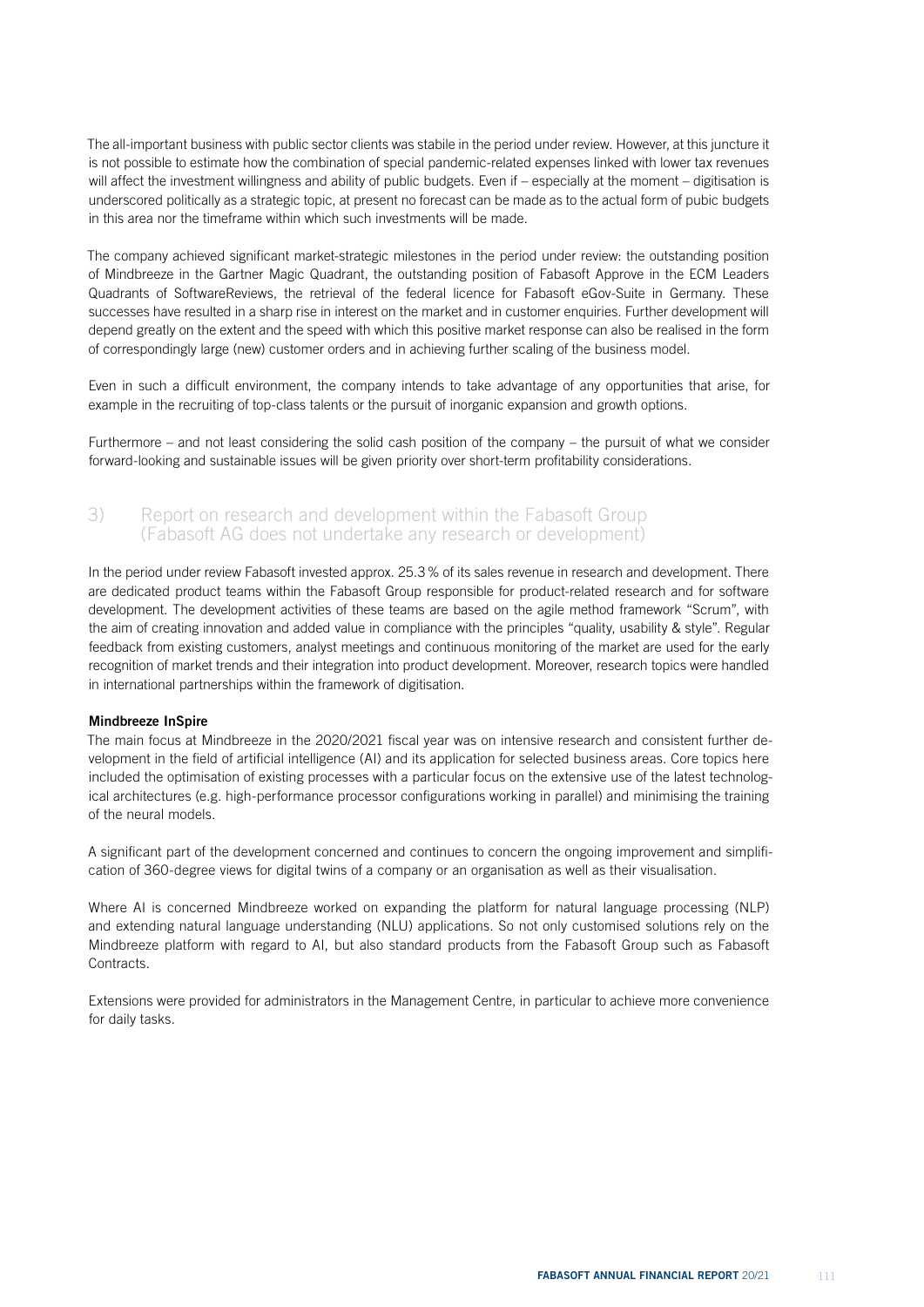Another key focus in the area of research and development was the expansion and scaling of data source connections (connectors). In addition to improving existing processes, the team also worked intensively here on new integration patterns for data sources such as ServiceNow or SharePoint Connector, Dropbox or Microsoft Dynamics CRM Online.

The development team also worked continuously and intensively on the issue of further simplifying handling of the overall system during commissioning, configuration and maintenance.

### Fabasoft Mindbreeze Enterprise

Thanks to the expansion of search application components for charts and visualisations, user-friendly dashboards for information visualisation in the Fabasoft eGov-Suite and in Fabasoft Folio can be realised in the application context of these products.

# Fabasoft Business Process Cloud

In the 2020/2021 fiscal year research and development focussed on the design and development of new functionalities for the digitisation of document-centric business processes. The possibility of signing documents digitally directly in the Fabasoft Business Process Cloud constituted a key focus in this respect. The use of digital signatures means contracts can be signed seamlessly without media discontinuity and corporate processes, such as the conclusion of contracts, designed even more efficiently. Media discontinuities due to the printing, signing and scanning of documents are now a thing of the past. Moreover, Cloud organisations can also store their own signature certificates, which are kept in Fabasoft Secomo, as well as insert visual signatures and text information in the signature process.

The Fabasoft Business Process Cloud was further developed as a digitisation platform in the period under review. To this end a new component architecture was evaluated and implemented. This constitutes a stable basis for higher quality and sustainable further development of the user interface. Microservices were implemented in the field of conversion. They are the basis for fast and efficient scaling of the Fabasoft Cloud services.

With the aim of enabling customers to adapt Fabasoft products to their own requirements without any special product know-how or programming knowledge, the team developed new concepts for the model-based definition of use cases and improved the existing graphic modelling tools (form editor, BPMN process editor).

Where Fabasoft Contracts was concerned, intensive research was carried out on a new AI technology for the automatic classification of contracts and automated recognition of structured data (contract partners, start, duration, period of notice, etc.) from contract documents. The centrepiece of this AI solution is a model trained with Mindbreeze InSpire that undergoes continuous further development.

Another focus of research and development was to support users with the development of data-centric processes by means of an optimised table handling mode, improved filtering of data or the redesign of view settings for the definition of table views. Application integration and the implementation of standard interfaces were reworked to achieve this. Users of Fabasoft teamrooms can now display these directly in the Microsoft Teams interface.

New self-service options are now available for the administration of Fabasoft Business Process Cloud tenants, in particular the configuration of single-sign-on variants with Active Directory and SAML 2.0. This allows customers to setup and activate these login methods themselves. The Fabasoft Business Process Cloud also offers the possibility of defining different authentication servers for different user groups.

The functionalities of the Fabasoft Business Process Cloud are also available in the releases of the Fabasoft Private Cloud (Appliance).

#### Fabasoft Secomo

The focus of development in the period under review was the adaptation on new platform features and improving testability. Improvements in the auto-update were also undertaken as well as in the support for the automatic monitoring of an update and preliminary work implemented for a containerisation of the service.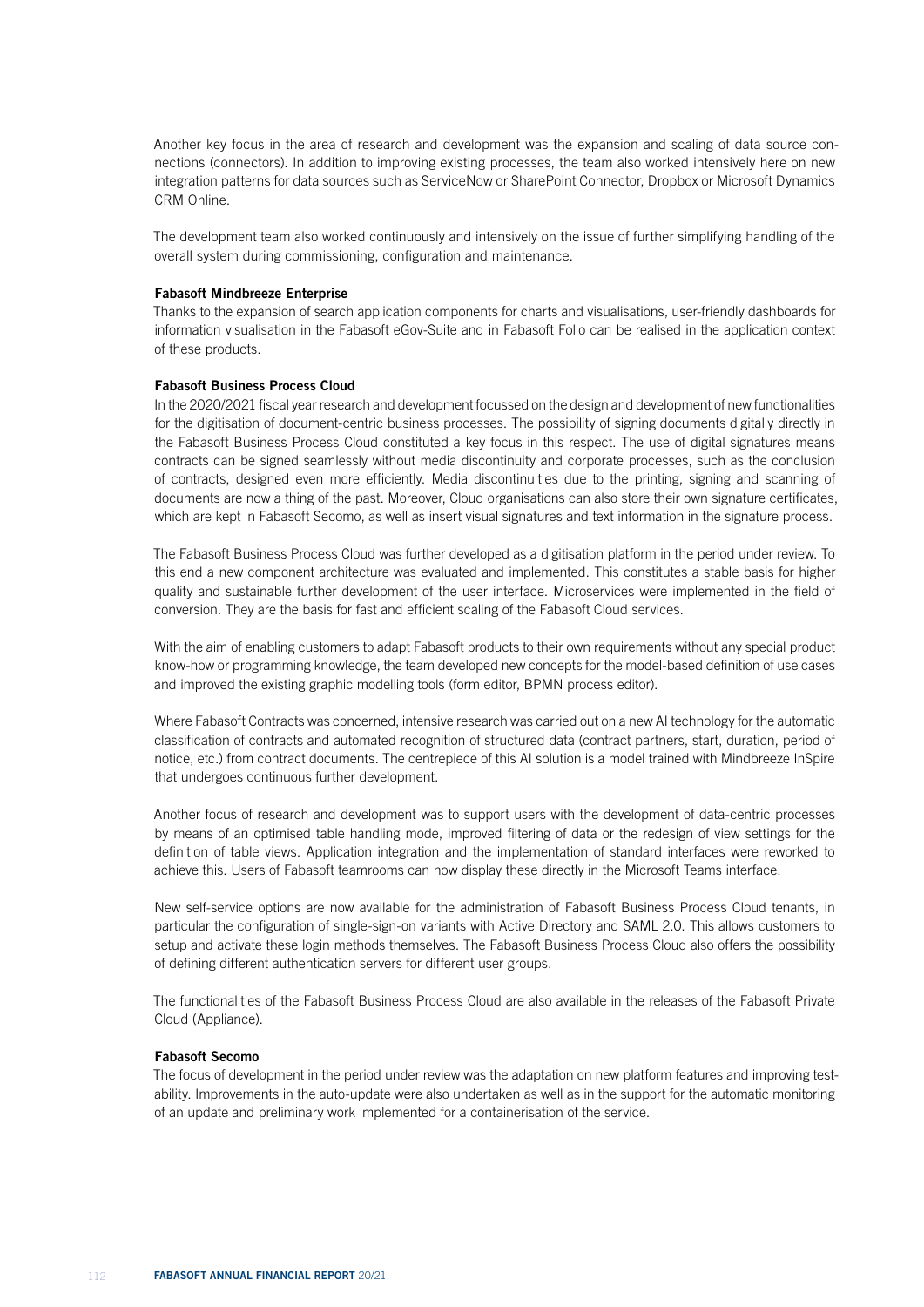# Fabasoft Folio

Research and development activities here in the 2020/2021 fiscal year once again concentrated on the optimisation of user-friendliness through the use of the new interface design and the entire re-design of use cases in the product. The newly designed Fabasoft Folio interface enables even more convenient access via different types of end devices and form factors (smartphone, tablet, PC etc.) and is fully compatible with accessibility requirements.

# Xpublisher

The Xpublisher development team focussed on the further development of the product to a "Full-Managed service solution", in order to offer customers faster installation and simpler maintenance of the Xpublisher editorial system. A change to "infrastructure as code" was undertaken where architecture is concerned as well as further improvement of the documentation. This enables faster demonstration for potential customers and proof of concepts can be implemented more quickly in the mid-term and based on standards.

A revised interface makes working with the system even more intuitive. The support of editors for technical documentation was also improved in the course of the revision.

With regard to product features for day-to-day operation, a target issue planning solution was developed to enable faster and clearer creation and implementation of new print products for customers. Where development is concerned a move into the Fabasoft IT infrastructure was undertaken, so this can be used as a highly secure development environment.

# Xeditor

In the 2020/2021 fiscal year the Xeditor development team concentrated on even simpler and faster configuration to ensure more efficient implementation of proofs of concept and standardised integration at the customer. Additional features were also implemented, such as drag-and-drop and improved processing of tables, to make operation of Xeditor even more intuitive.

# Fabasoft eGov-Suite

In the 2020/2021 fiscal year the Fabasoft eGov-Suite development team concentrated on modernising and expanding the register integration of public registers. It is now more convenient for users to conduct searches in the Central Register of Residents in Austria, for example. The resulting developer patterns will be used in future for the development of further register connections (address register, company register, ...).

A special focus of the research and development activities was on the field of intelligent document processing for the efficient assignment of business objects (record). A Mindbreeze InSpire integration uses machine learning to both classify documents (e.g. funding letters) and to extract metadata. This information serves to support users in the Fabasoft eGov-Suite and to boost the quality as well as the speed of processes.

Among other things the team also researched the issues "digital signature", "departmental records" and "optimisations in workflow". Partial results are already available for users in the latest version of the Fabasoft eGov-Suite.

The implementation of a dashboard for the visualisation of key performance indicators and other relevant information as an aid to day-to-day work were also undertaken in the period under review. A new aspect of this implementation is that previously calculated data are evaluated in a user context. This is of particular importance for organisational structures.

In addition to these activities the development team accompanied current innovation and roll-out projects at customers' premises in order to collect product feedback from as close as possible to the customers.

# Fabasoft app.telemetry

The Fabasoft app.telemetry development team concentrated their efforts in the 2020/2021 fiscal year on the extension of the integration in cloud platforms such as Prometheus or Kubernetes as well as on the expansion or updating of the supported platforms.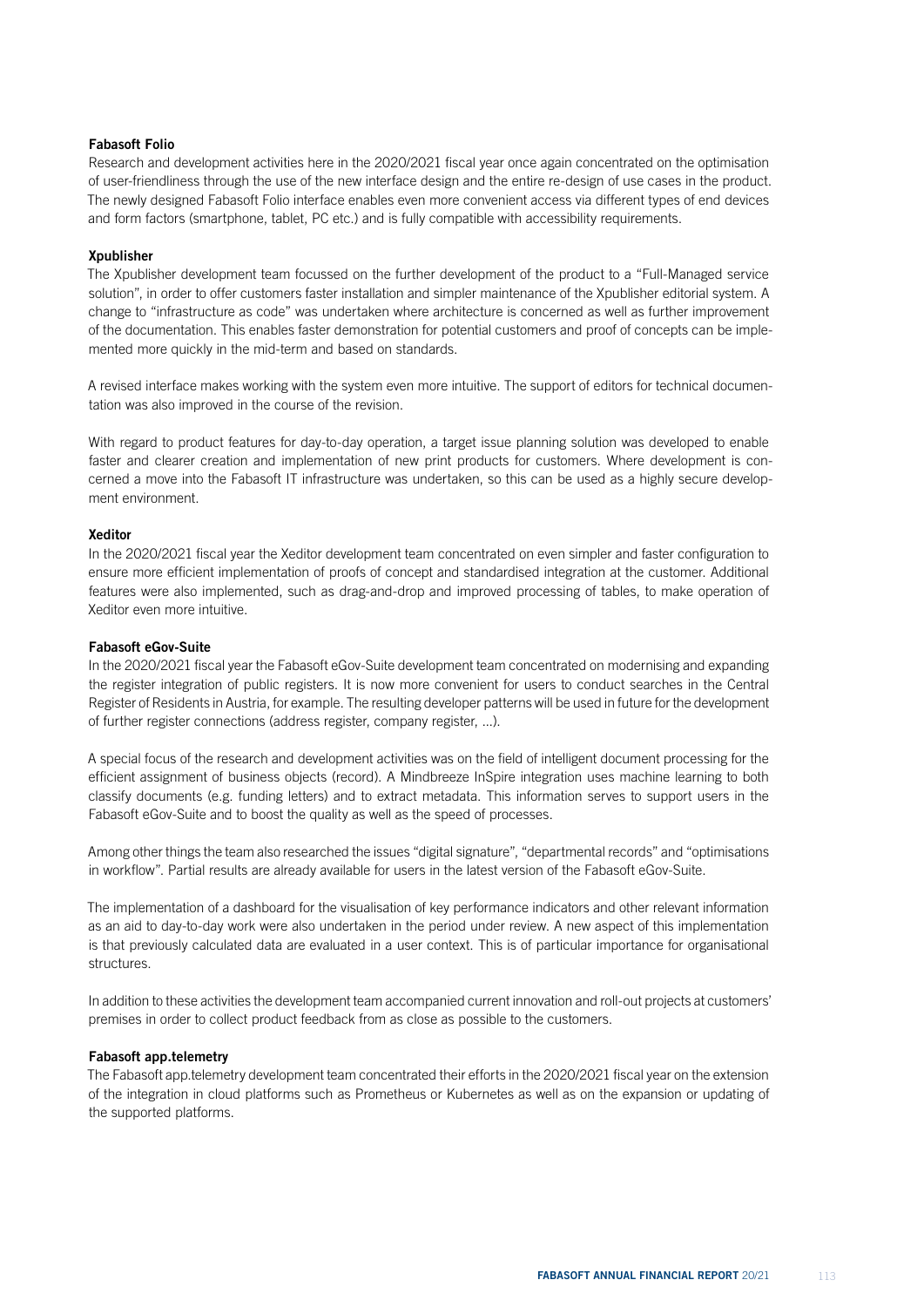# 4) Report on the stock, purchase and sale of the company's own shares

# Share buyback programme Fabasoft AG

No new share buyback programme has been started since the conclusion of the share buyback programme (in accordance with the authorisation of the Annual General Meeting on 6 July 2015).

As at 31 March 2020 the company held 277,257 treasury shares. This corresponds to approximately 2.52% of the share capital or a proportionate amount of EUR 277,257.00.

In compliance with the authorisation of the Annual General Meeting on 1 July 2019, Fabasoft AG sold all of its 277,257 treasury shares on 20 April 2020 by way of a private placement to institutional investors under exclusion of the subscription rights to a placement price of EUR 23.50 per share. The transaction was more than doubly oversubscribed. The proceeds from the sale strengthen the company's equity base and serve the announced corporate interests.

No treasury shares were purchased in the 2020/2021 fiscal year.

As at 31 March 2021 Fabasoft AG held no treasury shares.

5) Reporting of significant features of the internal control and the risk management system with regard to the financial reporting process at Fabasoft AG and the Fabasoft Group

# Information pursuant to Section 243a (2) of the Austrian Commercial Code

The Fabasoft Group has an extensive reporting system based on key figures for the early identification of risks. Finance is the organisational unit responsible for reporting. The data comprises strategic and operative figures that are put together for reporting on a monthly basis. The regular reviews between the Managing Board and the organisational units are used to coordinate the detailed plans for the overall plan, the target/actual comparison and an outlook for the following quarters. In addition to this an internal control system (ICS) has been established as follows: Fabasoft has installed an internal control system in the areas of Human Resources, Purchasing, Revenue Cycle and Tax that uses control points based on the two person principle and appropriate process definitions and guidelines to ensure that laws and standards are complied with and prevent dishonest and unlawful activities.

The ICS guidelines for Human Resources, Purchasing, Revenue Cycle and Tax have been thoroughly documented in writing and each one linked to a coordinated control matrix. These matrices contain all the automated and manual internal controls that must be carried out. The documents (ICS guideline and control matrix) are revised and updated once a year or as required in the event of fundamental changes. Observance of the control points is examined at regular intervals with random checks. Risk management and the internal control system (ICS) contain responsibilities and competencies, apply to all subsidiaries and are administered centrally from the Linz headquarters.

# ICS Purchasing

The ICS Purchasing guideline regulates the procurement of goods and services for the entire Fabasoft Group. The aim of ICS Purchasing is to procure the required economic goods and services with the desired quality, in the right amount, with optimum prices and to schedule.

# ICS Human Resources

The ICS Human Resources covers all processes in connection with personnel matters within the Fabasoft Group, from recruiting to the employee's last day at work. The aim is to ensure a legally compliant approach in all areas and aspects of human resources, promote employee qualifications and further development and ensure that the accounting procedures for salaries and non-wage labour costs are proper so that human resources are used effectively and economically.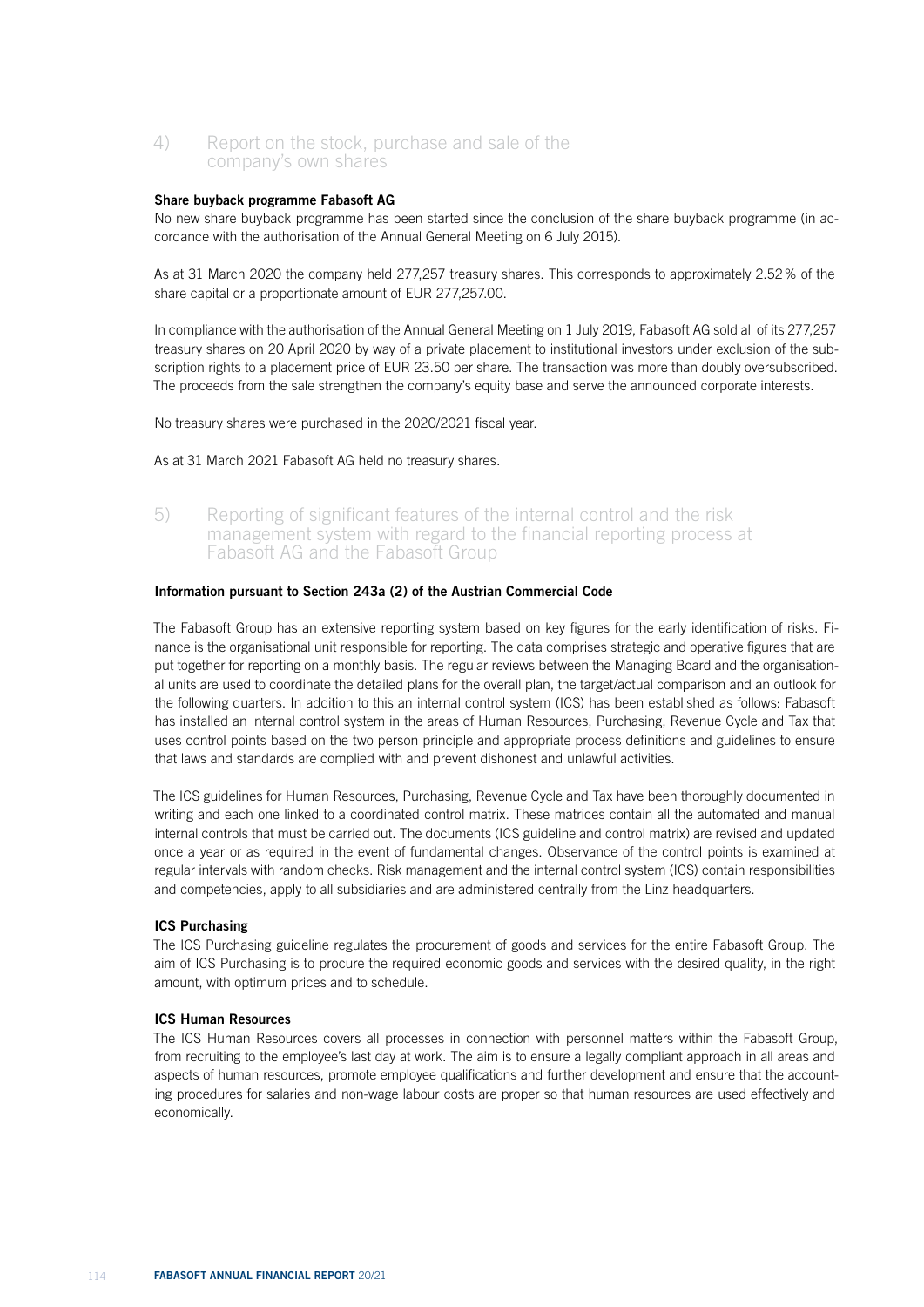# ICS Revenue Cycle

The ICS Revenue Cycle describes all activities and controls within the Fabasoft Group concerning the generation of sales from market reviews and analyses to the receipt of payment from the customer. The aim is to use technologysupported and clearly defined and documented processes and responsibilities to standardise and verify the business activities in the Group's companies (performance status, execution, invoicing, payment, additional financial information).

# ICS Tax

The tax control system (ICS Tax) covers all activities, processes and risks in connection with taxes within the Fabasoft Group. The targets it pursues are legal and planning security, reduction of tax risk through the earliest possible binding clarity in tax management for professional matters, reduction of compliance costs and ensuring the prompt and legally compliant levying of taxes.

# Annual financial statements and consolidation

The annual financial statements of Fabasoft AG are drawn up in accordance with the Austrian Commercial Code stipulations in force by the Managing Board and approved by the Supervisory Board.

The consolidated financial statements of the Fabasoft Group are drawn up in accordance with the International Finan-cial Reporting Standards (IFRS), as applicable in the European Union (EU), and the commercial stipulations pursuant to Section 245a of the Austrian Commercial Code. The consolidated financial statements are drawn up by the Managing Board and presented to the Supervisory Board for approval and release prior to disclosure.

Interim consolidated financial statements are drawn up in accordance with the International Accounting Standard 34 (IAS 34) and disclosure follows approval by the Managing Board.

The Accounting Manual documents standards and guidelines to ensure smooth processes in accounting and balance sheet preparation. The guidelines specified therein are valid for accounting and balance sheet preparation at Fabasoft AG and its subsidiaries. Furthermore, the Accounting Manual also documents the consolidation process in writing.

The use of IT systems ensures the transparent and clear handling and audit-proof archiving of company data. The systems have interfaces that enable data exchange.

Budget and sales planning is carried out once a year by the managers of the organisational units and is approved by both the Managing and Supervisory Boards.

6) Information on capital, share, voting and control rights and associated obligations

# Information pursuant to Section 243a (1) of the Austrian Commercial Code

- 1. The capital stock of Fabasoft AG is divided into 11,000,000 individual shares.
- 2. The Managing Board is not aware of any restrictions beyond the scope of legislation that concern voting rights or the transfer of shares.
- 3. The company has at its disposal the following records of capital interests amounting to at least 10 of one hundred: Fallmann & Bauernfeind Privatstiftung: 42.90%, 4.46% thereof indirect via FB Beteiligungen GmbH.
- 4. There are no shares with special control rights.
- 5. There is no control over voting rights of employees who are also shareholders.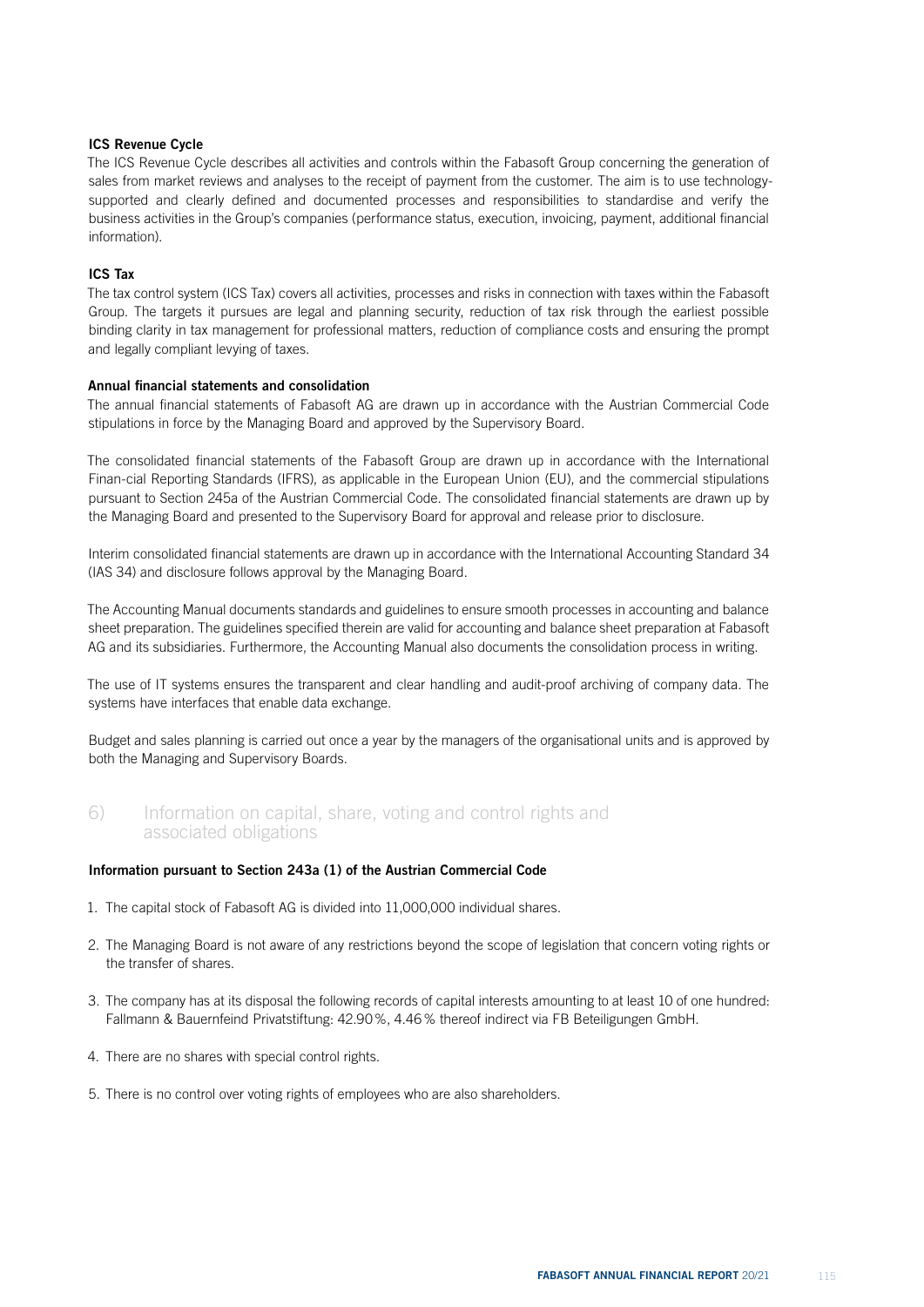- 6. None of the terms relating to the appointment and discharge of the members of the Managing Board deviate from legislation. Resolutions on article amendments in accordance with Section 146 (1) of the Austrian Stock Corporation Act – insofar the nature and purpose of the business is not affected - require a simple majority of the share capital represented at the resolution. The Supervisory Board is required to adhere to a rotation plan in which one member of the Supervisory Board is elected yearly.
- 7. Authority of the members of the Managing Board that does not arise from legislation and concerns in particular the possibility of issuing or buying back shares:

# Authorised capital:

Further to the annual general meeting resolution of 29 June 2020 the Managing Board is authorised, pursuant to Section 169 (1) of the Austrian Stock Corporation Act, to increase capital stock by up to EUR 5,500,000.00 to reach a total of up to EUR 16,500,000.00 by 2 October 2025 (entry 56, commercial register FN 98699x at Linz provincial court).

### Acquisition of own shares in accordance with Section 65 (1) (4) of the Austrian Stock Corporation Act:

Annual general meeting resolution of 29 June 2020 on the authorisation for the acquisition of own shares pursuant to Section 65 (1) (4) of the Austrian Stock Corporation Act for the purpose of issuing them to employees, company executives and members of the Managing Board of the company or an affiliated company for the period of 30 months and up to a maximum holding of 10 per cent of the total share capital of the company. The equivalent value permissible at repurchase must not exceed 10 % and must not be under 20 % of the average price at the close of Xetra trading on the Deutsche Börse AG of the last 5 stock exchange trading days prior to the fixing of the purchase price. Own shares purchased under the terms of this authorisation may not, when added to other own shares already purchased by the company and still in the company's possession, exceed 10 % of the capital stock of the company. The respective repurchase programme and its duration are to be made public.

#### Acquisition of own shares in accordance with Section 65 (1) (8) of the Austrian Stock Corporation Act:

Annual general meeting resolution of 29 June 2020 on authorisation for the acquisition of own shares pursuant to Section 65 (1) (8) of the Austrian Stock Corporation Act for the period of 30 months and up to a maximum holding of 10 per cent of the total share capital of the company. The equivalent value permissible at repurchase must not exceed 10% and must not be under 20% of the average price at the close of Xetra trading on the Deutsche Börse AG of the last 5 stock exchange trading days prior to the fixing of the purchase price. Own shares purchased under the terms of this authorisation may not, when added to other own shares already purchased by the company and still in the company's possession, exceed 10% of the capital stock of the company. The respective repurchase programme and its duration are to be made public.

This authorisation also encompasses the purchase of shares by subsidiaries of Fabasoft AG (Section 66 Austrian Stock Corporation Act). The purchase can be effected via the stock exchange, by way of a public offering or any other legally permissible means and for every legally permissible purpose.

The Managing Board is further authorised to withdraw own shares after an effected buyback as well as those own shares part of the stock of Fabasoft AG without requiring a separate resolution from the annual general meeting. The Supervisory Board is authorised to resolve any amendments to the articles arising from the withdrawal of shares.

This authorisation may be exercised in full or in part as well as in several parts.

#### Utilisation and sale of own shares:

Resolution of the annual general meeting from 29 June 2020 concerning the authorisation, subject to the approval of the Supervisory Board and without the need of a separate resolution from the annual general meeting, to sell or utilise within 5 years, up to and including 29 June 2025, own shares after an effected buyback as well as those own shares of Fabasoft AG part of the stock of Fabasoft AG in a form other than via the stock exchange or by means of a public offering, in particular to utilise own shares

(i) for issue to employees, company executives and/or members of the Managing Board/Management of the company or an affiliated company, including servicing of stock transfer programmes, in particular stock options, Long Term Incentive Plans or other participation programmes;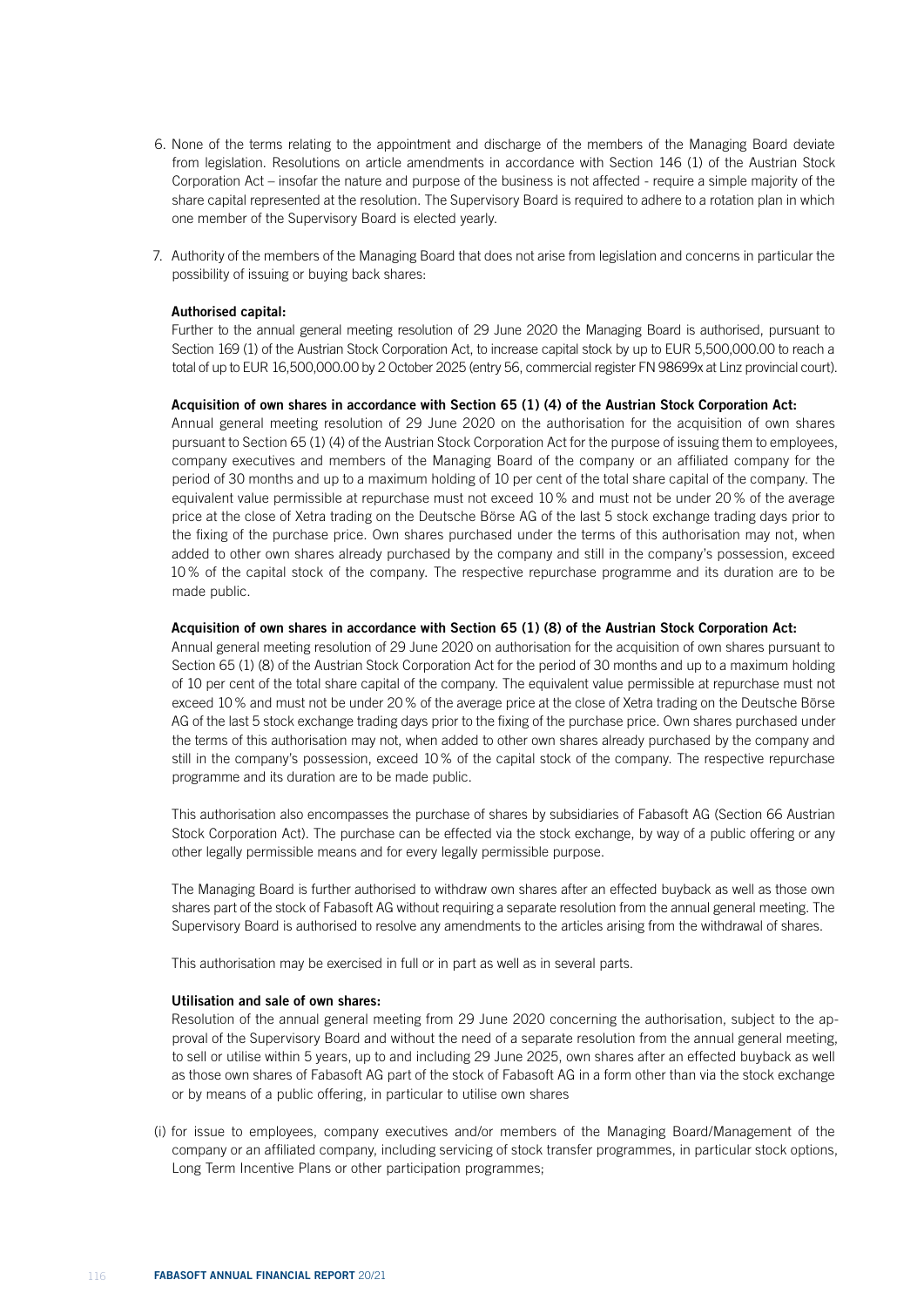(ii) to service if necessary any convertible bonds issued;

(iii)as consideration for the acquisition of companies, stakes in companies or other assets and

- (iv)for any other legally permissible purpose; and to hereby exclude shareholders' subscription rights (exclusion of subscription rights), whereby the authorisation may be exercised in full or in part as well as in several parts and for the pursuit of several purposes. Within this framework, the Managing Board shall also have the possibility of offering the shares by means of indirect subscription rights, i.e. via an intermediary credit institution. In this case the intermediary credit institution assumes the new shares with the obligation of offering these to shareholders for subscription.
- 8. With the exception of the information specified under section 9, significant agreements of the company which, as a result of a change of control in the company due to a takeover bid, become effective, change or terminate, and the effects of such agreements, are not disclosed, as this would be extremely damaging to the company, and other legal stipulations state that the company is not expressly obliged to disclose such information.
- 9. No compensation agreements exist between the company and the members of its Managing Board, Supervisory Board or workforce in the event of a public takeover bid.

Linz, 7 June 2021

Prof. Dipl.-Ing. Helmut Fallmann (original signature) Leopold Bauernfeind (original signature)

Managing Board Fabasoft AG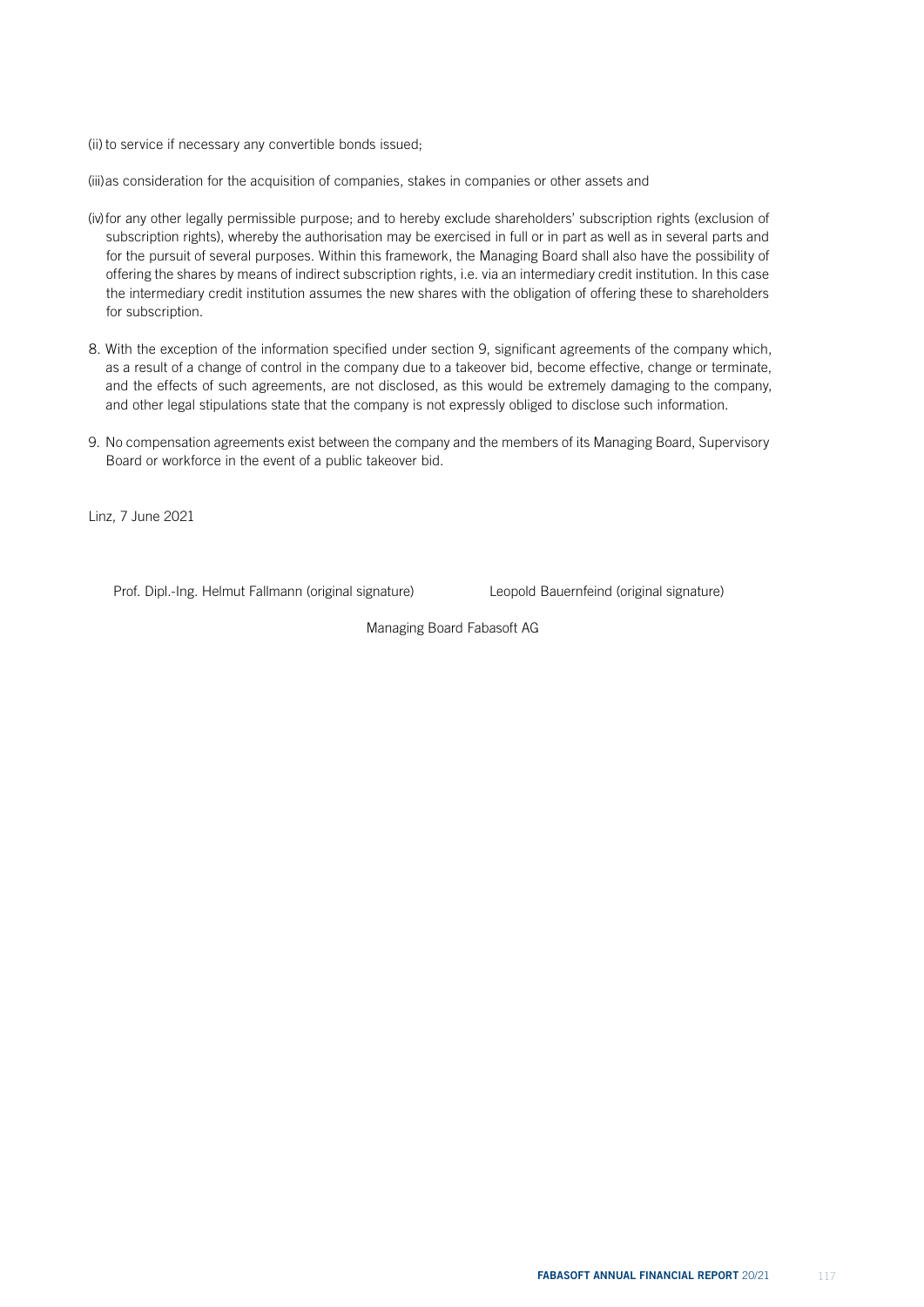# ANNUAL FINANCIAL STATEMENTS

# Auditor´s Report

# Report on the Financial Statements

#### Basis for our Opinion

We have audited the financial statements of Fabasoft AG, Linz, which comprise the balance sheet as at 31 March 2021, the income statement for the year then ended, and the notes.

In our opinion, the financial statements comply with the legal requirements and present fairly, in all material respects, the financial position of the Company as at 31 March 2021 and its financial performance for the year then ended, in accordance with Austrian Generally Accepted Accounting Principles.

# Basis for our Opinion

We conducted our audit in accordance with Regulation (EU) 537/2014 ("AP Regulation") and Austrian Standards on Auditing. These standards require the audit to be conducted in accordance with International Standards on Auditing (ISAs). Our responsibilities under those standards are further described in the "Auditor's Responsibilities" section of our report. We are independent of the Company, in accordance with Austrian company law and professional regulations, and we have fulfilled our other responsibilities under those relevant ethical requirements. We believe that the audit evidence we have obtained up to the date of the auditor's report is sufficient and appropriate to provide a basis for our audit opinion on this date.

#### Emphasis of matter

The annual financial statements of Fabasoft AG for the fiscal year ending 31 March 2020 have been audited by another auditor who gave an unqualified opinion on 26 May 2020 to these financial statements.

#### Key Audit Matters

Key audit matters are those matters that, in our professional judgment, were of most significance in our audit of the consolidated financial statements. These matters were addressed in the context of our audit of the consolidated financial statements as a whole, however, we do not provide a separate opinion thereon.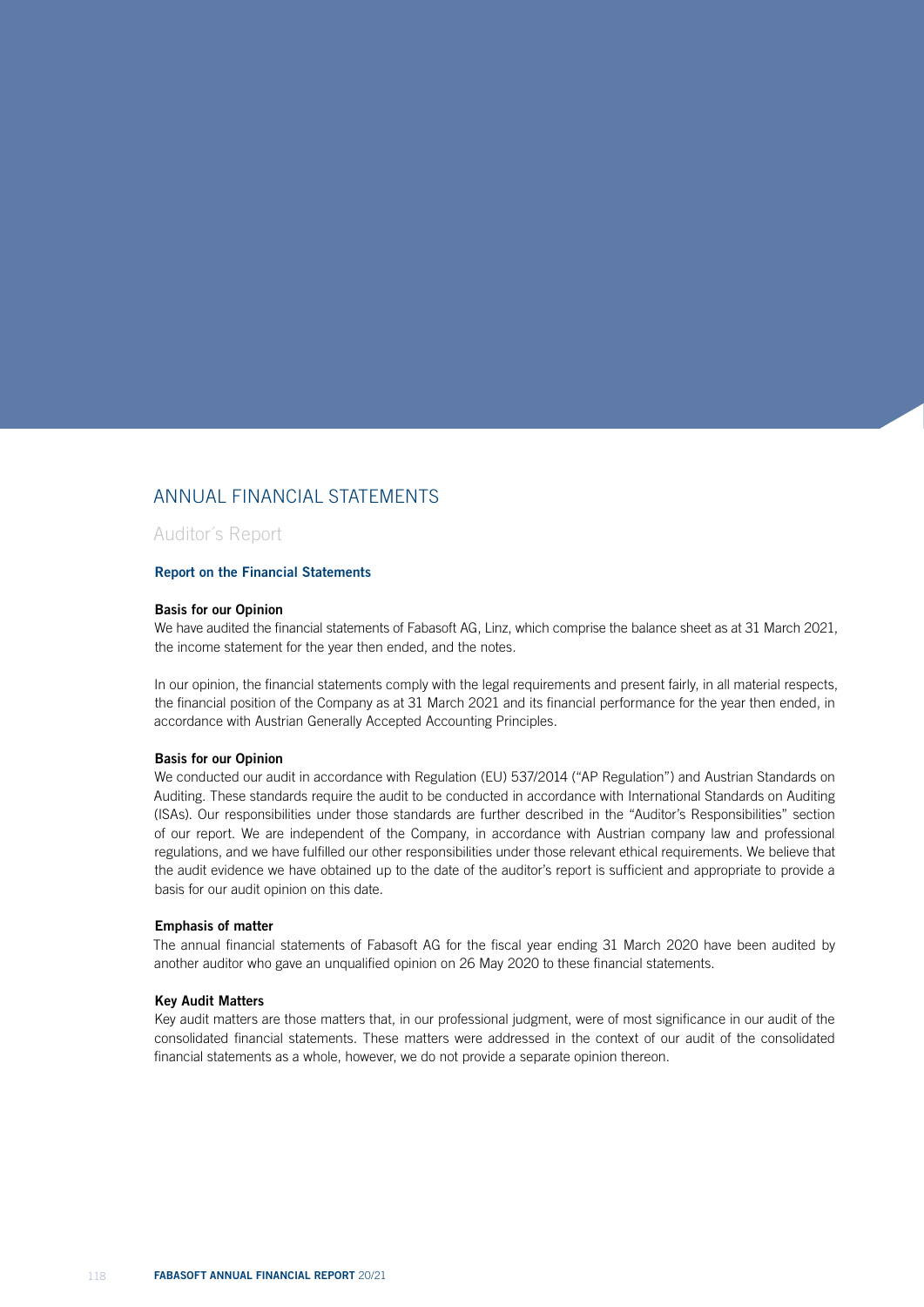# Impairment of shares in affiliated companies and receivables from affiliated companies

Please refer to the notes in the accounting and evaluation methods to financial assets and to receivables and other assets as well as in the notes to the balance sheet and statement of fixed assets as at 31 March 2021.

#### • Risk for the annual financial statements

Shares in affiliated companies (18.4 Mio. EUR) und receivables from affiliated companies (16.5 Mio. EUR) are reported in the annual financial statements of Fabasoft AG as at 31 March 2021.

For all significant shares in affiliated companies Fabasoft AG assesses whether there are grounds to believe there is a materially lower fair value.

If such grounds exist, a company valuation is carried out for the affiliated company concerned and the carrying value of the shares depreciated based on the findings of the company valuation.

The assessment of whether there are grounds to believe there is a materially lower fair value as well as the impairment of shares in affiliated companies and receivables from affiliated companies requires estimates and assessments on the part of the legal representatives.

Due to these estimates and assessments the annual financial statements are subject to the risk that shares in and receivables from affiliated companies are not properly assessed and as a consequence the annual financial statements not accurately determined. The significant risk involved here lies in particular in the assessment of future cashflows, upon which the determination of impairment is based. These cashflow estimates include assumptions that are influenced by the future market and economic development.

#### • Our audit approach

During the audit of the impairment of shares in affiliated companies and receivables from affiliated companies we carried out the following audit procedures:

- We verified the company's analysis of the grounds for a possible materially lower fair value (including coverage of the investment amount by the proportion of equity capital) of the shares in an affiliated company. We also discussed in talks with the legal representatives whether there are any additional grounds for a materially lower fair value of shares in an affiliated company.
- In order to assess the appropriateness of the underlying internal planning, we gained an understanding of the planning process and the design and implementation of the respective internal controls and reconciled the planning data upon which the assessment is based with the current budget figures approved by the Supervisory Board and the medium-term planning.
- We discussed the key assumptions for value determination with the competent employees.
- We assessed the planning accuracy by comparing the planning undertaken in the previous years with the actually occurred values.
- With the assistance of our valuation specialists we verified and assessed the methods for executing the impairment test and determining the cost of capital rates with regard to whether these are consistent with the relevant standards. We assessed the assumptions used to determine the cost of capital rates by reconciling them with market and branch-specific benchmarks with regard to their appropriateness and checked the numerical correctness of the calculation scheme.
- Furthermore, with regard to receivables from affiliated companies, which were not already covered by the valuation of the shares in affiliated companies, we checked by means of analyses of overdue payments whether there is a need for a value adjustment for these items. In this context we took the financial situation of the affiliated companies into account.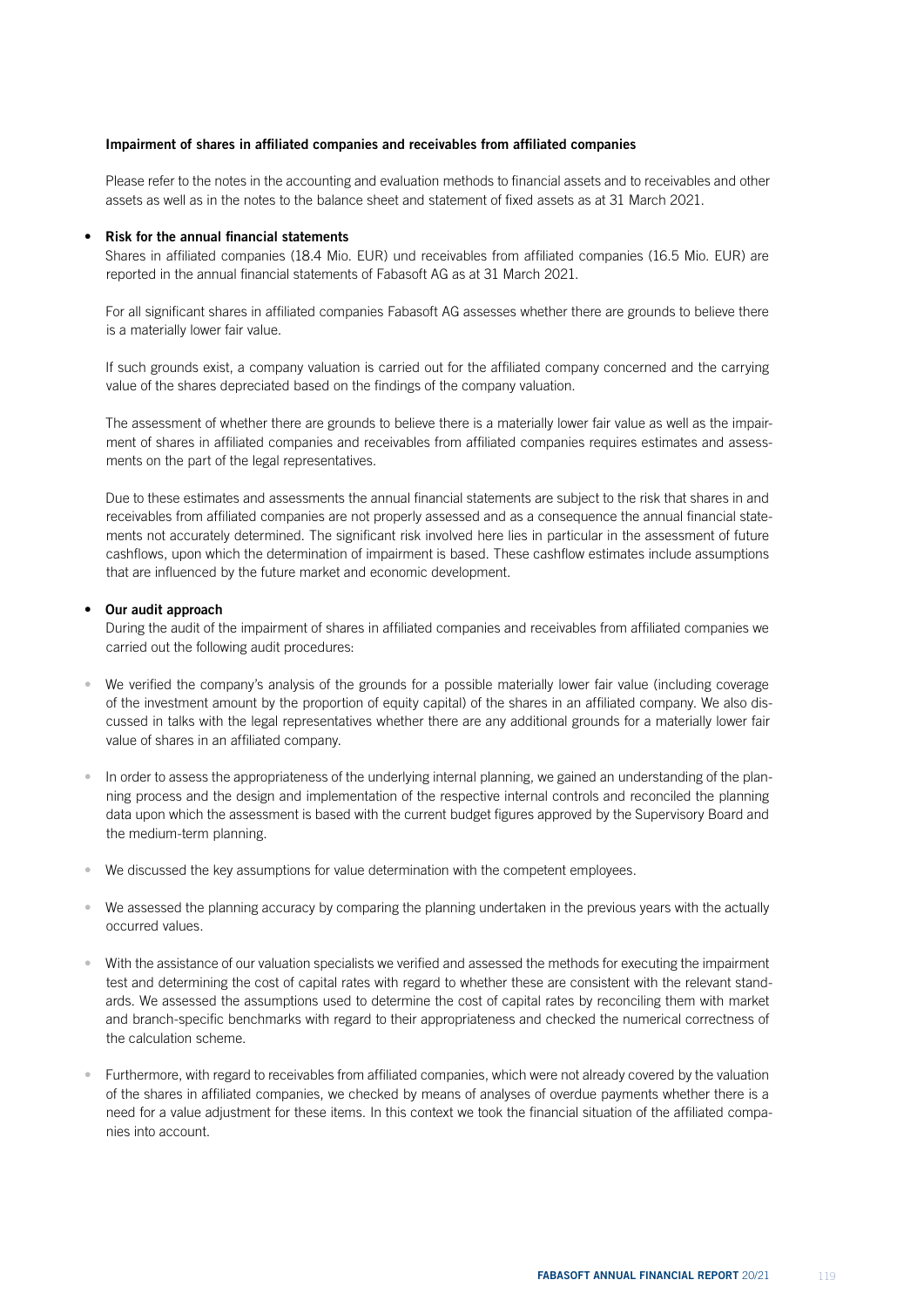• Finally we examined whether the disclosures of Fabasoft AG to financial assets and receivables from affiliates are complete and appropriate in the notes.

# Other Information

Management is responsible for other information. Other information is all information provided in the annual report, other than the financial statements, the management report and the auditor's report.

Our opinion on the financial statements does not cover other information and we do not provide any kind of assurance thereon.

In conjunction with our audit, it is our responsibility to read this other information and to assess whether, based on knowledge gained during our audit, it contains any material inconsistencies with the financial statements or any apparent material misstatement of fact.

If we conclude that there is a material misstatement of fact in other information, we must report that fact. We have nothing to report in this regard.

#### Responsibilities of Management and the Audit Committee for the Financial Statements

Management is responsible for the preparation and fair presentation of the financial statements in accordance with Austrian Generally Accepted Accounting Principles and other legal or regulatory requirements and for such internal controls as management determines are necessary to enable the preparation of financial statements that are free from material misstatement, whether due to fraud or error.

Management is also responsible for assessing the Company's ability to continue as a going concern, disclosing, as applicable, matters related to going concern and using the going concern basis of accounting, unless management either intends to liquidate the Company or to cease operations, or has no realistic alternative but to do so.

The Audit Committee is responsible for overseeing the Company's financial reporting process.

#### Auditor's Responsibilities

Our objectives are to obtain reasonable assurance about whether the financial statements as a whole are free from material misstatement, whether due to fraud or error, and to issue an auditor's report that includes our audit opinion. Reasonable assurance represents a high level of assurance, but provides no guarantee that an audit conducted in accordance with AP Regulation and Austrian Standards on Auditing (and therefore ISAs), will always detect a material misstatement, if any. Misstatements may result from fraud or error and are considered material if, individually or in aggregate, they could reasonably be expected to influence the economic decisions of users taken on the basis of these financial statements.

As part of an audit in accordance with AP Regulation and Austrian Standards on Auditing, we exercise professional judgment and maintain professional skepticism throughout the audit.

Moreover:

- We identify and assess the risks of material misstatements in the financial statements, whether due to fraud or error, we design and perform audit procedures responsive to those risks and obtain sufficient and appropriate audit evidence to serve as a basis for our audit opinion. The risk of not detecting material misstatements resulting from fraud is higher than for one resulting from error, as fraud may involve collusion, forgery, intentional omissions, misrepresentations or the override of internal control.
- We obtain an understanding of internal control relevant to the audit in order to design audit procedures that are appropriate in the circumstances, but not for the purpose of expressing an opinion on the effectiveness of the entity's internal control.
- We evaluate the appropriateness of accounting policies used and the reasonableness of accounting estimates and related disclosures made by management.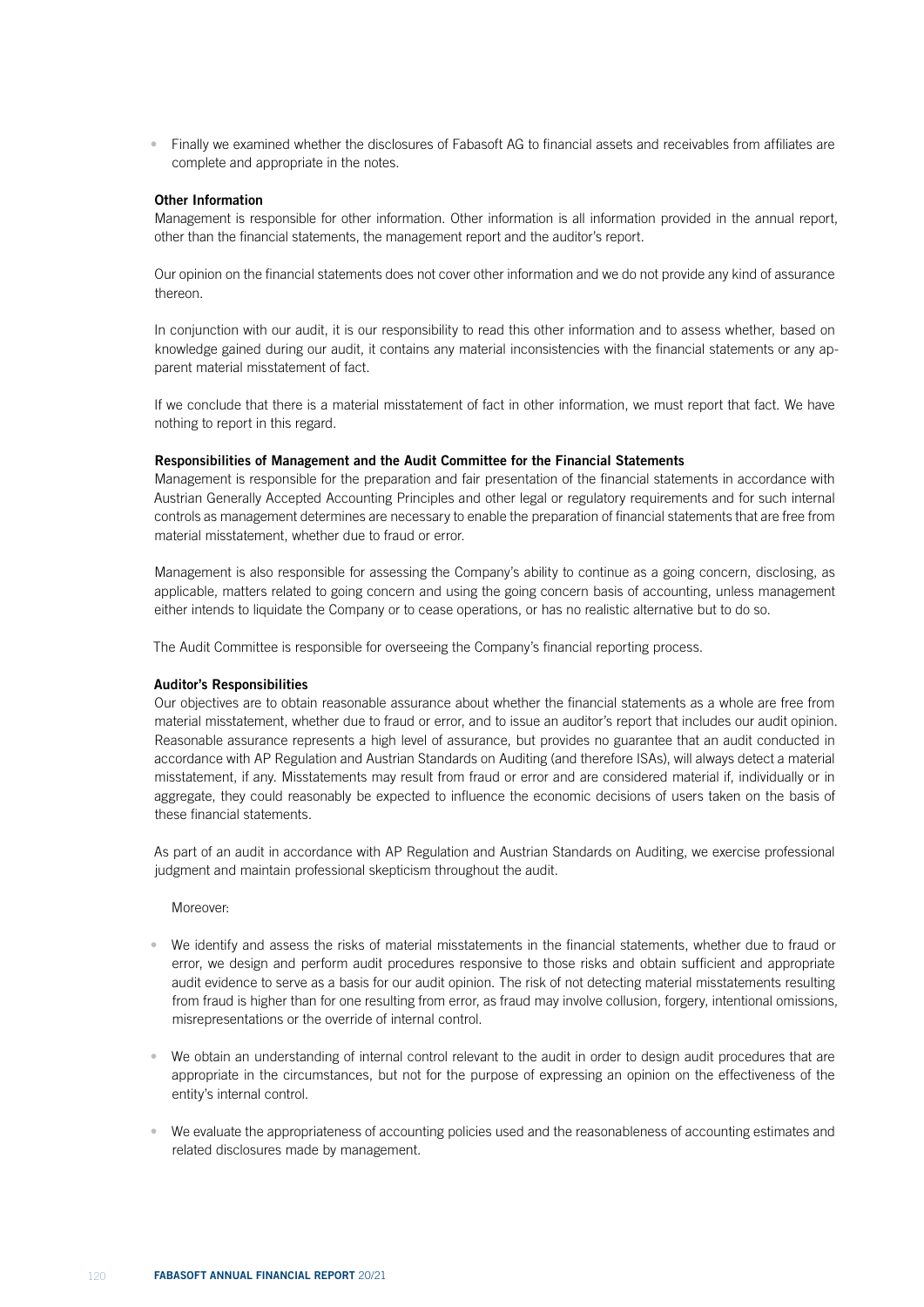- We conclude on the appropriateness of management's use of the going concern basis of accounting and, based on the audit evidence obtained, whether a material uncertainty exists related to events or conditions that may cast significant doubt on the Company's ability to continue as a going concern. If we conclude that a material uncertainty exists, we are required to draw attention in our audit report to the respective note in the financial statements. If such disclosures are not appropriate, we will modify our audit opinion. Our conclusions are based on the audit evidence obtained up to the date of our auditor's report. However, future events or conditions may cause the Company to cease to continue as a going concern.
- We evaluate the overall presentation, structure and content of the financial statements, including the notes, and whether the financial statements represent the underlying transactions and events in a manner that achieves fair presentation.
- We communicate with the audit committee regarding, amongst other matters, the planned scope and timing of our audit as well as significant findings, including any significant deficiencies in internal control that we identify during our audit.
- We communicate to the audit committee that we have complied with the relevant professional requirements in respect of our independence, that we will report any relationships and other events that could reasonably affect our independence and, where appropriate, the related safeguards.
- From the matters communicated with the audit committee, we determine those matters that were of most significance in the audit i.e. key audit matters. We describe these key audit matters in our auditor's report unless laws or other legal regulations preclude public disclosure about the matter or when in very rare cases, we determine that a matter should not be included in our audit report because the negative consequences of doing so would reasonably be expected to outweigh the public benefits of such communication.

# Report on Other Legal Requirements

#### Management Report

In accordance with Austrian company law, the management report is to be audited as to whether it is consistent with the financial statements and prepared in accordance with legal requirements.

Management is responsible for the preparation of the management report in accordance with Austrian company law.

We have conducted our audit in accordance with generally accepted standards on the audit of management reports.

#### **Opinion**

In our opinion, the management report is consistent with the financial statements and has been prepared in accordance with legal requirements. The disclosures pursuant to Section 243a UGB (Austrian Commercial Code) are appropriate.

# **Statement**

Based on our knowledge gained in the course of the audit of the financial statements and our understanding of the Company and its environment, we did not note any material misstatements in the management report.

#### Additional Information in accordance with Article 10 AP Regulation

We were elected as auditors at the Annual General Meeting on 29 June 2020 and were appointed by the supervisory board on 25 September 2020 to audit the financial statements of Company for the financial year ending on 31 March 2021.

We have been auditors of the Company since the financial statements at 31 March 2021.

We declare that our opinion expressed in the "Report on the Financial Statements" section of our report is consistent with our additional report to the Audit Committee, in accordance with Article 11 AP Regulation.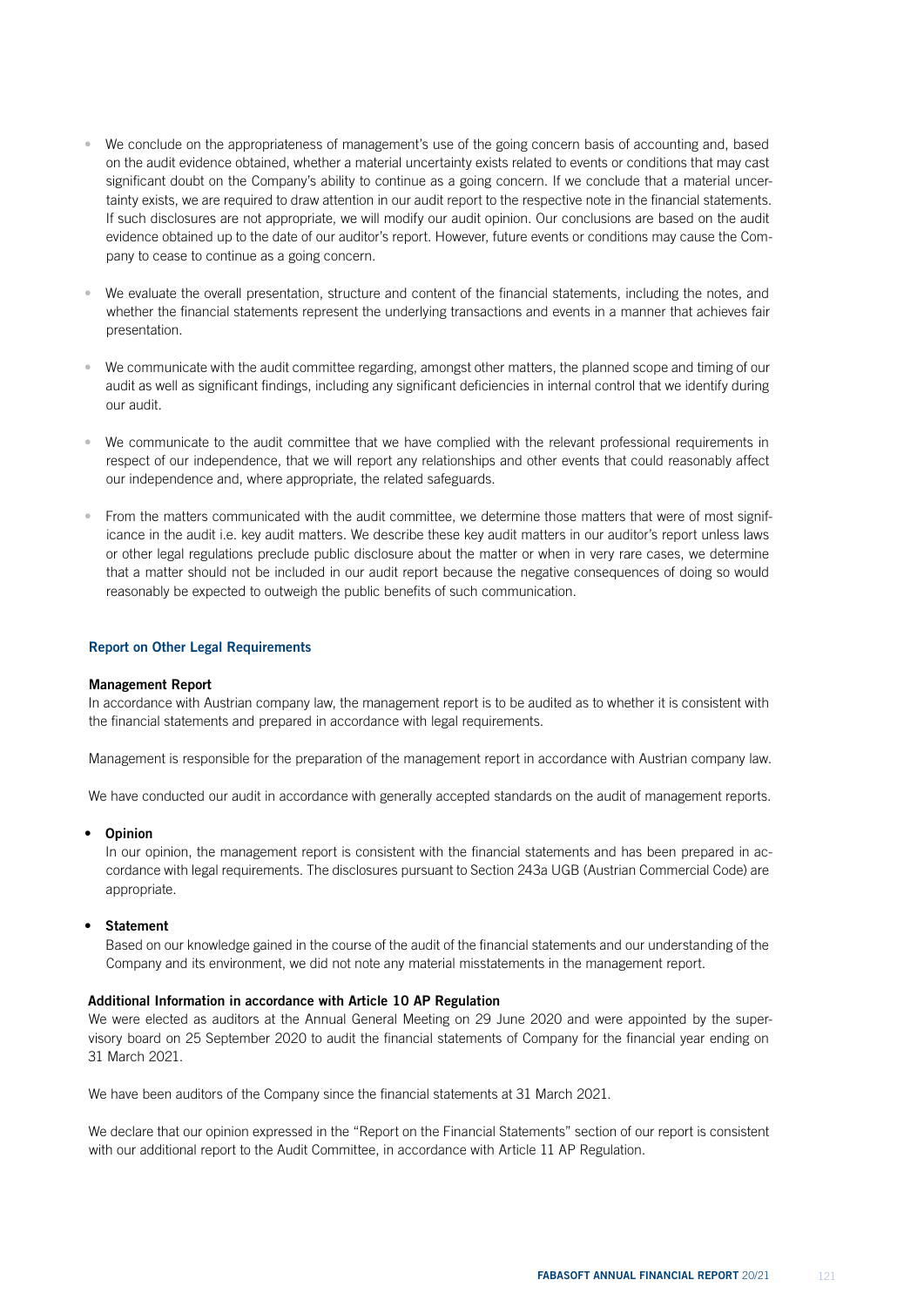We declare that we have not provided any prohibited non-audit services (Article 5 Paragraph 1 AP Regulation) and that we have ensured our independence throughout the course of the audit, from the audited Company.

# Engagement Partner

The engagement partner is Mr Mag. Christoph Karer.

Linz, 7 June 2021

KPMG Austria GmbH Wirtschaftsprüfungs- und Steuerberatungsgesellschaft

qualified electronically signed :

Mag. Christoph Karer Wirtschaftsprüfer (Austrian Chartered Accountant)

This report is a translation of the original report in German, which is solely valid. The financial statements, together with our auditor's opinion, may only be published if the financial statements and the management report are identical with the audited version attached to this report. Section 281 Paragraph 2 UGB (Austrian Commercial Code) applies.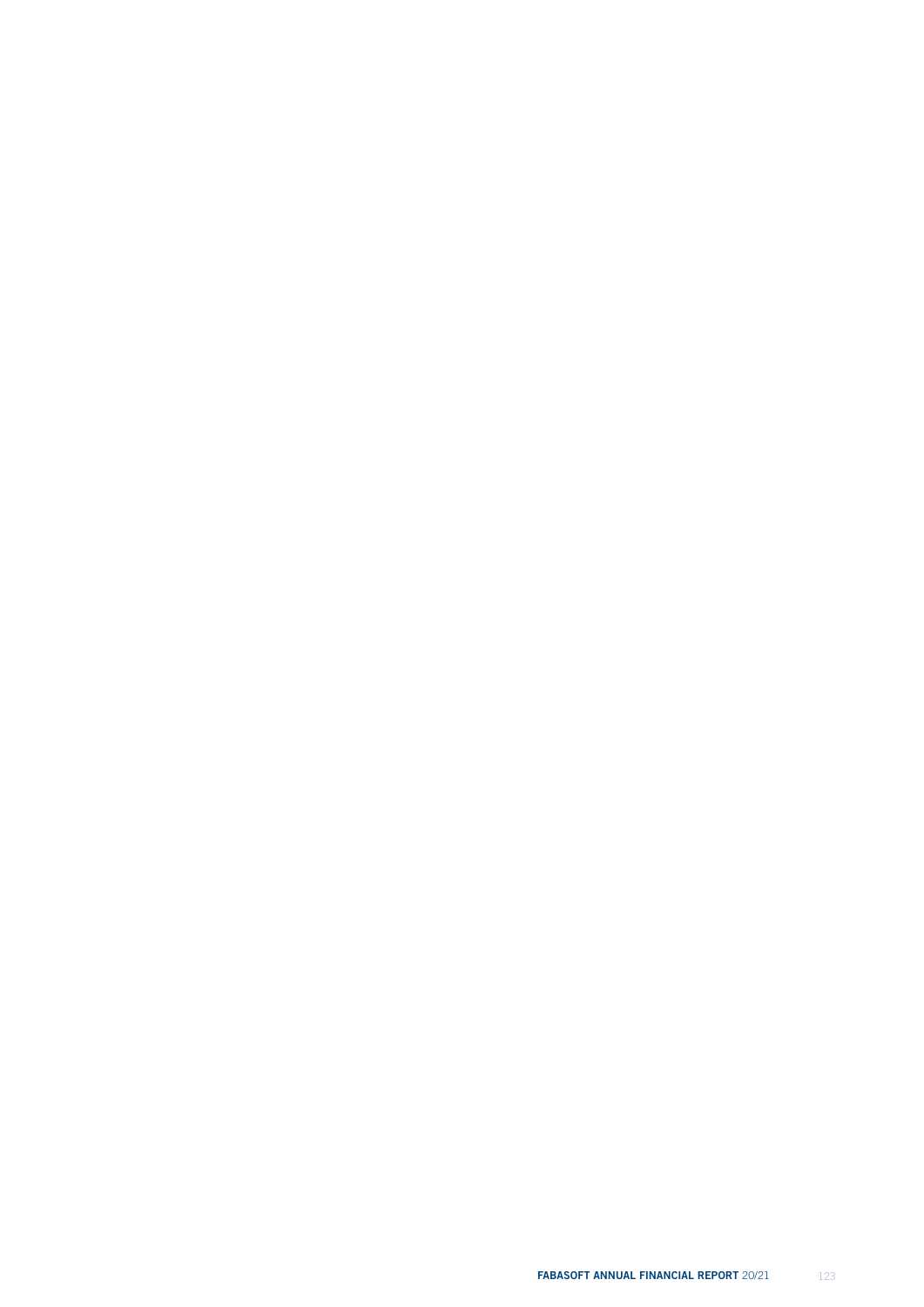# STATEMENT OF ALL LEGAL REPRESENTATIVES

We, Prof. Dipl.-Ing. Helmut Fallmann and Leopold Bauernfeind, as Members of the Management Board and legal representatives of Fabasoft AG, both hereby confirm that to the best of our knowledge, the annual financial statements of the parent company drawn up in accordance with the applicable accounting principles present the truest and fairest view possible of the asset, financial and profit position of the company and that the course of business, operating profit and the situation of the company are presented in the Management Report in such a way that they present the truest and fairest view possible of the asset, financial and profit situation and that the Management Report also defines all significant opportunities, risks and uncertainties with which the company is confronted.

Linz, 7 June 2021 Managing Board Fabasoft AG

> Prof. Dipl.-Ing. Helmut Fallmann (original signature) Leopold Bauernfeind (original signature) Member of the Managing Board Member of the Managing Board